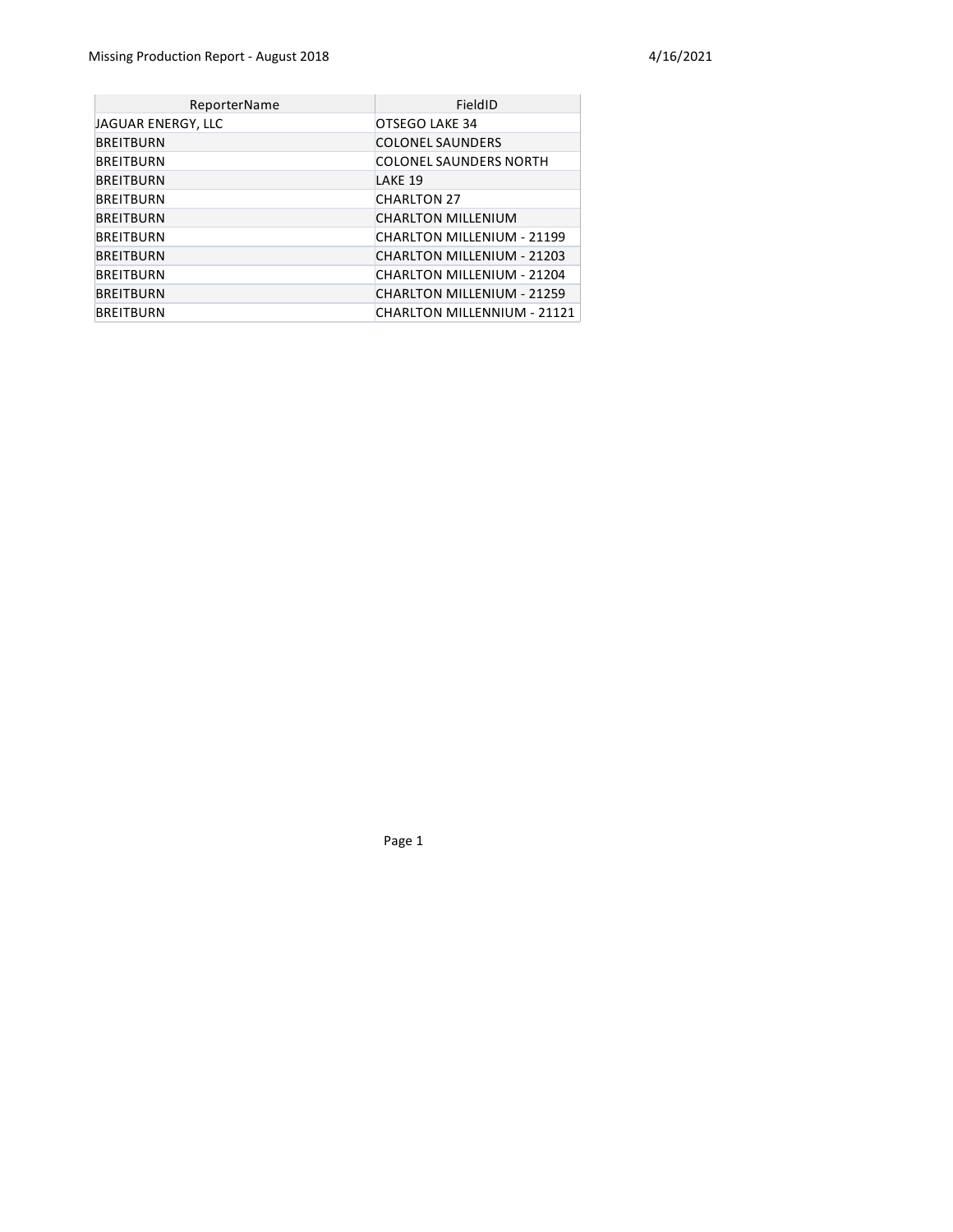| <b>ReporterName</b> | FieldID                           |
|---------------------|-----------------------------------|
| JAGUAR ENERGY, LLC  | OTSEGO LAKE 34                    |
| <b>BREITBURN</b>    | <b>CHARLTON MILLENIUM</b>         |
| <b>BREITBURN</b>    | CHARLTON MILLENIUM - 21199        |
| <b>BREITBURN</b>    | CHARLTON MILLENIUM - 21203        |
| <b>BREITBURN</b>    | CHARLTON MILLENIUM - 21204        |
| <b>BREITBURN</b>    | <b>CHARLTON MILLENIUM - 21259</b> |
| <b>BREITBURN</b>    | CHARLTON MILLENNIUM - 21121       |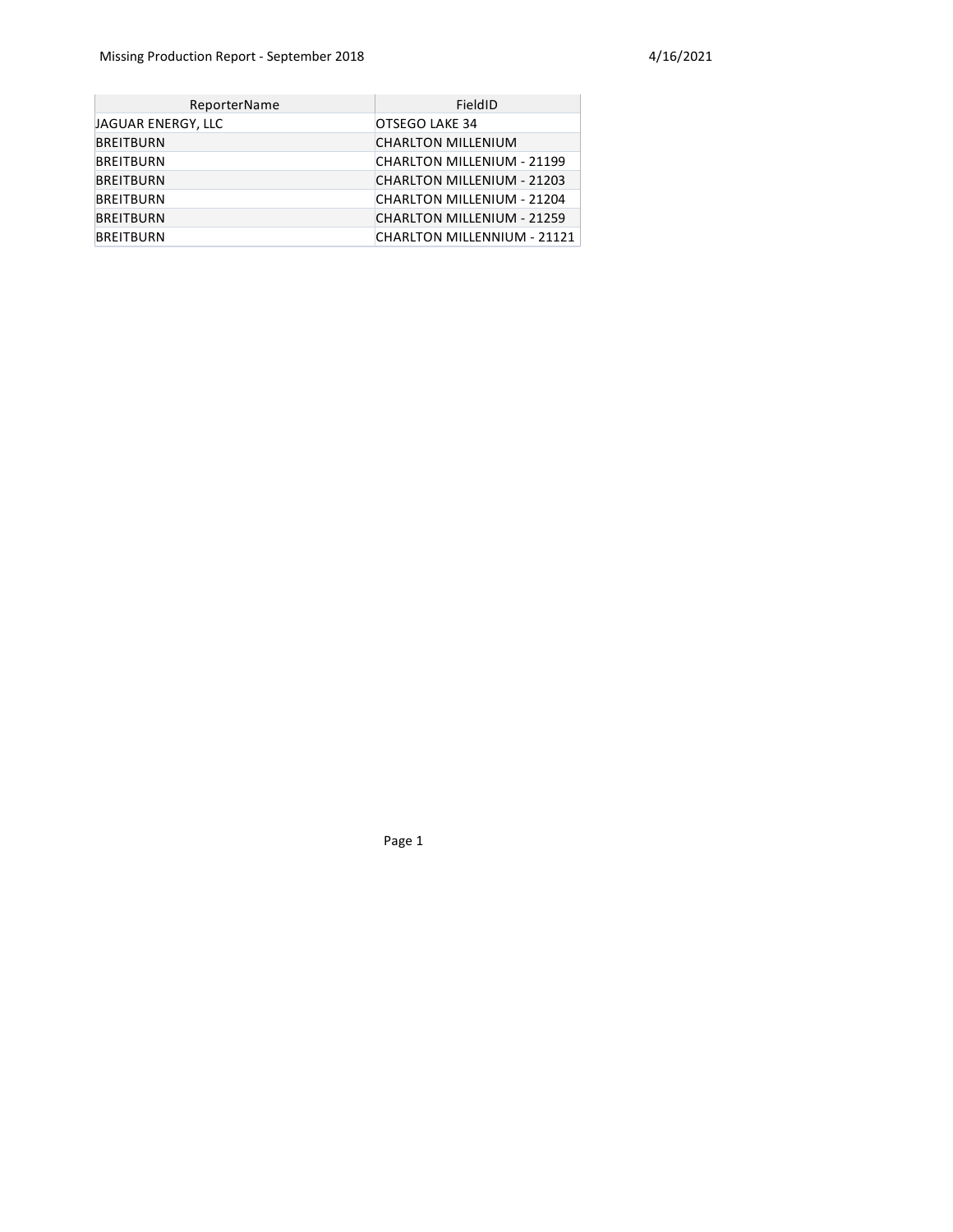| ReporterName       | FieldID                            |
|--------------------|------------------------------------|
| JAGUAR ENERGY, LLC | OTSEGO LAKE 34                     |
| <b>BREITBURN</b>   | <b>CHARLTON MILLENIUM</b>          |
| <b>BREITBURN</b>   | CHARLTON MILLENIUM - 21199         |
| <b>BREITBURN</b>   | CHARLTON MILLENIUM - 21203         |
| <b>BREITBURN</b>   | CHARLTON MILLENIUM - 21204         |
| <b>BREITBURN</b>   | <b>CHARLTON MILLENIUM - 21259</b>  |
| <b>BREITBURN</b>   | <b>CHARLTON MILLENNIUM - 21121</b> |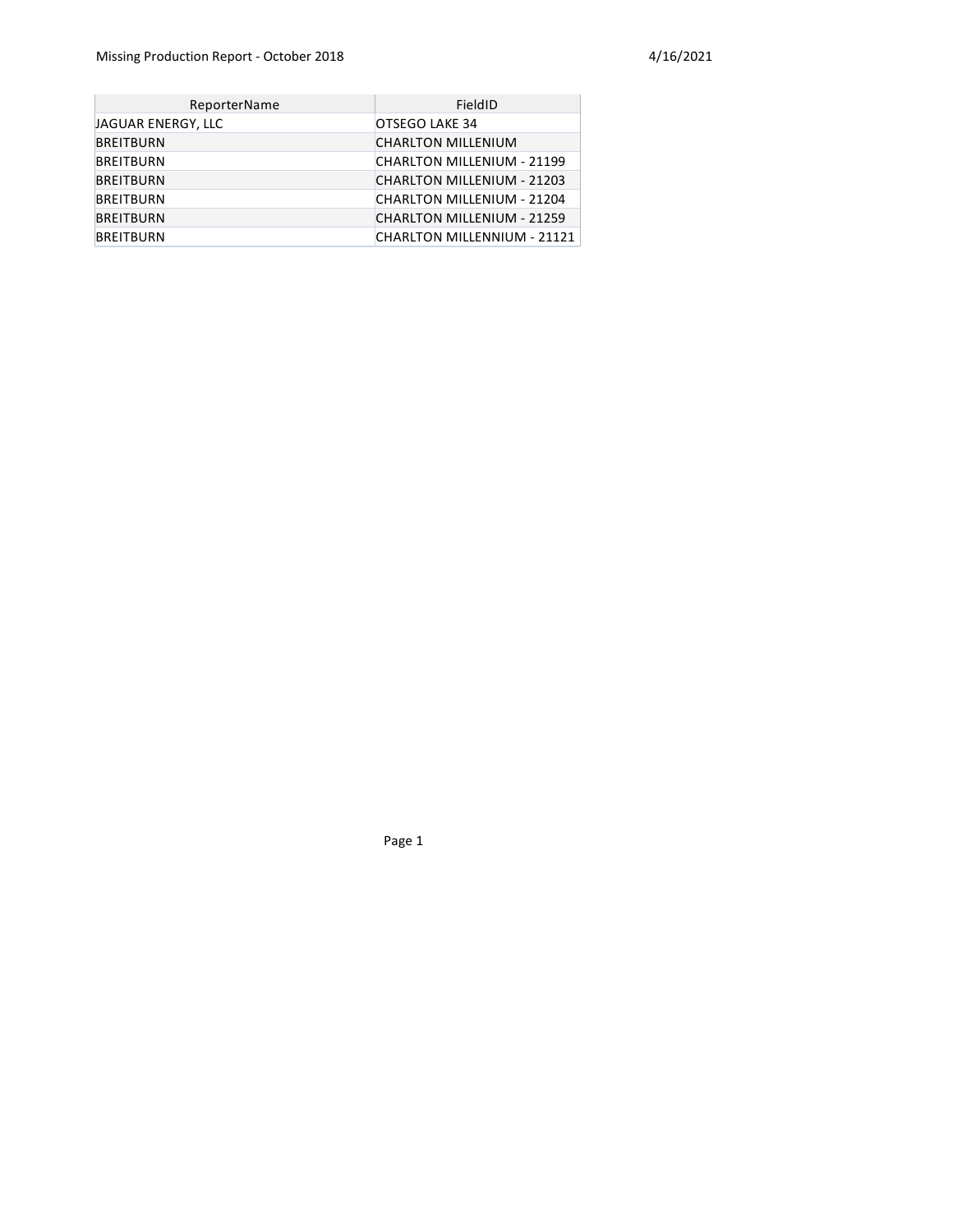| ReporterName                   | FieldID                           |
|--------------------------------|-----------------------------------|
| ANTRIM DEVELOP                 | <b>BRADFORD LAKE</b>              |
| <b>ANTRIM DEVELOP</b>          | <b>DODGE LAKE</b>                 |
| JAGUAR ENERGY, LLC             | OTSEGO LAKE 34                    |
| RIVERSIDE ENERGY MICHIGAN, LLC | <b>BAGLEY WEST AIRPORT</b>        |
| RIVERSIDE ENERGY MICHIGAN, LLC | <b>BAGLEY WEST GP</b>             |
| RIVERSIDE ENERGY MICHIGAN, LLC | <b>KEARNEY 29</b>                 |
| <b>BREITBURN</b>               | <b>CHARLTON MILLENIUM</b>         |
| <b>BREITBURN</b>               | <b>CHARLTON MILLENIUM - 21199</b> |
| <b>BREITBURN</b>               | CHARLTON MILLENIUM - 21203        |
| <b>BREITBURN</b>               | CHARLTON MILLENIUM - 21204        |
| <b>BREITBURN</b>               | <b>CHARLTON MILLENIUM - 21259</b> |
| <b>BREITBURN</b>               | CHARLTON MILLENNIUM - 21121       |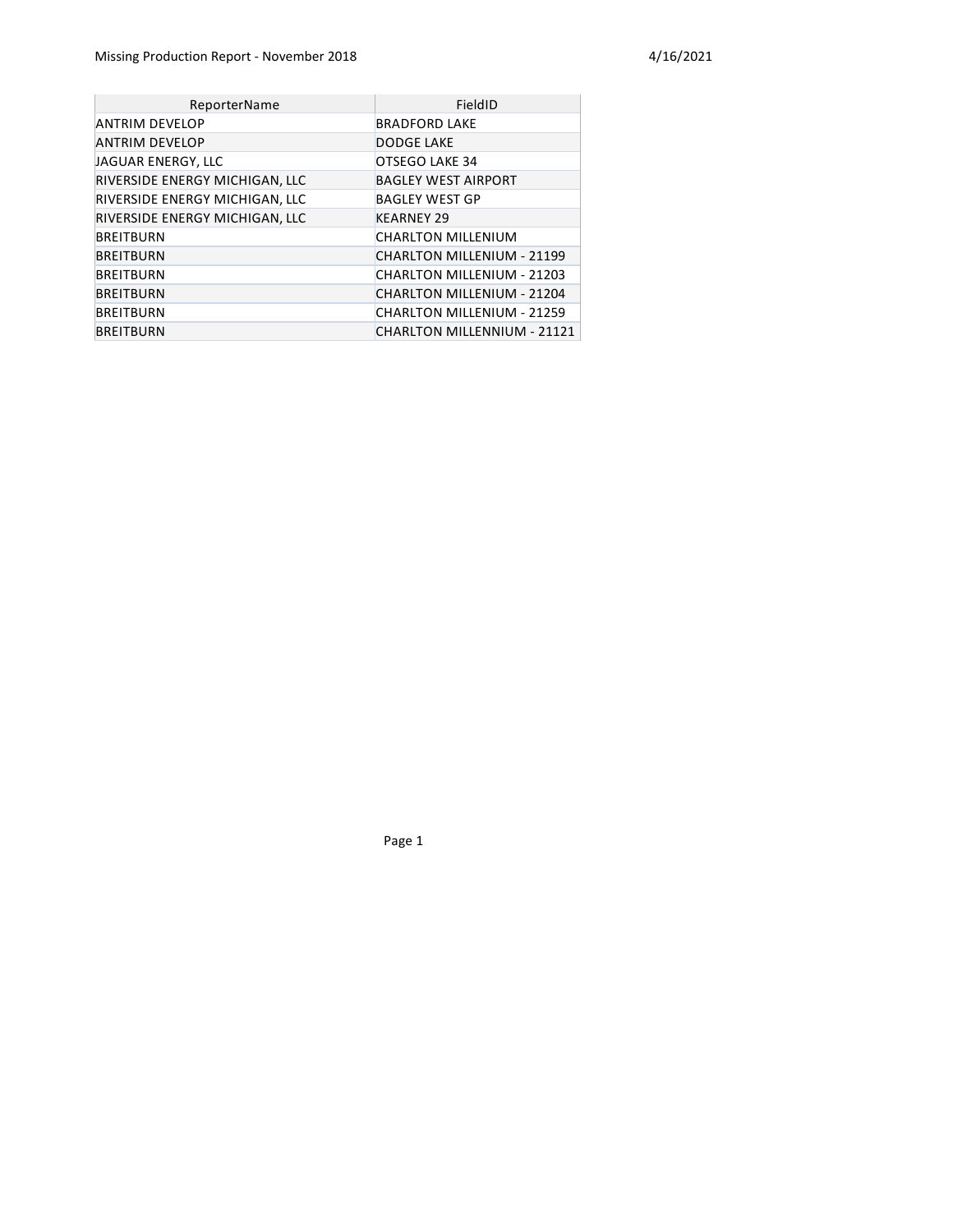| ReporterName                   | FieldID                     |
|--------------------------------|-----------------------------|
| ANTRIM DEVELOP                 | <b>BRADFORD LAKE</b>        |
| <b>DELTA</b>                   | <b>DELTA BRILEY 19</b>      |
| ANTRIM DEVELOP                 | DODGE LAKE                  |
| JAGUAR ENERGY, LLC             | OTSEGO LAKE 34              |
| RIVERSIDE ENERGY MICHIGAN, LLC | <b>BAGLEY WEST AIRPORT</b>  |
| RIVERSIDE ENERGY MICHIGAN, LLC | <b>BAGLEY WEST GP</b>       |
| RIVERSIDE ENERGY MICHIGAN, LLC | BOYNE VALLEY 31 MICROWAVE   |
| RIVERSIDE ENERGY MICHIGAN, LLC | <b>KEARNEY 29</b>           |
| <b>BREITBURN</b>               | <b>CHARLTON MILLENIUM</b>   |
| <b>BREITBURN</b>               | CHARLTON MILLENIUM - 21199  |
| BREITBURN                      | CHARLTON MILLENIUM - 21203  |
| <b>BREITBURN</b>               | CHARLTON MILLENIUM - 21204  |
| BREITBURN                      | CHARLTON MILLENIUM - 21259  |
| <b>BREITBURN</b>               | CHARLTON MILLENNIUM - 21121 |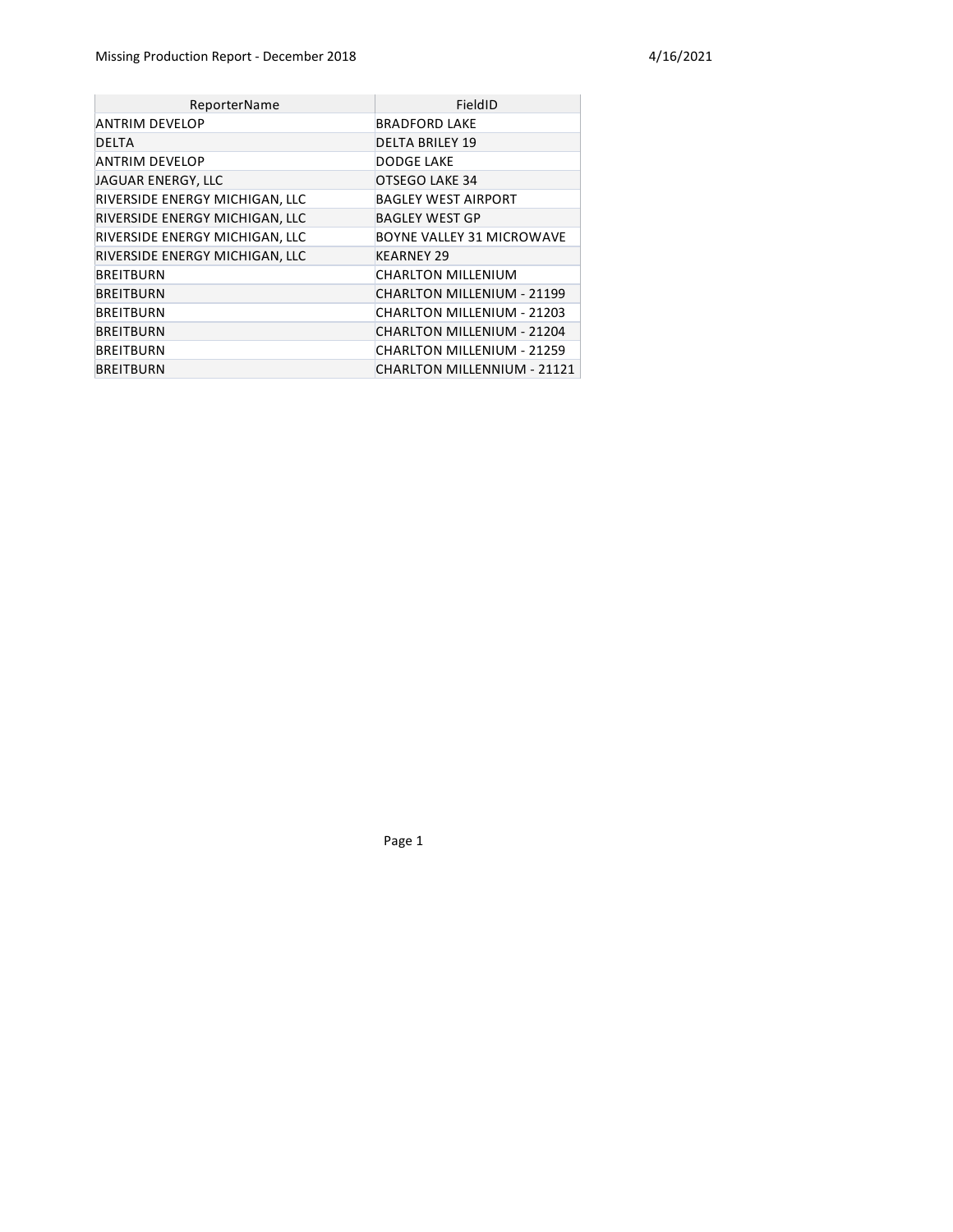| ReporterName                   | FieldID                    |
|--------------------------------|----------------------------|
| ANTRIM DEVELOP                 | <b>BRADFORD LAKE</b>       |
| <b>ANTRIM DEVELOP</b>          | <b>DODGE LAKE</b>          |
| JAGUAR ENERGY, LLC             | OTSEGO LAKE 34             |
| <b>SCHMUDE OIL</b>             | <b>HARTL</b>               |
| RIVERSIDE ENERGY MICHIGAN, LLC | <b>BAGLEY WEST AIRPORT</b> |
| RIVERSIDE ENERGY MICHIGAN, LLC | <b>BAGLEY WEST GP</b>      |
| RIVERSIDE ENERGY MICHIGAN, LLC | BOYNE VALLEY 31 MICROWAVE  |
| RIVERSIDE ENERGY MICHIGAN, LLC | <b>KEARNEY 29</b>          |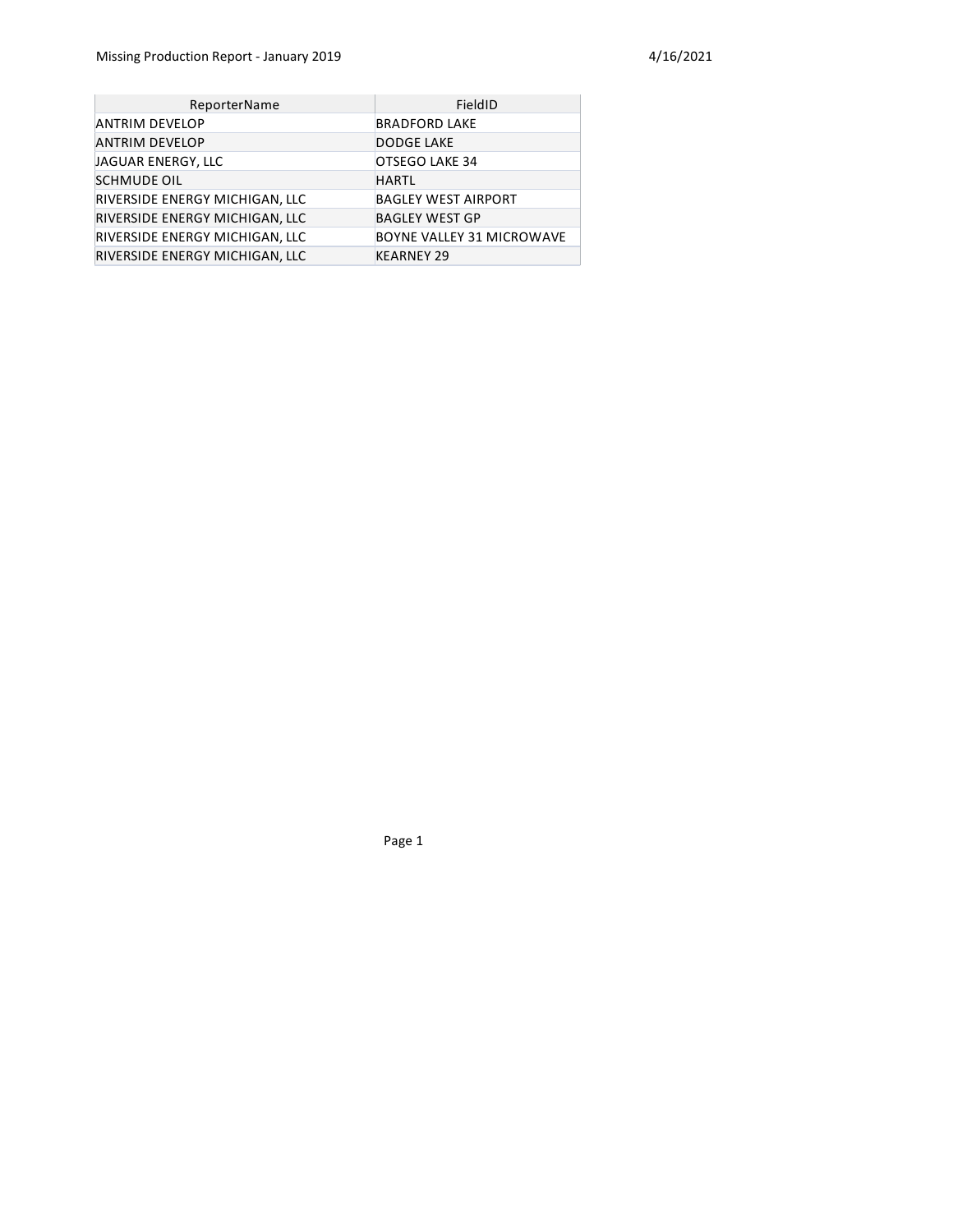| ReporterName                   | FieldID                    |
|--------------------------------|----------------------------|
| ANTRIM DEVELOP                 | <b>BRADFORD LAKE</b>       |
| ANTRIM DEVELOP                 | <b>DODGE LAKE</b>          |
| <b>SCHMUDE OIL</b>             | <b>MARTIN IDE</b>          |
| <b>SCHMUDE OIL</b>             | <b>HARTL</b>               |
| <b>SCHMUDE OIL</b>             | PIGEON RIVER ANTRIM        |
| RIVERSIDE ENERGY MICHIGAN, LLC | <b>RAPID RIVER 21</b>      |
| RIVERSIDE ENERGY MICHIGAN, LLC | <b>BAGLEY WEST AIRPORT</b> |
| RIVERSIDE ENERGY MICHIGAN, LLC | <b>BAGLEY WEST GP</b>      |
| RIVERSIDE ENERGY MICHIGAN, LLC | BOYNE VALLEY 31 MICROWAVE  |
| RIVERSIDE ENERGY MICHIGAN, LLC | <b>KEARNEY 29</b>          |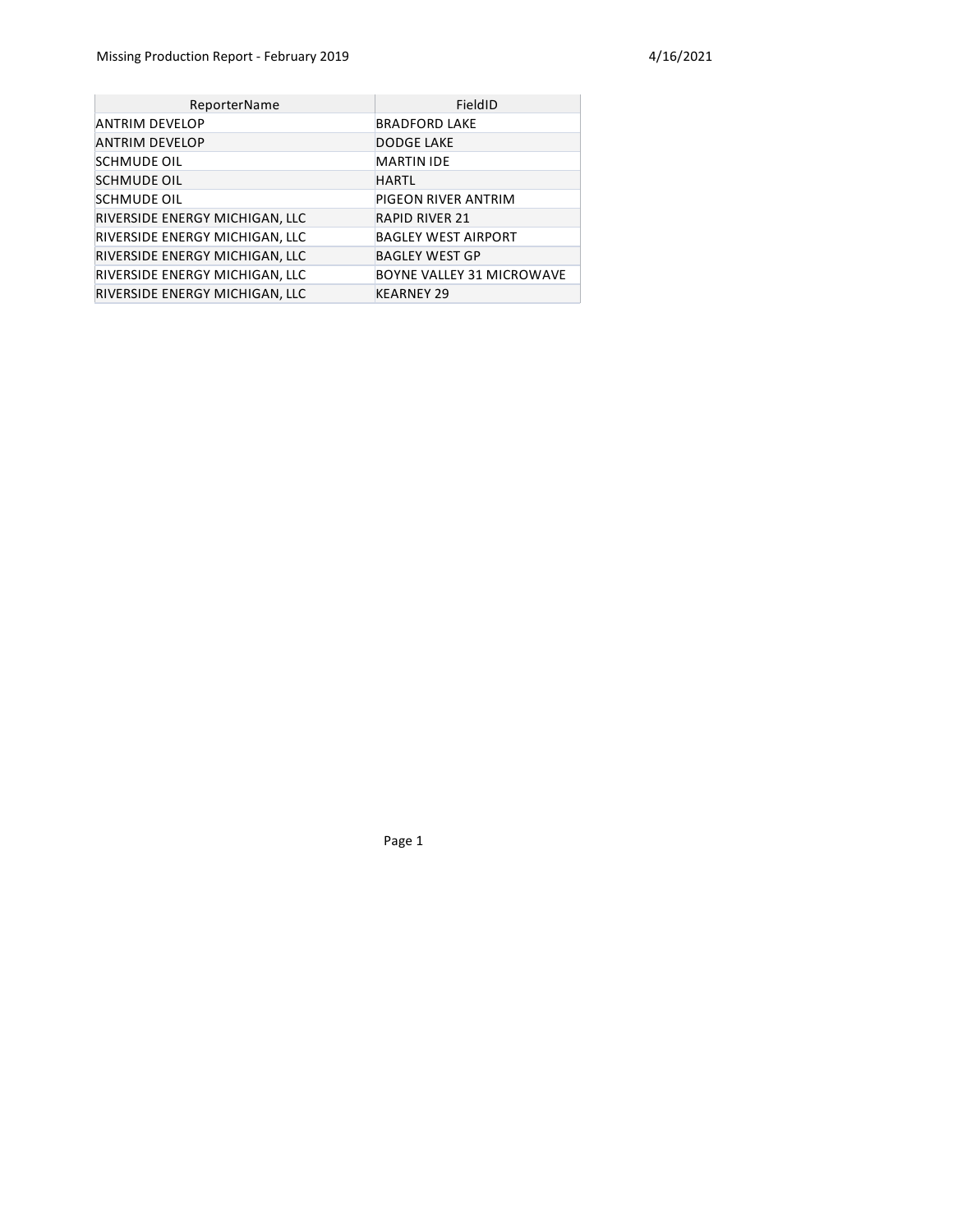| ReporterName                   | FieldID                          |
|--------------------------------|----------------------------------|
| <b>ANTRIM DEVELOP</b>          | <b>BRADFORD LAKE</b>             |
| <b>ANTRIM DEVELOP</b>          | <b>DODGE LAKE</b>                |
| <b>SCHMUDE OIL</b>             | <b>CORWITH 19</b>                |
| <b>SCHMUDE OIL</b>             | <b>MARTIN IDE</b>                |
| <b>SCHMUDE OIL</b>             | <b>HARTL</b>                     |
| <b>SCHMUDE OIL</b>             | PIGEON RIVER ANTRIM              |
| RIVERSIDE ENERGY MICHIGAN, LLC | <b>RAPID RIVER 21</b>            |
| RIVERSIDE ENERGY MICHIGAN, LLC | <b>BAGLEY WEST AIRPORT</b>       |
| RIVERSIDE ENERGY MICHIGAN, LLC | <b>BAGLEY WEST GP</b>            |
| RIVERSIDE ENERGY MICHIGAN, LLC | <b>BOYNE VALLEY 31 MICROWAVE</b> |
| RIVERSIDE ENERGY MICHIGAN, LLC | <b>KEARNEY 29</b>                |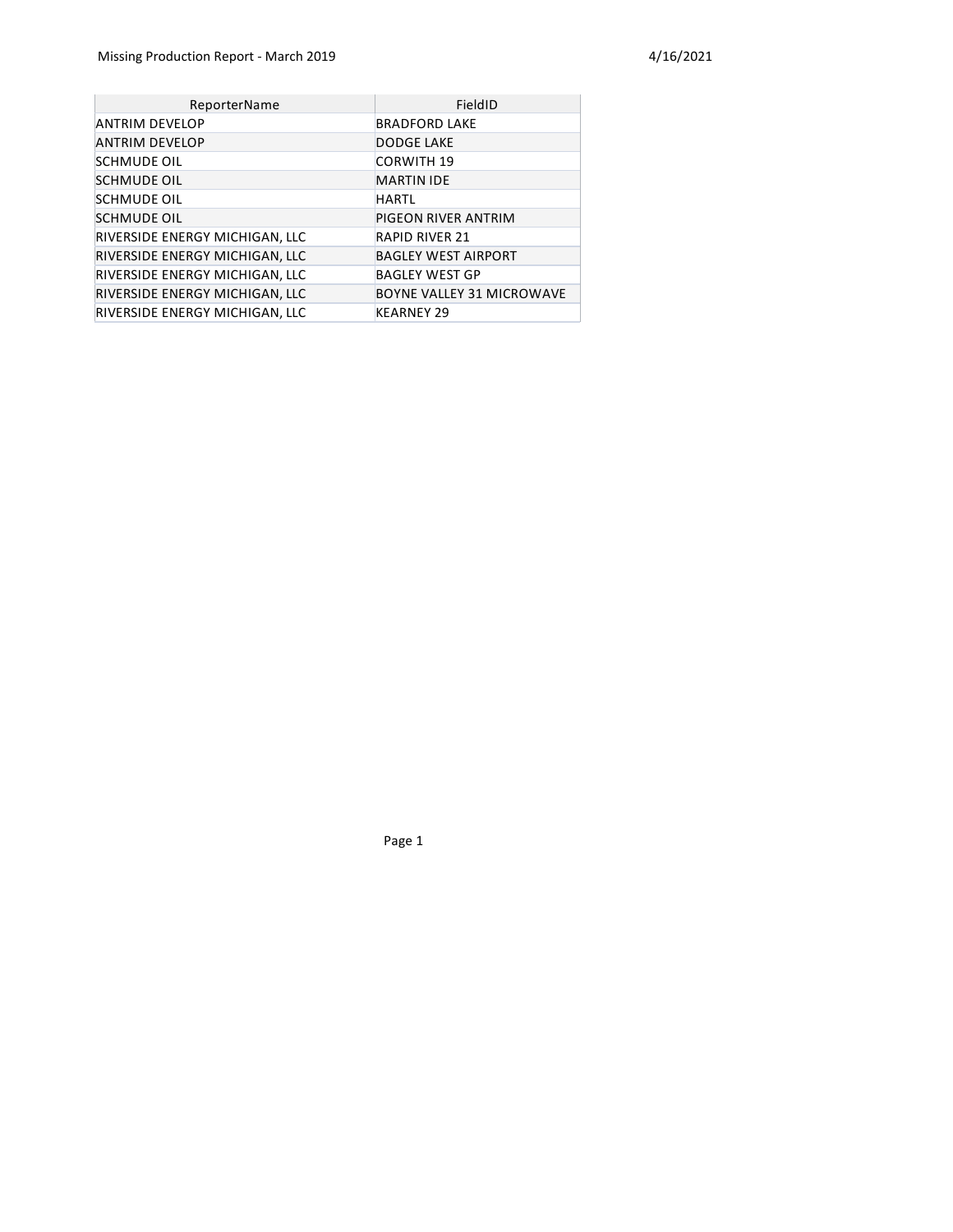| ReporterName                   | FieldID                          |
|--------------------------------|----------------------------------|
| <b>ANTRIM DEVELOP</b>          | <b>BRADFORD LAKE</b>             |
| <b>ANTRIM DEVELOP</b>          | <b>DODGE LAKE</b>                |
| <b>SCHMUDE OIL</b>             | <b>CORWITH 19</b>                |
| <b>SCHMUDE OIL</b>             | <b>MARTIN IDE</b>                |
| <b>SCHMUDE OIL</b>             | <b>HARTL</b>                     |
| <b>SCHMUDE OIL</b>             | PIGEON RIVER ANTRIM              |
| RIVERSIDE ENERGY MICHIGAN, LLC | <b>RAPID RIVER 21</b>            |
| RIVERSIDE ENERGY MICHIGAN, LLC | <b>BAGLEY WEST AIRPORT</b>       |
| RIVERSIDE ENERGY MICHIGAN, LLC | <b>BAGLEY WEST GP</b>            |
| RIVERSIDE ENERGY MICHIGAN, LLC | <b>BOYNE VALLEY 31 MICROWAVE</b> |
| RIVERSIDE ENERGY MICHIGAN, LLC | <b>KEARNEY 29</b>                |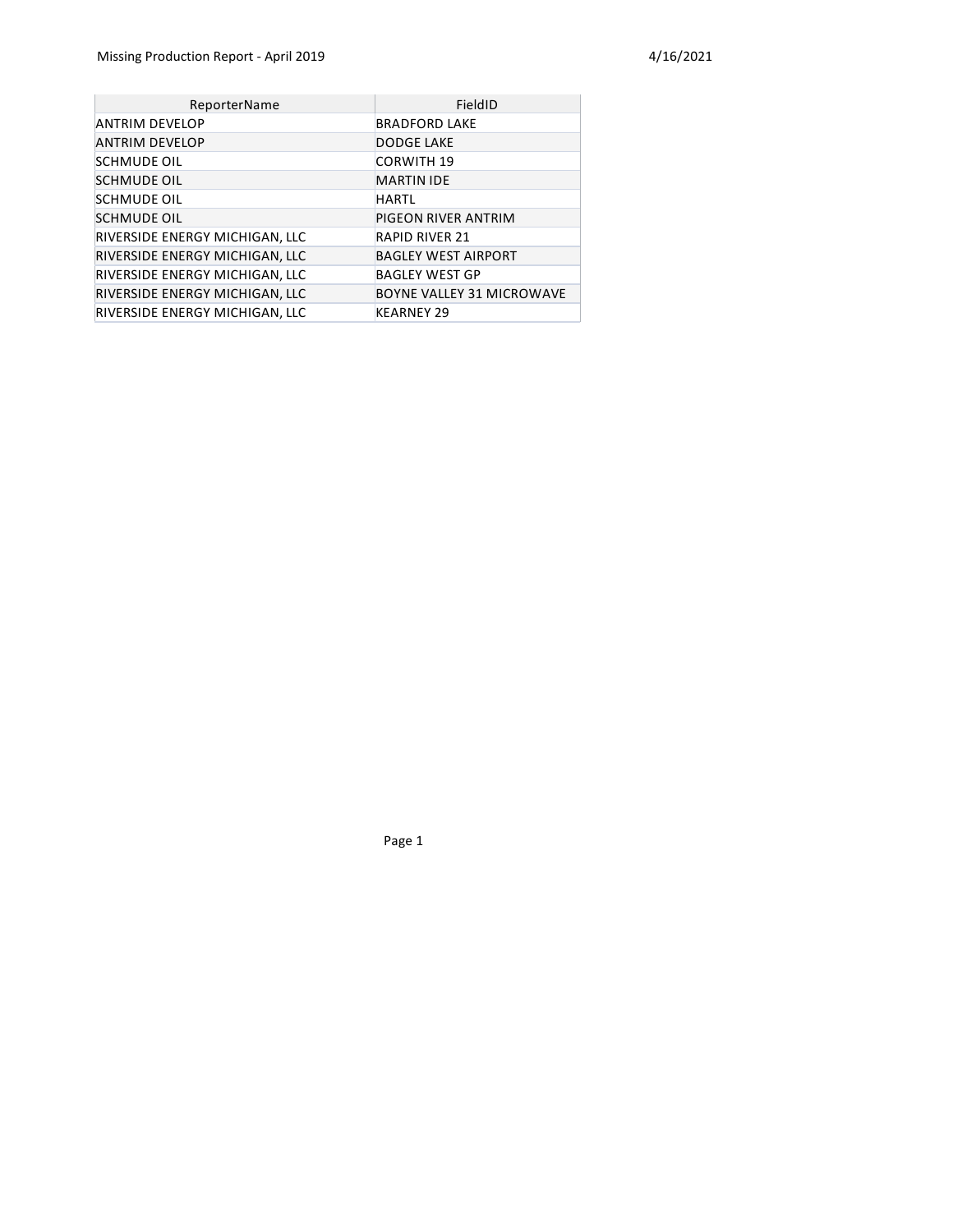| ReporterName                   | FieldID                          |
|--------------------------------|----------------------------------|
| <b>SCHMUDE OIL</b>             | <b>CORWITH 19</b>                |
| <b>SCHMUDE OIL</b>             | <b>MARTIN IDE</b>                |
| <b>SCHMUDE OIL</b>             | <b>HARTL</b>                     |
| <b>SCHMUDE OIL</b>             | PIGEON RIVER ANTRIM              |
| RIVERSIDE ENERGY MICHIGAN, LLC | <b>RAPID RIVER 21</b>            |
| RIVERSIDE ENERGY MICHIGAN, LLC | <b>BOYNE VALLEY 31 MICROWAVE</b> |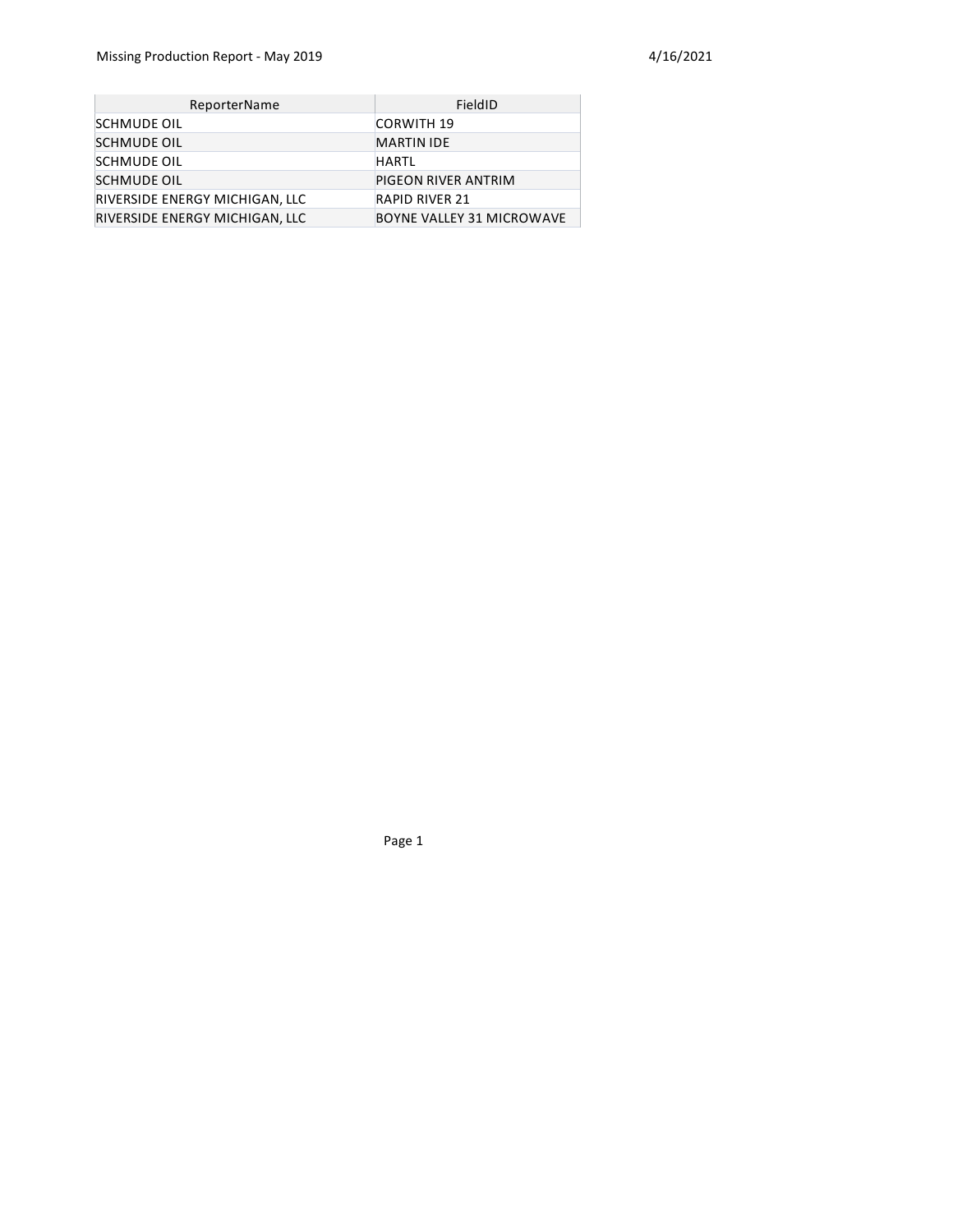| ReporterName                   | FieldID               |
|--------------------------------|-----------------------|
| MUSKEGON                       | LAKE HORICON 15       |
| <b>SCHMUDE OIL</b>             | <b>CORWITH 19</b>     |
| <b>SCHMUDE OIL</b>             | <b>MARTIN IDE</b>     |
| <b>SCHMUDE OIL</b>             | <b>HARTL</b>          |
| <b>SCHMUDE OIL</b>             | PIGEON RIVER ANTRIM   |
| RIVERSIDE ENERGY MICHIGAN, LLC | <b>RAPID RIVER 21</b> |
| RIVERSIDE ENERGY MICHIGAN, LLC | <b>CCR</b>            |
| RIVERSIDE ENERGY MICHIGAN, LLC | <b>CCRII</b>          |
| RIVERSIDE ENERGY MICHIGAN, LLC | <b>CCR III</b>        |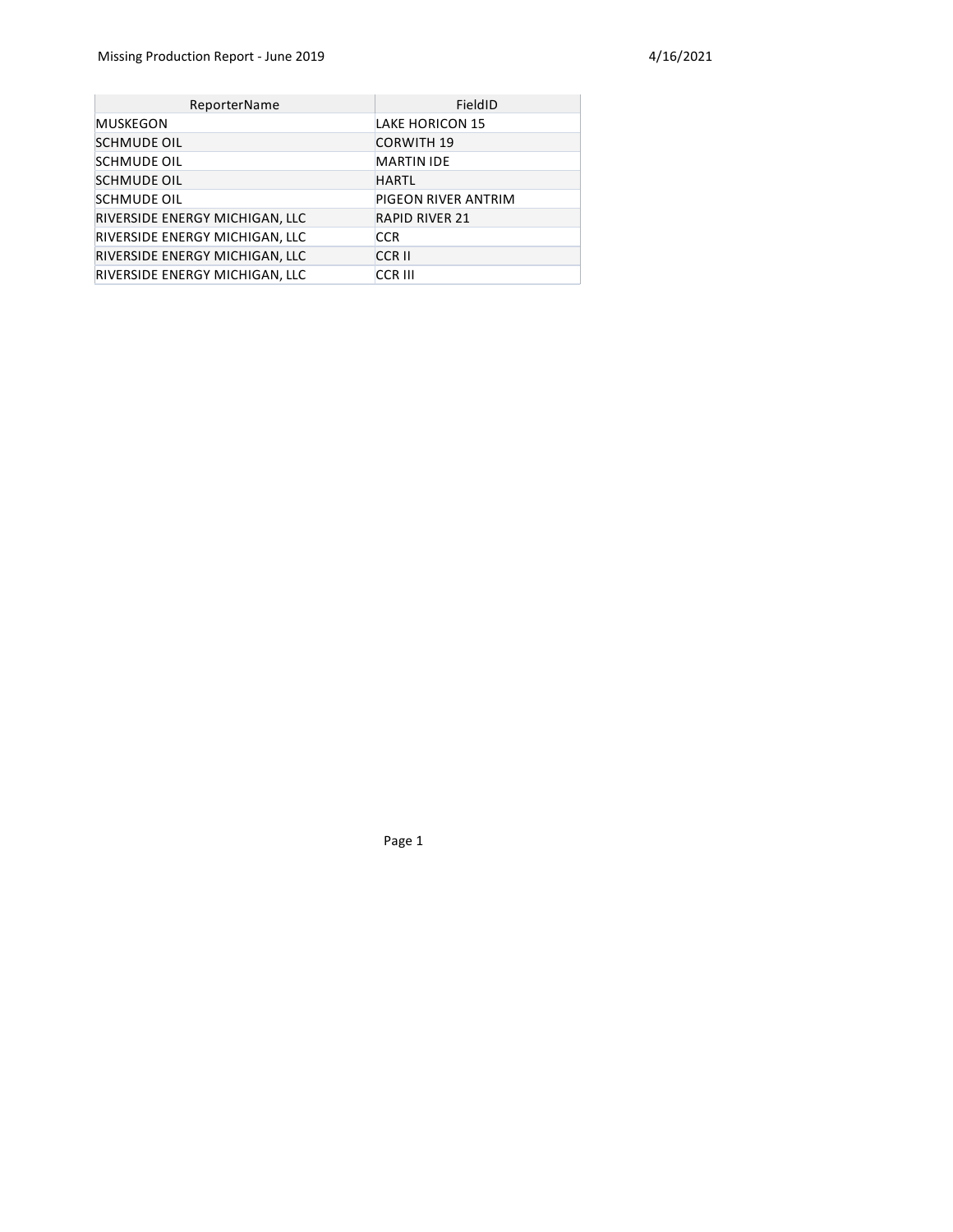| ReporterName                   | FieldID                |
|--------------------------------|------------------------|
| <b>WARD LAKE ENERGY</b>        | <b>CHARLTON 21</b>     |
| <b>MUSKEGON</b>                | <b>LAKE HORICON 15</b> |
| <b>SCHMUDE OIL</b>             | <b>CORWITH 19</b>      |
| <b>SCHMUDE OIL</b>             | <b>MARTIN IDE</b>      |
| <b>SCHMUDE OIL</b>             | PIGEON RIVER ANTRIM    |
| RIVERSIDE ENERGY MICHIGAN, LLC | <b>RAPID RIVER 21</b>  |
| RIVERSIDE ENERGY MICHIGAN, LLC | <b>CCR</b>             |
| RIVERSIDE ENERGY MICHIGAN, LLC | <b>CCRII</b>           |
| RIVERSIDE ENERGY MICHIGAN, LLC | <b>CCR III</b>         |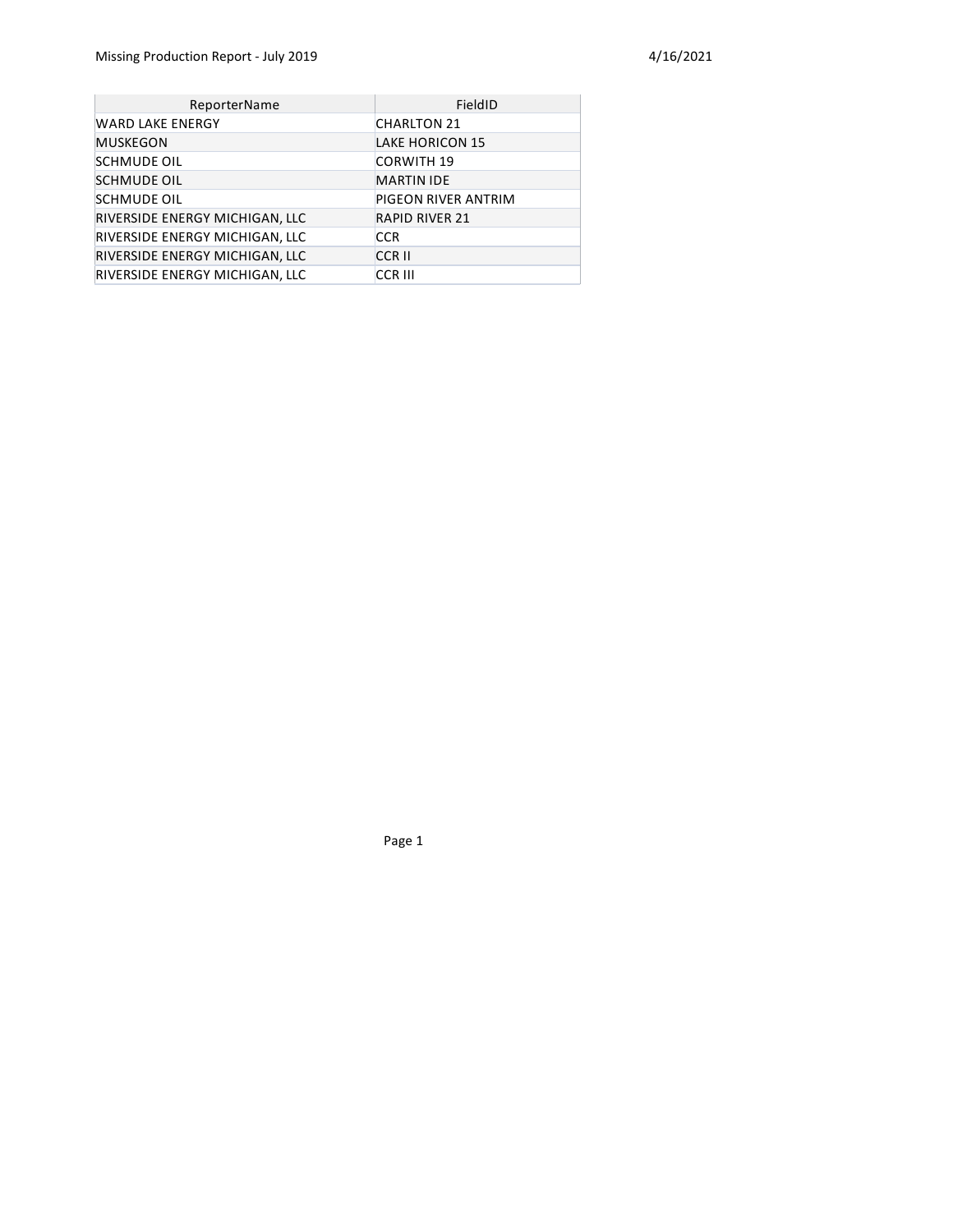| ReporterName         | FieldID                   |
|----------------------|---------------------------|
| WARD LAKE ENERGY     | CHARLTON 21               |
| MUSKEGON             | <b>LAKE HORICON 15</b>    |
| SCHMUDE OIL          | CORWITH 19                |
| LINN OPERATING, INC. | WEST TWIN ANTRIM          |
| LINN OPERATING, INC. | <b>SHARKSTOOTH</b>        |
| LINN OPERATING, INC. | WEST DOLLAR LAKE          |
| LINN OPERATING, INC. | DOLLAR LAKE               |
| LINN OPERATING, INC. | <b>FANTASY ISLAND</b>     |
| LINN OPERATING, INC. | <b>NORTH BAY II</b>       |
| LINN OPERATING, INC. | <b>GUMP</b>               |
| LINN OPERATING, INC. | BIG BASS LAKE             |
| LINN OPERATING, INC. | <b>CLASSICS</b>           |
| LINN OPERATING, INC. | CARGAS                    |
| LINN OPERATING, INC. | WILD WEST                 |
| LINN OPERATING, INC. | <b>WEBBER CREEK</b>       |
| LINN OPERATING, INC. | THOMAS LAKE               |
| LINN OPERATING, INC. | STATE SCHMITT CREEK       |
| LINN OPERATING, INC. | <b>STATE MAPLE FOREST</b> |
| LINN OPERATING, INC. | <b>SOUTH BRILEY</b>       |
| LINN OPERATING, INC. | <b>SHERIDAN CREEK</b>     |
| LINN OPERATING, INC. | <b>SCOTT CREEK</b>        |
| LINN OPERATING, INC. | <b>SAGE CREEK</b>         |
| LINN OPERATING, INC. | PRIVATE SCHMITT CREEK     |
| LINN OPERATING, INC. | <b>PAFFI</b>              |
| LINN OPERATING, INC. | NORWAY HUNT CLUB          |
| LINN OPERATING, INC. | NORTH HARDWOOD            |
| LINN OPERATING, INC. | <b>NORTH BAY</b>          |
| LINN OPERATING, INC. | <b>MID CHARLTON EAST</b>  |
| LINN OPERATING, INC. | MID CHARLTON WEST         |
| LINN OPERATING, INC. | MARSTRAND                 |
| LINN OPERATING, INC. | MANCELONA I               |
| LINN OPERATING, INC. | <b>MANCELONA II</b>       |
| LINN OPERATING, INC. | LOST LAKE WOODS           |
| LINN OPERATING, INC. | <b>LAKES OF THE NORTH</b> |
| LINN OPERATING, INC. | JOY                       |
| LINN OPERATING, INC. | HOLCOMB CREEK             |
| LINN OPERATING, INC. | HIGHWAY 65                |
| LINN OPERATING, INC. | HIGHWAY 612               |
| LINN OPERATING, INC. | HIGHWAY 33                |
| LINN OPERATING, INC. | <b>HEART LAKE</b>         |
| LINN OPERATING, INC. | HARDWOOD                  |
| LINN OPERATING, INC. | <b>GILCHRIST</b>          |
| LINN OPERATING, INC. | <b>FREDERIC XI</b>        |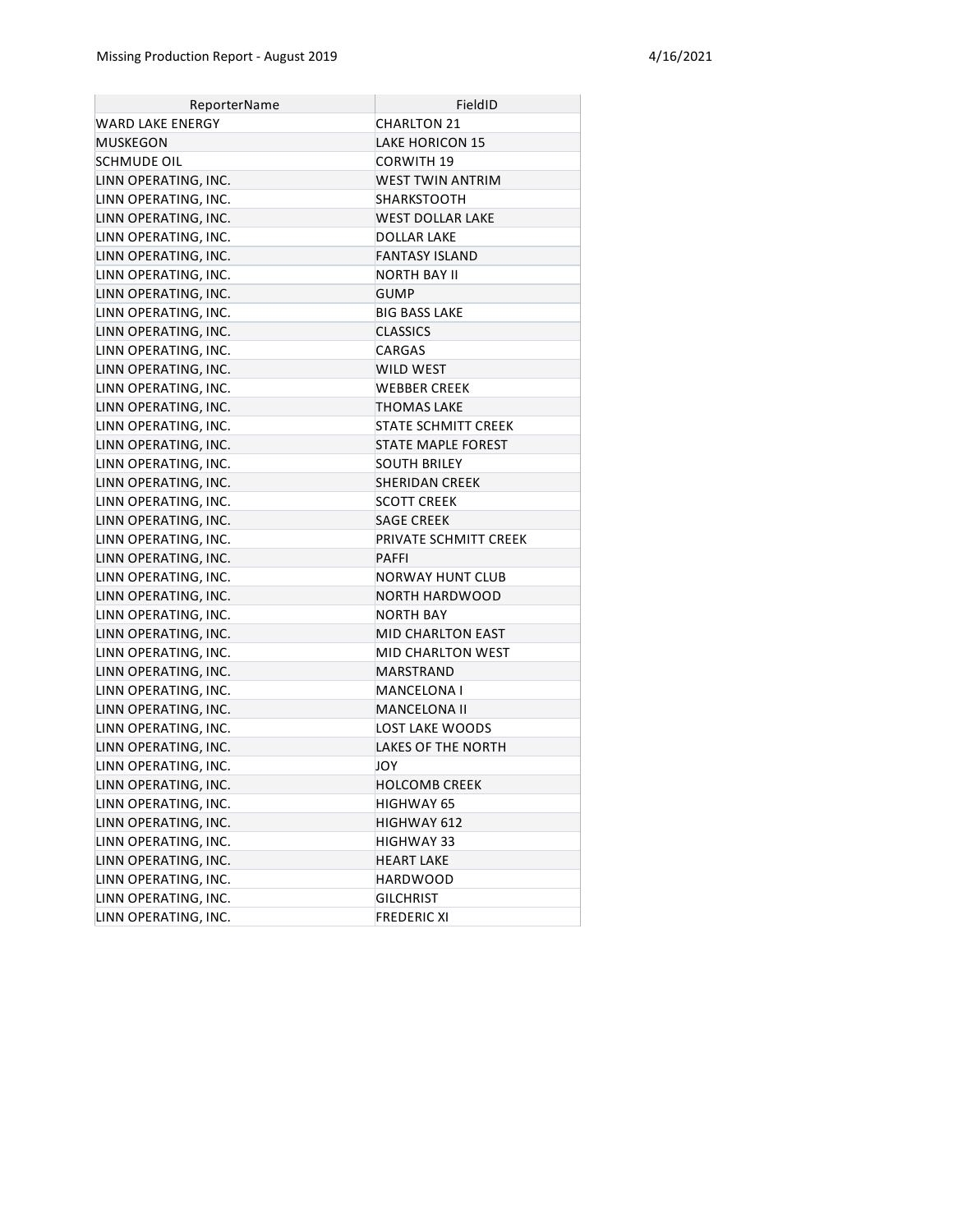| ReporterName         | FieldID                |
|----------------------|------------------------|
| LINN OPERATING, INC. | <b>FREDERIC VIII</b>   |
| LINN OPERATING, INC. | <b>FREDERIC VII</b>    |
| LINN OPERATING, INC. | <b>FREDERIC VI</b>     |
| LINN OPERATING, INC. | <b>FREDERIC V</b>      |
| LINN OPERATING, INC. | <b>FREDERIC IV</b>     |
| LINN OPERATING, INC. | <b>FREDERIC III</b>    |
| LINN OPERATING, INC. | <b>FREDERIC II</b>     |
| LINN OPERATING, INC. | <b>FREDERIC I</b>      |
| LINN OPERATING, INC. | <b>DOCTORS CLUB</b>    |
| LINN OPERATING, INC. | <b>BIJOU</b>           |
| LINN OPERATING, INC. | <b>BROAD</b>           |
| LINN OPERATING, INC. | CHURCHILL POINT        |
| LINN OPERATING, INC. | <b>COMSTOCK HILLS</b>  |
| LINN OPERATING, INC. | <b>CHESTER 1</b>       |
| LINN OPERATING, INC. | SNOWPLOW 1             |
| LINN OPERATING, INC. | SNOWPLOW 2             |
| LINN OPERATING, INC. | SNOWPLOW 3             |
| LINN OPERATING, INC. | <b>BEYER</b>           |
| LINN OPERATING, INC. | <b>BLACK BEAN #1</b>   |
| LINN OPERATING, INC. | <b>PAXTON QUARRY</b>   |
| LINN OPERATING, INC. | <b>TREASURE ISLAND</b> |
| LINN OPERATING, INC. | <b>SEGUIN</b>          |
| LINN OPERATING, INC. | <b>GEHRKE</b>          |
| LINN OPERATING, INC. | <b>BLACK BEAN #3</b>   |
| LINN OPERATING, INC. | <b>BLACK BEAN #2</b>   |
| LINN OPERATING, INC. | <b>MACKINAW #2</b>     |
| LINN OPERATING, INC. | <b>DISCARD</b>         |
| LINN OPERATING, INC. | <b>CLEAR LAKE</b>      |
| LINN OPERATING, INC. | <b>GREEN BEAN #1</b>   |
| LINN OPERATING, INC. | <b>GREEN BEAN #2</b>   |
| LINN OPERATING, INC. | <b>MACKINAW #1</b>     |
| LINN OPERATING, INC. | WERTH WHILE            |
| LINN OPERATING, INC. | LEESEBERG #2           |
| LINN OPERATING, INC. | NICHOLSON HILL #2      |
| LINN OPERATING, INC. | LEESEBERG #1           |
| LINN OPERATING, INC. | <b>BIG KAHUNA</b>      |
| LINN OPERATING, INC. | MT MOHICAN             |
| LINN OPERATING, INC. | <b>SUCKER CREEK</b>    |
| LINN OPERATING, INC. | THIBODEAU              |
| LINN OPERATING, INC. | <b>SKUNK HOLLOW</b>    |
| LINN OPERATING, INC. | RAISIN CAIN            |
| LINN OPERATING, INC. | <b>45TH PARALLEL</b>   |
| LINN OPERATING, INC. | LONE PINE-MERCURY      |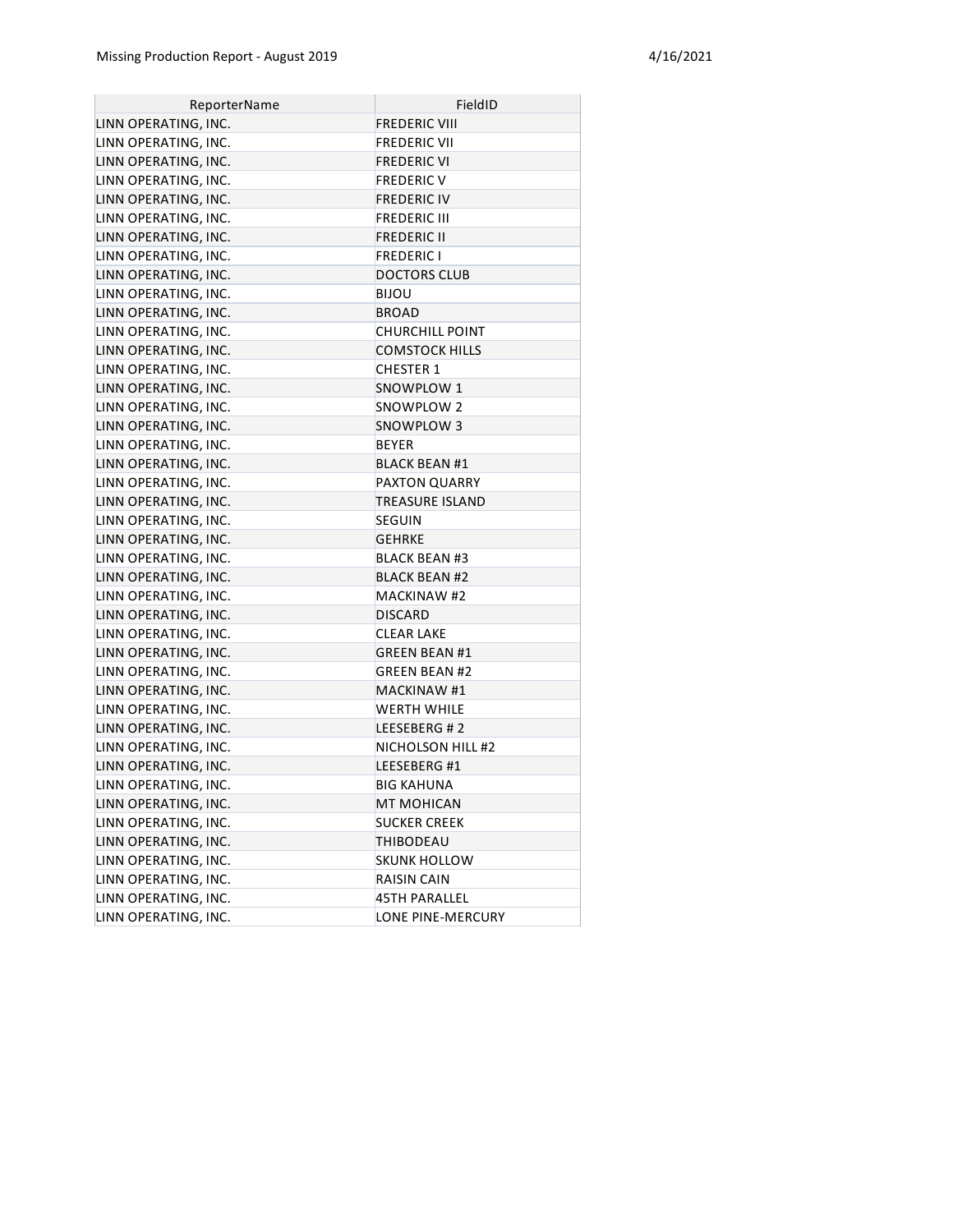| ReporterName                   | FieldID                      |
|--------------------------------|------------------------------|
| RIVERSIDE ENERGY MICHIGAN, LLC | <b>BENGAL 32</b>             |
| RIVERSIDE ENERGY MICHIGAN, LLC | ZBART                        |
| RIVERSIDE ENERGY MICHIGAN, LLC | RAPID RIVER 3                |
| RIVERSIDE ENERGY MICHIGAN, LLC | <b>RAPID RIVER 5</b>         |
| RIVERSIDE ENERGY MICHIGAN, LLC | <b>RUST PROOF</b>            |
| RIVERSIDE ENERGY MICHIGAN, LLC | <b>SCENIC</b>                |
| RIVERSIDE ENERGY MICHIGAN, LLC | <b>TIMBER WOLF</b>           |
| RIVERSIDE ENERGY MICHIGAN, LLC | VIENNA 14                    |
| RIVERSIDE ENERGY MICHIGAN, LLC | VIENNA 23                    |
| RIVERSIDE ENERGY MICHIGAN, LLC | <b>VIENNA 27</b>             |
| RIVERSIDE ENERGY MICHIGAN, LLC | WARNER 10 COOL WAVE          |
| RIVERSIDE ENERGY MICHIGAN, LLC | WARNER 13                    |
| RIVERSIDE ENERGY MICHIGAN, LLC | <b>WARNER 2 AWESOME WAVE</b> |
| RIVERSIDE ENERGY MICHIGAN, LLC | WARNER 22                    |
| RIVERSIDE ENERGY MICHIGAN, LLC | <b>WARNER 27</b>             |
| RIVERSIDE ENERGY MICHIGAN, LLC | WARNER 8 BOOMING WAVE        |
| RIVERSIDE ENERGY MICHIGAN, LLC | <b>WILSON 28</b>             |
| RIVERSIDE ENERGY MICHIGAN, LLC | <b>XREA</b>                  |
| RIVERSIDE ENERGY MICHIGAN, LLC | LLOYDS OF LONDON             |
| RIVERSIDE ENERGY MICHIGAN, LLC | LOUDBERT                     |
| RIVERSIDE ENERGY MICHIGAN, LLC | MILLER CREEK                 |
| RIVERSIDE ENERGY MICHIGAN, LLC | <b>MOTHER HUBBARD</b>        |
| RIVERSIDE ENERGY MICHIGAN, LLC | <b>MT MARIA</b>              |
| RIVERSIDE ENERGY MICHIGAN, LLC | <b>NET WERTH</b>             |
| RIVERSIDE ENERGY MICHIGAN, LLC | NORTH ELMIRA                 |
| RIVERSIDE ENERGY MICHIGAN, LLC | NORTH RUST NEVER SLEEPS      |
| RIVERSIDE ENERGY MICHIGAN, LLC | OLD VANDY 2D                 |
| RIVERSIDE ENERGY MICHIGAN, LLC | <b>OLD VANDY UNIT #1</b>     |
| RIVERSIDE ENERGY MICHIGAN, LLC | <b>OLD VANDY UNIT #2</b>     |
| RIVERSIDE ENERGY MICHIGAN, LLC | OLD VANDY UNIT #3            |
| RIVERSIDE ENERGY MICHIGAN, LLC | OLD VANDY UNIT #5            |
| RIVERSIDE ENERGY MICHIGAN, LLC | <b>OLD VANDY UNIT #6</b>     |
| RIVERSIDE ENERGY MICHIGAN, LLC | OLD VANDY UNIT #7            |
| RIVERSIDE ENERGY MICHIGAN, LLC | <b>OLD VANDY UNIT #8</b>     |
| RIVERSIDE ENERGY MICHIGAN, LLC | OLD VANDY UNIT #9            |
| RIVERSIDE ENERGY MICHIGAN, LLC | HAWK LAKE                    |
| RIVERSIDE ENERGY MICHIGAN, LLC | <b>HELENA 23</b>             |
| RIVERSIDE ENERGY MICHIGAN, LLC | <b>HELENA 25</b>             |
| RIVERSIDE ENERGY MICHIGAN, LLC | HILLBILLY                    |
| RIVERSIDE ENERGY MICHIGAN, LLC | <b>IRON OXIDE</b>            |
| RIVERSIDE ENERGY MICHIGAN, LLC | JORDAN 10 FOAMING WAVE       |
| RIVERSIDE ENERGY MICHIGAN, LLC | JORDAN 12 JIVE WAVE          |
| RIVERSIDE ENERGY MICHIGAN, LLC | JORDAN 21 IMPORTANT WAVE     |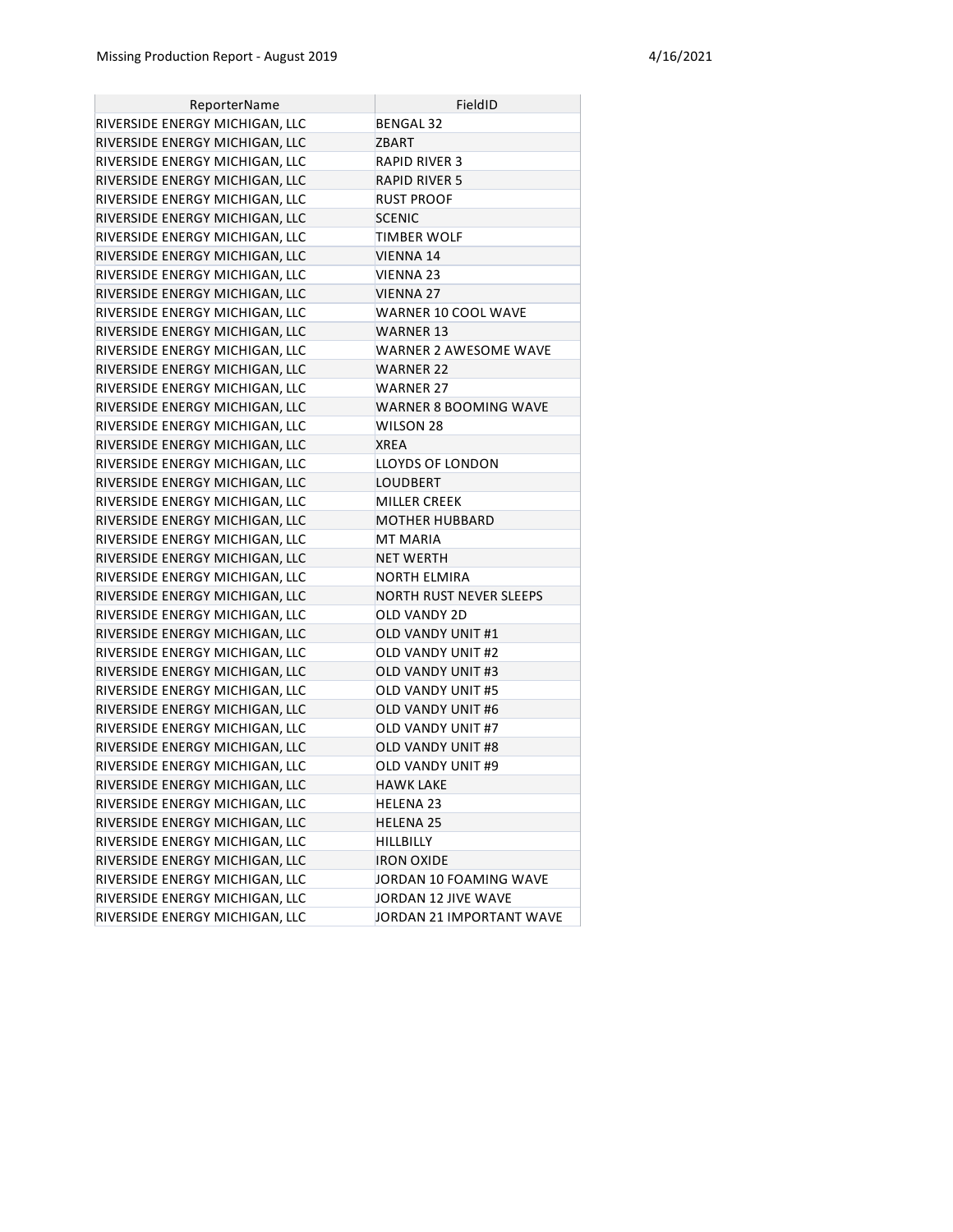| ReporterName                   | FieldID                     |
|--------------------------------|-----------------------------|
| RIVERSIDE ENERGY MICHIGAN, LLC | JORDAN 29 HEAT WAVE         |
| RIVERSIDE ENERGY MICHIGAN, LLC | JORDAN 33 DYNAMITE WAVE     |
| RIVERSIDE ENERGY MICHIGAN, LLC | JORDAN 35 KING WAVE         |
| RIVERSIDE ENERGY MICHIGAN, LLC | JORDAN 9 GIGANTIC WAVE      |
| RIVERSIDE ENERGY MICHIGAN, LLC | KEARNEY 15                  |
| RIVERSIDE ENERGY MICHIGAN, LLC | KEARNEY 16                  |
| RIVERSIDE ENERGY MICHIGAN, LLC | KEARNEY 26                  |
| RIVERSIDE ENERGY MICHIGAN, LLC | KEARNEY 33                  |
| RIVERSIDE ENERGY MICHIGAN, LLC | <b>KEARNEY 9 CHECK MATE</b> |
| RIVERSIDE ENERGY MICHIGAN, LLC | KING EDWARDS                |
| RIVERSIDE ENERGY MICHIGAN, LLC | <b>ECHO 10 KING ARTHUR</b>  |
| RIVERSIDE ENERGY MICHIGAN, LLC | ECHO 11                     |
| RIVERSIDE ENERGY MICHIGAN, LLC | ECHO 11B - 21174            |
| RIVERSIDE ENERGY MICHIGAN, LLC | ECHO 11B - 21175            |
| RIVERSIDE ENERGY MICHIGAN, LLC | ECHO 24                     |
| RIVERSIDE ENERGY MICHIGAN, LLC | ECHO 26                     |
| RIVERSIDE ENERGY MICHIGAN, LLC | <b>ELMERS GLEWOLL</b>       |
| RIVERSIDE ENERGY MICHIGAN, LLC | ELMIRA 14                   |
| RIVERSIDE ENERGY MICHIGAN, LLC | ELMIRA 23                   |
| RIVERSIDE ENERGY MICHIGAN, LLC | ELMIRA 26                   |
| RIVERSIDE ENERGY MICHIGAN, LLC | ELMIRA THRIVE WEST          |
| RIVERSIDE ENERGY MICHIGAN, LLC | <b>ELVIRA 11</b>            |
| RIVERSIDE ENERGY MICHIGAN, LLC | <b>FLINT NAPPERS</b>        |
| RIVERSIDE ENERGY MICHIGAN, LLC | <b>FOREST HOME 10</b>       |
| RIVERSIDE ENERGY MICHIGAN, LLC | <b>FOREST HOME 14</b>       |
| RIVERSIDE ENERGY MICHIGAN, LLC | FOREST HOME 34              |
| RIVERSIDE ENERGY MICHIGAN, LLC | <b>FOSTERS LAGER</b>        |
| RIVERSIDE ENERGY MICHIGAN, LLC | CENTRAL LAKE 15             |
| RIVERSIDE ENERGY MICHIGAN, LLC | <b>CENTRAL LAKE 28</b>      |
| RIVERSIDE ENERGY MICHIGAN, LLC | <b>CHESS PLAY</b>           |
| RIVERSIDE ENERGY MICHIGAN, LLC | <b>CHESTER WEST</b>         |
| RIVERSIDE ENERGY MICHIGAN, LLC | CHESTONIA 31 PAWN PLAY      |
| RIVERSIDE ENERGY MICHIGAN, LLC | <b>CHIEF CREEK</b>          |
| RIVERSIDE ENERGY MICHIGAN, LLC | <b>CLEARWATER 14</b>        |
| RIVERSIDE ENERGY MICHIGAN, LLC | <b>CLEARWATER 2</b>         |
| RIVERSIDE ENERGY MICHIGAN, LLC | CLEARWATER CENTRAL          |
| RIVERSIDE ENERGY MICHIGAN, LLC | <b>CLEARWATER SOUTH</b>     |
| RIVERSIDE ENERGY MICHIGAN, LLC | <b>CONNIE STEVENS EAST</b>  |
| RIVERSIDE ENERGY MICHIGAN, LLC | CONNIE STEVENS WEST         |
| RIVERSIDE ENERGY MICHIGAN, LLC | <b>CUSTER 1</b>             |
| RIVERSIDE ENERGY MICHIGAN, LLC | <b>CUSTER 15</b>            |
| RIVERSIDE ENERGY MICHIGAN, LLC | <b>CUSTER 20</b>            |
| RIVERSIDE ENERGY MICHIGAN, LLC | <b>CUSTER 29</b>            |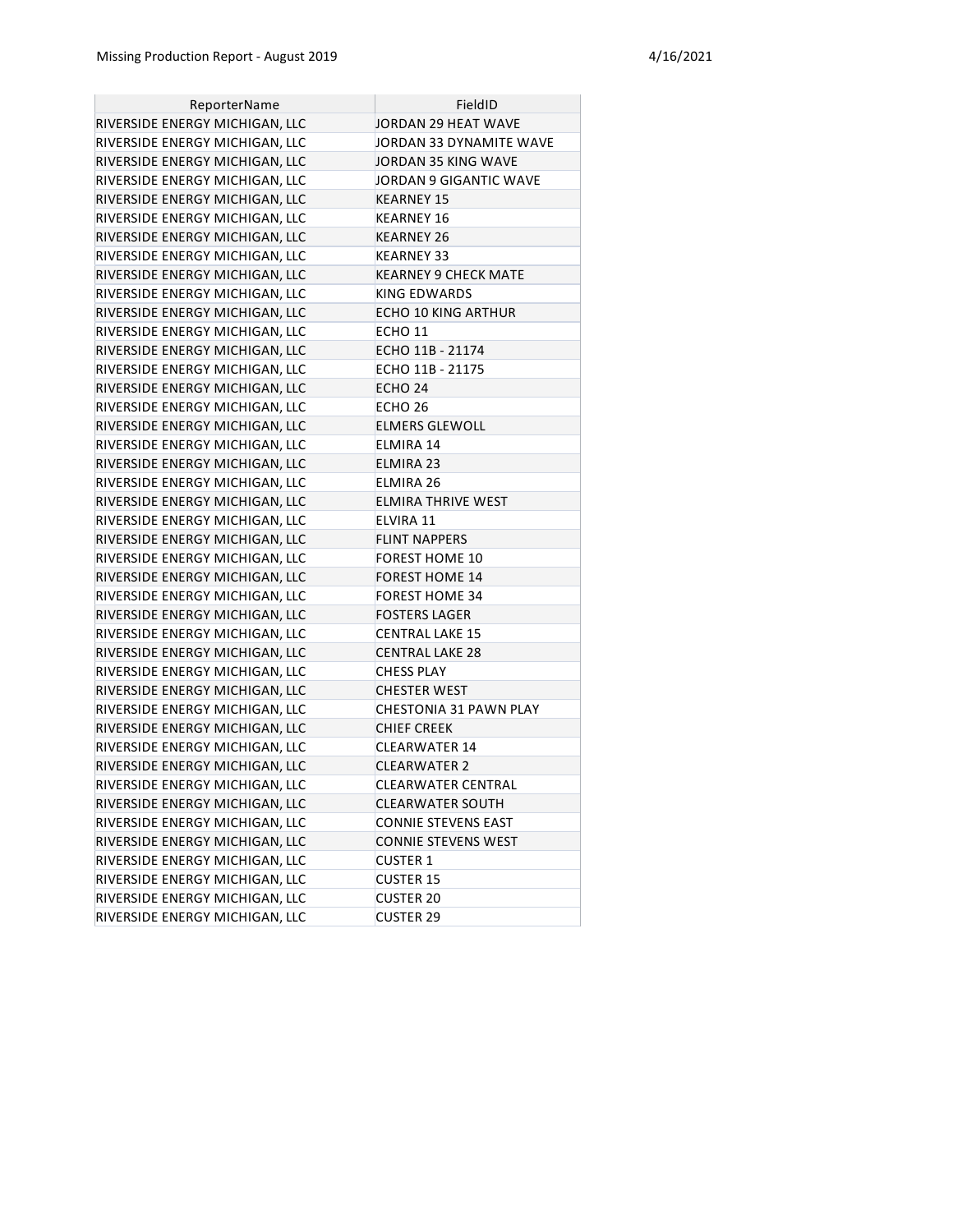| ReporterName                   | FieldID                   |
|--------------------------------|---------------------------|
| RIVERSIDE ENERGY MICHIGAN, LLC | <b>CUSTER 33</b>          |
| RIVERSIDE ENERGY MICHIGAN, LLC | <b>CUSTER 35</b>          |
| RIVERSIDE ENERGY MICHIGAN, LLC | <b>CUSTER/MANCELONA W</b> |
| RIVERSIDE ENERGY MICHIGAN, LLC | ALBERT 1                  |
| RIVERSIDE ENERGY MICHIGAN, LLC | ANCHOR STEAM              |
| RIVERSIDE ENERGY MICHIGAN, LLC | <b>APPLE ORCHARD</b>      |
| RIVERSIDE ENERGY MICHIGAN, LLC | <b>ARTHUR MILLER</b>      |
| RIVERSIDE ENERGY MICHIGAN, LLC | <b>BEAR LAKE 29</b>       |
| RIVERSIDE ENERGY MICHIGAN, LLC | <b>BEAR LAKE 9</b>        |
| RIVERSIDE ENERGY MICHIGAN, LLC | <b>BLUE SKY</b>           |
| RIVERSIDE ENERGY MICHIGAN, LLC | BROWN NE 13               |
| RIVERSIDE ENERGY MICHIGAN, LLC | <b>BRUSH LIMBAUGH</b>     |
| RIVERSIDE ENERGY MICHIGAN, LLC | KEARNEY 36                |
| RIVERSIDE ENERGY MICHIGAN, LLC | RUST ROAD                 |
| RIVERSIDE ENERGY MICHIGAN, LLC | <b>ACE OF HEARTS</b>      |
| RIVERSIDE ENERGY MICHIGAN, LLC | AGGIELAND                 |
| RIVERSIDE ENERGY MICHIGAN, LLC | <b>BEAVER LAKE</b>        |
| RIVERSIDE ENERGY MICHIGAN, LLC | <b>BLUE HERRON</b>        |
| RIVERSIDE ENERGY MICHIGAN, LLC | <b>BRADY BUNCH</b>        |
| RIVERSIDE ENERGY MICHIGAN, LLC | <b>CARBON BLACK</b>       |
| RIVERSIDE ENERGY MICHIGAN, LLC | <b>CENTRAL LIVINGSTON</b> |
| RIVERSIDE ENERGY MICHIGAN, LLC | <b>DUBIE BROTHERS</b>     |
| RIVERSIDE ENERGY MICHIGAN, LLC | ELK RIDGE                 |
| RIVERSIDE ENERGY MICHIGAN, LLC | ESS LAKE                  |
| RIVERSIDE ENERGY MICHIGAN, LLC | <b>HEAD START</b>         |
| RIVERSIDE ENERGY MICHIGAN, LLC | <b>JACK SPRATT</b>        |
| RIVERSIDE ENERGY MICHIGAN, LLC | LIFE OF BRILEY            |
| RIVERSIDE ENERGY MICHIGAN, LLC | <b>LITTLE RASCALS</b>     |
| RIVERSIDE ENERGY MICHIGAN, LLC | MILLER TIME               |
| RIVERSIDE ENERGY MICHIGAN, LLC | MINKE COAT                |
| RIVERSIDE ENERGY MICHIGAN, LLC | MOSSBACK                  |
| RIVERSIDE ENERGY MICHIGAN, LLC | PRICE IS RIGHT            |
| RIVERSIDE ENERGY MICHIGAN, LLC | ROHMANN EMPIRE            |
| RIVERSIDE ENERGY MICHIGAN, LLC | TILLI BEAN                |
| RIVERSIDE ENERGY MICHIGAN, LLC | UNCLE EMILS LANDING       |
| RIVERSIDE ENERGY MICHIGAN, LLC | UNCLE RAYS                |
| RIVERSIDE ENERGY MICHIGAN, LLC | <b>CUSTER 6</b>           |
| RIVERSIDE ENERGY MICHIGAN, LLC | <b>BAGLEY 17</b>          |
| RIVERSIDE ENERGY MICHIGAN, LLC | <b>BAGLEY 30</b>          |
| RIVERSIDE ENERGY MICHIGAN, LLC | <b>BIG WOLF</b>           |
| RIVERSIDE ENERGY MICHIGAN, LLC | <b>CUSTER 19</b>          |
| RIVERSIDE ENERGY MICHIGAN, LLC | <b>CUSTER 4</b>           |
| RIVERSIDE ENERGY MICHIGAN, LLC | <b>CUSTER 7</b>           |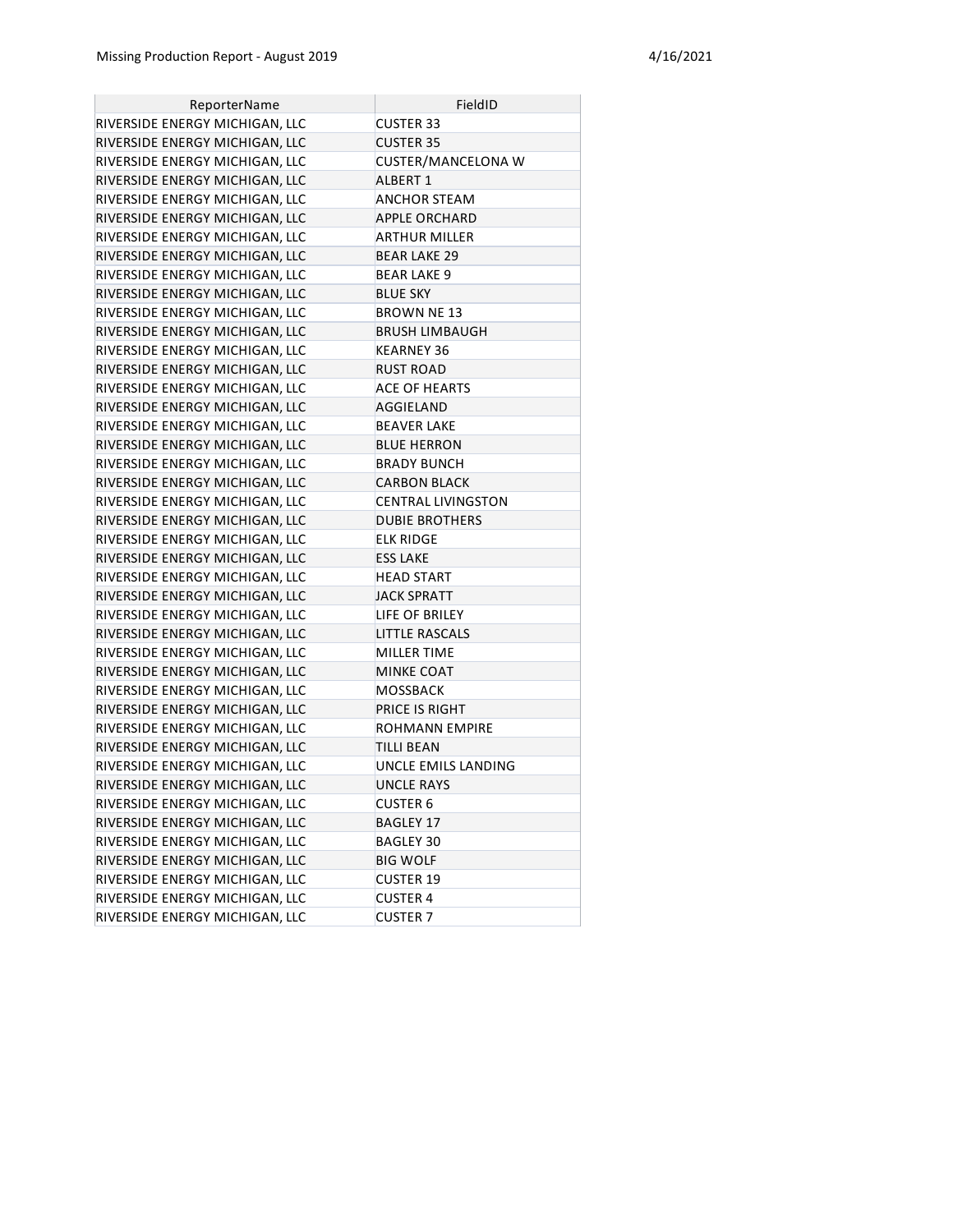| ReporterName                   | FieldID                  |
|--------------------------------|--------------------------|
| RIVERSIDE ENERGY MICHIGAN, LLC | <b>ELMIRA 27</b>         |
| RIVERSIDE ENERGY MICHIGAN, LLC | ELMIRA 27 - 21076        |
| RIVERSIDE ENERGY MICHIGAN, LLC | <b>ELMIRA 27 - 21079</b> |
| RIVERSIDE ENERGY MICHIGAN, LLC | ELMIRA 27 - 21106        |
| RIVERSIDE ENERGY MICHIGAN, LLC | <b>ELMIRA 27 - 21114</b> |
| RIVERSIDE ENERGY MICHIGAN, LLC | ELMIRA 27 - 21130        |
| RIVERSIDE ENERGY MICHIGAN, LLC | ELMIRA 27 - 21163        |
| RIVERSIDE ENERGY MICHIGAN, LLC | ELMIRA 34                |
| RIVERSIDE ENERGY MICHIGAN, LLC | <b>FOX</b>               |
| RIVERSIDE ENERGY MICHIGAN, LLC | HAYES 24                 |
| RIVERSIDE ENERGY MICHIGAN, LLC | KITCHEN B1-1             |
| RIVERSIDE ENERGY MICHIGAN, LLC | KITCHEN B2-2             |
| RIVERSIDE ENERGY MICHIGAN, LLC | KITCHEN B3-2             |
| RIVERSIDE ENERGY MICHIGAN, LLC | ST ELMIRA D3-30 - 20971  |
| RIVERSIDE ENERGY MICHIGAN, LLC | ST ELMIRA D4-30 - 20970  |
| RIVERSIDE ENERGY MICHIGAN, LLC | SWAIN C1-9               |
| RIVERSIDE ENERGY MICHIGAN, LLC | <b>WARNER 36</b>         |
| RIVERSIDE ENERGY MICHIGAN, LLC | <b>HELENA 13</b>         |
| RIVERSIDE ENERGY MICHIGAN, LLC | <b>EAST ELMIRA 34</b>    |
| RIVERSIDE ENERGY MICHIGAN, LLC | <b>CENTRAL LAKE 13</b>   |
| RIVERSIDE ENERGY MICHIGAN, LLC | CHARLTON 16 1-89         |
| RIVERSIDE ENERGY MICHIGAN, LLC | CHARLTON 19 3-88         |
| RIVERSIDE ENERGY MICHIGAN, LLC | OPAL LAKE 1-90           |
| RIVERSIDE ENERGY MICHIGAN, LLC | CHESTER 7 1-91           |
| RIVERSIDE ENERGY MICHIGAN, LLC | <b>CHESTER 31</b>        |
| RIVERSIDE ENERGY MICHIGAN, LLC | <b>CHESTER 22 1-02</b>   |
| RIVERSIDE ENERGY MICHIGAN, LLC | <b>CHESTER 22 4-90</b>   |
| RIVERSIDE ENERGY MICHIGAN, LLC | ECHO <sub>9</sub>        |
| RIVERSIDE ENERGY MICHIGAN, LLC | <b>SOUTH ARM 32</b>      |
| RIVERSIDE ENERGY MICHIGAN, LLC | ECHO <sub>30</sub>       |
| RIVERSIDE ENERGY MICHIGAN, LLC | ECHO <sub>33</sub>       |
| RIVERSIDE ENERGY MICHIGAN, LLC | <b>KEARNEY 2</b>         |
| RIVERSIDE ENERGY MICHIGAN, LLC | <b>FOREST HOME 12</b>    |
| RIVERSIDE ENERGY MICHIGAN, LLC | OTSEGO LAKE 1-88         |
| RIVERSIDE ENERGY MICHIGAN, LLC | <b>CCR</b>               |
| RIVERSIDE ENERGY MICHIGAN, LLC | <b>CCRII</b>             |
| RIVERSIDE ENERGY MICHIGAN, LLC | <b>CCR III</b>           |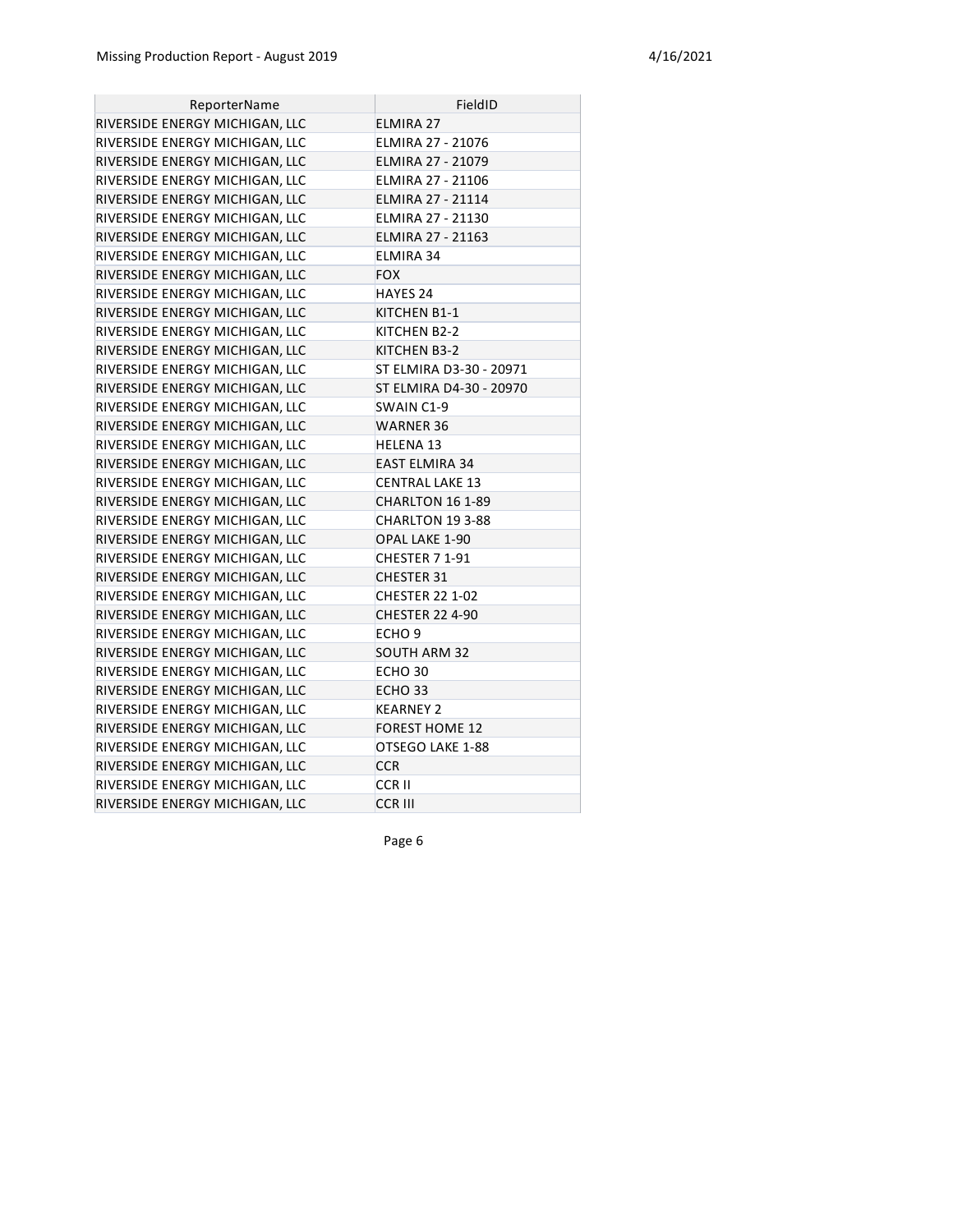| ReporterName         | FieldID                    |
|----------------------|----------------------------|
| WARD LAKE ENERGY     | <b>CHARLTON 21</b>         |
| <b>MUSKEGON</b>      | <b>LAKE HORICON 15</b>     |
| LINN OPERATING, INC. | WEST TWIN ANTRIM           |
| LINN OPERATING, INC. | SHARKSTOOTH                |
| LINN OPERATING, INC. | WEST DOLLAR LAKE           |
| LINN OPERATING, INC. | <b>DOLLAR LAKE</b>         |
| LINN OPERATING, INC. | <b>FANTASY ISLAND</b>      |
| LINN OPERATING, INC. | <b>NORTH BAY II</b>        |
| LINN OPERATING, INC. | <b>GUMP</b>                |
| LINN OPERATING, INC. | <b>BIG BASS LAKE</b>       |
| LINN OPERATING, INC. | <b>CLASSICS</b>            |
| LINN OPERATING, INC. | <b>CARGAS</b>              |
| LINN OPERATING, INC. | WILD WEST                  |
| LINN OPERATING, INC. | <b>WEBBER CREEK</b>        |
| LINN OPERATING, INC. | THOMAS LAKE                |
| LINN OPERATING, INC. | <b>STATE SCHMITT CREEK</b> |
| LINN OPERATING, INC. | STATE MAPLE FOREST         |
| LINN OPERATING, INC. | <b>SOUTH BRILEY</b>        |
| LINN OPERATING, INC. | <b>SHERIDAN CREEK</b>      |
| LINN OPERATING, INC. | <b>SCOTT CREEK</b>         |
| LINN OPERATING, INC. | <b>SAGE CREEK</b>          |
| LINN OPERATING, INC. | PRIVATE SCHMITT CREEK      |
| LINN OPERATING, INC. | <b>PAFFI</b>               |
| LINN OPERATING, INC. | <b>NORWAY HUNT CLUB</b>    |
| LINN OPERATING, INC. | NORTH HARDWOOD             |
| LINN OPERATING, INC. | NORTH BAY                  |
| LINN OPERATING, INC. | MID CHARLTON EAST          |
| LINN OPERATING, INC. | <b>MID CHARLTON WEST</b>   |
| LINN OPERATING, INC. | MARSTRAND                  |
| LINN OPERATING, INC. | MANCELONA I                |
| LINN OPERATING, INC. | MANCELONA II               |
| LINN OPERATING, INC. | <b>LOST LAKE WOODS</b>     |
| LINN OPERATING, INC. | LAKES OF THE NORTH         |
| LINN OPERATING, INC. | <b>JOY</b>                 |
| LINN OPERATING, INC. | <b>HOLCOMB CREEK</b>       |
| LINN OPERATING, INC. | HIGHWAY 65                 |
| LINN OPERATING, INC. | HIGHWAY 612                |
| LINN OPERATING, INC. | <b>HIGHWAY 33</b>          |
| LINN OPERATING, INC. | HEART LAKE                 |
| LINN OPERATING, INC. | <b>HARDWOOD</b>            |
| LINN OPERATING, INC. | <b>GILCHRIST</b>           |
| LINN OPERATING, INC. | <b>FREDERIC XI</b>         |
| LINN OPERATING, INC. | <b>FREDERIC VIII</b>       |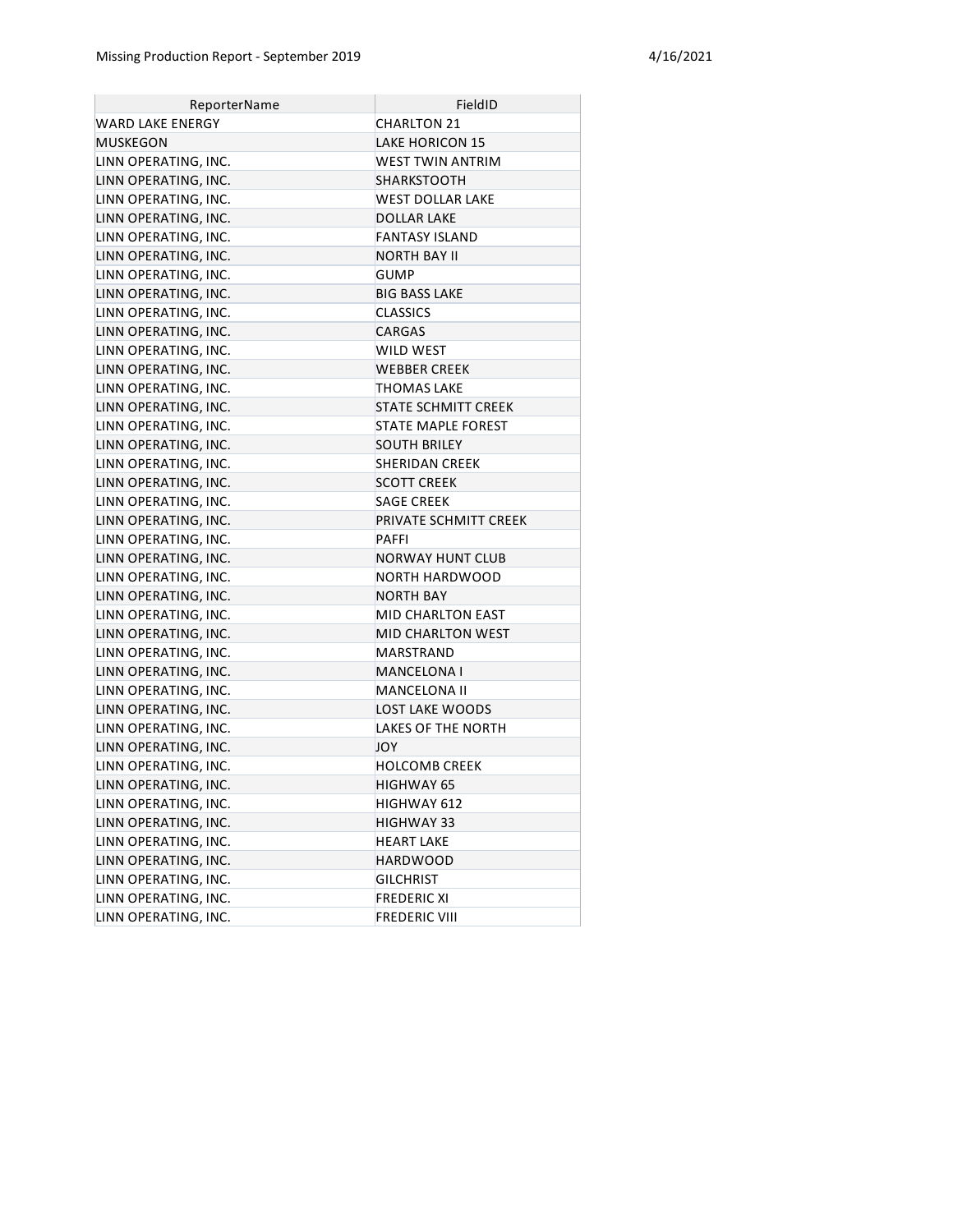| ReporterName                   | FieldID                |
|--------------------------------|------------------------|
| LINN OPERATING, INC.           | <b>FREDERIC VII</b>    |
| LINN OPERATING, INC.           | <b>FREDERIC VI</b>     |
| LINN OPERATING, INC.           | FREDERIC V             |
| LINN OPERATING, INC.           | <b>FREDERIC IV</b>     |
| LINN OPERATING, INC.           | FREDERIC III           |
| LINN OPERATING, INC.           | <b>FREDERIC II</b>     |
| LINN OPERATING, INC.           | <b>FREDERIC I</b>      |
| LINN OPERATING, INC.           | <b>DOCTORS CLUB</b>    |
| LINN OPERATING, INC.           | BIJOU                  |
| LINN OPERATING, INC.           | BROAD                  |
| LINN OPERATING, INC.           | <b>CHURCHILL POINT</b> |
| LINN OPERATING, INC.           | COMSTOCK HILLS         |
| LINN OPERATING, INC.           | <b>CHESTER 1</b>       |
| LINN OPERATING, INC.           | SNOWPLOW 1             |
| LINN OPERATING, INC.           | SNOWPLOW 2             |
| LINN OPERATING, INC.           | SNOWPLOW 3             |
| LINN OPERATING, INC.           | BEYER                  |
| LINN OPERATING, INC.           | <b>BLACK BEAN #1</b>   |
| LINN OPERATING, INC.           | <b>PAXTON QUARRY</b>   |
| LINN OPERATING, INC.           | TREASURE ISLAND        |
| LINN OPERATING, INC.           | <b>SEGUIN</b>          |
| LINN OPERATING, INC.           | <b>GEHRKE</b>          |
| LINN OPERATING, INC.           | <b>BLACK BEAN #3</b>   |
| LINN OPERATING, INC.           | <b>BLACK BEAN #2</b>   |
| LINN OPERATING, INC.           | <b>MACKINAW #2</b>     |
| LINN OPERATING, INC.           | <b>DISCARD</b>         |
| LINN OPERATING, INC.           | <b>CLEAR LAKE</b>      |
| LINN OPERATING, INC.           | <b>GREEN BEAN #1</b>   |
| LINN OPERATING, INC.           | <b>GREEN BEAN #2</b>   |
| LINN OPERATING, INC.           | <b>MACKINAW #1</b>     |
| LINN OPERATING, INC.           | WERTH WHILE            |
| LINN OPERATING, INC.           | LEESEBERG #2           |
| LINN OPERATING, INC.           | NICHOLSON HILL #2      |
| LINN OPERATING, INC.           | LEESEBERG #1           |
| LINN OPERATING, INC.           | <b>BIG KAHUNA</b>      |
| LINN OPERATING, INC.           | MT MOHICAN             |
| LINN OPERATING, INC.           | <b>SUCKER CREEK</b>    |
| LINN OPERATING, INC.           | THIBODEAU              |
| LINN OPERATING, INC.           | <b>SKUNK HOLLOW</b>    |
| LINN OPERATING, INC.           | <b>RAISIN CAIN</b>     |
| LINN OPERATING, INC.           | 45TH PARALLEL          |
| LINN OPERATING, INC.           | LONE PINE-MERCURY      |
| RIVERSIDE ENERGY MICHIGAN, LLC | <b>BENGAL 32</b>       |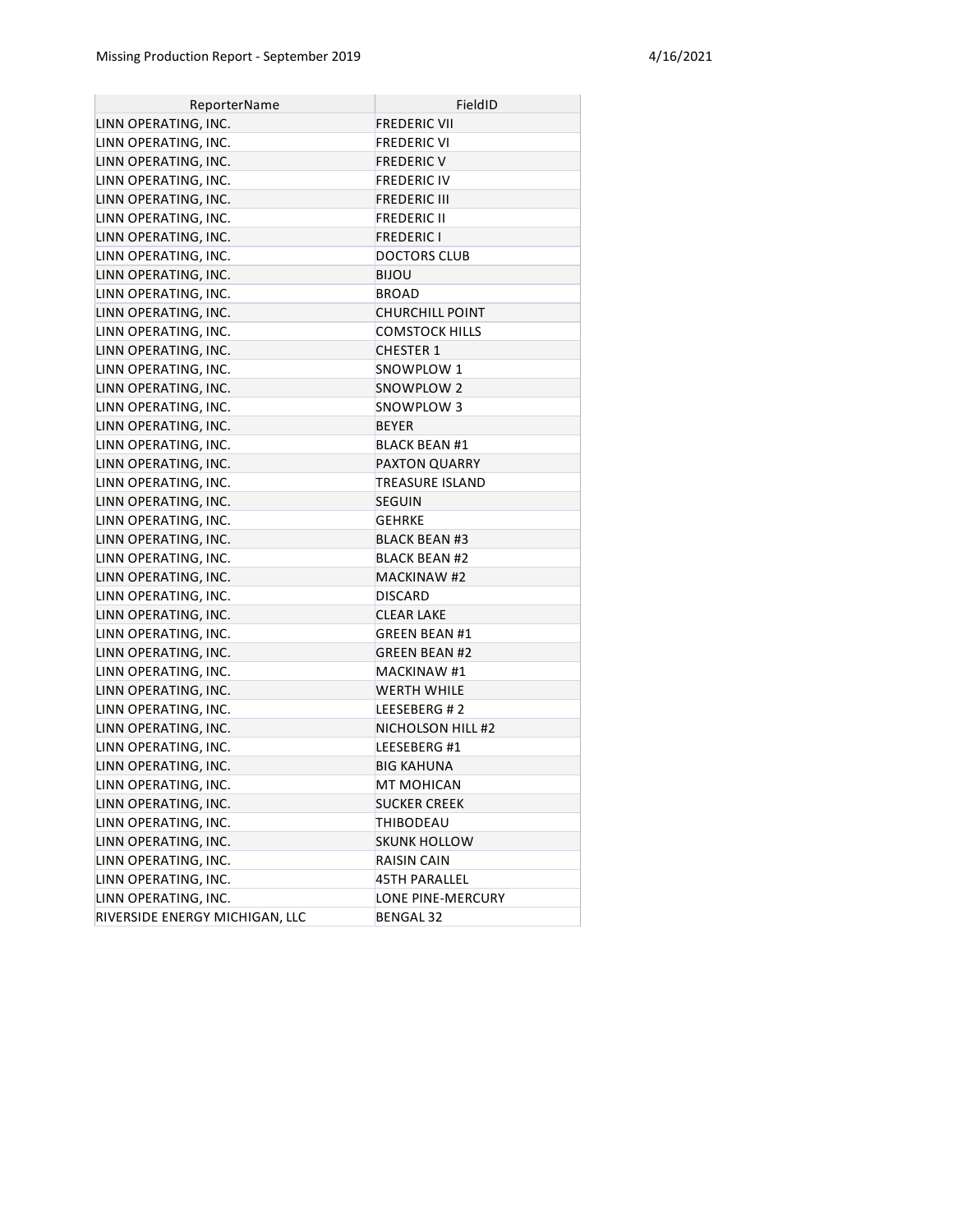| ReporterName                   | FieldID                  |
|--------------------------------|--------------------------|
| RIVERSIDE ENERGY MICHIGAN, LLC | ZBART                    |
| RIVERSIDE ENERGY MICHIGAN, LLC | <b>RAPID RIVER 3</b>     |
| RIVERSIDE ENERGY MICHIGAN, LLC | <b>RAPID RIVER 5</b>     |
| RIVERSIDE ENERGY MICHIGAN, LLC | RUST PROOF               |
| RIVERSIDE ENERGY MICHIGAN, LLC | <b>SCENIC</b>            |
| RIVERSIDE ENERGY MICHIGAN, LLC | TIMBER WOLF              |
| RIVERSIDE ENERGY MICHIGAN, LLC | <b>VIENNA 14</b>         |
| RIVERSIDE ENERGY MICHIGAN, LLC | VIENNA 23                |
| RIVERSIDE ENERGY MICHIGAN, LLC | <b>VIENNA 27</b>         |
| RIVERSIDE ENERGY MICHIGAN, LLC | WARNER 10 COOL WAVE      |
| RIVERSIDE ENERGY MICHIGAN, LLC | <b>WARNER 13</b>         |
| RIVERSIDE ENERGY MICHIGAN, LLC | WARNER 2 AWESOME WAVE    |
| RIVERSIDE ENERGY MICHIGAN, LLC | WARNER 22                |
| RIVERSIDE ENERGY MICHIGAN, LLC | WARNER 27                |
| RIVERSIDE ENERGY MICHIGAN, LLC | WARNER 8 BOOMING WAVE    |
| RIVERSIDE ENERGY MICHIGAN, LLC | WILSON 28                |
| RIVERSIDE ENERGY MICHIGAN, LLC | <b>XREA</b>              |
| RIVERSIDE ENERGY MICHIGAN, LLC | <b>LLOYDS OF LONDON</b>  |
| RIVERSIDE ENERGY MICHIGAN, LLC | LOUDBERT                 |
| RIVERSIDE ENERGY MICHIGAN, LLC | <b>MILLER CREEK</b>      |
| RIVERSIDE ENERGY MICHIGAN, LLC | MOTHER HUBBARD           |
| RIVERSIDE ENERGY MICHIGAN, LLC | <b>MT MARIA</b>          |
| RIVERSIDE ENERGY MICHIGAN, LLC | NET WERTH                |
| RIVERSIDE ENERGY MICHIGAN, LLC | <b>NORTH ELMIRA</b>      |
| RIVERSIDE ENERGY MICHIGAN, LLC | NORTH RUST NEVER SLEEPS  |
| RIVERSIDE ENERGY MICHIGAN, LLC | OLD VANDY 2D             |
| RIVERSIDE ENERGY MICHIGAN, LLC | OLD VANDY UNIT #1        |
| RIVERSIDE ENERGY MICHIGAN, LLC | <b>OLD VANDY UNIT #2</b> |
| RIVERSIDE ENERGY MICHIGAN, LLC | OLD VANDY UNIT #3        |
| RIVERSIDE ENERGY MICHIGAN, LLC | OLD VANDY UNIT #5        |
| RIVERSIDE ENERGY MICHIGAN, LLC | OLD VANDY UNIT #6        |
| RIVERSIDE ENERGY MICHIGAN, LLC | OLD VANDY UNIT #7        |
| RIVERSIDE ENERGY MICHIGAN, LLC | OLD VANDY UNIT #8        |
| RIVERSIDE ENERGY MICHIGAN, LLC | <b>OLD VANDY UNIT #9</b> |
| RIVERSIDE ENERGY MICHIGAN, LLC | <b>HAWK LAKE</b>         |
| RIVERSIDE ENERGY MICHIGAN, LLC | HELENA 23                |
| RIVERSIDE ENERGY MICHIGAN, LLC | <b>HELENA 25</b>         |
| RIVERSIDE ENERGY MICHIGAN, LLC | <b>HILLBILLY</b>         |
| RIVERSIDE ENERGY MICHIGAN, LLC | <b>IRON OXIDE</b>        |
| RIVERSIDE ENERGY MICHIGAN, LLC | JORDAN 10 FOAMING WAVE   |
| RIVERSIDE ENERGY MICHIGAN, LLC | JORDAN 12 JIVE WAVE      |
| RIVERSIDE ENERGY MICHIGAN, LLC | JORDAN 21 IMPORTANT WAVE |
| RIVERSIDE ENERGY MICHIGAN, LLC | JORDAN 29 HEAT WAVE      |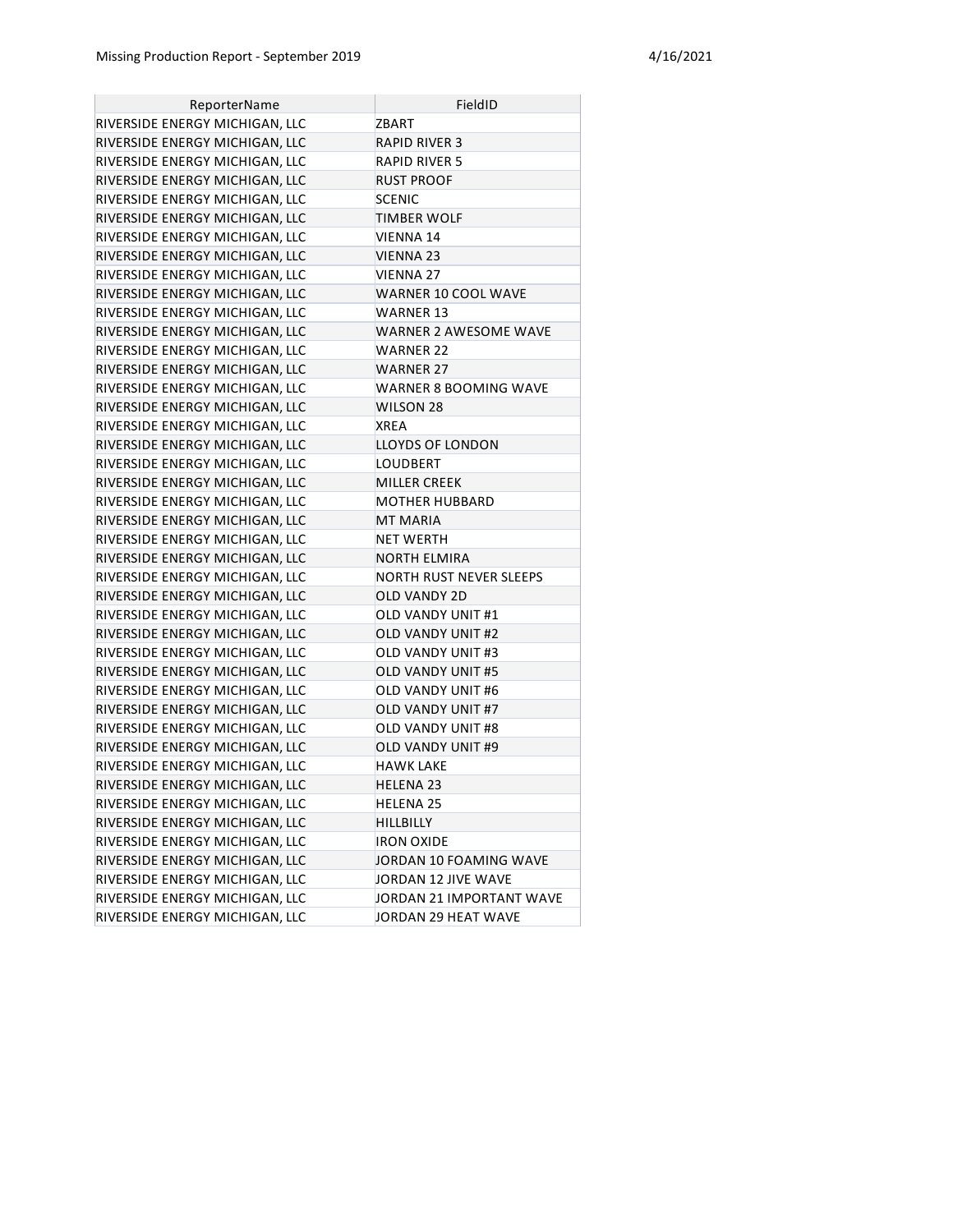| ReporterName                   | FieldID                       |
|--------------------------------|-------------------------------|
| RIVERSIDE ENERGY MICHIGAN, LLC | JORDAN 33 DYNAMITE WAVE       |
| RIVERSIDE ENERGY MICHIGAN, LLC | JORDAN 35 KING WAVE           |
| RIVERSIDE ENERGY MICHIGAN, LLC | JORDAN 9 GIGANTIC WAVE        |
| RIVERSIDE ENERGY MICHIGAN, LLC | <b>KEARNEY 15</b>             |
| RIVERSIDE ENERGY MICHIGAN, LLC | KEARNEY 16                    |
| RIVERSIDE ENERGY MICHIGAN, LLC | KEARNEY 26                    |
| RIVERSIDE ENERGY MICHIGAN, LLC | KEARNEY 33                    |
| RIVERSIDE ENERGY MICHIGAN, LLC | KEARNEY 9 CHECK MATE          |
| RIVERSIDE ENERGY MICHIGAN, LLC | <b>KING EDWARDS</b>           |
| RIVERSIDE ENERGY MICHIGAN, LLC | <b>ECHO 10 KING ARTHUR</b>    |
| RIVERSIDE ENERGY MICHIGAN, LLC | ECHO 11                       |
| RIVERSIDE ENERGY MICHIGAN, LLC | ECHO 11B - 21174              |
| RIVERSIDE ENERGY MICHIGAN, LLC | ECHO 11B - 21175              |
| RIVERSIDE ENERGY MICHIGAN, LLC | ECHO 24                       |
| RIVERSIDE ENERGY MICHIGAN, LLC | ECHO 26                       |
| RIVERSIDE ENERGY MICHIGAN, LLC | ELMERS GLEWOLL                |
| RIVERSIDE ENERGY MICHIGAN, LLC | ELMIRA 14                     |
| RIVERSIDE ENERGY MICHIGAN, LLC | ELMIRA 23                     |
| RIVERSIDE ENERGY MICHIGAN, LLC | ELMIRA 26                     |
| RIVERSIDE ENERGY MICHIGAN, LLC | ELMIRA THRIVE WEST            |
| RIVERSIDE ENERGY MICHIGAN, LLC | ELVIRA 11                     |
| RIVERSIDE ENERGY MICHIGAN, LLC | <b>FLINT NAPPERS</b>          |
| RIVERSIDE ENERGY MICHIGAN, LLC | FOREST HOME 10                |
| RIVERSIDE ENERGY MICHIGAN, LLC | <b>FOREST HOME 14</b>         |
| RIVERSIDE ENERGY MICHIGAN, LLC | <b>FOREST HOME 34</b>         |
| RIVERSIDE ENERGY MICHIGAN, LLC | <b>FOSTERS LAGER</b>          |
| RIVERSIDE ENERGY MICHIGAN, LLC | <b>CENTRAL LAKE 15</b>        |
| RIVERSIDE ENERGY MICHIGAN, LLC | <b>CENTRAL LAKE 28</b>        |
| RIVERSIDE ENERGY MICHIGAN, LLC | <b>CHESS PLAY</b>             |
| RIVERSIDE ENERGY MICHIGAN, LLC | <b>CHESTER WEST</b>           |
| RIVERSIDE ENERGY MICHIGAN, LLC | <b>CHESTONIA 31 PAWN PLAY</b> |
| RIVERSIDE ENERGY MICHIGAN, LLC | <b>CHIEF CREEK</b>            |
| RIVERSIDE ENERGY MICHIGAN, LLC | <b>CLEARWATER 14</b>          |
| RIVERSIDE ENERGY MICHIGAN, LLC | <b>CLEARWATER 2</b>           |
| RIVERSIDE ENERGY MICHIGAN, LLC | <b>CLEARWATER CENTRAL</b>     |
| RIVERSIDE ENERGY MICHIGAN, LLC | <b>CLEARWATER SOUTH</b>       |
| RIVERSIDE ENERGY MICHIGAN, LLC | <b>CONNIE STEVENS EAST</b>    |
| RIVERSIDE ENERGY MICHIGAN, LLC | CONNIE STEVENS WEST           |
| RIVERSIDE ENERGY MICHIGAN, LLC | <b>CUSTER 1</b>               |
| RIVERSIDE ENERGY MICHIGAN, LLC | <b>CUSTER 15</b>              |
| RIVERSIDE ENERGY MICHIGAN, LLC | <b>CUSTER 20</b>              |
| RIVERSIDE ENERGY MICHIGAN, LLC | <b>CUSTER 29</b>              |
| RIVERSIDE ENERGY MICHIGAN, LLC | <b>CUSTER 33</b>              |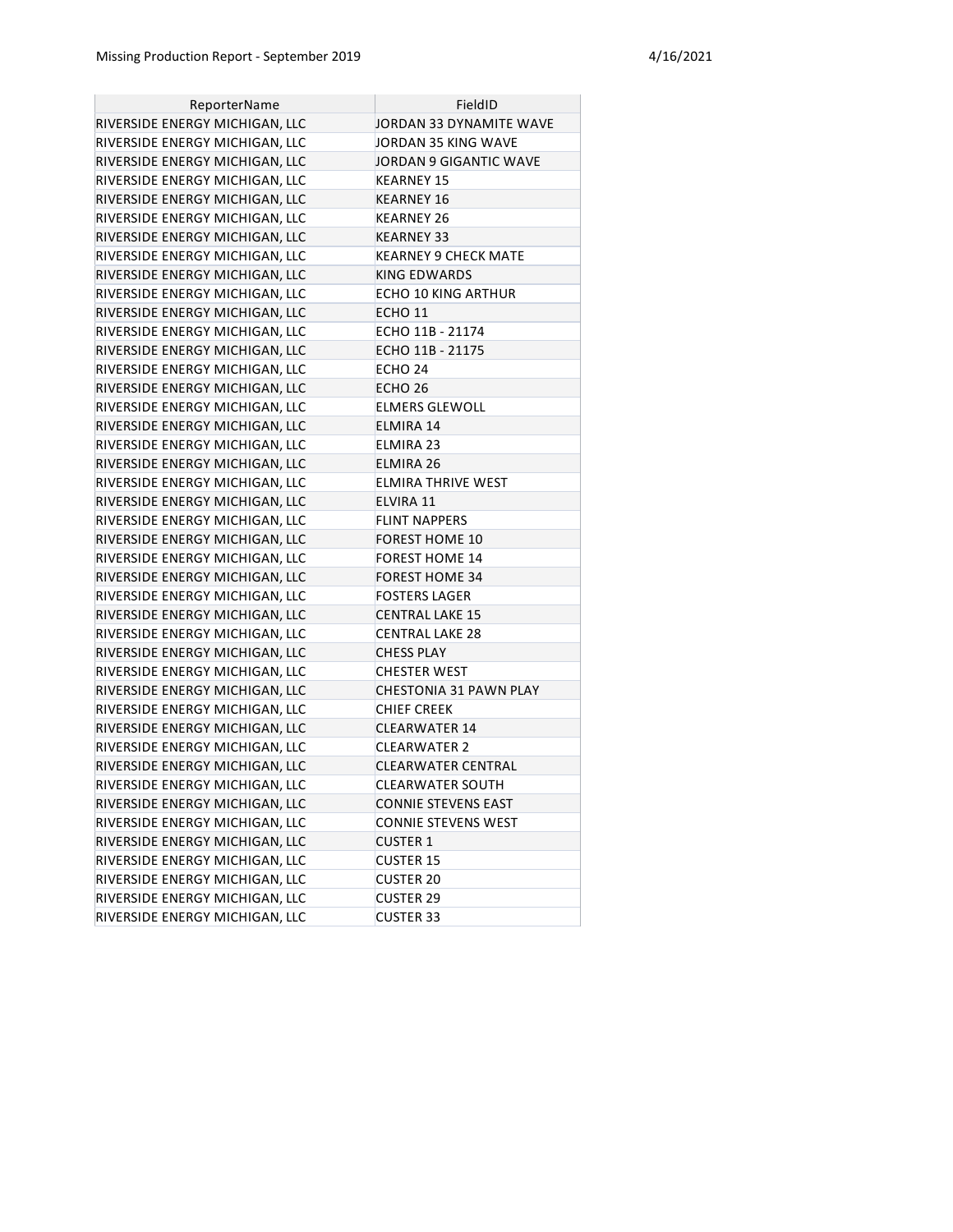| ReporterName                   | FieldID                   |
|--------------------------------|---------------------------|
| RIVERSIDE ENERGY MICHIGAN, LLC | <b>CUSTER 35</b>          |
| RIVERSIDE ENERGY MICHIGAN, LLC | <b>CUSTER/MANCELONA W</b> |
| RIVERSIDE ENERGY MICHIGAN, LLC | <b>ALBERT 1</b>           |
| RIVERSIDE ENERGY MICHIGAN, LLC | ANCHOR STEAM              |
| RIVERSIDE ENERGY MICHIGAN, LLC | <b>APPLE ORCHARD</b>      |
| RIVERSIDE ENERGY MICHIGAN, LLC | ARTHUR MILLER             |
| RIVERSIDE ENERGY MICHIGAN, LLC | <b>BEAR LAKE 29</b>       |
| RIVERSIDE ENERGY MICHIGAN, LLC | <b>BEAR LAKE 9</b>        |
| RIVERSIDE ENERGY MICHIGAN, LLC | <b>BLUE SKY</b>           |
| RIVERSIDE ENERGY MICHIGAN, LLC | <b>BROWN NE 13</b>        |
| RIVERSIDE ENERGY MICHIGAN, LLC | <b>BRUSH LIMBAUGH</b>     |
| RIVERSIDE ENERGY MICHIGAN, LLC | KEARNEY 36                |
| RIVERSIDE ENERGY MICHIGAN, LLC | RUST ROAD                 |
| RIVERSIDE ENERGY MICHIGAN, LLC | <b>ACE OF HEARTS</b>      |
| RIVERSIDE ENERGY MICHIGAN, LLC | AGGIELAND                 |
| RIVERSIDE ENERGY MICHIGAN, LLC | <b>BEAVER LAKE</b>        |
| RIVERSIDE ENERGY MICHIGAN, LLC | <b>BLUE HERRON</b>        |
| RIVERSIDE ENERGY MICHIGAN, LLC | <b>BRADY BUNCH</b>        |
| RIVERSIDE ENERGY MICHIGAN, LLC | <b>CARBON BLACK</b>       |
| RIVERSIDE ENERGY MICHIGAN, LLC | <b>CENTRAL LIVINGSTON</b> |
| RIVERSIDE ENERGY MICHIGAN, LLC | <b>DUBIE BROTHERS</b>     |
| RIVERSIDE ENERGY MICHIGAN, LLC | <b>ELK RIDGE</b>          |
| RIVERSIDE ENERGY MICHIGAN, LLC | <b>ESS LAKE</b>           |
| RIVERSIDE ENERGY MICHIGAN, LLC | <b>HEAD START</b>         |
| RIVERSIDE ENERGY MICHIGAN, LLC | <b>JACK SPRATT</b>        |
| RIVERSIDE ENERGY MICHIGAN, LLC | LIFE OF BRILEY            |
| RIVERSIDE ENERGY MICHIGAN, LLC | LITTLE RASCALS            |
| RIVERSIDE ENERGY MICHIGAN, LLC | MILLER TIME               |
| RIVERSIDE ENERGY MICHIGAN, LLC | <b>MINKE COAT</b>         |
| RIVERSIDE ENERGY MICHIGAN, LLC | MOSSBACK                  |
| RIVERSIDE ENERGY MICHIGAN, LLC | PRICE IS RIGHT            |
| RIVERSIDE ENERGY MICHIGAN, LLC | ROHMANN EMPIRE            |
| RIVERSIDE ENERGY MICHIGAN, LLC | TILLI BEAN                |
| RIVERSIDE ENERGY MICHIGAN, LLC | UNCLE EMILS LANDING       |
| RIVERSIDE ENERGY MICHIGAN, LLC | <b>UNCLE RAYS</b>         |
| RIVERSIDE ENERGY MICHIGAN, LLC | <b>CUSTER 6</b>           |
| RIVERSIDE ENERGY MICHIGAN, LLC | <b>BAGLEY 17</b>          |
| RIVERSIDE ENERGY MICHIGAN, LLC | BAGLEY 30                 |
| RIVERSIDE ENERGY MICHIGAN, LLC | <b>BIG WOLF</b>           |
| RIVERSIDE ENERGY MICHIGAN, LLC | <b>CUSTER 19</b>          |
| RIVERSIDE ENERGY MICHIGAN, LLC | <b>CUSTER 4</b>           |
| RIVERSIDE ENERGY MICHIGAN, LLC | <b>CUSTER 7</b>           |
| RIVERSIDE ENERGY MICHIGAN, LLC | ELMIRA 27                 |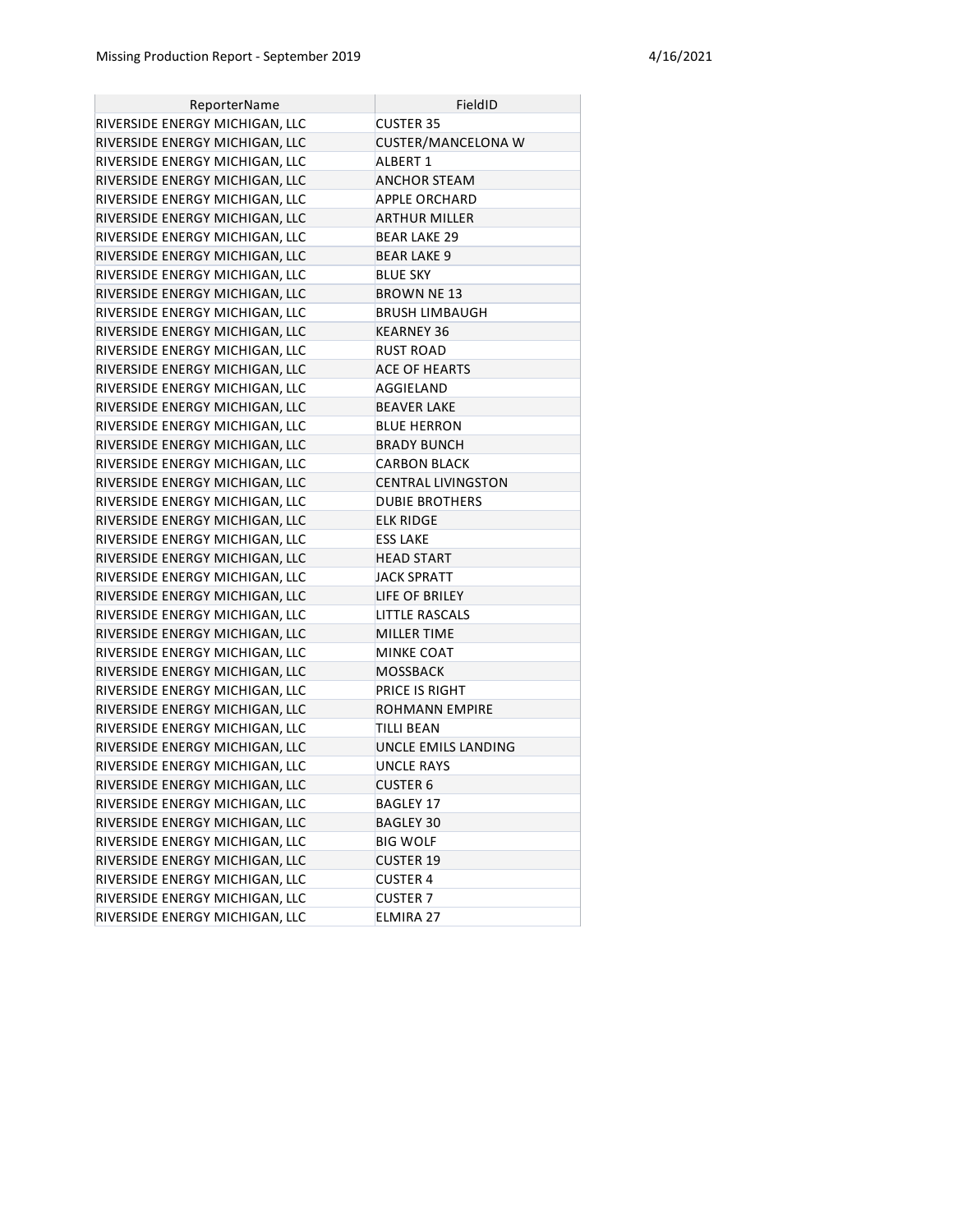| ReporterName                   | FieldID                  |
|--------------------------------|--------------------------|
| RIVERSIDE ENERGY MICHIGAN, LLC | ELMIRA 27 - 21076        |
| RIVERSIDE ENERGY MICHIGAN, LLC | ELMIRA 27 - 21079        |
| RIVERSIDE ENERGY MICHIGAN, LLC | ELMIRA 27 - 21106        |
| RIVERSIDE ENERGY MICHIGAN, LLC | ELMIRA 27 - 21114        |
| RIVERSIDE ENERGY MICHIGAN, LLC | ELMIRA 27 - 21130        |
| RIVERSIDE ENERGY MICHIGAN, LLC | <b>ELMIRA 27 - 21163</b> |
| RIVERSIDE ENERGY MICHIGAN, LLC | ELMIRA 34                |
| RIVERSIDE ENERGY MICHIGAN, LLC | FOX                      |
| RIVERSIDE ENERGY MICHIGAN, LLC | HAYES 24                 |
| RIVERSIDE ENERGY MICHIGAN, LLC | KITCHEN B1-1             |
| RIVERSIDE ENERGY MICHIGAN, LLC | KITCHEN B2-2             |
| RIVERSIDE ENERGY MICHIGAN, LLC | KITCHEN B3-2             |
| RIVERSIDE ENERGY MICHIGAN, LLC | ST ELMIRA D3-30 - 20971  |
| RIVERSIDE ENERGY MICHIGAN, LLC | ST ELMIRA D4-30 - 20970  |
| RIVERSIDE ENERGY MICHIGAN, LLC | SWAIN C1-9               |
| RIVERSIDE ENERGY MICHIGAN, LLC | WARNER 36                |
| RIVERSIDE ENERGY MICHIGAN, LLC | <b>HELENA 13</b>         |
| RIVERSIDE ENERGY MICHIGAN, LLC | <b>EAST ELMIRA 34</b>    |
| RIVERSIDE ENERGY MICHIGAN, LLC | <b>CENTRAL LAKE 13</b>   |
| RIVERSIDE ENERGY MICHIGAN, LLC | CHARLTON 16 1-89         |
| RIVERSIDE ENERGY MICHIGAN, LLC | CHARLTON 19 3-88         |
| RIVERSIDE ENERGY MICHIGAN, LLC | OPAL LAKE 1-90           |
| RIVERSIDE ENERGY MICHIGAN, LLC | CHESTER 7 1-91           |
| RIVERSIDE ENERGY MICHIGAN, LLC | <b>CHESTER 31</b>        |
| RIVERSIDE ENERGY MICHIGAN, LLC | <b>CHESTER 22 1-02</b>   |
| RIVERSIDE ENERGY MICHIGAN, LLC | <b>CHESTER 22 4-90</b>   |
| RIVERSIDE ENERGY MICHIGAN, LLC | ECHO <sub>9</sub>        |
| RIVERSIDE ENERGY MICHIGAN, LLC | <b>SOUTH ARM 32</b>      |
| RIVERSIDE ENERGY MICHIGAN, LLC | ECHO <sub>30</sub>       |
| RIVERSIDE ENERGY MICHIGAN, LLC | ECHO 33                  |
| RIVERSIDE ENERGY MICHIGAN, LLC | <b>KEARNEY 2</b>         |
| RIVERSIDE ENERGY MICHIGAN, LLC | <b>FOREST HOME 12</b>    |
| RIVERSIDE ENERGY MICHIGAN, LLC | OTSEGO LAKE 1-88         |
| RIVERSIDE ENERGY MICHIGAN, LLC | <b>CCR</b>               |
| RIVERSIDE ENERGY MICHIGAN, LLC | <b>CCRII</b>             |
| RIVERSIDE ENERGY MICHIGAN, LLC | <b>CCR III</b>           |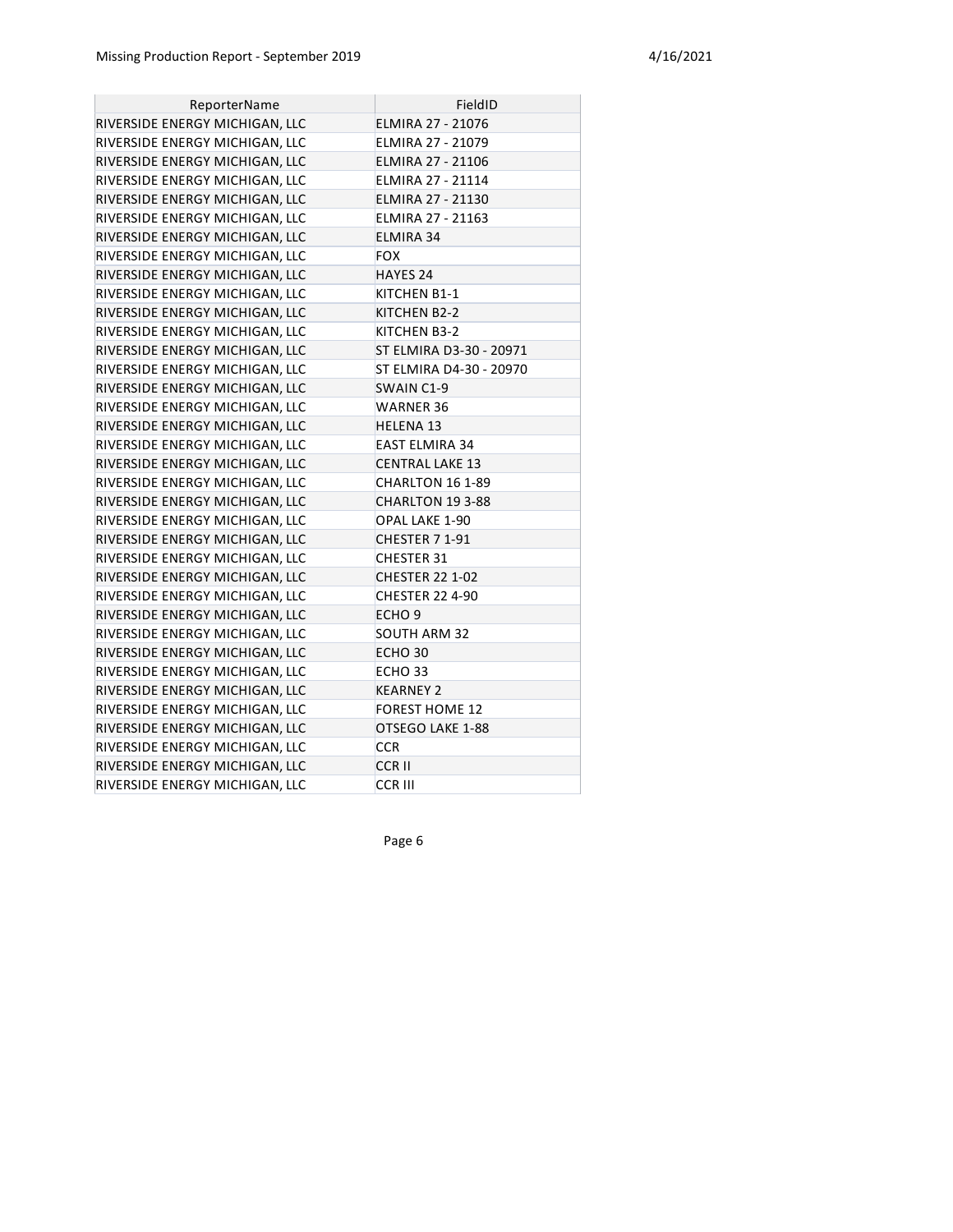| ReporterName         | FieldID                   |
|----------------------|---------------------------|
| WARD LAKE ENERGY     | CHARLTON 21               |
| MUSKEGON             | <b>LAKE HORICON 15</b>    |
| LINN OPERATING, INC. | WEST TWIN ANTRIM          |
| LINN OPERATING, INC. | WEST DOLLAR LAKE          |
| LINN OPERATING, INC. | <b>DOLLAR LAKE</b>        |
| LINN OPERATING, INC. | <b>FANTASY ISLAND</b>     |
| LINN OPERATING, INC. | NORTH BAY II              |
| LINN OPERATING, INC. | <b>GUMP</b>               |
| LINN OPERATING, INC. | <b>BIG BASS LAKE</b>      |
| LINN OPERATING, INC. | <b>CLASSICS</b>           |
| LINN OPERATING, INC. | CARGAS                    |
| LINN OPERATING, INC. | WILD WEST                 |
| LINN OPERATING, INC. | WEBBER CREEK              |
| LINN OPERATING, INC. | <b>THOMAS LAKE</b>        |
| LINN OPERATING, INC. | STATE SCHMITT CREEK       |
| LINN OPERATING, INC. | <b>STATE MAPLE FOREST</b> |
| LINN OPERATING, INC. | <b>SOUTH BRILEY</b>       |
| LINN OPERATING, INC. | <b>SHERIDAN CREEK</b>     |
| LINN OPERATING, INC. | <b>SCOTT CREEK</b>        |
| LINN OPERATING, INC. | <b>SAGE CREEK</b>         |
| LINN OPERATING, INC. | PRIVATE SCHMITT CREEK     |
| LINN OPERATING, INC. | <b>PAFFI</b>              |
| LINN OPERATING, INC. | NORWAY HUNT CLUB          |
| LINN OPERATING, INC. | <b>NORTH HARDWOOD</b>     |
| LINN OPERATING, INC. | <b>NORTH BAY</b>          |
| LINN OPERATING, INC. | MID CHARLTON EAST         |
| LINN OPERATING, INC. | MID CHARLTON WEST         |
| LINN OPERATING, INC. | MARSTRAND                 |
| LINN OPERATING, INC. | MANCELONA I               |
| LINN OPERATING, INC. | MANCELONA II              |
| LINN OPERATING, INC. | LOST LAKE WOODS           |
| LINN OPERATING, INC. | LAKES OF THE NORTH        |
| LINN OPERATING, INC. | JOY                       |
| LINN OPERATING, INC. | <b>HOLCOMB CREEK</b>      |
| LINN OPERATING, INC. | HIGHWAY 65                |
| LINN OPERATING, INC. | HIGHWAY 612               |
| LINN OPERATING, INC. | <b>HIGHWAY 33</b>         |
| LINN OPERATING, INC. | <b>HEART LAKE</b>         |
| LINN OPERATING, INC. | <b>HARDWOOD</b>           |
| LINN OPERATING, INC. | <b>GILCHRIST</b>          |
| LINN OPERATING, INC. | <b>FREDERIC XI</b>        |
| LINN OPERATING, INC. | <b>FREDERIC VIII</b>      |
| LINN OPERATING, INC. | <b>FREDERIC VII</b>       |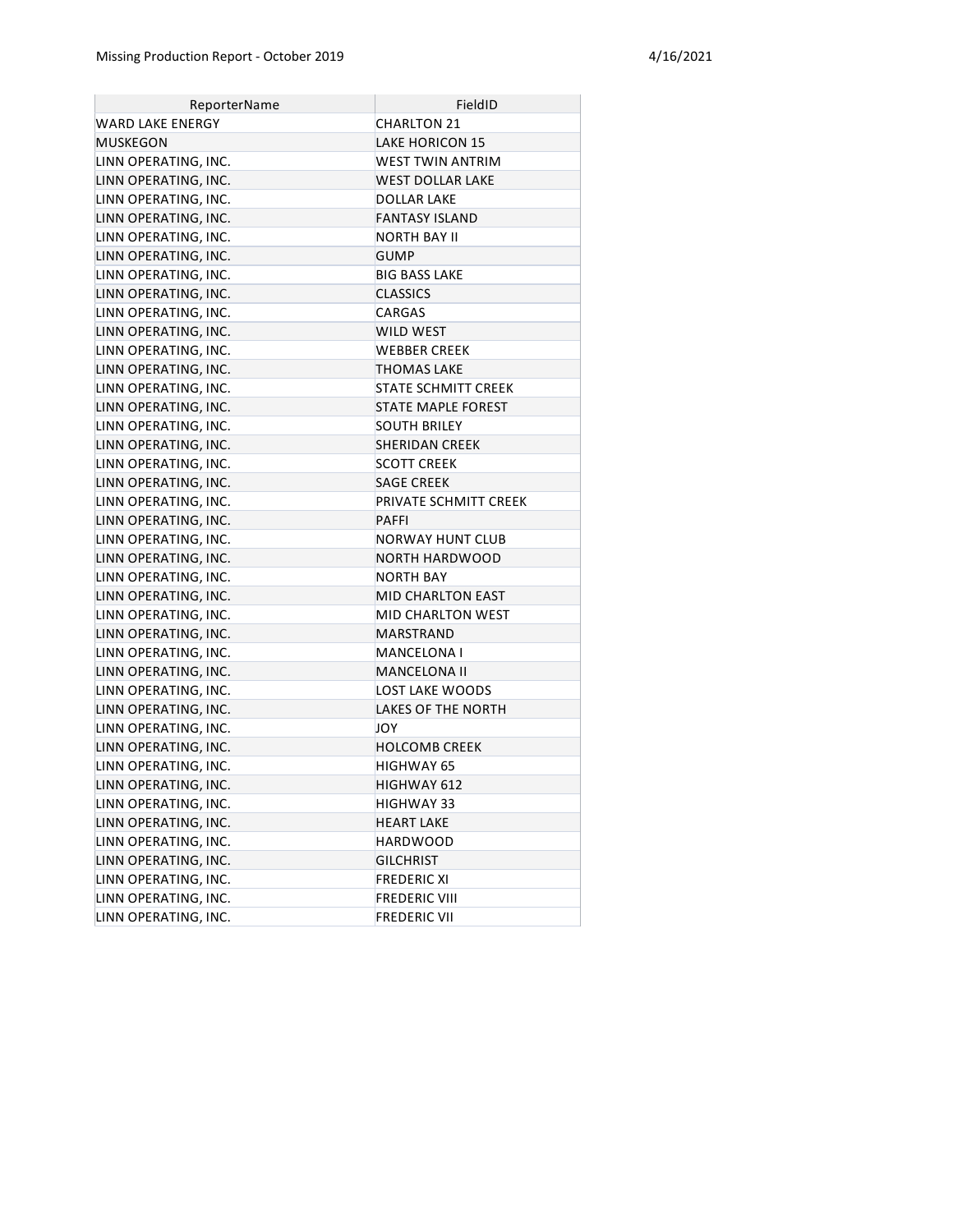| ReporterName                   | FieldID               |
|--------------------------------|-----------------------|
| LINN OPERATING, INC.           | <b>FREDERIC VI</b>    |
| LINN OPERATING, INC.           | <b>FREDERIC V</b>     |
| LINN OPERATING, INC.           | FREDERIC IV           |
| LINN OPERATING, INC.           | <b>FREDERIC III</b>   |
| LINN OPERATING, INC.           | <b>FREDERIC II</b>    |
| LINN OPERATING, INC.           | <b>FREDERIC I</b>     |
| LINN OPERATING, INC.           | <b>DOCTORS CLUB</b>   |
| LINN OPERATING, INC.           | BIJOU                 |
| LINN OPERATING, INC.           | BROAD                 |
| LINN OPERATING, INC.           | CHURCHILL POINT       |
| LINN OPERATING, INC.           | <b>COMSTOCK HILLS</b> |
| LINN OPERATING, INC.           | <b>CHESTER 1</b>      |
| LINN OPERATING, INC.           | SNOWPLOW 1            |
| LINN OPERATING, INC.           | SNOWPLOW 2            |
| LINN OPERATING, INC.           | SNOWPLOW 3            |
| LINN OPERATING, INC.           | <b>BEYER</b>          |
| LINN OPERATING, INC.           | <b>BLACK BEAN #1</b>  |
| LINN OPERATING, INC.           | PAXTON QUARRY         |
| LINN OPERATING, INC.           | TREASURE ISLAND       |
| LINN OPERATING, INC.           | <b>SEGUIN</b>         |
| LINN OPERATING, INC.           | <b>GEHRKE</b>         |
| LINN OPERATING, INC.           | <b>BLACK BEAN #3</b>  |
| LINN OPERATING, INC.           | <b>BLACK BEAN #2</b>  |
| LINN OPERATING, INC.           | <b>MACKINAW #2</b>    |
| LINN OPERATING, INC.           | DISCARD               |
| LINN OPERATING, INC.           | <b>CLEAR LAKE</b>     |
| LINN OPERATING, INC.           | <b>GREEN BEAN #1</b>  |
| LINN OPERATING, INC.           | <b>GREEN BEAN #2</b>  |
| LINN OPERATING, INC.           | <b>MACKINAW #1</b>    |
| LINN OPERATING, INC.           | WERTH WHILE           |
| LINN OPERATING, INC.           | LEESEBERG #2          |
| LINN OPERATING, INC.           | NICHOLSON HILL #2     |
| LINN OPERATING, INC.           | LEESEBERG #1          |
| LINN OPERATING, INC.           | <b>BIG KAHUNA</b>     |
| LINN OPERATING, INC.           | <b>MT MOHICAN</b>     |
| LINN OPERATING, INC.           | SUCKER CREEK          |
| LINN OPERATING, INC.           | THIBODEAU             |
| LINN OPERATING, INC.           | <b>SKUNK HOLLOW</b>   |
| LINN OPERATING, INC.           | RAISIN CAIN           |
| LINN OPERATING, INC.           | <b>45TH PARALLEL</b>  |
| LINN OPERATING, INC.           | LONE PINE-MERCURY     |
| RIVERSIDE ENERGY MICHIGAN, LLC | <b>BENGAL 32</b>      |
| RIVERSIDE ENERGY MICHIGAN, LLC | ZBART                 |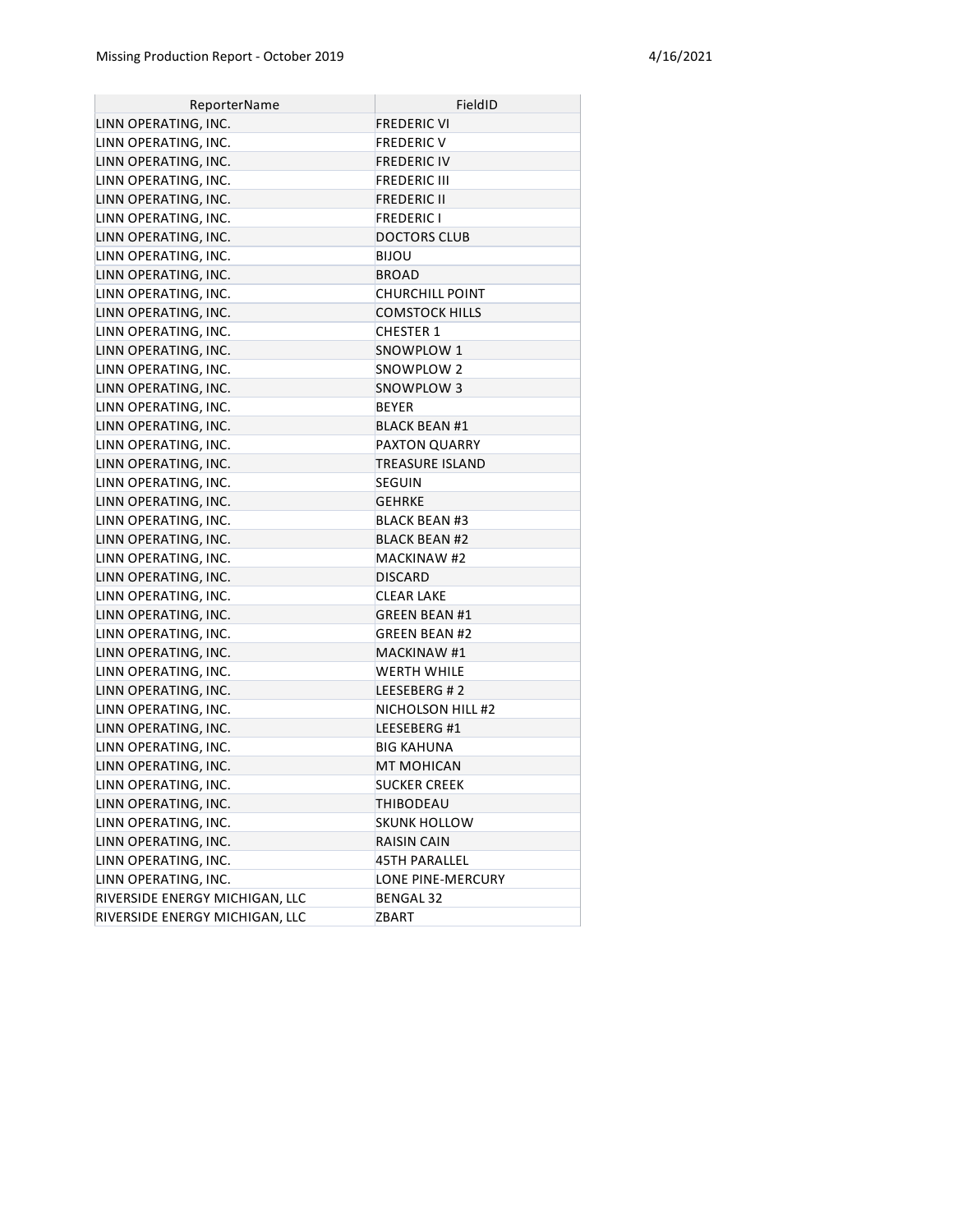| <b>ReporterName</b>            | FieldID                      |
|--------------------------------|------------------------------|
| RIVERSIDE ENERGY MICHIGAN, LLC | RAPID RIVER 3                |
| RIVERSIDE ENERGY MICHIGAN, LLC | <b>RAPID RIVER 5</b>         |
| RIVERSIDE ENERGY MICHIGAN, LLC | RUST PROOF                   |
| RIVERSIDE ENERGY MICHIGAN, LLC | <b>SCENIC</b>                |
| RIVERSIDE ENERGY MICHIGAN, LLC | TIMBER WOLF                  |
| RIVERSIDE ENERGY MICHIGAN, LLC | VIENNA 14                    |
| RIVERSIDE ENERGY MICHIGAN, LLC | <b>VIENNA 23</b>             |
| RIVERSIDE ENERGY MICHIGAN, LLC | <b>VIENNA 27</b>             |
| RIVERSIDE ENERGY MICHIGAN, LLC | WARNER 10 COOL WAVE          |
| RIVERSIDE ENERGY MICHIGAN, LLC | WARNER 13                    |
| RIVERSIDE ENERGY MICHIGAN, LLC | WARNER 2 AWESOME WAVE        |
| RIVERSIDE ENERGY MICHIGAN, LLC | <b>WARNER 22</b>             |
| RIVERSIDE ENERGY MICHIGAN, LLC | WARNER 27                    |
| RIVERSIDE ENERGY MICHIGAN, LLC | <b>WARNER 8 BOOMING WAVE</b> |
| RIVERSIDE ENERGY MICHIGAN, LLC | WILSON 28                    |
| RIVERSIDE ENERGY MICHIGAN, LLC | <b>XREA</b>                  |
| RIVERSIDE ENERGY MICHIGAN, LLC | LLOYDS OF LONDON             |
| RIVERSIDE ENERGY MICHIGAN, LLC | LOUDBERT                     |
| RIVERSIDE ENERGY MICHIGAN, LLC | MILLER CREEK                 |
| RIVERSIDE ENERGY MICHIGAN, LLC | <b>MOTHER HUBBARD</b>        |
| RIVERSIDE ENERGY MICHIGAN, LLC | MT MARIA                     |
| RIVERSIDE ENERGY MICHIGAN, LLC | <b>NET WERTH</b>             |
| RIVERSIDE ENERGY MICHIGAN, LLC | NORTH ELMIRA                 |
| RIVERSIDE ENERGY MICHIGAN, LLC | NORTH RUST NEVER SLEEPS      |
| RIVERSIDE ENERGY MICHIGAN, LLC | OLD VANDY 2D                 |
| RIVERSIDE ENERGY MICHIGAN, LLC | OLD VANDY UNIT #1            |
| RIVERSIDE ENERGY MICHIGAN, LLC | <b>OLD VANDY UNIT #2</b>     |
| RIVERSIDE ENERGY MICHIGAN, LLC | <b>OLD VANDY UNIT #3</b>     |
| RIVERSIDE ENERGY MICHIGAN, LLC | <b>OLD VANDY UNIT #5</b>     |
| RIVERSIDE ENERGY MICHIGAN, LLC | OLD VANDY UNIT #6            |
| RIVERSIDE ENERGY MICHIGAN, LLC | OLD VANDY UNIT #7            |
| RIVERSIDE ENERGY MICHIGAN, LLC | OLD VANDY UNIT #8            |
| RIVERSIDE ENERGY MICHIGAN, LLC | OLD VANDY UNIT #9            |
| RIVERSIDE ENERGY MICHIGAN, LLC | <b>HAWK LAKE</b>             |
| RIVERSIDE ENERGY MICHIGAN, LLC | <b>HELENA 23</b>             |
| RIVERSIDE ENERGY MICHIGAN, LLC | HELENA 25                    |
| RIVERSIDE ENERGY MICHIGAN, LLC | <b>HILLBILLY</b>             |
| RIVERSIDE ENERGY MICHIGAN, LLC | <b>IRON OXIDE</b>            |
| RIVERSIDE ENERGY MICHIGAN, LLC | JORDAN 10 FOAMING WAVE       |
| RIVERSIDE ENERGY MICHIGAN, LLC | JORDAN 12 JIVE WAVE          |
| RIVERSIDE ENERGY MICHIGAN, LLC | JORDAN 21 IMPORTANT WAVE     |
| RIVERSIDE ENERGY MICHIGAN, LLC | JORDAN 29 HEAT WAVE          |
| RIVERSIDE ENERGY MICHIGAN, LLC | JORDAN 33 DYNAMITE WAVE      |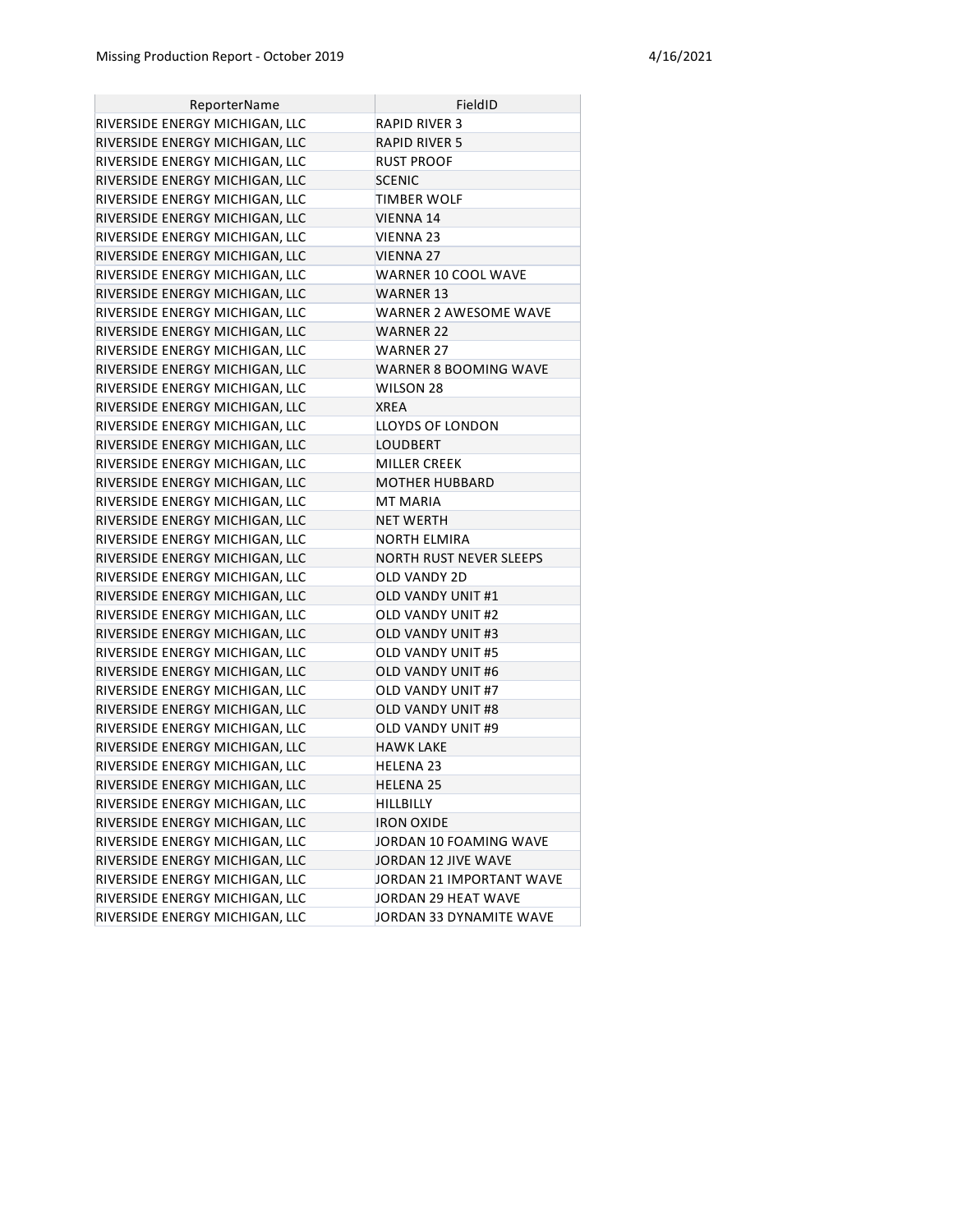| ReporterName                   | FieldID                    |
|--------------------------------|----------------------------|
| RIVERSIDE ENERGY MICHIGAN, LLC | JORDAN 35 KING WAVE        |
| RIVERSIDE ENERGY MICHIGAN, LLC | JORDAN 9 GIGANTIC WAVE     |
| RIVERSIDE ENERGY MICHIGAN, LLC | KEARNEY 15                 |
| RIVERSIDE ENERGY MICHIGAN, LLC | KEARNEY 16                 |
| RIVERSIDE ENERGY MICHIGAN, LLC | <b>KEARNEY 26</b>          |
| RIVERSIDE ENERGY MICHIGAN, LLC | KEARNEY 33                 |
| RIVERSIDE ENERGY MICHIGAN, LLC | KEARNEY 9 CHECK MATE       |
| RIVERSIDE ENERGY MICHIGAN, LLC | KING EDWARDS               |
| RIVERSIDE ENERGY MICHIGAN, LLC | ECHO 10 KING ARTHUR        |
| RIVERSIDE ENERGY MICHIGAN, LLC | ECHO 11                    |
| RIVERSIDE ENERGY MICHIGAN, LLC | ECHO 11B - 21174           |
| RIVERSIDE ENERGY MICHIGAN, LLC | ECHO 11B - 21175           |
| RIVERSIDE ENERGY MICHIGAN, LLC | ECHO 24                    |
| RIVERSIDE ENERGY MICHIGAN, LLC | ECHO 26                    |
| RIVERSIDE ENERGY MICHIGAN, LLC | <b>ELMERS GLEWOLL</b>      |
| RIVERSIDE ENERGY MICHIGAN, LLC | ELMIRA 14                  |
| RIVERSIDE ENERGY MICHIGAN, LLC | ELMIRA 23                  |
| RIVERSIDE ENERGY MICHIGAN, LLC | ELMIRA 26                  |
| RIVERSIDE ENERGY MICHIGAN, LLC | <b>ELMIRA THRIVE WEST</b>  |
| RIVERSIDE ENERGY MICHIGAN, LLC | ELVIRA 11                  |
| RIVERSIDE ENERGY MICHIGAN, LLC | <b>FLINT NAPPERS</b>       |
| RIVERSIDE ENERGY MICHIGAN, LLC | FOREST HOME 10             |
| RIVERSIDE ENERGY MICHIGAN, LLC | <b>FOREST HOME 14</b>      |
| RIVERSIDE ENERGY MICHIGAN, LLC | <b>FOREST HOME 34</b>      |
| RIVERSIDE ENERGY MICHIGAN, LLC | <b>FOSTERS LAGER</b>       |
| RIVERSIDE ENERGY MICHIGAN, LLC | CENTRAL LAKE 15            |
| RIVERSIDE ENERGY MICHIGAN, LLC | <b>CENTRAL LAKE 28</b>     |
| RIVERSIDE ENERGY MICHIGAN, LLC | <b>CHESS PLAY</b>          |
| RIVERSIDE ENERGY MICHIGAN, LLC | <b>CHESTER WEST</b>        |
| RIVERSIDE ENERGY MICHIGAN, LLC | CHESTONIA 31 PAWN PLAY     |
| RIVERSIDE ENERGY MICHIGAN, LLC | <b>CHIEF CREEK</b>         |
| RIVERSIDE ENERGY MICHIGAN, LLC | CLEARWATER 14              |
| RIVERSIDE ENERGY MICHIGAN, LLC | <b>CLEARWATER 2</b>        |
| RIVERSIDE ENERGY MICHIGAN, LLC | CLEARWATER CENTRAL         |
| RIVERSIDE ENERGY MICHIGAN, LLC | <b>CLEARWATER SOUTH</b>    |
| RIVERSIDE ENERGY MICHIGAN, LLC | <b>CONNIE STEVENS EAST</b> |
| RIVERSIDE ENERGY MICHIGAN, LLC | <b>CONNIE STEVENS WEST</b> |
| RIVERSIDE ENERGY MICHIGAN, LLC | <b>CUSTER 1</b>            |
| RIVERSIDE ENERGY MICHIGAN, LLC | <b>CUSTER 15</b>           |
| RIVERSIDE ENERGY MICHIGAN, LLC | <b>CUSTER 20</b>           |
| RIVERSIDE ENERGY MICHIGAN, LLC | <b>CUSTER 29</b>           |
| RIVERSIDE ENERGY MICHIGAN, LLC | <b>CUSTER 33</b>           |
| RIVERSIDE ENERGY MICHIGAN, LLC | <b>CUSTER 35</b>           |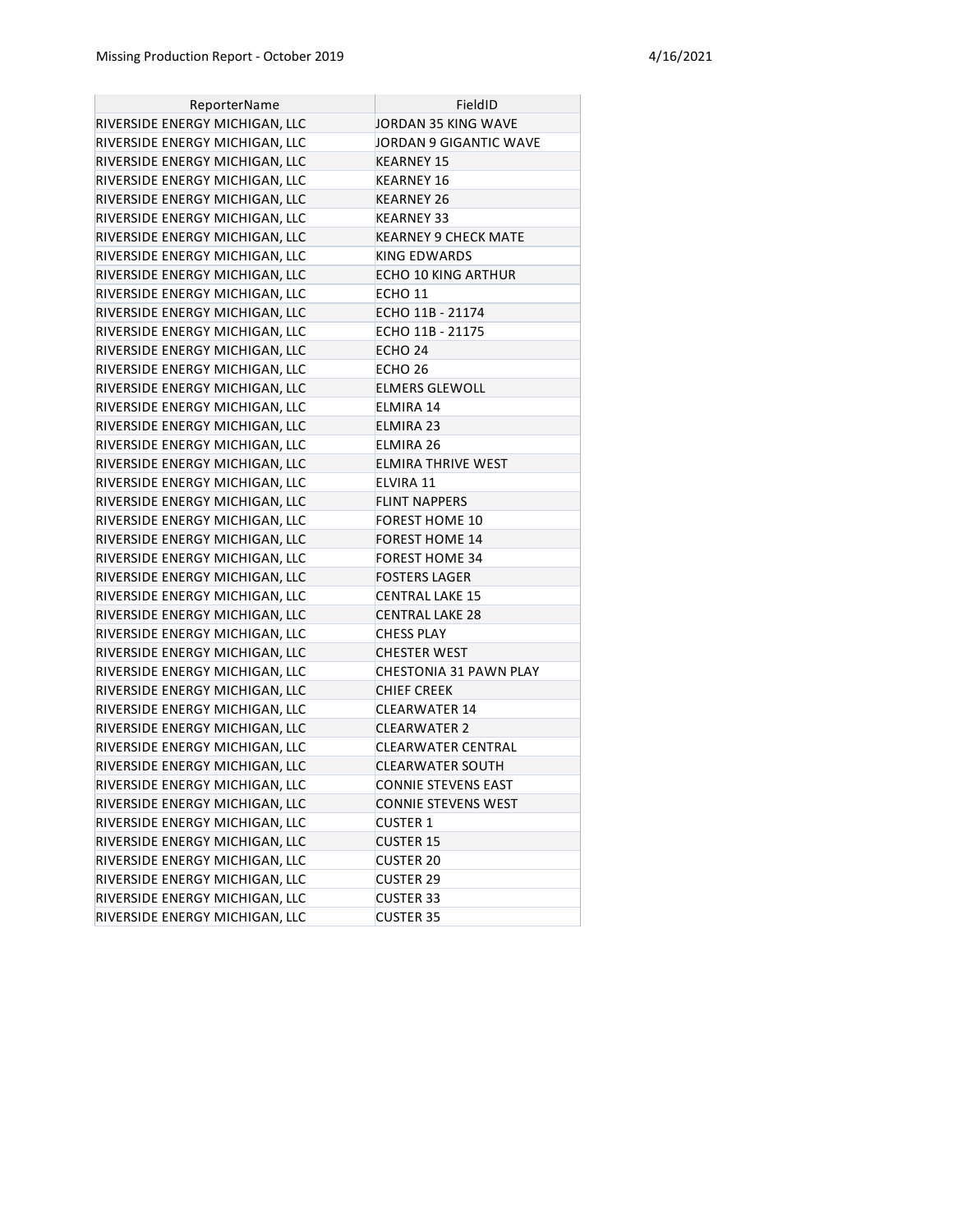| ReporterName                   | FieldID                   |
|--------------------------------|---------------------------|
| RIVERSIDE ENERGY MICHIGAN, LLC | <b>CUSTER/MANCELONA W</b> |
| RIVERSIDE ENERGY MICHIGAN, LLC | <b>ALBERT 1</b>           |
| RIVERSIDE ENERGY MICHIGAN, LLC | <b>ANCHOR STEAM</b>       |
| RIVERSIDE ENERGY MICHIGAN, LLC | <b>APPLE ORCHARD</b>      |
| RIVERSIDE ENERGY MICHIGAN, LLC | <b>ARTHUR MILLER</b>      |
| RIVERSIDE ENERGY MICHIGAN, LLC | BEAR LAKE 29              |
| RIVERSIDE ENERGY MICHIGAN, LLC | <b>BEAR LAKE 9</b>        |
| RIVERSIDE ENERGY MICHIGAN, LLC | <b>BLUE SKY</b>           |
| RIVERSIDE ENERGY MICHIGAN, LLC | <b>BROWN NE 13</b>        |
| RIVERSIDE ENERGY MICHIGAN, LLC | BRUSH LIMBAUGH            |
| RIVERSIDE ENERGY MICHIGAN, LLC | KEARNEY 36                |
| RIVERSIDE ENERGY MICHIGAN, LLC | RUST ROAD                 |
| RIVERSIDE ENERGY MICHIGAN, LLC | ACE OF HEARTS             |
| RIVERSIDE ENERGY MICHIGAN, LLC | AGGIELAND                 |
| RIVERSIDE ENERGY MICHIGAN, LLC | BEAVER LAKE               |
| RIVERSIDE ENERGY MICHIGAN, LLC | <b>BLUE HERRON</b>        |
| RIVERSIDE ENERGY MICHIGAN, LLC | <b>BRADY BUNCH</b>        |
| RIVERSIDE ENERGY MICHIGAN, LLC | <b>CARBON BLACK</b>       |
| RIVERSIDE ENERGY MICHIGAN, LLC | <b>CENTRAL LIVINGSTON</b> |
| RIVERSIDE ENERGY MICHIGAN, LLC | <b>DUBIE BROTHERS</b>     |
| RIVERSIDE ENERGY MICHIGAN, LLC | <b>ELK RIDGE</b>          |
| RIVERSIDE ENERGY MICHIGAN, LLC | <b>ESS LAKE</b>           |
| RIVERSIDE ENERGY MICHIGAN, LLC | HEAD START                |
| RIVERSIDE ENERGY MICHIGAN, LLC | <b>JACK SPRATT</b>        |
| RIVERSIDE ENERGY MICHIGAN, LLC | LIFE OF BRILEY            |
| RIVERSIDE ENERGY MICHIGAN, LLC | LITTLE RASCALS            |
| RIVERSIDE ENERGY MICHIGAN, LLC | MILLER TIME               |
| RIVERSIDE ENERGY MICHIGAN, LLC | MINKE COAT                |
| RIVERSIDE ENERGY MICHIGAN, LLC | <b>MOSSBACK</b>           |
| RIVERSIDE ENERGY MICHIGAN, LLC | PRICE IS RIGHT            |
| RIVERSIDE ENERGY MICHIGAN, LLC | ROHMANN EMPIRE            |
| RIVERSIDE ENERGY MICHIGAN, LLC | TILLI BEAN                |
| RIVERSIDE ENERGY MICHIGAN, LLC | UNCLE EMILS LANDING       |
| RIVERSIDE ENERGY MICHIGAN, LLC | UNCLE RAYS                |
| RIVERSIDE ENERGY MICHIGAN, LLC | CUSTER 6                  |
| RIVERSIDE ENERGY MICHIGAN, LLC | BAGLEY 17                 |
| RIVERSIDE ENERGY MICHIGAN, LLC | <b>BAGLEY 30</b>          |
| RIVERSIDE ENERGY MICHIGAN, LLC | <b>BIG WOLF</b>           |
| RIVERSIDE ENERGY MICHIGAN, LLC | <b>CUSTER 19</b>          |
| RIVERSIDE ENERGY MICHIGAN, LLC | <b>CUSTER 4</b>           |
| RIVERSIDE ENERGY MICHIGAN, LLC | <b>CUSTER 7</b>           |
| RIVERSIDE ENERGY MICHIGAN, LLC | ELMIRA 27                 |
| RIVERSIDE ENERGY MICHIGAN, LLC | ELMIRA 27 - 21076         |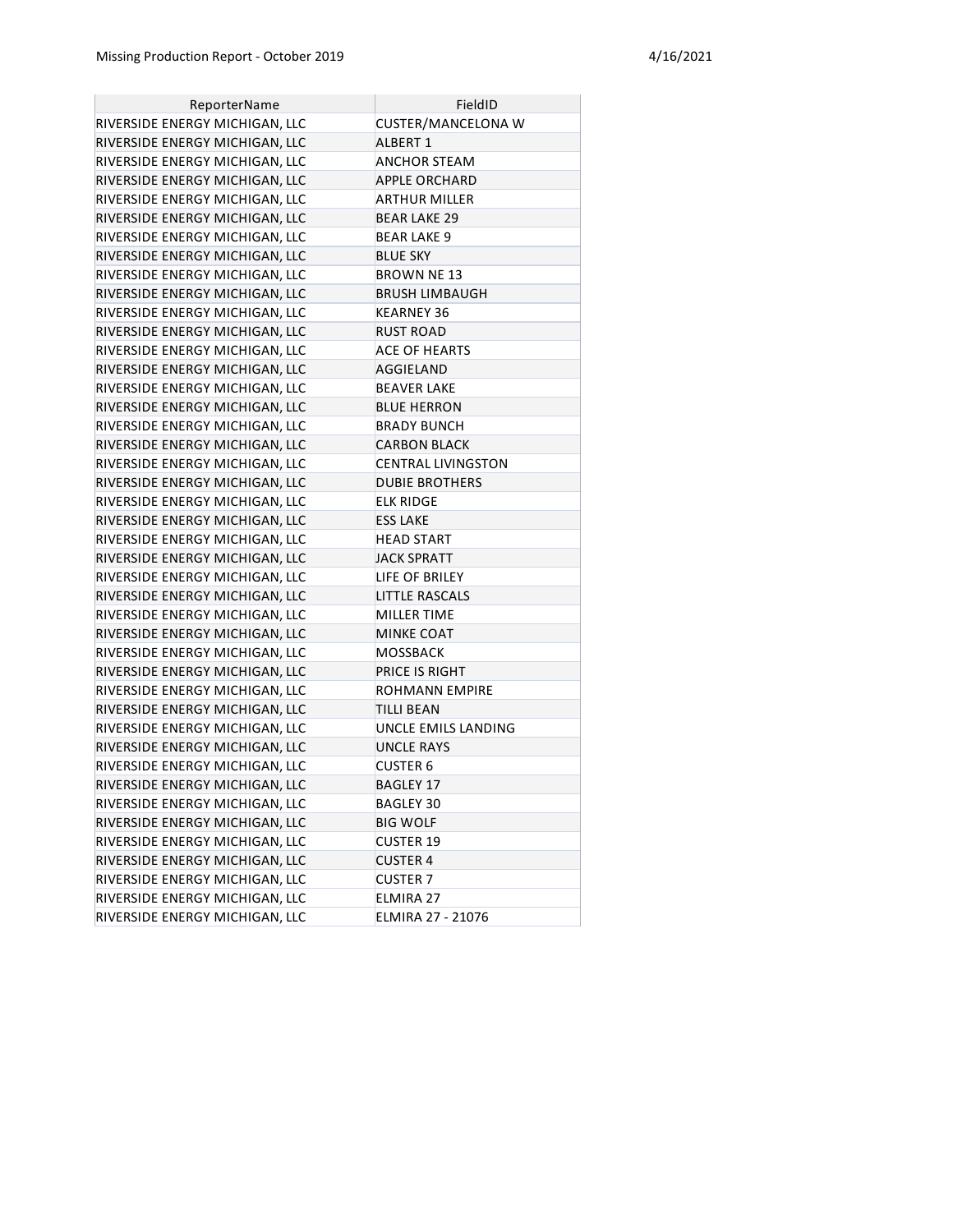| ReporterName                   | FieldID                  |
|--------------------------------|--------------------------|
| RIVERSIDE ENERGY MICHIGAN, LLC | <b>ELMIRA 27 - 21079</b> |
| RIVERSIDE ENERGY MICHIGAN, LLC | ELMIRA 27 - 21106        |
| RIVERSIDE ENERGY MICHIGAN, LLC | ELMIRA 27 - 21114        |
| RIVERSIDE ENERGY MICHIGAN, LLC | ELMIRA 27 - 21130        |
| RIVERSIDE ENERGY MICHIGAN, LLC | ELMIRA 27 - 21163        |
| RIVERSIDE ENERGY MICHIGAN, LLC | <b>ELMIRA 34</b>         |
| RIVERSIDE ENERGY MICHIGAN, LLC | <b>FOX</b>               |
| RIVERSIDE ENERGY MICHIGAN, LLC | HAYES 24                 |
| RIVERSIDE ENERGY MICHIGAN, LLC | KITCHEN B1-1             |
| RIVERSIDE ENERGY MICHIGAN, LLC | KITCHEN B2-2             |
| RIVERSIDE ENERGY MICHIGAN, LLC | KITCHEN B3-2             |
| RIVERSIDE ENERGY MICHIGAN, LLC | ST ELMIRA D3-30 - 20971  |
| RIVERSIDE ENERGY MICHIGAN, LLC | ST ELMIRA D4-30 - 20970  |
| RIVERSIDE ENERGY MICHIGAN, LLC | SWAIN C1-9               |
| RIVERSIDE ENERGY MICHIGAN, LLC | <b>WARNER 36</b>         |
| RIVERSIDE ENERGY MICHIGAN, LLC | HELENA 13                |
| RIVERSIDE ENERGY MICHIGAN, LLC | <b>EAST ELMIRA 34</b>    |
| RIVERSIDE ENERGY MICHIGAN, LLC | <b>CENTRAL LAKE 13</b>   |
| RIVERSIDE ENERGY MICHIGAN, LLC | CHARLTON 16 1-89         |
| RIVERSIDE ENERGY MICHIGAN, LLC | CHARLTON 19 3-88         |
| RIVERSIDE ENERGY MICHIGAN, LLC | OPAL LAKE 1-90           |
| RIVERSIDE ENERGY MICHIGAN, LLC | CHESTER 7 1-91           |
| RIVERSIDE ENERGY MICHIGAN, LLC | <b>CHESTER 31</b>        |
| RIVERSIDE ENERGY MICHIGAN, LLC | <b>CHESTER 22 1-02</b>   |
| RIVERSIDE ENERGY MICHIGAN, LLC | <b>CHESTER 22 4-90</b>   |
| RIVERSIDE ENERGY MICHIGAN, LLC | ECHO <sub>9</sub>        |
| RIVERSIDE ENERGY MICHIGAN, LLC | <b>SOUTH ARM 32</b>      |
| RIVERSIDE ENERGY MICHIGAN, LLC | ECHO <sub>30</sub>       |
| RIVERSIDE ENERGY MICHIGAN, LLC | ECHO <sub>33</sub>       |
| RIVERSIDE ENERGY MICHIGAN, LLC | <b>KEARNEY 2</b>         |
| RIVERSIDE ENERGY MICHIGAN, LLC | <b>FOREST HOME 12</b>    |
| RIVERSIDE ENERGY MICHIGAN, LLC | OTSEGO LAKE 1-88         |
| RIVERSIDE ENERGY MICHIGAN, LLC | <b>CCR</b>               |
| RIVERSIDE ENERGY MICHIGAN, LLC | <b>CCRII</b>             |
| RIVERSIDE ENERGY MICHIGAN, LLC | <b>CCR III</b>           |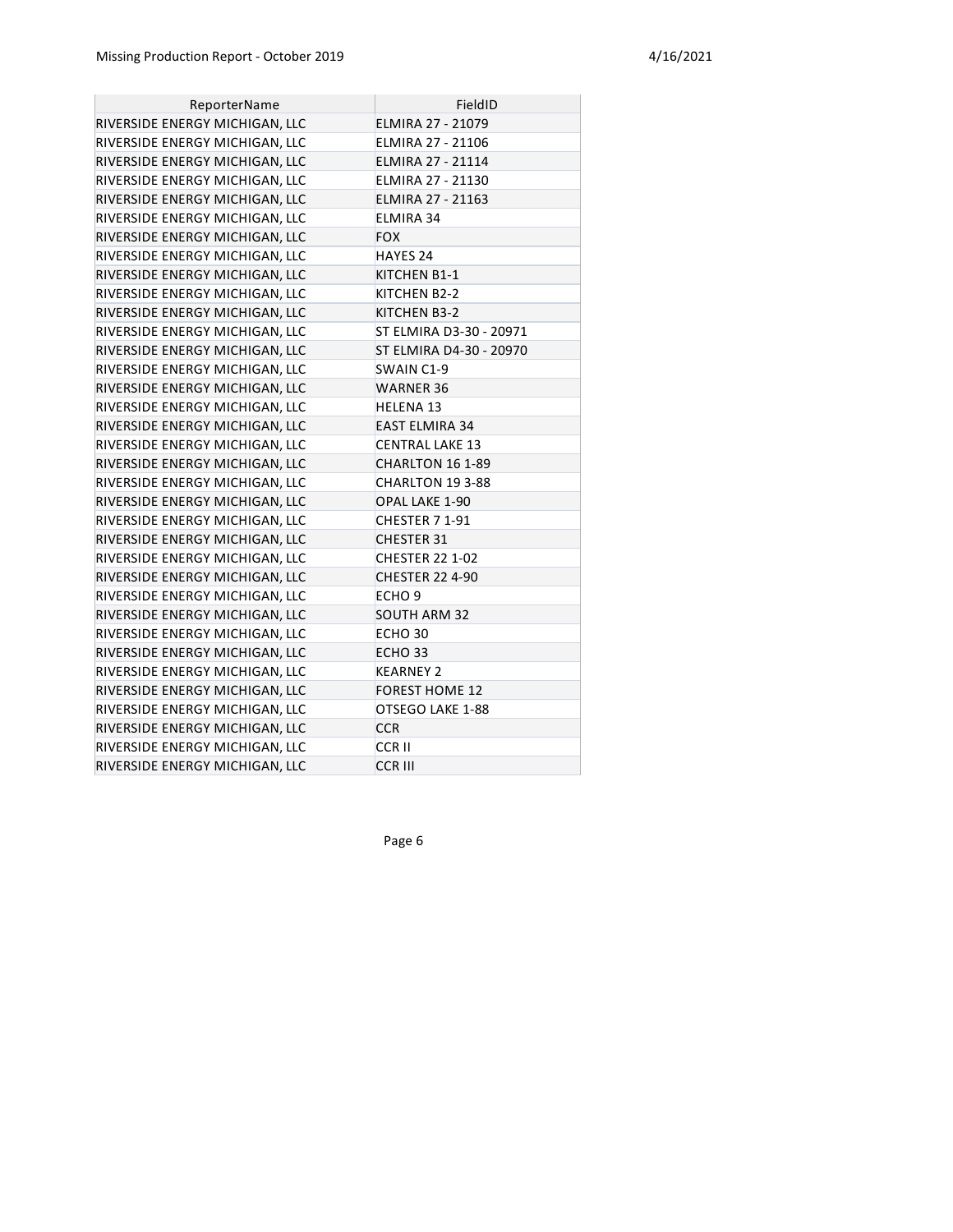| ReporterName         | FieldID                   |
|----------------------|---------------------------|
| WARD LAKE ENERGY     | CHARLTON 21               |
| MUSKEGON             | <b>LAKE HORICON 15</b>    |
| LINN OPERATING, INC. | WEST TWIN ANTRIM          |
| LINN OPERATING, INC. | WEST DOLLAR LAKE          |
| LINN OPERATING, INC. | <b>DOLLAR LAKE</b>        |
| LINN OPERATING, INC. | <b>FANTASY ISLAND</b>     |
| LINN OPERATING, INC. | NORTH BAY II              |
| LINN OPERATING, INC. | <b>GUMP</b>               |
| LINN OPERATING, INC. | <b>BIG BASS LAKE</b>      |
| LINN OPERATING, INC. | <b>CLASSICS</b>           |
| LINN OPERATING, INC. | CARGAS                    |
| LINN OPERATING, INC. | WILD WEST                 |
| LINN OPERATING, INC. | WEBBER CREEK              |
| LINN OPERATING, INC. | <b>THOMAS LAKE</b>        |
| LINN OPERATING, INC. | STATE SCHMITT CREEK       |
| LINN OPERATING, INC. | <b>STATE MAPLE FOREST</b> |
| LINN OPERATING, INC. | <b>SOUTH BRILEY</b>       |
| LINN OPERATING, INC. | <b>SHERIDAN CREEK</b>     |
| LINN OPERATING, INC. | <b>SCOTT CREEK</b>        |
| LINN OPERATING, INC. | <b>SAGE CREEK</b>         |
| LINN OPERATING, INC. | PRIVATE SCHMITT CREEK     |
| LINN OPERATING, INC. | <b>PAFFI</b>              |
| LINN OPERATING, INC. | NORWAY HUNT CLUB          |
| LINN OPERATING, INC. | <b>NORTH HARDWOOD</b>     |
| LINN OPERATING, INC. | <b>NORTH BAY</b>          |
| LINN OPERATING, INC. | MID CHARLTON EAST         |
| LINN OPERATING, INC. | MID CHARLTON WEST         |
| LINN OPERATING, INC. | MARSTRAND                 |
| LINN OPERATING, INC. | MANCELONA I               |
| LINN OPERATING, INC. | MANCELONA II              |
| LINN OPERATING, INC. | LOST LAKE WOODS           |
| LINN OPERATING, INC. | LAKES OF THE NORTH        |
| LINN OPERATING, INC. | JOY                       |
| LINN OPERATING, INC. | <b>HOLCOMB CREEK</b>      |
| LINN OPERATING, INC. | HIGHWAY 65                |
| LINN OPERATING, INC. | HIGHWAY 612               |
| LINN OPERATING, INC. | <b>HIGHWAY 33</b>         |
| LINN OPERATING, INC. | <b>HEART LAKE</b>         |
| LINN OPERATING, INC. | <b>HARDWOOD</b>           |
| LINN OPERATING, INC. | <b>GILCHRIST</b>          |
| LINN OPERATING, INC. | <b>FREDERIC XI</b>        |
| LINN OPERATING, INC. | <b>FREDERIC VIII</b>      |
| LINN OPERATING, INC. | <b>FREDERIC VII</b>       |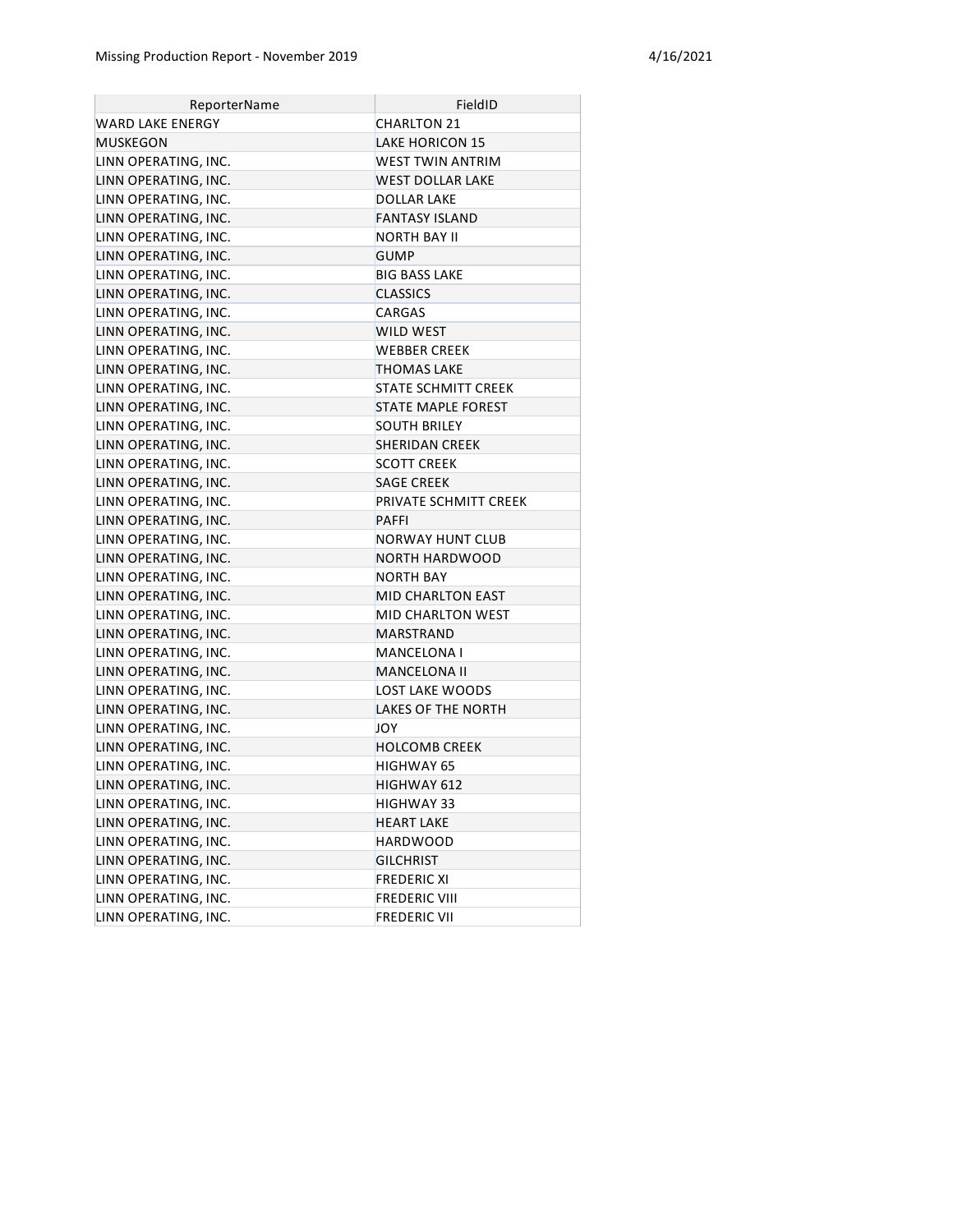| ReporterName                   | FieldID               |
|--------------------------------|-----------------------|
| LINN OPERATING, INC.           | FREDERIC VI           |
| LINN OPERATING, INC.           | FREDERIC V            |
| LINN OPERATING, INC.           | FREDERIC IV           |
| LINN OPERATING, INC.           | FREDERIC III          |
| LINN OPERATING, INC.           | <b>FREDERIC II</b>    |
| LINN OPERATING, INC.           | <b>FREDERIC I</b>     |
| LINN OPERATING, INC.           | <b>DOCTORS CLUB</b>   |
| LINN OPERATING, INC.           | BIJOU                 |
| LINN OPERATING, INC.           | <b>BROAD</b>          |
| LINN OPERATING, INC.           | CHURCHILL POINT       |
| LINN OPERATING, INC.           | <b>COMSTOCK HILLS</b> |
| LINN OPERATING, INC.           | <b>CHESTER 1</b>      |
| LINN OPERATING, INC.           | SNOWPLOW 1            |
| LINN OPERATING, INC.           | SNOWPLOW 2            |
| LINN OPERATING, INC.           | SNOWPLOW 3            |
| LINN OPERATING, INC.           | BEYER                 |
| LINN OPERATING, INC.           | <b>BLACK BEAN #1</b>  |
| LINN OPERATING, INC.           | PAXTON QUARRY         |
| LINN OPERATING, INC.           | TREASURE ISLAND       |
| LINN OPERATING, INC.           | SEGUIN                |
| LINN OPERATING, INC.           | <b>GEHRKE</b>         |
| LINN OPERATING, INC.           | <b>BLACK BEAN #3</b>  |
| LINN OPERATING, INC.           | <b>BLACK BEAN #2</b>  |
| LINN OPERATING, INC.           | <b>MACKINAW #2</b>    |
| LINN OPERATING, INC.           | <b>DISCARD</b>        |
| LINN OPERATING, INC.           | <b>CLEAR LAKE</b>     |
| LINN OPERATING, INC.           | <b>GREEN BEAN #1</b>  |
| LINN OPERATING, INC.           | <b>GREEN BEAN #2</b>  |
| LINN OPERATING, INC.           | MACKINAW #1           |
| LINN OPERATING, INC.           | WERTH WHILE           |
| LINN OPERATING, INC.           | LEESEBERG #2          |
| LINN OPERATING, INC.           | NICHOLSON HILL #2     |
| LINN OPERATING, INC.           | LEESEBERG #1          |
| LINN OPERATING, INC.           | <b>BIG KAHUNA</b>     |
| LINN OPERATING, INC.           | <b>MT MOHICAN</b>     |
| LINN OPERATING, INC.           | <b>SUCKER CREEK</b>   |
| LINN OPERATING, INC.           | THIBODEAU             |
| LINN OPERATING, INC.           | <b>SKUNK HOLLOW</b>   |
| LINN OPERATING, INC.           | RAISIN CAIN           |
| LINN OPERATING, INC.           | <b>45TH PARALLEL</b>  |
| LINN OPERATING, INC.           | LONE PINE-MERCURY     |
| RIVERSIDE ENERGY MICHIGAN, LLC | <b>BENGAL 32</b>      |
| RIVERSIDE ENERGY MICHIGAN, LLC | ZBART                 |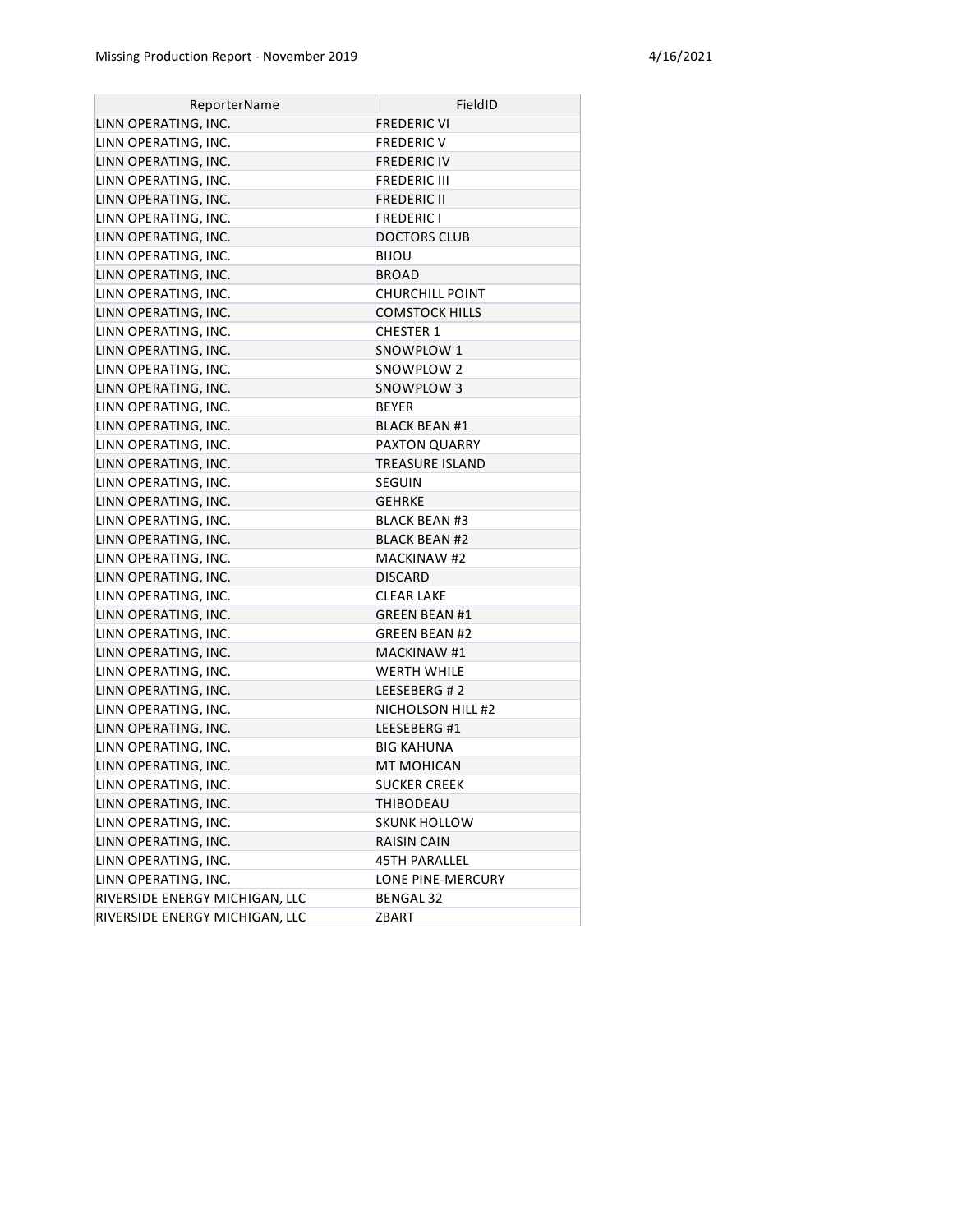| ReporterName                   | FieldID                  |
|--------------------------------|--------------------------|
| RIVERSIDE ENERGY MICHIGAN, LLC | <b>RAPID RIVER 3</b>     |
| RIVERSIDE ENERGY MICHIGAN, LLC | <b>RAPID RIVER 5</b>     |
| RIVERSIDE ENERGY MICHIGAN, LLC | RUST PROOF               |
| RIVERSIDE ENERGY MICHIGAN, LLC | <b>SCENIC</b>            |
| RIVERSIDE ENERGY MICHIGAN, LLC | TIMBER WOLF              |
| RIVERSIDE ENERGY MICHIGAN, LLC | VIENNA 14                |
| RIVERSIDE ENERGY MICHIGAN, LLC | VIENNA 23                |
| RIVERSIDE ENERGY MICHIGAN, LLC | <b>VIENNA 27</b>         |
| RIVERSIDE ENERGY MICHIGAN, LLC | WARNER 10 COOL WAVE      |
| RIVERSIDE ENERGY MICHIGAN, LLC | <b>WARNER 13</b>         |
| RIVERSIDE ENERGY MICHIGAN, LLC | WARNER 2 AWESOME WAVE    |
| RIVERSIDE ENERGY MICHIGAN, LLC | WARNER 22                |
| RIVERSIDE ENERGY MICHIGAN, LLC | WARNER 27                |
| RIVERSIDE ENERGY MICHIGAN, LLC | WARNER 8 BOOMING WAVE    |
| RIVERSIDE ENERGY MICHIGAN, LLC | WILSON 28                |
| RIVERSIDE ENERGY MICHIGAN, LLC | <b>XREA</b>              |
| RIVERSIDE ENERGY MICHIGAN, LLC | LLOYDS OF LONDON         |
| RIVERSIDE ENERGY MICHIGAN, LLC | LOUDBERT                 |
| RIVERSIDE ENERGY MICHIGAN, LLC | <b>MILLER CREEK</b>      |
| RIVERSIDE ENERGY MICHIGAN, LLC | <b>MOTHER HUBBARD</b>    |
| RIVERSIDE ENERGY MICHIGAN, LLC | MT MARIA                 |
| RIVERSIDE ENERGY MICHIGAN, LLC | NET WERTH                |
| RIVERSIDE ENERGY MICHIGAN, LLC | NORTH ELMIRA             |
| RIVERSIDE ENERGY MICHIGAN, LLC | NORTH RUST NEVER SLEEPS  |
| RIVERSIDE ENERGY MICHIGAN, LLC | OLD VANDY 2D             |
| RIVERSIDE ENERGY MICHIGAN, LLC | OLD VANDY UNIT #1        |
| RIVERSIDE ENERGY MICHIGAN, LLC | OLD VANDY UNIT #2        |
| RIVERSIDE ENERGY MICHIGAN, LLC | <b>OLD VANDY UNIT #3</b> |
| RIVERSIDE ENERGY MICHIGAN, LLC | <b>OLD VANDY UNIT #5</b> |
| RIVERSIDE ENERGY MICHIGAN, LLC | <b>OLD VANDY UNIT #6</b> |
| RIVERSIDE ENERGY MICHIGAN, LLC | OLD VANDY UNIT #7        |
| RIVERSIDE ENERGY MICHIGAN, LLC | <b>OLD VANDY UNIT #8</b> |
| RIVERSIDE ENERGY MICHIGAN, LLC | OLD VANDY UNIT #9        |
| RIVERSIDE ENERGY MICHIGAN, LLC | <b>HAWK LAKE</b>         |
| RIVERSIDE ENERGY MICHIGAN, LLC | HELENA 23                |
| RIVERSIDE ENERGY MICHIGAN, LLC | HELENA 25                |
| RIVERSIDE ENERGY MICHIGAN, LLC | <b>HILLBILLY</b>         |
| RIVERSIDE ENERGY MICHIGAN, LLC | <b>IRON OXIDE</b>        |
| RIVERSIDE ENERGY MICHIGAN, LLC | JORDAN 10 FOAMING WAVE   |
| RIVERSIDE ENERGY MICHIGAN, LLC | JORDAN 12 JIVE WAVE      |
| RIVERSIDE ENERGY MICHIGAN, LLC | JORDAN 21 IMPORTANT WAVE |
| RIVERSIDE ENERGY MICHIGAN, LLC | JORDAN 29 HEAT WAVE      |
| RIVERSIDE ENERGY MICHIGAN, LLC | JORDAN 33 DYNAMITE WAVE  |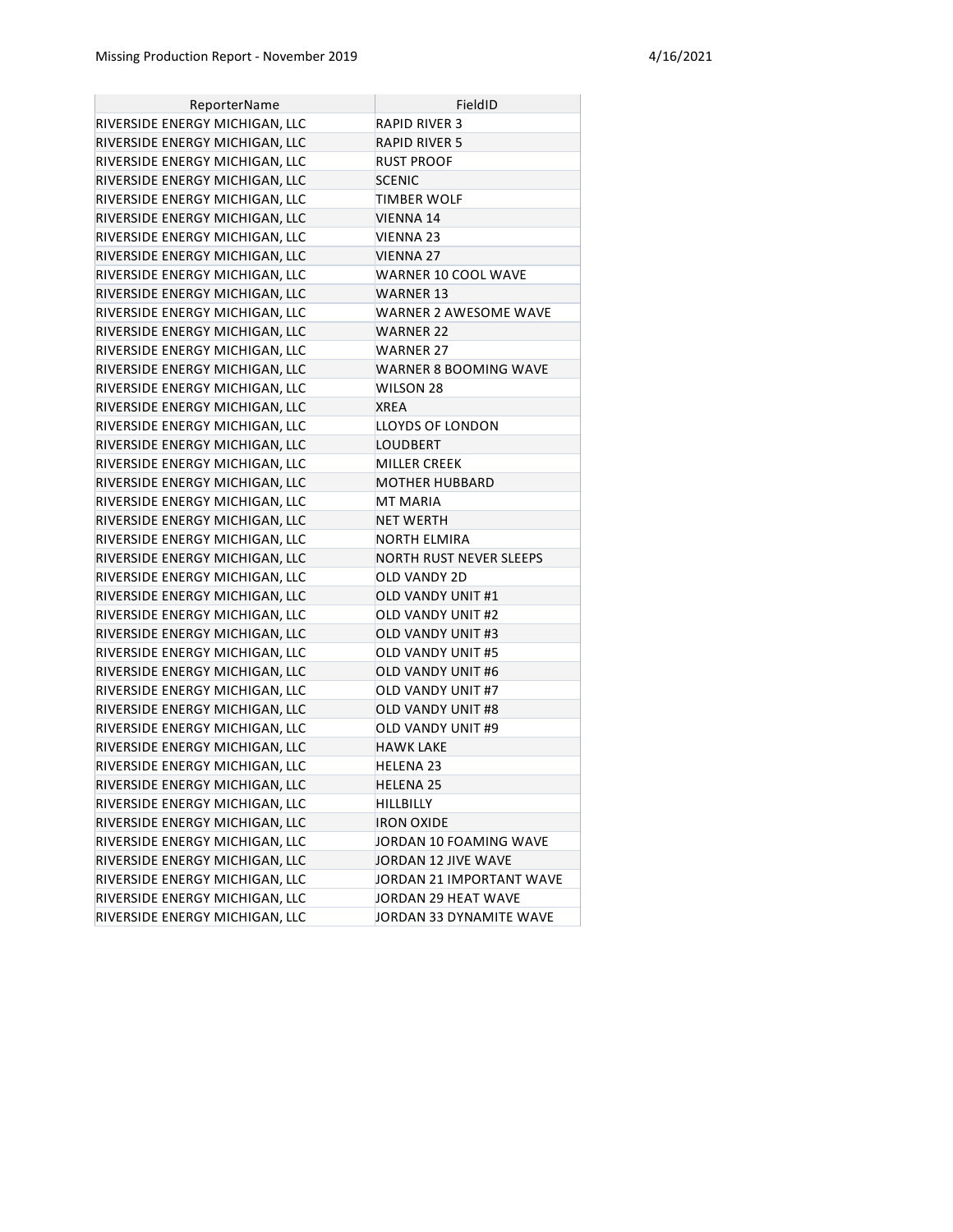| ReporterName                   | FieldID                    |
|--------------------------------|----------------------------|
| RIVERSIDE ENERGY MICHIGAN, LLC | JORDAN 35 KING WAVE        |
| RIVERSIDE ENERGY MICHIGAN, LLC | JORDAN 9 GIGANTIC WAVE     |
| RIVERSIDE ENERGY MICHIGAN, LLC | KEARNEY 15                 |
| RIVERSIDE ENERGY MICHIGAN, LLC | KEARNEY 16                 |
| RIVERSIDE ENERGY MICHIGAN, LLC | KEARNEY 26                 |
| RIVERSIDE ENERGY MICHIGAN, LLC | KEARNEY 33                 |
| RIVERSIDE ENERGY MICHIGAN, LLC | KEARNEY 9 CHECK MATE       |
| RIVERSIDE ENERGY MICHIGAN, LLC | KING EDWARDS               |
| RIVERSIDE ENERGY MICHIGAN, LLC | <b>ECHO 10 KING ARTHUR</b> |
| RIVERSIDE ENERGY MICHIGAN, LLC | ECHO 11                    |
| RIVERSIDE ENERGY MICHIGAN, LLC | ECHO 11B - 21174           |
| RIVERSIDE ENERGY MICHIGAN, LLC | ECHO 11B - 21175           |
| RIVERSIDE ENERGY MICHIGAN, LLC | ECHO 24                    |
| RIVERSIDE ENERGY MICHIGAN, LLC | ECHO 26                    |
| RIVERSIDE ENERGY MICHIGAN, LLC | <b>ELMERS GLEWOLL</b>      |
| RIVERSIDE ENERGY MICHIGAN, LLC | ELMIRA 14                  |
| RIVERSIDE ENERGY MICHIGAN, LLC | <b>ELMIRA 23</b>           |
| RIVERSIDE ENERGY MICHIGAN, LLC | ELMIRA 26                  |
| RIVERSIDE ENERGY MICHIGAN, LLC | ELMIRA THRIVE WEST         |
| RIVERSIDE ENERGY MICHIGAN, LLC | ELVIRA 11                  |
| RIVERSIDE ENERGY MICHIGAN, LLC | <b>FLINT NAPPERS</b>       |
| RIVERSIDE ENERGY MICHIGAN, LLC | FOREST HOME 10             |
| RIVERSIDE ENERGY MICHIGAN, LLC | <b>FOREST HOME 14</b>      |
| RIVERSIDE ENERGY MICHIGAN, LLC | <b>FOREST HOME 34</b>      |
| RIVERSIDE ENERGY MICHIGAN, LLC | <b>FOSTERS LAGER</b>       |
| RIVERSIDE ENERGY MICHIGAN, LLC | CENTRAL LAKE 15            |
| RIVERSIDE ENERGY MICHIGAN, LLC | <b>CENTRAL LAKE 28</b>     |
| RIVERSIDE ENERGY MICHIGAN, LLC | <b>CHESS PLAY</b>          |
| RIVERSIDE ENERGY MICHIGAN, LLC | <b>CHESTER WEST</b>        |
| RIVERSIDE ENERGY MICHIGAN, LLC | CHESTONIA 31 PAWN PLAY     |
| RIVERSIDE ENERGY MICHIGAN, LLC | <b>CHIEF CREEK</b>         |
| RIVERSIDE ENERGY MICHIGAN, LLC | CLEARWATER 14              |
| RIVERSIDE ENERGY MICHIGAN, LLC | <b>CLEARWATER 2</b>        |
| RIVERSIDE ENERGY MICHIGAN, LLC | CLEARWATER CENTRAL         |
| RIVERSIDE ENERGY MICHIGAN, LLC | <b>CLEARWATER SOUTH</b>    |
| RIVERSIDE ENERGY MICHIGAN, LLC | <b>CONNIE STEVENS EAST</b> |
| RIVERSIDE ENERGY MICHIGAN, LLC | <b>CONNIE STEVENS WEST</b> |
| RIVERSIDE ENERGY MICHIGAN, LLC | <b>CUSTER 1</b>            |
| RIVERSIDE ENERGY MICHIGAN, LLC | <b>CUSTER 15</b>           |
| RIVERSIDE ENERGY MICHIGAN, LLC | <b>CUSTER 20</b>           |
| RIVERSIDE ENERGY MICHIGAN, LLC | <b>CUSTER 29</b>           |
| RIVERSIDE ENERGY MICHIGAN, LLC | <b>CUSTER 33</b>           |
| RIVERSIDE ENERGY MICHIGAN, LLC | <b>CUSTER 35</b>           |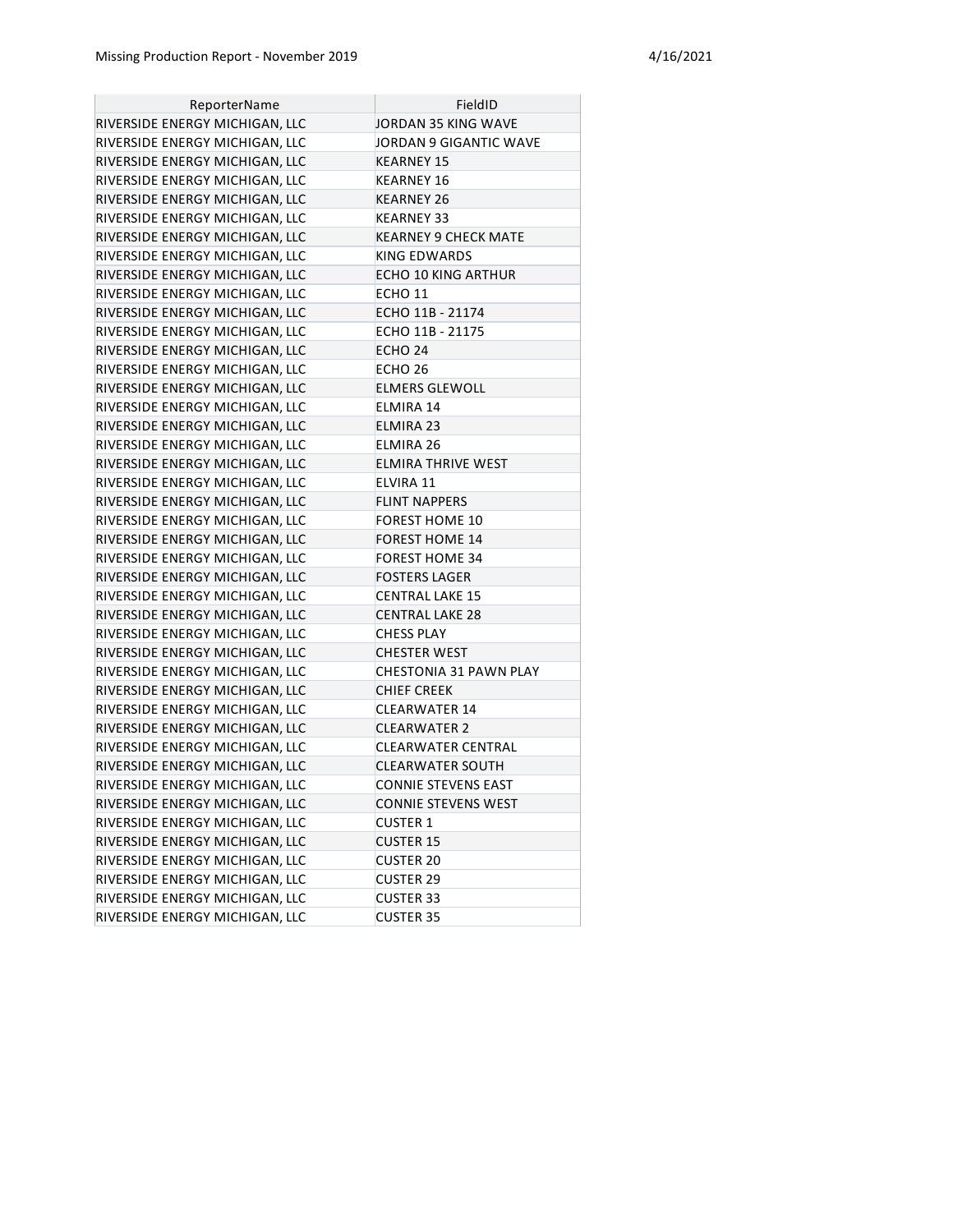| ReporterName                   | FieldID                   |
|--------------------------------|---------------------------|
| RIVERSIDE ENERGY MICHIGAN, LLC | CUSTER/MANCELONA W        |
| RIVERSIDE ENERGY MICHIGAN, LLC | <b>ALBERT 1</b>           |
| RIVERSIDE ENERGY MICHIGAN, LLC | ANCHOR STEAM              |
| RIVERSIDE ENERGY MICHIGAN, LLC | <b>APPLE ORCHARD</b>      |
| RIVERSIDE ENERGY MICHIGAN, LLC | <b>ARTHUR MILLER</b>      |
| RIVERSIDE ENERGY MICHIGAN, LLC | <b>BEAR LAKE 29</b>       |
| RIVERSIDE ENERGY MICHIGAN, LLC | <b>BEAR LAKE 9</b>        |
| RIVERSIDE ENERGY MICHIGAN, LLC | <b>BLUE SKY</b>           |
| RIVERSIDE ENERGY MICHIGAN, LLC | <b>BROWN NE 13</b>        |
| RIVERSIDE ENERGY MICHIGAN, LLC | <b>BRUSH LIMBAUGH</b>     |
| RIVERSIDE ENERGY MICHIGAN, LLC | <b>KEARNEY 36</b>         |
| RIVERSIDE ENERGY MICHIGAN, LLC | RUST ROAD                 |
| RIVERSIDE ENERGY MICHIGAN, LLC | ACE OF HEARTS             |
| RIVERSIDE ENERGY MICHIGAN, LLC | AGGIELAND                 |
| RIVERSIDE ENERGY MICHIGAN, LLC | <b>BEAVER LAKE</b>        |
| RIVERSIDE ENERGY MICHIGAN, LLC | <b>BLUE HERRON</b>        |
| RIVERSIDE ENERGY MICHIGAN, LLC | <b>BRADY BUNCH</b>        |
| RIVERSIDE ENERGY MICHIGAN, LLC | <b>CARBON BLACK</b>       |
| RIVERSIDE ENERGY MICHIGAN, LLC | <b>CENTRAL LIVINGSTON</b> |
| RIVERSIDE ENERGY MICHIGAN, LLC | <b>DUBIE BROTHERS</b>     |
| RIVERSIDE ENERGY MICHIGAN, LLC | <b>ELK RIDGE</b>          |
| RIVERSIDE ENERGY MICHIGAN, LLC | <b>ESS LAKE</b>           |
| RIVERSIDE ENERGY MICHIGAN, LLC | <b>HEAD START</b>         |
| RIVERSIDE ENERGY MICHIGAN, LLC | <b>JACK SPRATT</b>        |
| RIVERSIDE ENERGY MICHIGAN, LLC | LIFE OF BRILEY            |
| RIVERSIDE ENERGY MICHIGAN, LLC | <b>LITTLE RASCALS</b>     |
| RIVERSIDE ENERGY MICHIGAN, LLC | MILLER TIME               |
| RIVERSIDE ENERGY MICHIGAN, LLC | <b>MINKE COAT</b>         |
| RIVERSIDE ENERGY MICHIGAN, LLC | <b>MOSSBACK</b>           |
| RIVERSIDE ENERGY MICHIGAN, LLC | PRICE IS RIGHT            |
| RIVERSIDE ENERGY MICHIGAN, LLC | ROHMANN EMPIRE            |
| RIVERSIDE ENERGY MICHIGAN, LLC | <b>TILLI BEAN</b>         |
| RIVERSIDE ENERGY MICHIGAN, LLC | UNCLE EMILS LANDING       |
| RIVERSIDE ENERGY MICHIGAN, LLC | <b>UNCLE RAYS</b>         |
| RIVERSIDE ENERGY MICHIGAN, LLC | <b>CUSTER 6</b>           |
| RIVERSIDE ENERGY MICHIGAN, LLC | BAGLEY 17                 |
| RIVERSIDE ENERGY MICHIGAN, LLC | BAGLEY 30                 |
| RIVERSIDE ENERGY MICHIGAN, LLC | <b>BIG WOLF</b>           |
| RIVERSIDE ENERGY MICHIGAN, LLC | <b>CUSTER 19</b>          |
| RIVERSIDE ENERGY MICHIGAN, LLC | <b>CUSTER 4</b>           |
| RIVERSIDE ENERGY MICHIGAN, LLC | <b>CUSTER 7</b>           |
| RIVERSIDE ENERGY MICHIGAN, LLC | ELMIRA 27                 |
| RIVERSIDE ENERGY MICHIGAN, LLC | ELMIRA 27 - 21076         |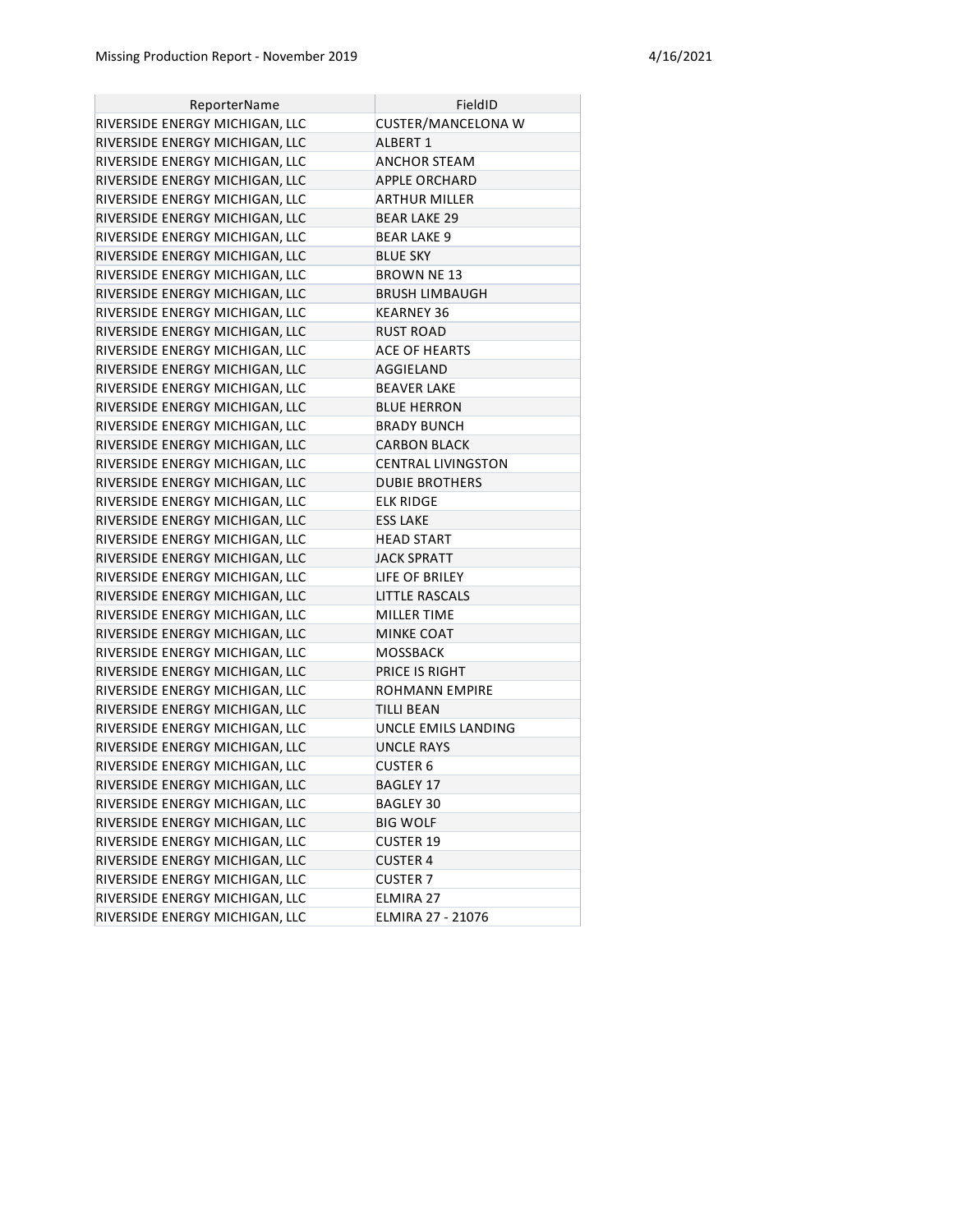| ReporterName                   | FieldID                  |
|--------------------------------|--------------------------|
| RIVERSIDE ENERGY MICHIGAN, LLC | <b>ELMIRA 27 - 21079</b> |
| RIVERSIDE ENERGY MICHIGAN, LLC | ELMIRA 27 - 21106        |
| RIVERSIDE ENERGY MICHIGAN, LLC | ELMIRA 27 - 21114        |
| RIVERSIDE ENERGY MICHIGAN, LLC | ELMIRA 27 - 21130        |
| RIVERSIDE ENERGY MICHIGAN, LLC | <b>ELMIRA 27 - 21163</b> |
| RIVERSIDE ENERGY MICHIGAN, LLC | <b>ELMIRA 34</b>         |
| RIVERSIDE ENERGY MICHIGAN, LLC | <b>FOX</b>               |
| RIVERSIDE ENERGY MICHIGAN, LLC | <b>HAYES 24</b>          |
| RIVERSIDE ENERGY MICHIGAN, LLC | KITCHEN B1-1             |
| RIVERSIDE ENERGY MICHIGAN, LLC | KITCHEN B2-2             |
| RIVERSIDE ENERGY MICHIGAN, LLC | KITCHEN B3-2             |
| RIVERSIDE ENERGY MICHIGAN, LLC | ST ELMIRA D3-30 - 20971  |
| RIVERSIDE ENERGY MICHIGAN, LLC | ST ELMIRA D4-30 - 20970  |
| RIVERSIDE ENERGY MICHIGAN, LLC | SWAIN C1-9               |
| RIVERSIDE ENERGY MICHIGAN, LLC | WARNER 36                |
| RIVERSIDE ENERGY MICHIGAN, LLC | <b>HELENA 13</b>         |
| RIVERSIDE ENERGY MICHIGAN, LLC | <b>EAST ELMIRA 34</b>    |
| RIVERSIDE ENERGY MICHIGAN, LLC | <b>CENTRAL LAKE 13</b>   |
| RIVERSIDE ENERGY MICHIGAN, LLC | CHARLTON 16 1-89         |
| RIVERSIDE ENERGY MICHIGAN, LLC | CHARLTON 19 3-88         |
| RIVERSIDE ENERGY MICHIGAN, LLC | <b>OPAL LAKE 1-90</b>    |
| RIVERSIDE ENERGY MICHIGAN, LLC | CHESTER 7 1-91           |
| RIVERSIDE ENERGY MICHIGAN, LLC | <b>CHESTER 31</b>        |
| RIVERSIDE ENERGY MICHIGAN, LLC | <b>CHESTER 22 1-02</b>   |
| RIVERSIDE ENERGY MICHIGAN, LLC | <b>CHESTER 22 4-90</b>   |
| RIVERSIDE ENERGY MICHIGAN, LLC | ECHO <sub>9</sub>        |
| RIVERSIDE ENERGY MICHIGAN, LLC | <b>SOUTH ARM 32</b>      |
| RIVERSIDE ENERGY MICHIGAN, LLC | ECHO <sub>30</sub>       |
| RIVERSIDE ENERGY MICHIGAN, LLC | ECHO <sub>33</sub>       |
| RIVERSIDE ENERGY MICHIGAN, LLC | <b>KEARNEY 2</b>         |
| RIVERSIDE ENERGY MICHIGAN, LLC | <b>FOREST HOME 12</b>    |
| RIVERSIDE ENERGY MICHIGAN, LLC | OTSEGO LAKE 1-88         |
| RIVERSIDE ENERGY MICHIGAN, LLC | <b>CCR</b>               |
| RIVERSIDE ENERGY MICHIGAN, LLC | <b>CCRII</b>             |
| RIVERSIDE ENERGY MICHIGAN, LLC | <b>CCR III</b>           |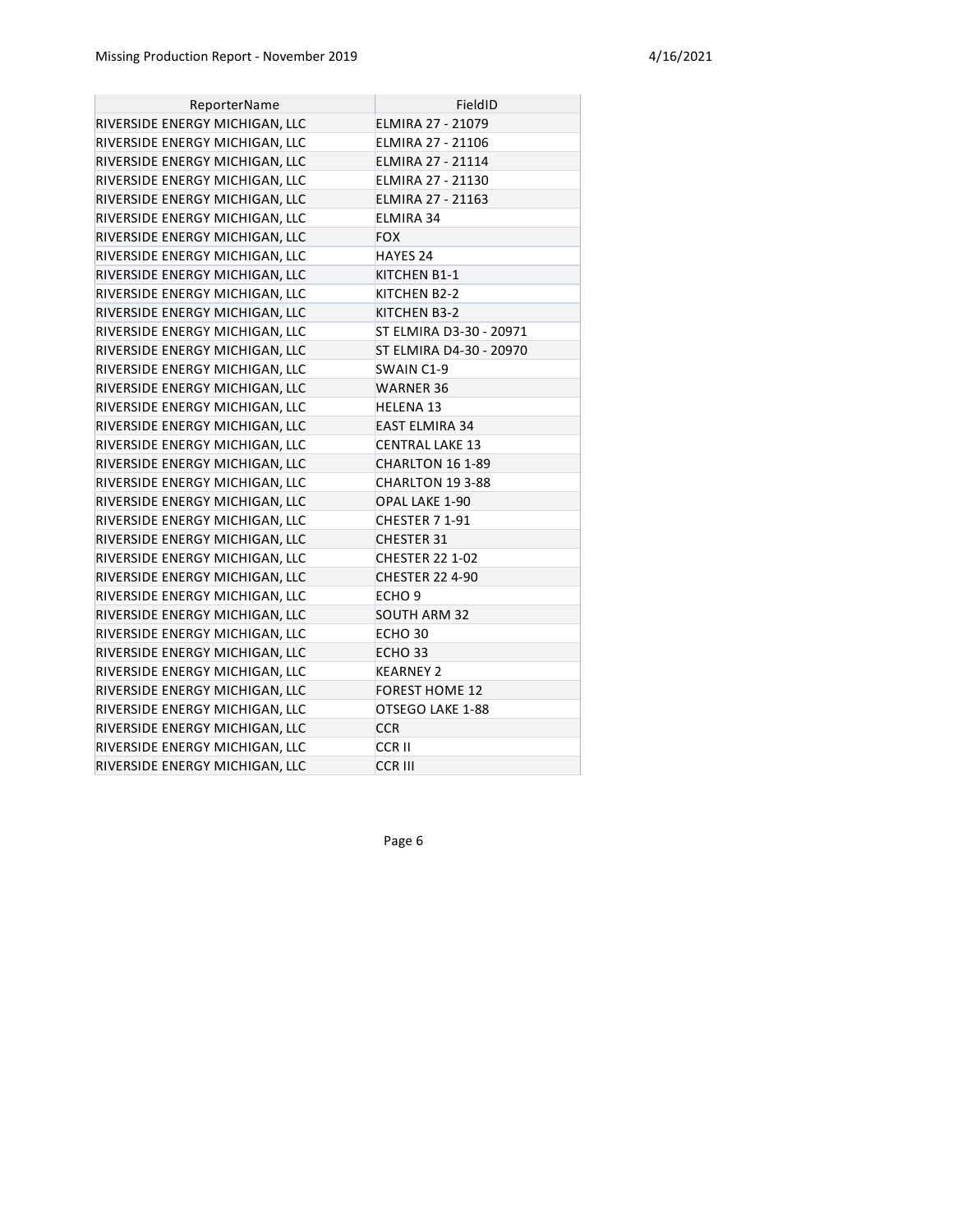| ReporterName         | FieldID                    |
|----------------------|----------------------------|
| WARD LAKE ENERGY     | <b>CHARLTON 21</b>         |
| LINN OPERATING, INC. | <b>WEST TWIN ANTRIM</b>    |
| LINN OPERATING, INC. | WEST DOLLAR LAKE           |
| LINN OPERATING, INC. | <b>DOLLAR LAKE</b>         |
| LINN OPERATING, INC. | <b>FANTASY ISLAND</b>      |
| LINN OPERATING, INC. | NORTH BAY II               |
| LINN OPERATING, INC. | <b>GUMP</b>                |
| LINN OPERATING, INC. | <b>BIG BASS LAKE</b>       |
| LINN OPERATING, INC. | <b>CLASSICS</b>            |
| LINN OPERATING, INC. | <b>CARGAS</b>              |
| LINN OPERATING, INC. | WILD WEST                  |
| LINN OPERATING, INC. | <b>WEBBER CREEK</b>        |
| LINN OPERATING, INC. | THOMAS LAKE                |
| LINN OPERATING, INC. | <b>STATE SCHMITT CREEK</b> |
| LINN OPERATING, INC. | STATE MAPLE FOREST         |
| LINN OPERATING, INC. | <b>SOUTH BRILEY</b>        |
| LINN OPERATING, INC. | <b>SHERIDAN CREEK</b>      |
| LINN OPERATING, INC. | <b>SCOTT CREEK</b>         |
| LINN OPERATING, INC. | <b>SAGE CREEK</b>          |
| LINN OPERATING, INC. | PRIVATE SCHMITT CREEK      |
| LINN OPERATING, INC. | <b>PAFFI</b>               |
| LINN OPERATING, INC. | <b>NORWAY HUNT CLUB</b>    |
| LINN OPERATING, INC. | NORTH HARDWOOD             |
| LINN OPERATING, INC. | <b>NORTH BAY</b>           |
| LINN OPERATING, INC. | MID CHARLTON EAST          |
| LINN OPERATING, INC. | <b>MID CHARLTON WEST</b>   |
| LINN OPERATING, INC. | MARSTRAND                  |
| LINN OPERATING, INC. | MANCELONA I                |
| LINN OPERATING, INC. | MANCELONA II               |
| LINN OPERATING, INC. | LOST LAKE WOODS            |
| LINN OPERATING, INC. | LAKES OF THE NORTH         |
| LINN OPERATING, INC. | JOY                        |
| LINN OPERATING, INC. | <b>HOLCOMB CREEK</b>       |
| LINN OPERATING, INC. | <b>HIGHWAY 65</b>          |
| LINN OPERATING, INC. | HIGHWAY 612                |
| LINN OPERATING, INC. | HIGHWAY 33                 |
| LINN OPERATING, INC. | HEART LAKE                 |
| LINN OPERATING, INC. | HARDWOOD                   |
| LINN OPERATING, INC. | <b>GILCHRIST</b>           |
| LINN OPERATING, INC. | <b>FREDERIC XI</b>         |
| LINN OPERATING, INC. | <b>FREDERIC VIII</b>       |
| LINN OPERATING, INC. | <b>FREDERIC VII</b>        |
| LINN OPERATING, INC. | <b>FREDERIC VI</b>         |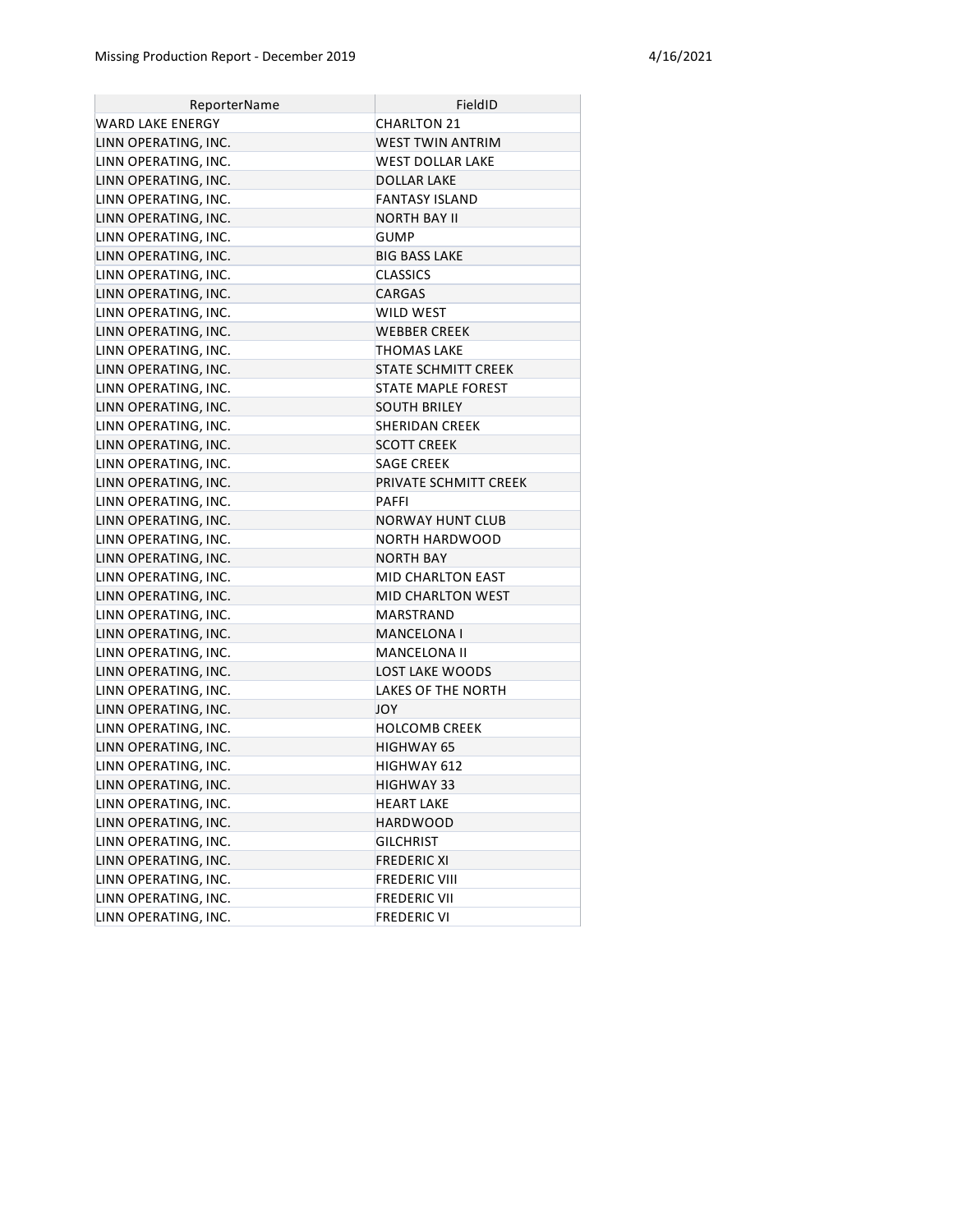| ReporterName                   | FieldID                |
|--------------------------------|------------------------|
| LINN OPERATING, INC.           | <b>FREDERIC V</b>      |
| LINN OPERATING, INC.           | <b>FREDERIC IV</b>     |
| LINN OPERATING, INC.           | FREDERIC III           |
| LINN OPERATING, INC.           | <b>FREDERIC II</b>     |
| LINN OPERATING, INC.           | <b>FREDERIC I</b>      |
| LINN OPERATING, INC.           | <b>DOCTORS CLUB</b>    |
| LINN OPERATING, INC.           | BIJOU                  |
| LINN OPERATING, INC.           | <b>BROAD</b>           |
| LINN OPERATING, INC.           | <b>CHURCHILL POINT</b> |
| LINN OPERATING, INC.           | <b>COMSTOCK HILLS</b>  |
| LINN OPERATING, INC.           | CHESTER 1              |
| LINN OPERATING, INC.           | SNOWPLOW 1             |
| LINN OPERATING, INC.           | SNOWPLOW 2             |
| LINN OPERATING, INC.           | SNOWPLOW 3             |
| LINN OPERATING, INC.           | BEYER                  |
| LINN OPERATING, INC.           | <b>BLACK BEAN #1</b>   |
| LINN OPERATING, INC.           | <b>PAXTON QUARRY</b>   |
| LINN OPERATING, INC.           | TREASURE ISLAND        |
| LINN OPERATING, INC.           | <b>SEGUIN</b>          |
| LINN OPERATING, INC.           | <b>GEHRKE</b>          |
| LINN OPERATING, INC.           | <b>BLACK BEAN #3</b>   |
| LINN OPERATING, INC.           | <b>BLACK BEAN #2</b>   |
| LINN OPERATING, INC.           | <b>MACKINAW #2</b>     |
| LINN OPERATING, INC.           | <b>DISCARD</b>         |
| LINN OPERATING, INC.           | <b>CLEAR LAKE</b>      |
| LINN OPERATING, INC.           | <b>GREEN BEAN #1</b>   |
| LINN OPERATING, INC.           | <b>GREEN BEAN #2</b>   |
| LINN OPERATING, INC.           | <b>MACKINAW #1</b>     |
| LINN OPERATING, INC.           | <b>WERTH WHILE</b>     |
| LINN OPERATING, INC.           | LEESEBERG #2           |
| LINN OPERATING, INC.           | NICHOLSON HILL #2      |
| LINN OPERATING, INC.           | LEESEBERG #1           |
| LINN OPERATING, INC.           | BIG KAHUNA             |
| LINN OPERATING, INC.           | MT MOHICAN             |
| LINN OPERATING, INC.           | <b>SUCKER CREEK</b>    |
| LINN OPERATING, INC.           | THIBODEAU              |
| LINN OPERATING, INC.           | <b>SKUNK HOLLOW</b>    |
| LINN OPERATING, INC.           | RAISIN CAIN            |
| LINN OPERATING, INC.           | <b>45TH PARALLEL</b>   |
| LINN OPERATING, INC.           | LONE PINE-MERCURY      |
| RIVERSIDE ENERGY MICHIGAN, LLC | BENGAL 32              |
| RIVERSIDE ENERGY MICHIGAN, LLC | ZBART                  |
| RIVERSIDE ENERGY MICHIGAN, LLC | <b>RAPID RIVER 3</b>   |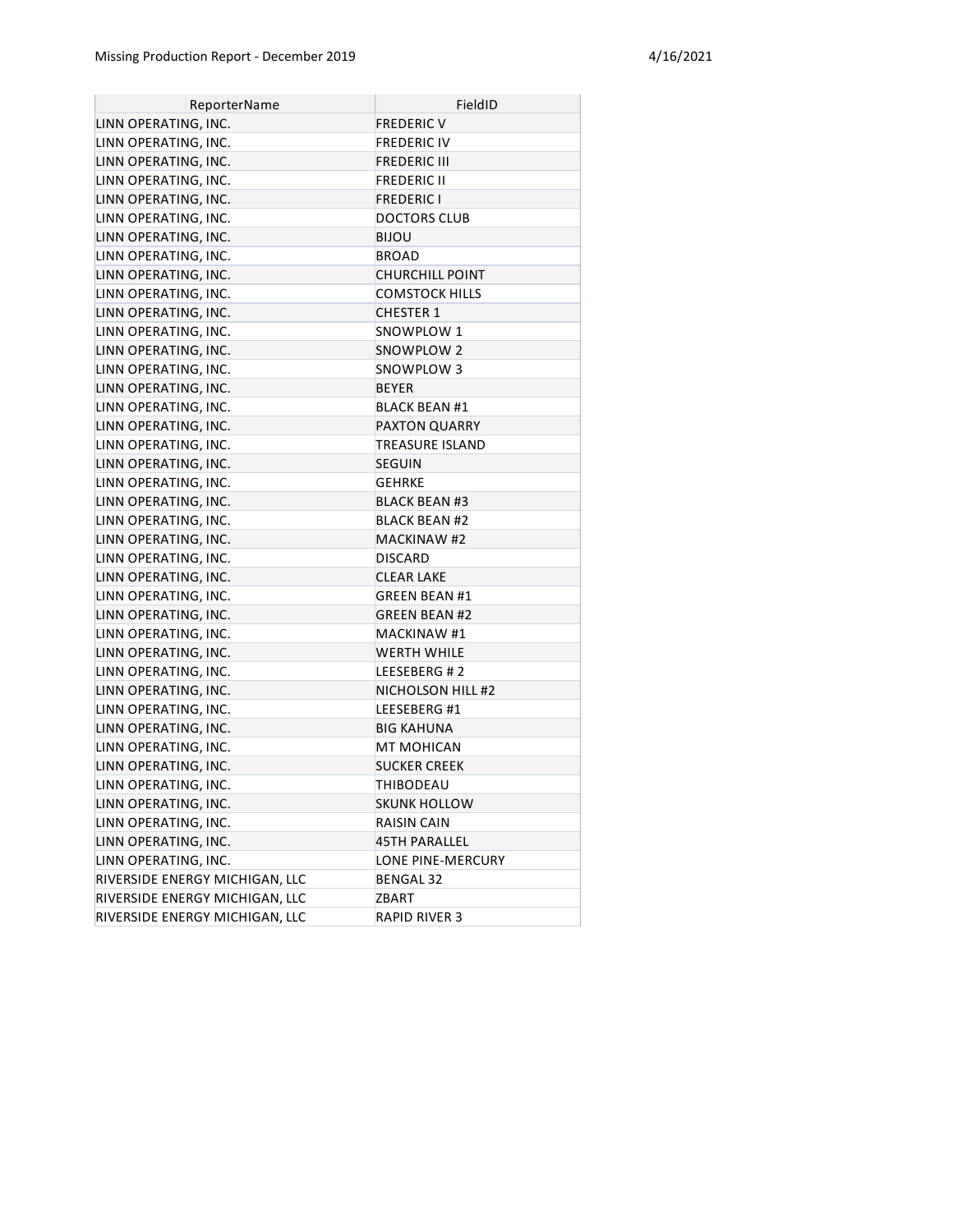| ReporterName                   | FieldID                        |
|--------------------------------|--------------------------------|
| RIVERSIDE ENERGY MICHIGAN, LLC | <b>RAPID RIVER 5</b>           |
| RIVERSIDE ENERGY MICHIGAN, LLC | RUST PROOF                     |
| RIVERSIDE ENERGY MICHIGAN, LLC | <b>SCENIC</b>                  |
| RIVERSIDE ENERGY MICHIGAN, LLC | TIMBER WOLF                    |
| RIVERSIDE ENERGY MICHIGAN, LLC | VIENNA 14                      |
| RIVERSIDE ENERGY MICHIGAN, LLC | VIENNA 23                      |
| RIVERSIDE ENERGY MICHIGAN, LLC | VIENNA 27                      |
| RIVERSIDE ENERGY MICHIGAN, LLC | <b>WARNER 10 COOL WAVE</b>     |
| RIVERSIDE ENERGY MICHIGAN, LLC | <b>WARNER 13</b>               |
| RIVERSIDE ENERGY MICHIGAN, LLC | WARNER 2 AWESOME WAVE          |
| RIVERSIDE ENERGY MICHIGAN, LLC | WARNER 22                      |
| RIVERSIDE ENERGY MICHIGAN, LLC | WARNER 27                      |
| RIVERSIDE ENERGY MICHIGAN, LLC | WARNER 8 BOOMING WAVE          |
| RIVERSIDE ENERGY MICHIGAN, LLC | WILSON 28                      |
| RIVERSIDE ENERGY MICHIGAN, LLC | <b>XREA</b>                    |
| RIVERSIDE ENERGY MICHIGAN, LLC | <b>LLOYDS OF LONDON</b>        |
| RIVERSIDE ENERGY MICHIGAN, LLC | <b>LOUDBERT</b>                |
| RIVERSIDE ENERGY MICHIGAN, LLC | <b>MILLER CREEK</b>            |
| RIVERSIDE ENERGY MICHIGAN, LLC | <b>MOTHER HUBBARD</b>          |
| RIVERSIDE ENERGY MICHIGAN, LLC | <b>MT MARIA</b>                |
| RIVERSIDE ENERGY MICHIGAN, LLC | NET WERTH                      |
| RIVERSIDE ENERGY MICHIGAN, LLC | NORTH ELMIRA                   |
| RIVERSIDE ENERGY MICHIGAN, LLC | <b>NORTH RUST NEVER SLEEPS</b> |
| RIVERSIDE ENERGY MICHIGAN, LLC | <b>OLD VANDY 2D</b>            |
| RIVERSIDE ENERGY MICHIGAN, LLC | OLD VANDY UNIT #1              |
| RIVERSIDE ENERGY MICHIGAN, LLC | OLD VANDY UNIT #2              |
| RIVERSIDE ENERGY MICHIGAN, LLC | OLD VANDY UNIT #3              |
| RIVERSIDE ENERGY MICHIGAN, LLC | <b>OLD VANDY UNIT #5</b>       |
| RIVERSIDE ENERGY MICHIGAN, LLC | OLD VANDY UNIT #6              |
| RIVERSIDE ENERGY MICHIGAN, LLC | <b>OLD VANDY UNIT #7</b>       |
| RIVERSIDE ENERGY MICHIGAN, LLC | <b>OLD VANDY UNIT #8</b>       |
| RIVERSIDE ENERGY MICHIGAN, LLC | <b>OLD VANDY UNIT #9</b>       |
| RIVERSIDE ENERGY MICHIGAN, LLC | <b>HAWK LAKE</b>               |
| RIVERSIDE ENERGY MICHIGAN, LLC | <b>HELENA 23</b>               |
| RIVERSIDE ENERGY MICHIGAN, LLC | <b>HELENA 25</b>               |
| RIVERSIDE ENERGY MICHIGAN, LLC | HILLBILLY                      |
| RIVERSIDE ENERGY MICHIGAN, LLC | <b>IRON OXIDE</b>              |
| RIVERSIDE ENERGY MICHIGAN, LLC | JORDAN 10 FOAMING WAVE         |
| RIVERSIDE ENERGY MICHIGAN, LLC | JORDAN 12 JIVE WAVE            |
| RIVERSIDE ENERGY MICHIGAN, LLC | JORDAN 21 IMPORTANT WAVE       |
| RIVERSIDE ENERGY MICHIGAN, LLC | JORDAN 29 HEAT WAVE            |
| RIVERSIDE ENERGY MICHIGAN, LLC | JORDAN 33 DYNAMITE WAVE        |
| RIVERSIDE ENERGY MICHIGAN, LLC | JORDAN 35 KING WAVE            |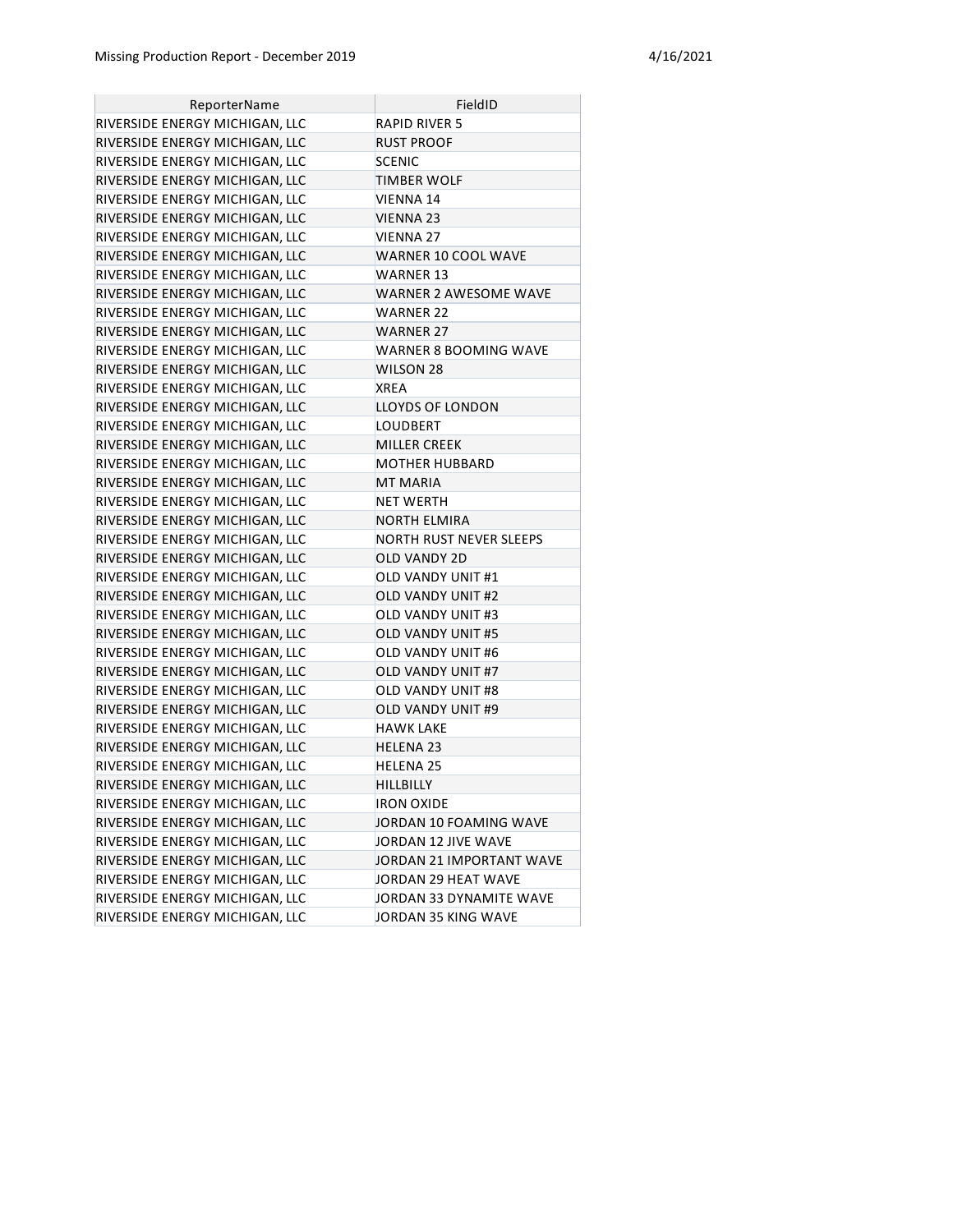| ReporterName                   | FieldID                       |
|--------------------------------|-------------------------------|
| RIVERSIDE ENERGY MICHIGAN, LLC | JORDAN 9 GIGANTIC WAVE        |
| RIVERSIDE ENERGY MICHIGAN, LLC | KEARNEY 15                    |
| RIVERSIDE ENERGY MICHIGAN, LLC | KEARNEY 16                    |
| RIVERSIDE ENERGY MICHIGAN, LLC | KEARNEY 26                    |
| RIVERSIDE ENERGY MICHIGAN, LLC | KEARNEY 33                    |
| RIVERSIDE ENERGY MICHIGAN, LLC | KEARNEY 9 CHECK MATE          |
| RIVERSIDE ENERGY MICHIGAN, LLC | KING EDWARDS                  |
| RIVERSIDE ENERGY MICHIGAN, LLC | ECHO 10 KING ARTHUR           |
| RIVERSIDE ENERGY MICHIGAN, LLC | ECHO 11                       |
| RIVERSIDE ENERGY MICHIGAN, LLC | ECHO 11B - 21174              |
| RIVERSIDE ENERGY MICHIGAN, LLC | ECHO 11B - 21175              |
| RIVERSIDE ENERGY MICHIGAN, LLC | ECHO 24                       |
| RIVERSIDE ENERGY MICHIGAN, LLC | ECHO 26                       |
| RIVERSIDE ENERGY MICHIGAN, LLC | ELMERS GLEWOLL                |
| RIVERSIDE ENERGY MICHIGAN, LLC | ELMIRA 14                     |
| RIVERSIDE ENERGY MICHIGAN, LLC | <b>ELMIRA 23</b>              |
| RIVERSIDE ENERGY MICHIGAN, LLC | ELMIRA 26                     |
| RIVERSIDE ENERGY MICHIGAN, LLC | ELMIRA THRIVE WEST            |
| RIVERSIDE ENERGY MICHIGAN, LLC | ELVIRA 11                     |
| RIVERSIDE ENERGY MICHIGAN, LLC | FLINT NAPPERS                 |
| RIVERSIDE ENERGY MICHIGAN, LLC | <b>FOREST HOME 10</b>         |
| RIVERSIDE ENERGY MICHIGAN, LLC | FOREST HOME 14                |
| RIVERSIDE ENERGY MICHIGAN, LLC | <b>FOREST HOME 34</b>         |
| RIVERSIDE ENERGY MICHIGAN, LLC | <b>FOSTERS LAGER</b>          |
| RIVERSIDE ENERGY MICHIGAN, LLC | <b>CENTRAL LAKE 15</b>        |
| RIVERSIDE ENERGY MICHIGAN, LLC | CENTRAL LAKE 28               |
| RIVERSIDE ENERGY MICHIGAN, LLC | <b>CHESS PLAY</b>             |
| RIVERSIDE ENERGY MICHIGAN, LLC | <b>CHESTER WEST</b>           |
| RIVERSIDE ENERGY MICHIGAN, LLC | <b>CHESTONIA 31 PAWN PLAY</b> |
| RIVERSIDE ENERGY MICHIGAN, LLC | <b>CHIEF CREEK</b>            |
| RIVERSIDE ENERGY MICHIGAN, LLC | <b>CLEARWATER 14</b>          |
| RIVERSIDE ENERGY MICHIGAN, LLC | <b>CLEARWATER 2</b>           |
| RIVERSIDE ENERGY MICHIGAN, LLC | <b>CLEARWATER CENTRAL</b>     |
| RIVERSIDE ENERGY MICHIGAN, LLC | CLEARWATER SOUTH              |
| RIVERSIDE ENERGY MICHIGAN, LLC | <b>CONNIE STEVENS EAST</b>    |
| RIVERSIDE ENERGY MICHIGAN, LLC | <b>CONNIE STEVENS WEST</b>    |
| RIVERSIDE ENERGY MICHIGAN, LLC | <b>CUSTER 1</b>               |
| RIVERSIDE ENERGY MICHIGAN, LLC | <b>CUSTER 15</b>              |
| RIVERSIDE ENERGY MICHIGAN, LLC | <b>CUSTER 20</b>              |
| RIVERSIDE ENERGY MICHIGAN, LLC | <b>CUSTER 29</b>              |
| RIVERSIDE ENERGY MICHIGAN, LLC | <b>CUSTER 33</b>              |
| RIVERSIDE ENERGY MICHIGAN, LLC | <b>CUSTER 35</b>              |
| RIVERSIDE ENERGY MICHIGAN, LLC | CUSTER/MANCELONA W            |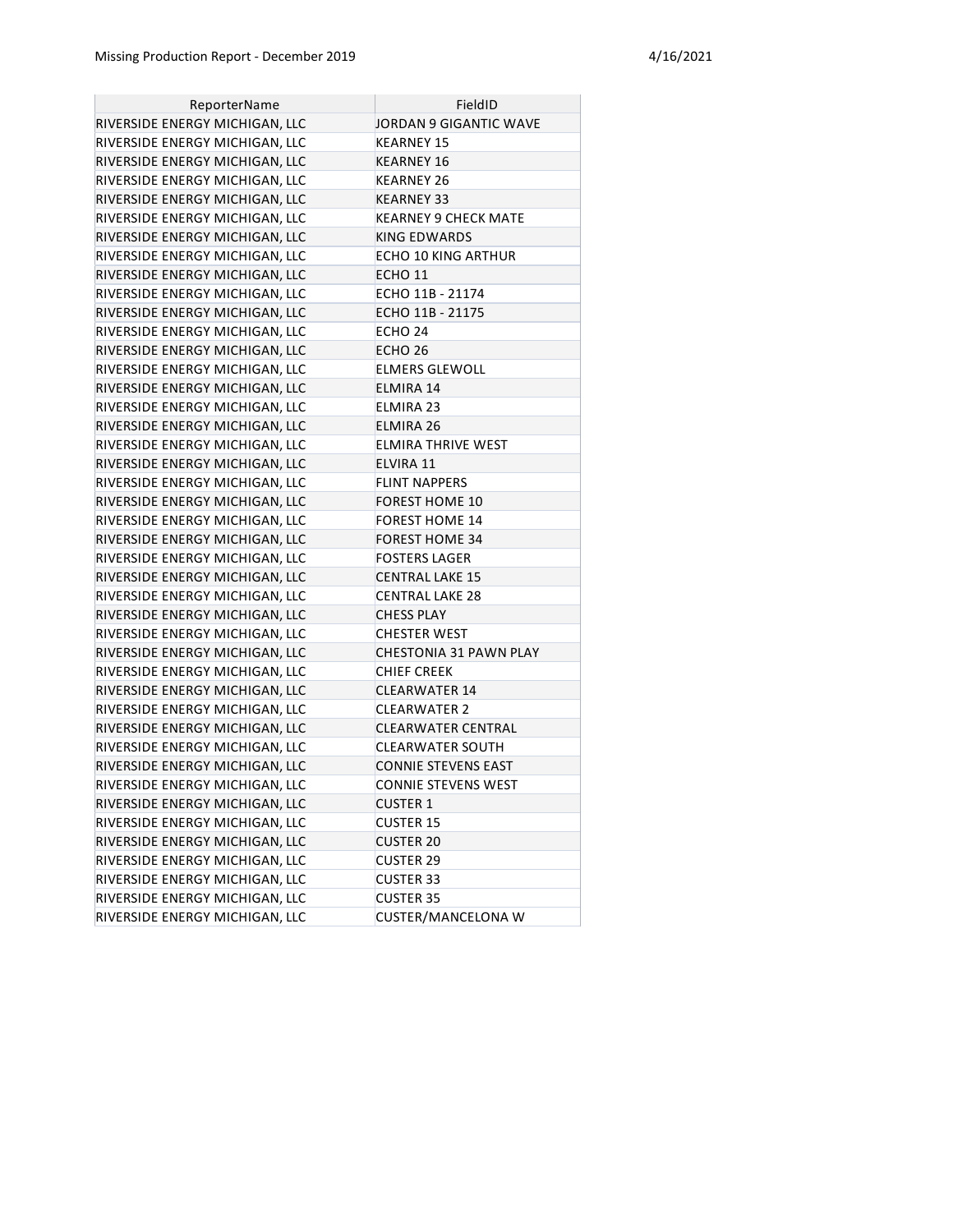| ReporterName                   | FieldID                   |
|--------------------------------|---------------------------|
| RIVERSIDE ENERGY MICHIGAN, LLC | <b>ALBERT 1</b>           |
| RIVERSIDE ENERGY MICHIGAN, LLC | <b>ANCHOR STEAM</b>       |
| RIVERSIDE ENERGY MICHIGAN, LLC | APPLE ORCHARD             |
| RIVERSIDE ENERGY MICHIGAN, LLC | ARTHUR MILLER             |
| RIVERSIDE ENERGY MICHIGAN, LLC | <b>BEAR LAKE 29</b>       |
| RIVERSIDE ENERGY MICHIGAN, LLC | <b>BEAR LAKE 9</b>        |
| RIVERSIDE ENERGY MICHIGAN, LLC | <b>BLUE SKY</b>           |
| RIVERSIDE ENERGY MICHIGAN, LLC | <b>BROWN NE 13</b>        |
| RIVERSIDE ENERGY MICHIGAN, LLC | <b>BRUSH LIMBAUGH</b>     |
| RIVERSIDE ENERGY MICHIGAN, LLC | <b>KEARNEY 36</b>         |
| RIVERSIDE ENERGY MICHIGAN, LLC | <b>RUST ROAD</b>          |
| RIVERSIDE ENERGY MICHIGAN, LLC | <b>ACE OF HEARTS</b>      |
| RIVERSIDE ENERGY MICHIGAN, LLC | AGGIELAND                 |
| RIVERSIDE ENERGY MICHIGAN, LLC | <b>BEAVER LAKE</b>        |
| RIVERSIDE ENERGY MICHIGAN, LLC | <b>BLUE HERRON</b>        |
| RIVERSIDE ENERGY MICHIGAN, LLC | <b>BRADY BUNCH</b>        |
| RIVERSIDE ENERGY MICHIGAN, LLC | <b>CARBON BLACK</b>       |
| RIVERSIDE ENERGY MICHIGAN, LLC | <b>CENTRAL LIVINGSTON</b> |
| RIVERSIDE ENERGY MICHIGAN, LLC | <b>DUBIE BROTHERS</b>     |
| RIVERSIDE ENERGY MICHIGAN, LLC | <b>ELK RIDGE</b>          |
| RIVERSIDE ENERGY MICHIGAN, LLC | <b>ESS LAKE</b>           |
| RIVERSIDE ENERGY MICHIGAN, LLC | HEAD START                |
| RIVERSIDE ENERGY MICHIGAN, LLC | <b>JACK SPRATT</b>        |
| RIVERSIDE ENERGY MICHIGAN, LLC | LIFE OF BRILEY            |
| RIVERSIDE ENERGY MICHIGAN, LLC | LITTLE RASCALS            |
| RIVERSIDE ENERGY MICHIGAN, LLC | MILLER TIME               |
| RIVERSIDE ENERGY MICHIGAN, LLC | <b>MINKE COAT</b>         |
| RIVERSIDE ENERGY MICHIGAN, LLC | MOSSBACK                  |
| RIVERSIDE ENERGY MICHIGAN, LLC | <b>PRICE IS RIGHT</b>     |
| RIVERSIDE ENERGY MICHIGAN, LLC | ROHMANN EMPIRE            |
| RIVERSIDE ENERGY MICHIGAN, LLC | TILLI BEAN                |
| RIVERSIDE ENERGY MICHIGAN, LLC | UNCLE EMILS LANDING       |
| RIVERSIDE ENERGY MICHIGAN, LLC | <b>UNCLE RAYS</b>         |
| RIVERSIDE ENERGY MICHIGAN, LLC | <b>CUSTER 6</b>           |
| RIVERSIDE ENERGY MICHIGAN, LLC | <b>BAGLEY 17</b>          |
| RIVERSIDE ENERGY MICHIGAN, LLC | <b>BAGLEY 30</b>          |
| RIVERSIDE ENERGY MICHIGAN, LLC | <b>BIG WOLF</b>           |
| RIVERSIDE ENERGY MICHIGAN, LLC | <b>CUSTER 19</b>          |
| RIVERSIDE ENERGY MICHIGAN, LLC | <b>CUSTER 4</b>           |
| RIVERSIDE ENERGY MICHIGAN, LLC | <b>CUSTER 7</b>           |
| RIVERSIDE ENERGY MICHIGAN, LLC | ELMIRA 27                 |
| RIVERSIDE ENERGY MICHIGAN, LLC | ELMIRA 27 - 21076         |
| RIVERSIDE ENERGY MICHIGAN, LLC | ELMIRA 27 - 21079         |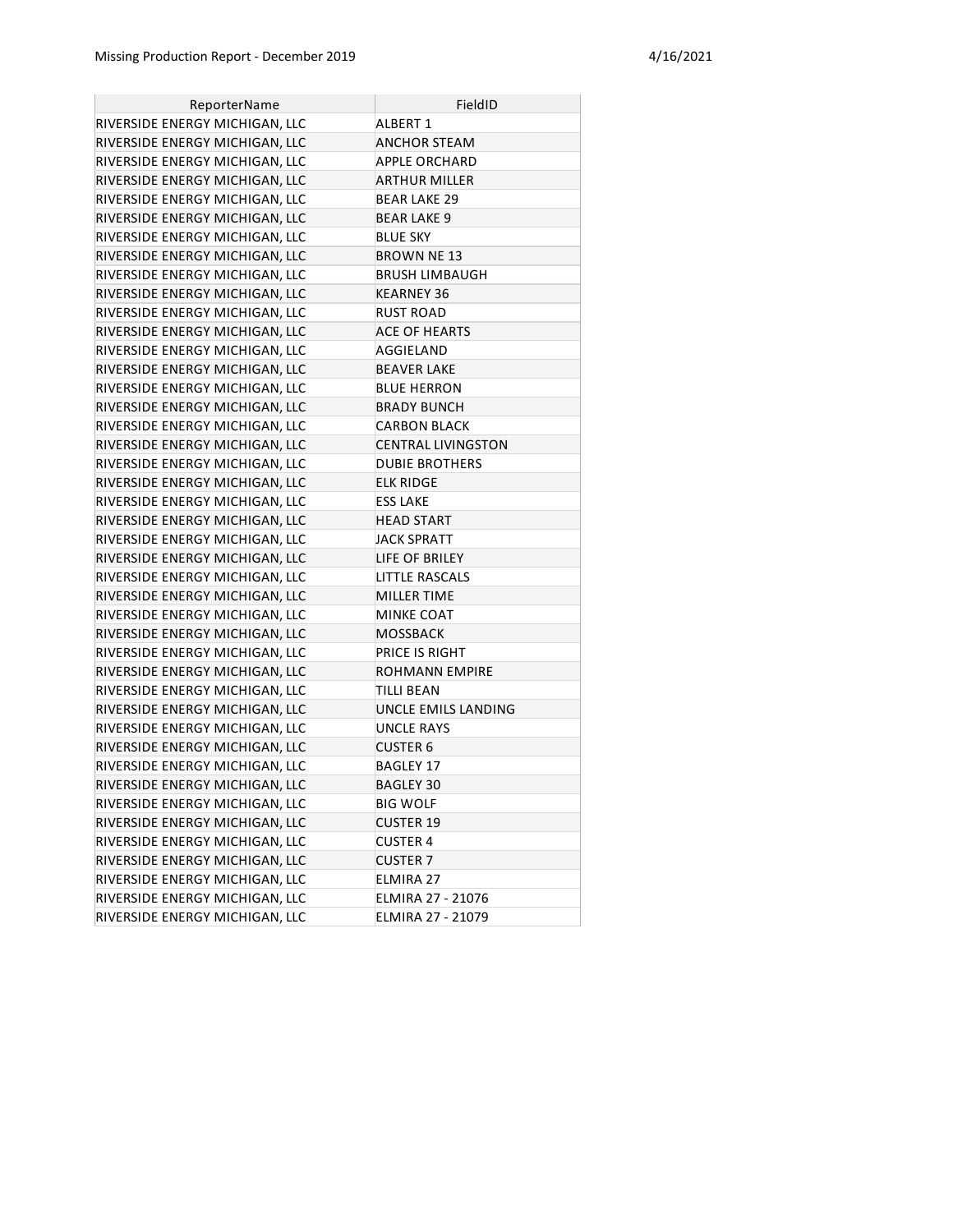| ReporterName                   | FieldID                  |
|--------------------------------|--------------------------|
| RIVERSIDE ENERGY MICHIGAN, LLC | <b>ELMIRA 27 - 21106</b> |
| RIVERSIDE ENERGY MICHIGAN, LLC | ELMIRA 27 - 21114        |
| RIVERSIDE ENERGY MICHIGAN, LLC | ELMIRA 27 - 21130        |
| RIVERSIDE ENERGY MICHIGAN, LLC | ELMIRA 27 - 21163        |
| RIVERSIDE ENERGY MICHIGAN, LLC | ELMIRA 34                |
| RIVERSIDE ENERGY MICHIGAN, LLC | <b>FOX</b>               |
| RIVERSIDE ENERGY MICHIGAN, LLC | HAYES 24                 |
| RIVERSIDE ENERGY MICHIGAN, LLC | KITCHEN B1-1             |
| RIVERSIDE ENERGY MICHIGAN, LLC | KITCHEN B2-2             |
| RIVERSIDE ENERGY MICHIGAN, LLC | KITCHEN B3-2             |
| RIVERSIDE ENERGY MICHIGAN, LLC | ST ELMIRA D3-30 - 20971  |
| RIVERSIDE ENERGY MICHIGAN, LLC | ST ELMIRA D4-30 - 20970  |
| RIVERSIDE ENERGY MICHIGAN, LLC | SWAIN C1-9               |
| RIVERSIDE ENERGY MICHIGAN, LLC | <b>WARNER 36</b>         |
| RIVERSIDE ENERGY MICHIGAN, LLC | <b>HELENA 13</b>         |
| RIVERSIDE ENERGY MICHIGAN, LLC | <b>EAST ELMIRA 34</b>    |
| RIVERSIDE ENERGY MICHIGAN, LLC | <b>CENTRAL LAKE 13</b>   |
| RIVERSIDE ENERGY MICHIGAN, LLC | CHARLTON 16 1-89         |
| RIVERSIDE ENERGY MICHIGAN, LLC | CHARLTON 19 3-88         |
| RIVERSIDE ENERGY MICHIGAN, LLC | OPAL LAKE 1-90           |
| RIVERSIDE ENERGY MICHIGAN, LLC | CHESTER 7 1-91           |
| RIVERSIDE ENERGY MICHIGAN, LLC | <b>CHESTER 31</b>        |
| RIVERSIDE ENERGY MICHIGAN, LLC | <b>CHESTER 22 1-02</b>   |
| RIVERSIDE ENERGY MICHIGAN, LLC | <b>CHESTER 22 4-90</b>   |
| RIVERSIDE ENERGY MICHIGAN, LLC | ECHO <sub>9</sub>        |
| RIVERSIDE ENERGY MICHIGAN, LLC | <b>SOUTH ARM 32</b>      |
| RIVERSIDE ENERGY MICHIGAN, LLC | ECHO <sub>30</sub>       |
| RIVERSIDE ENERGY MICHIGAN, LLC | ECHO <sub>33</sub>       |
| RIVERSIDE ENERGY MICHIGAN, LLC | <b>KEARNEY 2</b>         |
| RIVERSIDE ENERGY MICHIGAN, LLC | <b>FOREST HOME 12</b>    |
| RIVERSIDE ENERGY MICHIGAN, LLC | OTSEGO LAKE 1-88         |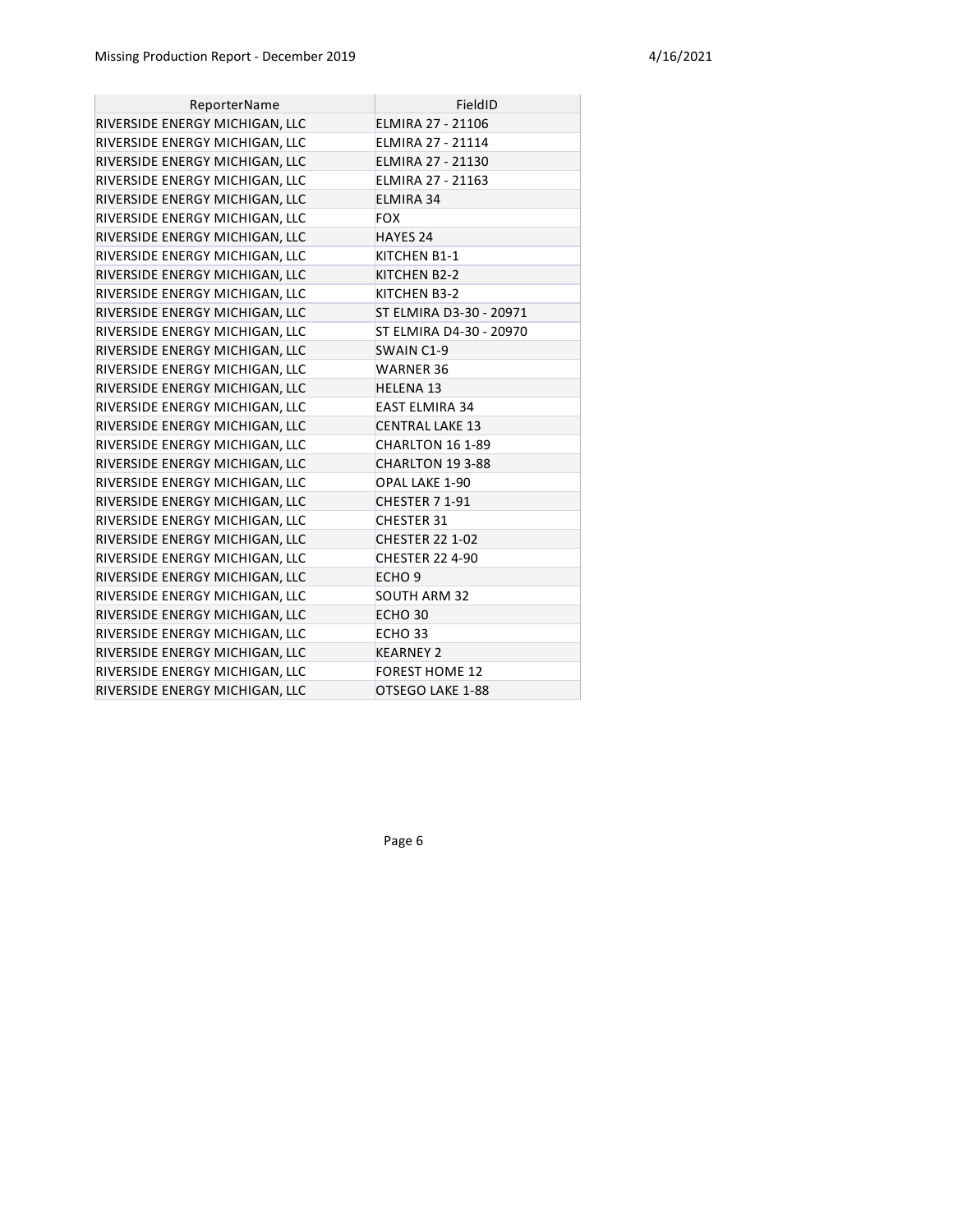| ReporterName            | FieldID                   |
|-------------------------|---------------------------|
| <b>DELTA</b>            | GARDNER 32                |
| DELTA                   | TOWNLINE                  |
| <b>PAXTON RESOURCES</b> | MOELARRYCURLY             |
| <b>PAXTON RESOURCES</b> | <b>LIVINGSTON 18</b>      |
| <b>PAXTON RESOURCES</b> | MOELARRYCURLY #2          |
| DELTA                   | VIENNA/WALTZ              |
| <b>PAXTON RESOURCES</b> | LITTLE ORPHAN ANNIE       |
| <b>DELTA</b>            | <b>MONTMORENCY 34</b>     |
| LINN OPERATING, INC.    | WEST TWIN ANTRIM          |
| LINN OPERATING, INC.    | <b>WEST DOLLAR LAKE</b>   |
| LINN OPERATING, INC.    | DOLLAR LAKE               |
| LINN OPERATING, INC.    | <b>FANTASY ISLAND</b>     |
| LINN OPERATING, INC.    | <b>NORTH BAY II</b>       |
| LINN OPERATING, INC.    | <b>GUMP</b>               |
| LINN OPERATING, INC.    | BIG BASS LAKE             |
| LINN OPERATING, INC.    | <b>CLASSICS</b>           |
| LINN OPERATING, INC.    | CARGAS                    |
| LINN OPERATING, INC.    | WILD WEST                 |
| LINN OPERATING, INC.    | <b>WEBBER CREEK</b>       |
| LINN OPERATING, INC.    | <b>THOMAS LAKE</b>        |
| LINN OPERATING, INC.    | STATE SCHMITT CREEK       |
| LINN OPERATING, INC.    | <b>STATE MAPLE FOREST</b> |
| LINN OPERATING, INC.    | <b>SOUTH BRILEY</b>       |
| LINN OPERATING, INC.    | <b>SHERIDAN CREEK</b>     |
| LINN OPERATING, INC.    | <b>SCOTT CREEK</b>        |
| LINN OPERATING, INC.    | <b>SAGE CREEK</b>         |
| LINN OPERATING, INC.    | PRIVATE SCHMITT CREEK     |
| LINN OPERATING, INC.    | <b>PAFFI</b>              |
| LINN OPERATING, INC.    | NORWAY HUNT CLUB          |
| LINN OPERATING, INC.    | NORTH HARDWOOD            |
| LINN OPERATING, INC.    | <b>NORTH BAY</b>          |
| LINN OPERATING, INC.    | <b>MID CHARLTON EAST</b>  |
| LINN OPERATING, INC.    | MID CHARLTON WEST         |
| LINN OPERATING, INC.    | MARSTRAND                 |
| LINN OPERATING, INC.    | <b>MANCELONA I</b>        |
| LINN OPERATING, INC.    | <b>MANCELONA II</b>       |
| LINN OPERATING, INC.    | LOST LAKE WOODS           |
| LINN OPERATING, INC.    | LAKES OF THE NORTH        |
| LINN OPERATING, INC.    | JOY                       |
| LINN OPERATING, INC.    | <b>HOLCOMB CREEK</b>      |
| LINN OPERATING, INC.    | HIGHWAY 65                |
| LINN OPERATING, INC.    | HIGHWAY 612               |
| LINN OPERATING, INC.    | <b>HIGHWAY 33</b>         |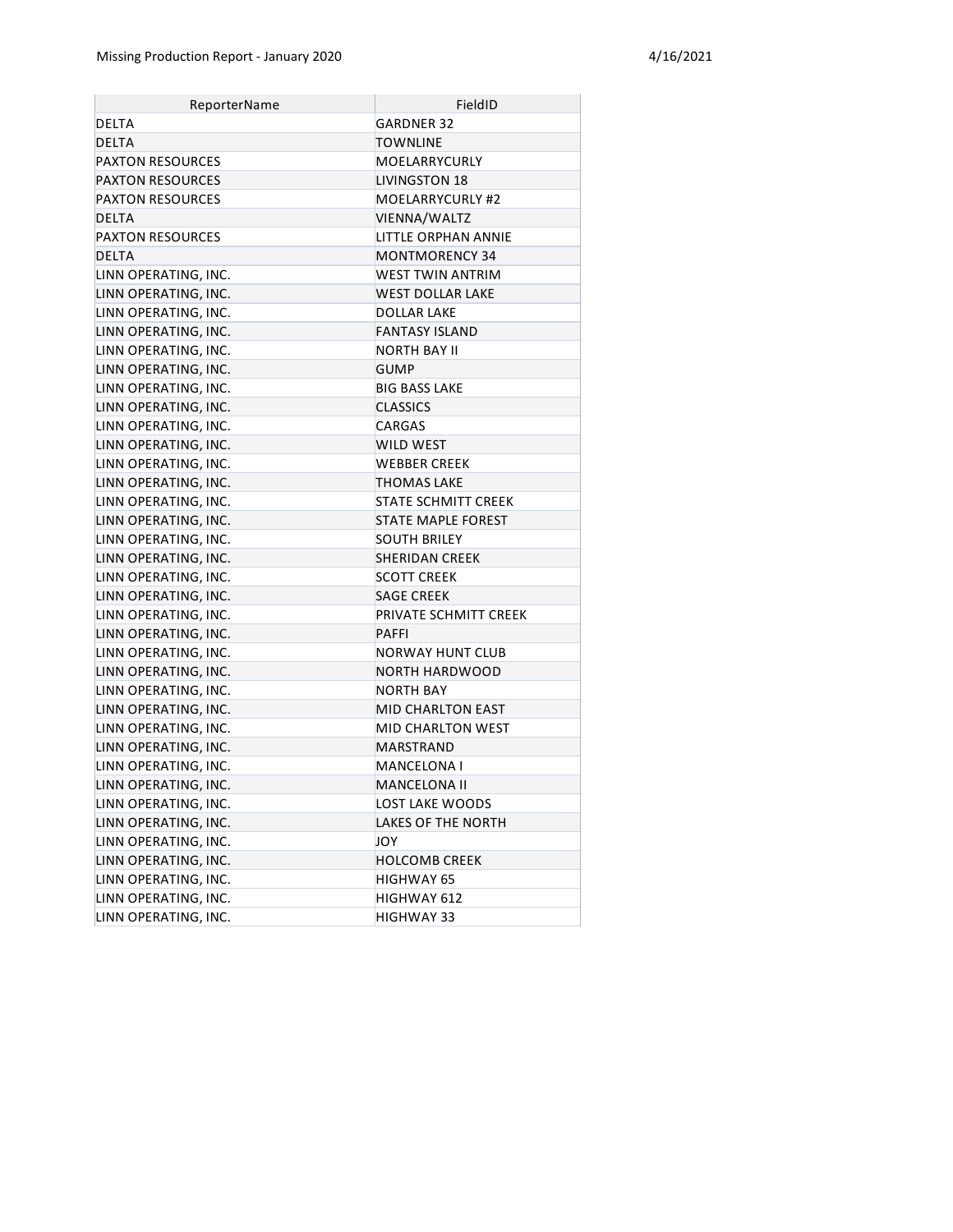| ReporterName         | FieldID                |
|----------------------|------------------------|
| LINN OPERATING, INC. | <b>HEART LAKE</b>      |
| LINN OPERATING, INC. | <b>HARDWOOD</b>        |
| LINN OPERATING, INC. | <b>GILCHRIST</b>       |
| LINN OPERATING, INC. | <b>FREDERIC XI</b>     |
| LINN OPERATING, INC. | <b>FREDERIC VIII</b>   |
| LINN OPERATING, INC. | <b>FREDERIC VII</b>    |
| LINN OPERATING, INC. | <b>FREDERIC VI</b>     |
| LINN OPERATING, INC. | <b>FREDERIC V</b>      |
| LINN OPERATING, INC. | <b>FREDERIC IV</b>     |
| LINN OPERATING, INC. | <b>FREDERIC III</b>    |
| LINN OPERATING, INC. | <b>FREDERIC II</b>     |
| LINN OPERATING, INC. | <b>FREDERIC I</b>      |
| LINN OPERATING, INC. | <b>DOCTORS CLUB</b>    |
| LINN OPERATING, INC. | <b>BIJOU</b>           |
| LINN OPERATING, INC. | <b>BROAD</b>           |
| LINN OPERATING, INC. | <b>CHURCHILL POINT</b> |
| LINN OPERATING, INC. | <b>COMSTOCK HILLS</b>  |
| LINN OPERATING, INC. | <b>CHESTER 1</b>       |
| LINN OPERATING, INC. | SNOWPLOW 1             |
| LINN OPERATING, INC. | SNOWPLOW 2             |
| LINN OPERATING, INC. | SNOWPLOW 3             |
| LINN OPERATING, INC. | <b>BEYER</b>           |
| LINN OPERATING, INC. | <b>BLACK BEAN #1</b>   |
| LINN OPERATING, INC. | PAXTON QUARRY          |
| LINN OPERATING, INC. | TREASURE ISLAND        |
| LINN OPERATING, INC. | SEGUIN                 |
| LINN OPERATING, INC. | <b>GEHRKE</b>          |
| LINN OPERATING, INC. | <b>BLACK BEAN #3</b>   |
| LINN OPERATING, INC. | <b>BLACK BEAN #2</b>   |
| LINN OPERATING, INC. | <b>MACKINAW #2</b>     |
| LINN OPERATING, INC. | <b>DISCARD</b>         |
| LINN OPERATING, INC. | <b>CLEAR LAKE</b>      |
| LINN OPERATING, INC. | <b>GREEN BEAN #1</b>   |
| LINN OPERATING, INC. | <b>GREEN BEAN #2</b>   |
| LINN OPERATING, INC. | <b>MACKINAW #1</b>     |
| LINN OPERATING, INC. | WERTH WHILE            |
| LINN OPERATING, INC. | LEESEBERG #2           |
| LINN OPERATING, INC. | NICHOLSON HILL #2      |
| LINN OPERATING, INC. | LEESEBERG #1           |
| LINN OPERATING, INC. | <b>BIG KAHUNA</b>      |
| LINN OPERATING, INC. | MT MOHICAN             |
| LINN OPERATING, INC. | <b>SUCKER CREEK</b>    |
| LINN OPERATING, INC. | <b>THIBODEAU</b>       |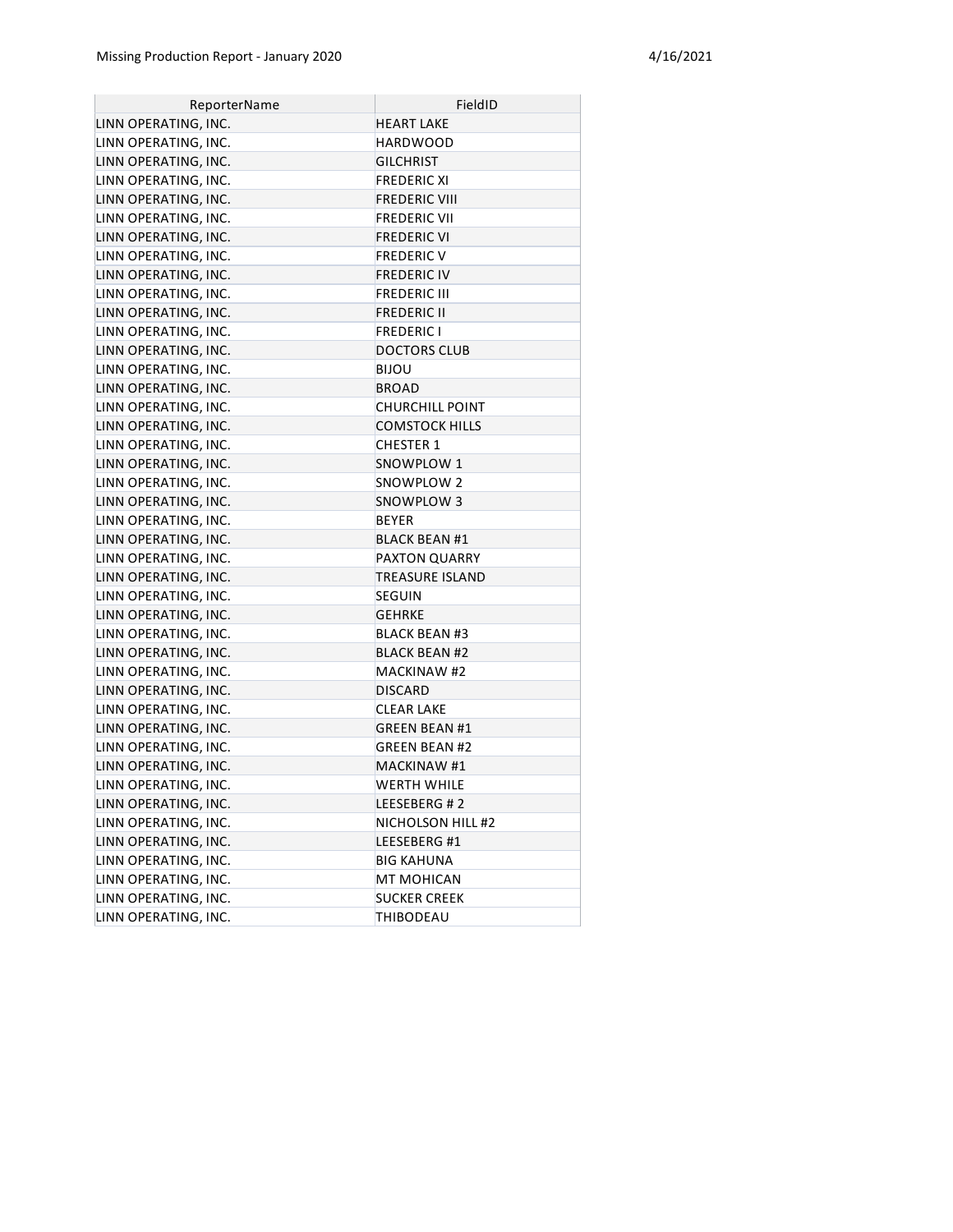| ReporterName                   | FieldID                      |
|--------------------------------|------------------------------|
| LINN OPERATING, INC.           | SKUNK HOLLOW                 |
| LINN OPERATING, INC.           | RAISIN CAIN                  |
| LINN OPERATING, INC.           | 45TH PARALLEL                |
| LINN OPERATING, INC.           | LONE PINE-MERCURY            |
| RIVERSIDE ENERGY MICHIGAN, LLC | <b>BENGAL 32</b>             |
| RIVERSIDE ENERGY MICHIGAN, LLC | <b>ZBART</b>                 |
| RIVERSIDE ENERGY MICHIGAN, LLC | RAPID RIVER 3                |
| RIVERSIDE ENERGY MICHIGAN, LLC | <b>RAPID RIVER 5</b>         |
| RIVERSIDE ENERGY MICHIGAN, LLC | <b>RUST PROOF</b>            |
| RIVERSIDE ENERGY MICHIGAN, LLC | <b>SCENIC</b>                |
| RIVERSIDE ENERGY MICHIGAN, LLC | TIMBER WOLF                  |
| RIVERSIDE ENERGY MICHIGAN, LLC | VIENNA 14                    |
| RIVERSIDE ENERGY MICHIGAN, LLC | VIENNA 23                    |
| RIVERSIDE ENERGY MICHIGAN, LLC | VIENNA 27                    |
| RIVERSIDE ENERGY MICHIGAN, LLC | WARNER 10 COOL WAVE          |
| RIVERSIDE ENERGY MICHIGAN, LLC | WARNER 13                    |
| RIVERSIDE ENERGY MICHIGAN, LLC | WARNER 2 AWESOME WAVE        |
| RIVERSIDE ENERGY MICHIGAN, LLC | <b>WARNER 22</b>             |
| RIVERSIDE ENERGY MICHIGAN, LLC | <b>WARNER 27</b>             |
| RIVERSIDE ENERGY MICHIGAN, LLC | <b>WARNER 8 BOOMING WAVE</b> |
| RIVERSIDE ENERGY MICHIGAN, LLC | WILSON 28                    |
| RIVERSIDE ENERGY MICHIGAN, LLC | <b>XREA</b>                  |
| RIVERSIDE ENERGY MICHIGAN, LLC | LLOYDS OF LONDON             |
| RIVERSIDE ENERGY MICHIGAN, LLC | LOUDBERT                     |
| RIVERSIDE ENERGY MICHIGAN, LLC | <b>MILLER CREEK</b>          |
| RIVERSIDE ENERGY MICHIGAN, LLC | MOTHER HUBBARD               |
| RIVERSIDE ENERGY MICHIGAN, LLC | <b>MT MARIA</b>              |
| RIVERSIDE ENERGY MICHIGAN, LLC | <b>NET WERTH</b>             |
| RIVERSIDE ENERGY MICHIGAN, LLC | NORTH ELMIRA                 |
| RIVERSIDE ENERGY MICHIGAN, LLC | NORTH RUST NEVER SLEEPS      |
| RIVERSIDE ENERGY MICHIGAN, LLC | OLD VANDY 2D                 |
| RIVERSIDE ENERGY MICHIGAN, LLC | OLD VANDY UNIT #1            |
| RIVERSIDE ENERGY MICHIGAN, LLC | <b>OLD VANDY UNIT #2</b>     |
| RIVERSIDE ENERGY MICHIGAN, LLC | <b>OLD VANDY UNIT #3</b>     |
| RIVERSIDE ENERGY MICHIGAN, LLC | <b>OLD VANDY UNIT #5</b>     |
| RIVERSIDE ENERGY MICHIGAN, LLC | OLD VANDY UNIT #6            |
| RIVERSIDE ENERGY MICHIGAN, LLC | OLD VANDY UNIT #7            |
| RIVERSIDE ENERGY MICHIGAN, LLC | OLD VANDY UNIT #8            |
| RIVERSIDE ENERGY MICHIGAN, LLC | OLD VANDY UNIT #9            |
| RIVERSIDE ENERGY MICHIGAN, LLC | <b>HAWK LAKE</b>             |
| RIVERSIDE ENERGY MICHIGAN, LLC | <b>HELENA 23</b>             |
| RIVERSIDE ENERGY MICHIGAN, LLC | <b>HELENA 25</b>             |
| RIVERSIDE ENERGY MICHIGAN, LLC | HILLBILLY                    |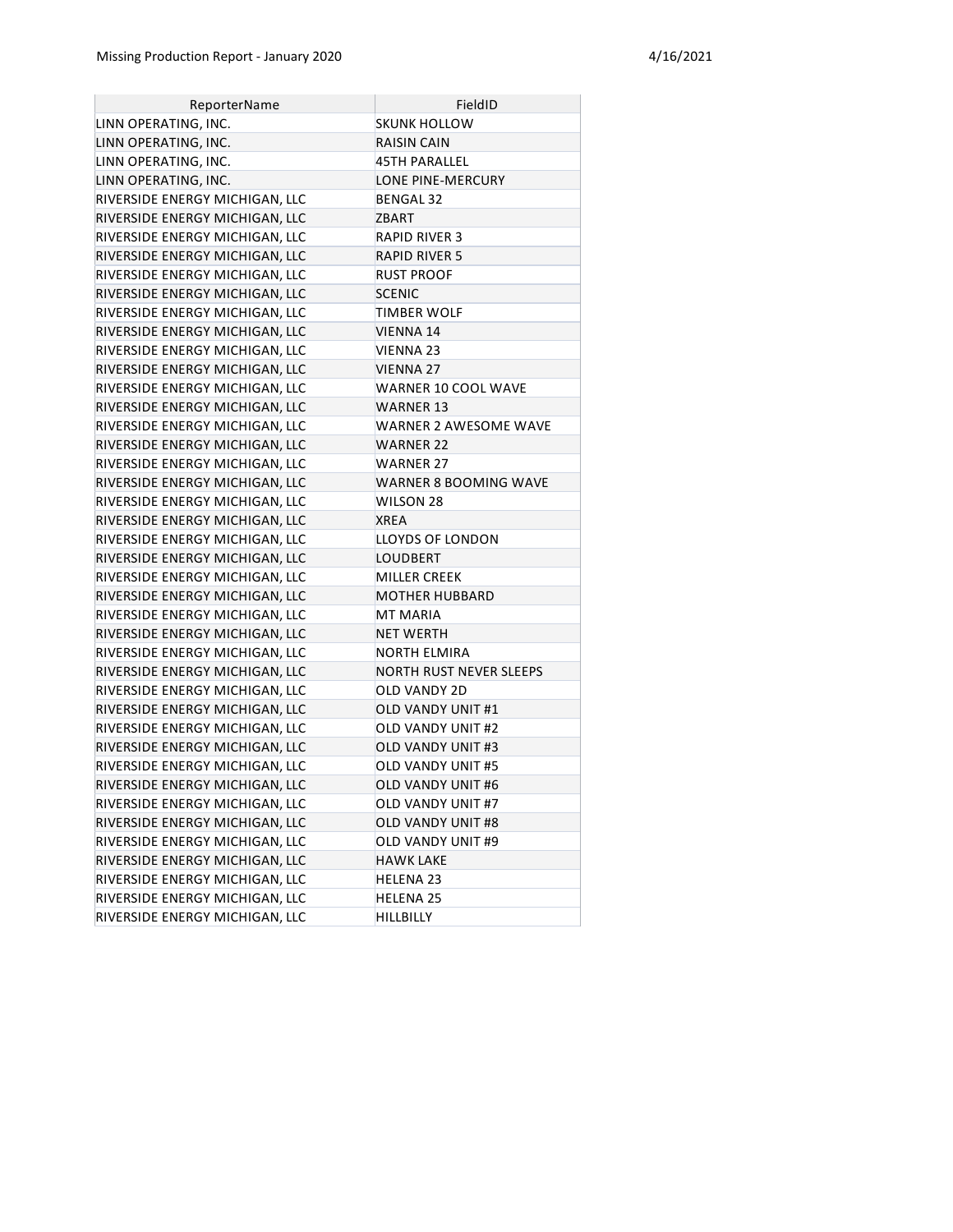| ReporterName                   | FieldID                    |
|--------------------------------|----------------------------|
| RIVERSIDE ENERGY MICHIGAN, LLC | <b>IRON OXIDE</b>          |
| RIVERSIDE ENERGY MICHIGAN, LLC | JORDAN 10 FOAMING WAVE     |
| RIVERSIDE ENERGY MICHIGAN, LLC | JORDAN 12 JIVE WAVE        |
| RIVERSIDE ENERGY MICHIGAN, LLC | JORDAN 21 IMPORTANT WAVE   |
| RIVERSIDE ENERGY MICHIGAN, LLC | JORDAN 29 HEAT WAVE        |
| RIVERSIDE ENERGY MICHIGAN, LLC | JORDAN 33 DYNAMITE WAVE    |
| RIVERSIDE ENERGY MICHIGAN, LLC | JORDAN 35 KING WAVE        |
| RIVERSIDE ENERGY MICHIGAN, LLC | JORDAN 9 GIGANTIC WAVE     |
| RIVERSIDE ENERGY MICHIGAN, LLC | KEARNEY 15                 |
| RIVERSIDE ENERGY MICHIGAN, LLC | KEARNEY 16                 |
| RIVERSIDE ENERGY MICHIGAN, LLC | <b>KEARNEY 26</b>          |
| RIVERSIDE ENERGY MICHIGAN, LLC | KEARNEY 33                 |
| RIVERSIDE ENERGY MICHIGAN, LLC | KEARNEY 9 CHECK MATE       |
| RIVERSIDE ENERGY MICHIGAN, LLC | <b>KING EDWARDS</b>        |
| RIVERSIDE ENERGY MICHIGAN, LLC | ECHO 10 KING ARTHUR        |
| RIVERSIDE ENERGY MICHIGAN, LLC | ECHO 11                    |
| RIVERSIDE ENERGY MICHIGAN, LLC | ECHO 11B - 21174           |
| RIVERSIDE ENERGY MICHIGAN, LLC | ECHO 11B - 21175           |
| RIVERSIDE ENERGY MICHIGAN, LLC | ECHO <sub>24</sub>         |
| RIVERSIDE ENERGY MICHIGAN, LLC | ECHO 26                    |
| RIVERSIDE ENERGY MICHIGAN, LLC | <b>ELMERS GLEWOLL</b>      |
| RIVERSIDE ENERGY MICHIGAN, LLC | ELMIRA 14                  |
| RIVERSIDE ENERGY MICHIGAN, LLC | ELMIRA 23                  |
| RIVERSIDE ENERGY MICHIGAN, LLC | ELMIRA 26                  |
| RIVERSIDE ENERGY MICHIGAN, LLC | ELMIRA THRIVE WEST         |
| RIVERSIDE ENERGY MICHIGAN, LLC | ELVIRA 11                  |
| RIVERSIDE ENERGY MICHIGAN, LLC | <b>FLINT NAPPERS</b>       |
| RIVERSIDE ENERGY MICHIGAN, LLC | <b>FOREST HOME 10</b>      |
| RIVERSIDE ENERGY MICHIGAN, LLC | <b>FOREST HOME 14</b>      |
| RIVERSIDE ENERGY MICHIGAN, LLC | <b>FOREST HOME 34</b>      |
| RIVERSIDE ENERGY MICHIGAN, LLC | <b>FOSTERS LAGER</b>       |
| RIVERSIDE ENERGY MICHIGAN, LLC | <b>CENTRAL LAKE 15</b>     |
| RIVERSIDE ENERGY MICHIGAN, LLC | <b>CENTRAL LAKE 28</b>     |
| RIVERSIDE ENERGY MICHIGAN, LLC | <b>CHESS PLAY</b>          |
| RIVERSIDE ENERGY MICHIGAN, LLC | <b>CHESTER WEST</b>        |
| RIVERSIDE ENERGY MICHIGAN, LLC | CHESTONIA 31 PAWN PLAY     |
| RIVERSIDE ENERGY MICHIGAN, LLC | <b>CHIEF CREEK</b>         |
| RIVERSIDE ENERGY MICHIGAN, LLC | <b>CLEARWATER 14</b>       |
| RIVERSIDE ENERGY MICHIGAN, LLC | <b>CLEARWATER 2</b>        |
| RIVERSIDE ENERGY MICHIGAN, LLC | CLEARWATER CENTRAL         |
| RIVERSIDE ENERGY MICHIGAN, LLC | CLEARWATER SOUTH           |
| RIVERSIDE ENERGY MICHIGAN, LLC | <b>CONNIE STEVENS EAST</b> |
| RIVERSIDE ENERGY MICHIGAN, LLC | <b>CONNIE STEVENS WEST</b> |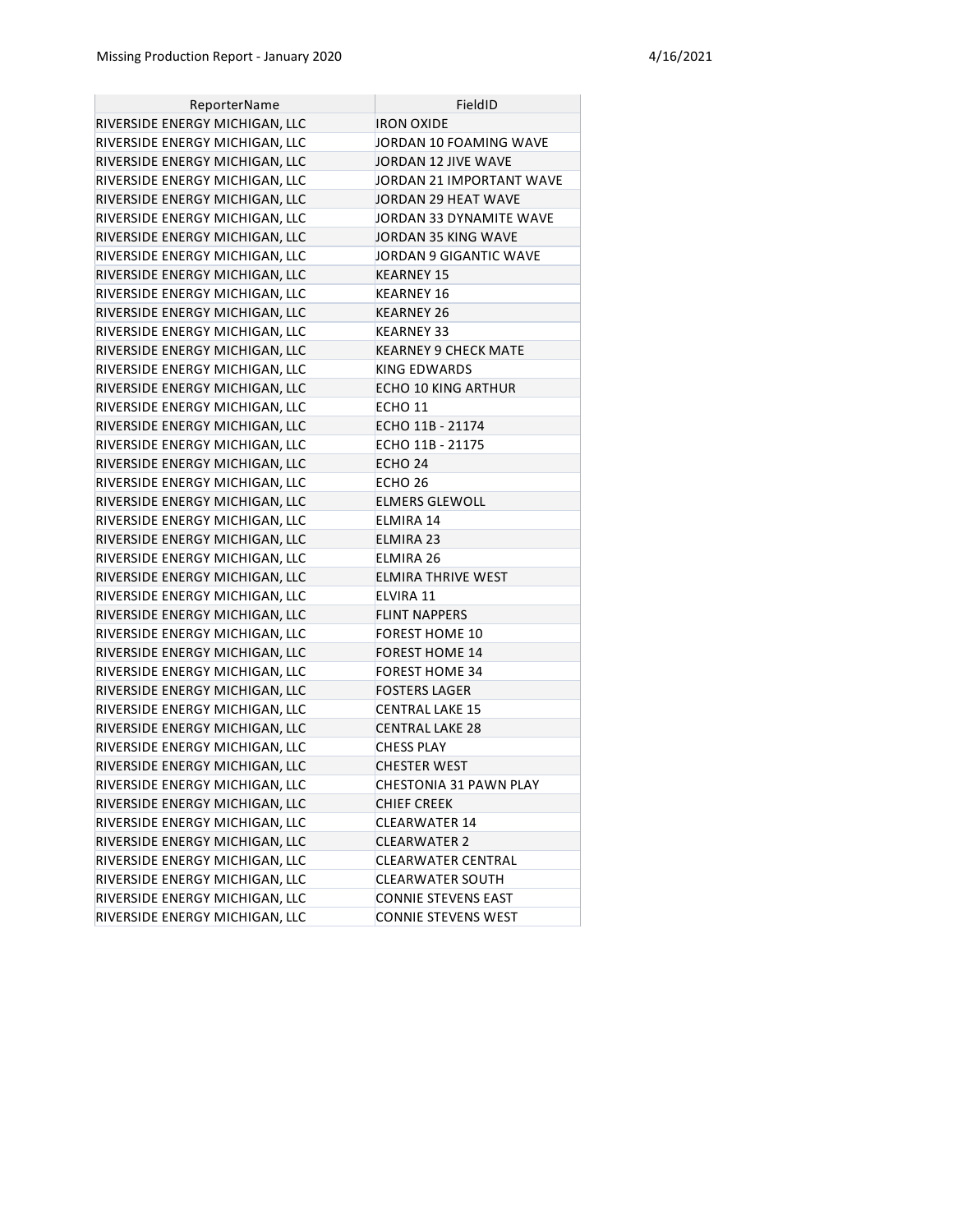| ReporterName                   | FieldID                   |
|--------------------------------|---------------------------|
| RIVERSIDE ENERGY MICHIGAN, LLC | <b>CUSTER 1</b>           |
| RIVERSIDE ENERGY MICHIGAN, LLC | <b>CUSTER 15</b>          |
| RIVERSIDE ENERGY MICHIGAN, LLC | <b>CUSTER 20</b>          |
| RIVERSIDE ENERGY MICHIGAN, LLC | <b>CUSTER 29</b>          |
| RIVERSIDE ENERGY MICHIGAN, LLC | <b>CUSTER 33</b>          |
| RIVERSIDE ENERGY MICHIGAN, LLC | <b>CUSTER 35</b>          |
| RIVERSIDE ENERGY MICHIGAN, LLC | CUSTER/MANCELONA W        |
| RIVERSIDE ENERGY MICHIGAN, LLC | <b>ALBERT 1</b>           |
| RIVERSIDE ENERGY MICHIGAN, LLC | <b>ANCHOR STEAM</b>       |
| RIVERSIDE ENERGY MICHIGAN, LLC | <b>APPLE ORCHARD</b>      |
| RIVERSIDE ENERGY MICHIGAN, LLC | ARTHUR MILLER             |
| RIVERSIDE ENERGY MICHIGAN, LLC | <b>BEAR LAKE 29</b>       |
| RIVERSIDE ENERGY MICHIGAN, LLC | <b>BEAR LAKE 9</b>        |
| RIVERSIDE ENERGY MICHIGAN, LLC | <b>BLUE SKY</b>           |
| RIVERSIDE ENERGY MICHIGAN, LLC | <b>BROWN NE 13</b>        |
| RIVERSIDE ENERGY MICHIGAN, LLC | <b>BRUSH LIMBAUGH</b>     |
| RIVERSIDE ENERGY MICHIGAN, LLC | KEARNEY 36                |
| RIVERSIDE ENERGY MICHIGAN, LLC | RUST ROAD                 |
| RIVERSIDE ENERGY MICHIGAN, LLC | <b>ACE OF HEARTS</b>      |
| RIVERSIDE ENERGY MICHIGAN, LLC | AGGIELAND                 |
| RIVERSIDE ENERGY MICHIGAN, LLC | <b>BEAVER LAKE</b>        |
| RIVERSIDE ENERGY MICHIGAN, LLC | <b>BLUE HERRON</b>        |
| RIVERSIDE ENERGY MICHIGAN, LLC | <b>BRADY BUNCH</b>        |
| RIVERSIDE ENERGY MICHIGAN, LLC | <b>CARBON BLACK</b>       |
| RIVERSIDE ENERGY MICHIGAN, LLC | <b>CENTRAL LIVINGSTON</b> |
| RIVERSIDE ENERGY MICHIGAN, LLC | <b>DUBIE BROTHERS</b>     |
| RIVERSIDE ENERGY MICHIGAN, LLC | ELK RIDGE                 |
| RIVERSIDE ENERGY MICHIGAN, LLC | <b>ESS LAKE</b>           |
| RIVERSIDE ENERGY MICHIGAN, LLC | <b>HEAD START</b>         |
| RIVERSIDE ENERGY MICHIGAN, LLC | <b>JACK SPRATT</b>        |
| RIVERSIDE ENERGY MICHIGAN, LLC | LIFE OF BRILEY            |
| RIVERSIDE ENERGY MICHIGAN, LLC | <b>LITTLE RASCALS</b>     |
| RIVERSIDE ENERGY MICHIGAN, LLC | <b>MILLER TIME</b>        |
| RIVERSIDE ENERGY MICHIGAN, LLC | <b>MINKE COAT</b>         |
| RIVERSIDE ENERGY MICHIGAN, LLC | <b>MOSSBACK</b>           |
| RIVERSIDE ENERGY MICHIGAN, LLC | PRICE IS RIGHT            |
| RIVERSIDE ENERGY MICHIGAN, LLC | ROHMANN EMPIRE            |
| RIVERSIDE ENERGY MICHIGAN, LLC | <b>TILLI BEAN</b>         |
| RIVERSIDE ENERGY MICHIGAN, LLC | UNCLE EMILS LANDING       |
| RIVERSIDE ENERGY MICHIGAN, LLC | <b>UNCLE RAYS</b>         |
| RIVERSIDE ENERGY MICHIGAN, LLC | <b>CUSTER 6</b>           |
| RIVERSIDE ENERGY MICHIGAN, LLC | <b>BAGLEY 17</b>          |
| RIVERSIDE ENERGY MICHIGAN, LLC | BAGLEY 30                 |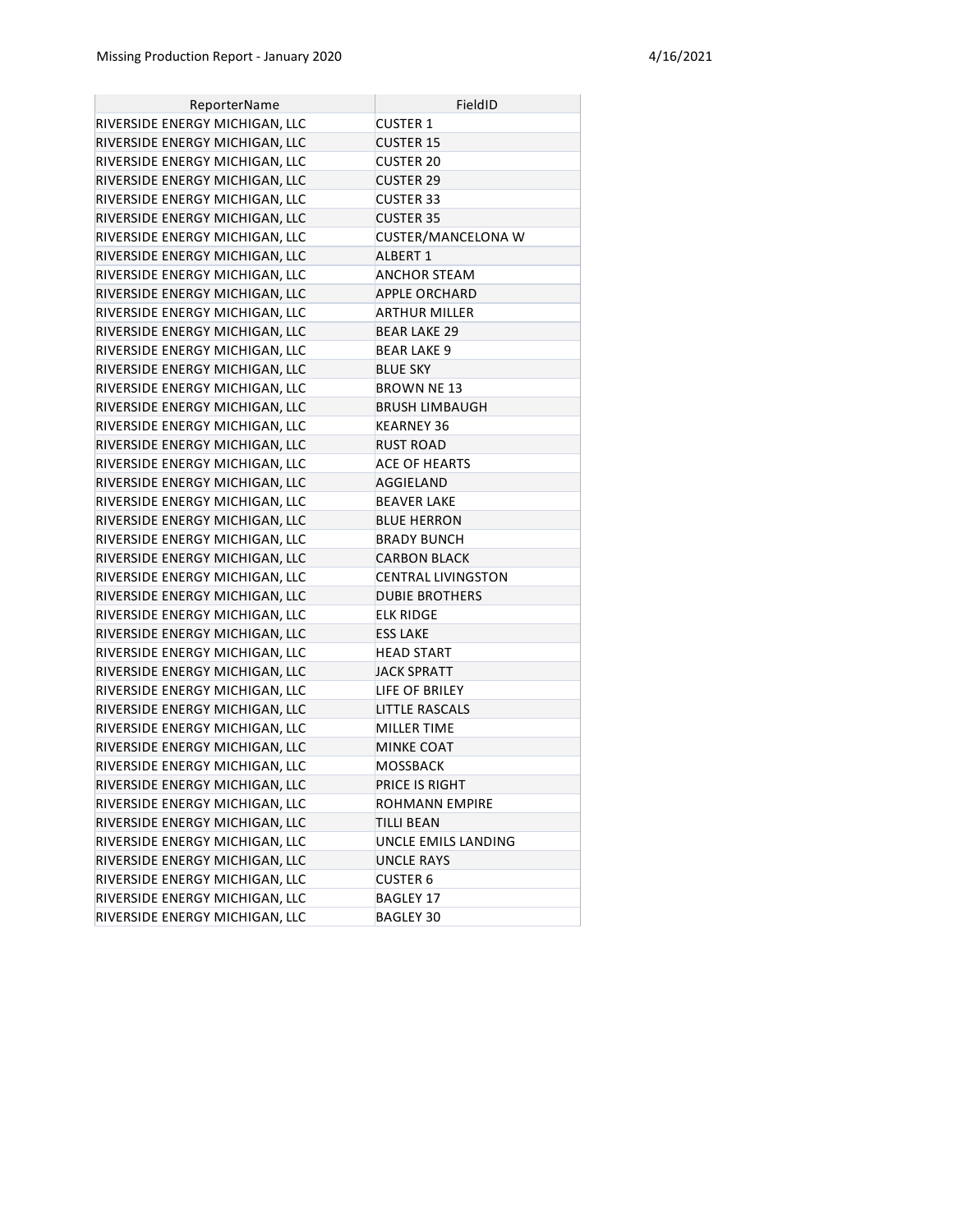| ReporterName                   | FieldID                 |
|--------------------------------|-------------------------|
| RIVERSIDE ENERGY MICHIGAN, LLC | <b>BIG WOLF</b>         |
| RIVERSIDE ENERGY MICHIGAN, LLC | <b>CUSTER 19</b>        |
| RIVERSIDE ENERGY MICHIGAN, LLC | <b>CUSTER 4</b>         |
| RIVERSIDE ENERGY MICHIGAN, LLC | <b>CUSTER 7</b>         |
| RIVERSIDE ENERGY MICHIGAN, LLC | <b>ELMIRA 27</b>        |
| RIVERSIDE ENERGY MICHIGAN, LLC | ELMIRA 27 - 21076       |
| RIVERSIDE ENERGY MICHIGAN, LLC | ELMIRA 27 - 21079       |
| RIVERSIDE ENERGY MICHIGAN, LLC | ELMIRA 27 - 21106       |
| RIVERSIDE ENERGY MICHIGAN, LLC | ELMIRA 27 - 21114       |
| RIVERSIDE ENERGY MICHIGAN, LLC | ELMIRA 27 - 21130       |
| RIVERSIDE ENERGY MICHIGAN, LLC | ELMIRA 27 - 21163       |
| RIVERSIDE ENERGY MICHIGAN, LLC | ELMIRA 34               |
| RIVERSIDE ENERGY MICHIGAN, LLC | <b>FOX</b>              |
| RIVERSIDE ENERGY MICHIGAN, LLC | <b>HAYES 24</b>         |
| RIVERSIDE ENERGY MICHIGAN, LLC | KITCHEN B1-1            |
| RIVERSIDE ENERGY MICHIGAN, LLC | KITCHEN B2-2            |
| RIVERSIDE ENERGY MICHIGAN, LLC | KITCHEN B3-2            |
| RIVERSIDE ENERGY MICHIGAN, LLC | ST ELMIRA D3-30 - 20971 |
| RIVERSIDE ENERGY MICHIGAN, LLC | ST ELMIRA D4-30 - 20970 |
| RIVERSIDE ENERGY MICHIGAN, LLC | SWAIN C1-9              |
| RIVERSIDE ENERGY MICHIGAN, LLC | <b>WARNER 36</b>        |
| RIVERSIDE ENERGY MICHIGAN, LLC | <b>HELENA 13</b>        |
| RIVERSIDE ENERGY MICHIGAN, LLC | <b>EAST ELMIRA 34</b>   |
| RIVERSIDE ENERGY MICHIGAN, LLC | <b>CENTRAL LAKE 13</b>  |
| RIVERSIDE ENERGY MICHIGAN, LLC | CHARLTON 16 1-89        |
| RIVERSIDE ENERGY MICHIGAN, LLC | CHARLTON 19 3-88        |
| RIVERSIDE ENERGY MICHIGAN, LLC | <b>OPAL LAKE 1-90</b>   |
| RIVERSIDE ENERGY MICHIGAN, LLC | CHESTER 7 1-91          |
| RIVERSIDE ENERGY MICHIGAN, LLC | <b>CHESTER 31</b>       |
| RIVERSIDE ENERGY MICHIGAN, LLC | <b>CHESTER 22 1-02</b>  |
| RIVERSIDE ENERGY MICHIGAN, LLC | <b>CHESTER 22 4-90</b>  |
| RIVERSIDE ENERGY MICHIGAN, LLC | ECHO <sub>9</sub>       |
| RIVERSIDE ENERGY MICHIGAN, LLC | <b>SOUTH ARM 32</b>     |
| RIVERSIDE ENERGY MICHIGAN, LLC | ECHO <sub>30</sub>      |
| RIVERSIDE ENERGY MICHIGAN, LLC | ECHO <sub>33</sub>      |
| RIVERSIDE ENERGY MICHIGAN, LLC | <b>KEARNEY 2</b>        |
| RIVERSIDE ENERGY MICHIGAN, LLC | <b>FOREST HOME 12</b>   |
| RIVERSIDE ENERGY MICHIGAN, LLC | OTSEGO LAKE 1-88        |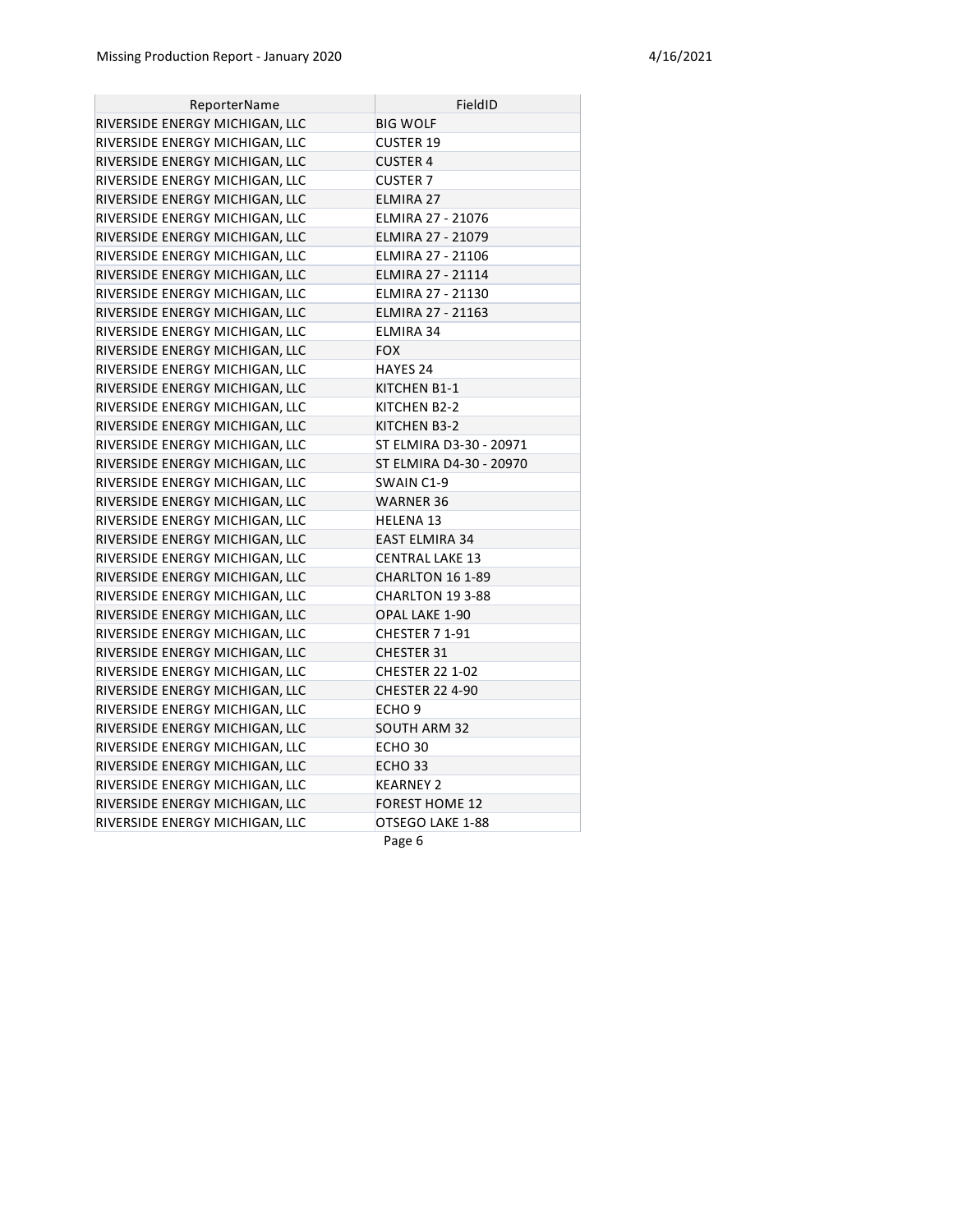| ReporterName            | FieldID               |
|-------------------------|-----------------------|
| DELTA                   | <b>GARDNER 32</b>     |
| <b>DELTA</b>            | <b>TOWNLINE</b>       |
| <b>PAXTON RESOURCES</b> | MOELARRYCURLY         |
| <b>PAXTON RESOURCES</b> | LIVINGSTON 18         |
| <b>PAXTON RESOURCES</b> | MOELARRYCURLY #2      |
| <b>DELTA</b>            | VIENNA/WALTZ          |
| <b>PAXTON RESOURCES</b> | LITTLE ORPHAN ANNIE   |
| <b>DELTA</b>            | <b>MONTMORENCY 34</b> |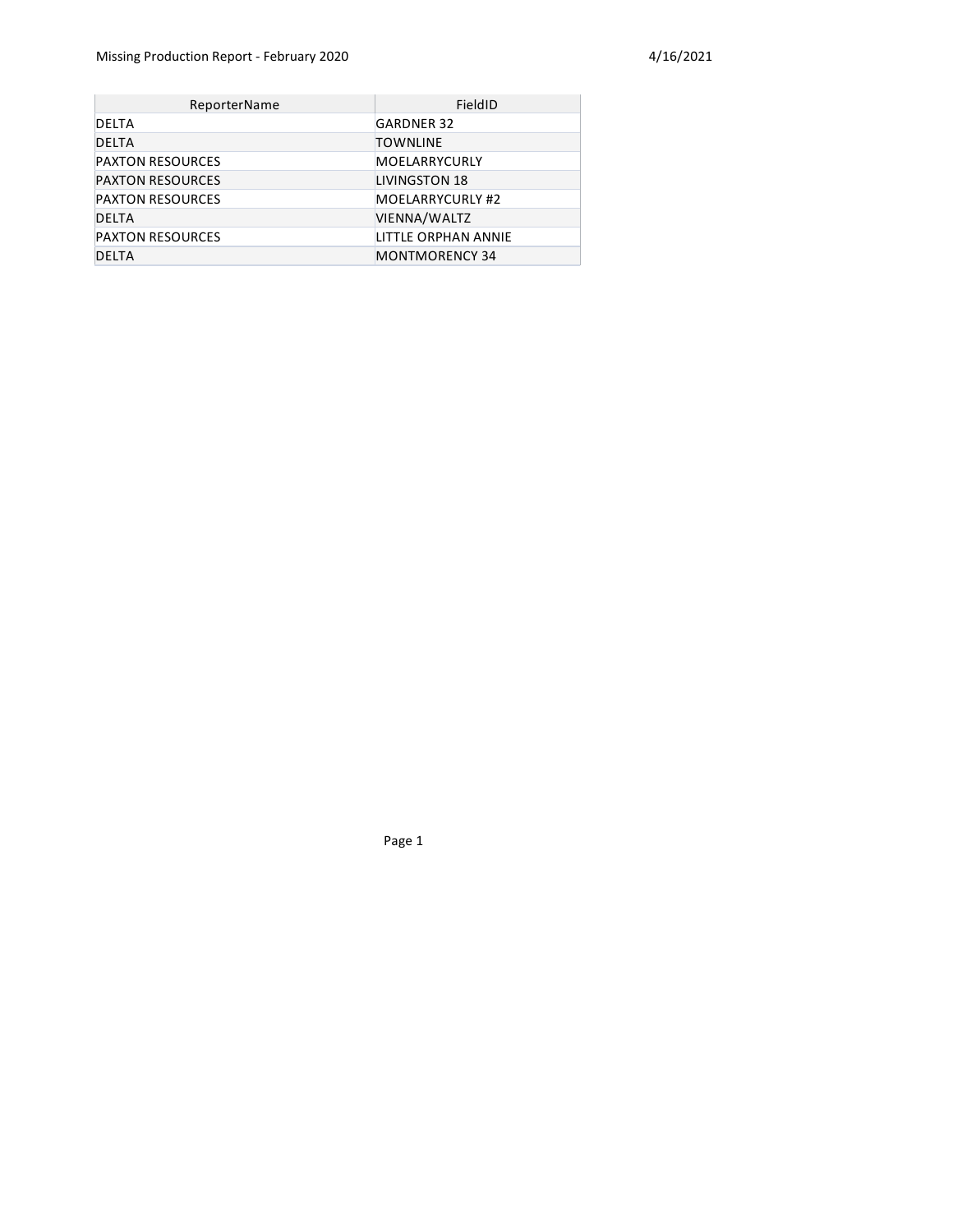| <b>ReporterName</b>     | FieldID               |
|-------------------------|-----------------------|
| DELTA                   | <b>GARDNER 32</b>     |
| <b>DELTA</b>            | <b>TOWNLINE</b>       |
| <b>PAXTON RESOURCES</b> | MOELARRYCURLY         |
| <b>PAXTON RESOURCES</b> | <b>LIVINGSTON 18</b>  |
| <b>PAXTON RESOURCES</b> | MOELARRYCURLY #2      |
| <b>DELTA</b>            | VIENNA/WALTZ          |
| <b>PAXTON RESOURCES</b> | LITTLE ORPHAN ANNIE   |
| <b>DELTA</b>            | <b>MONTMORENCY 34</b> |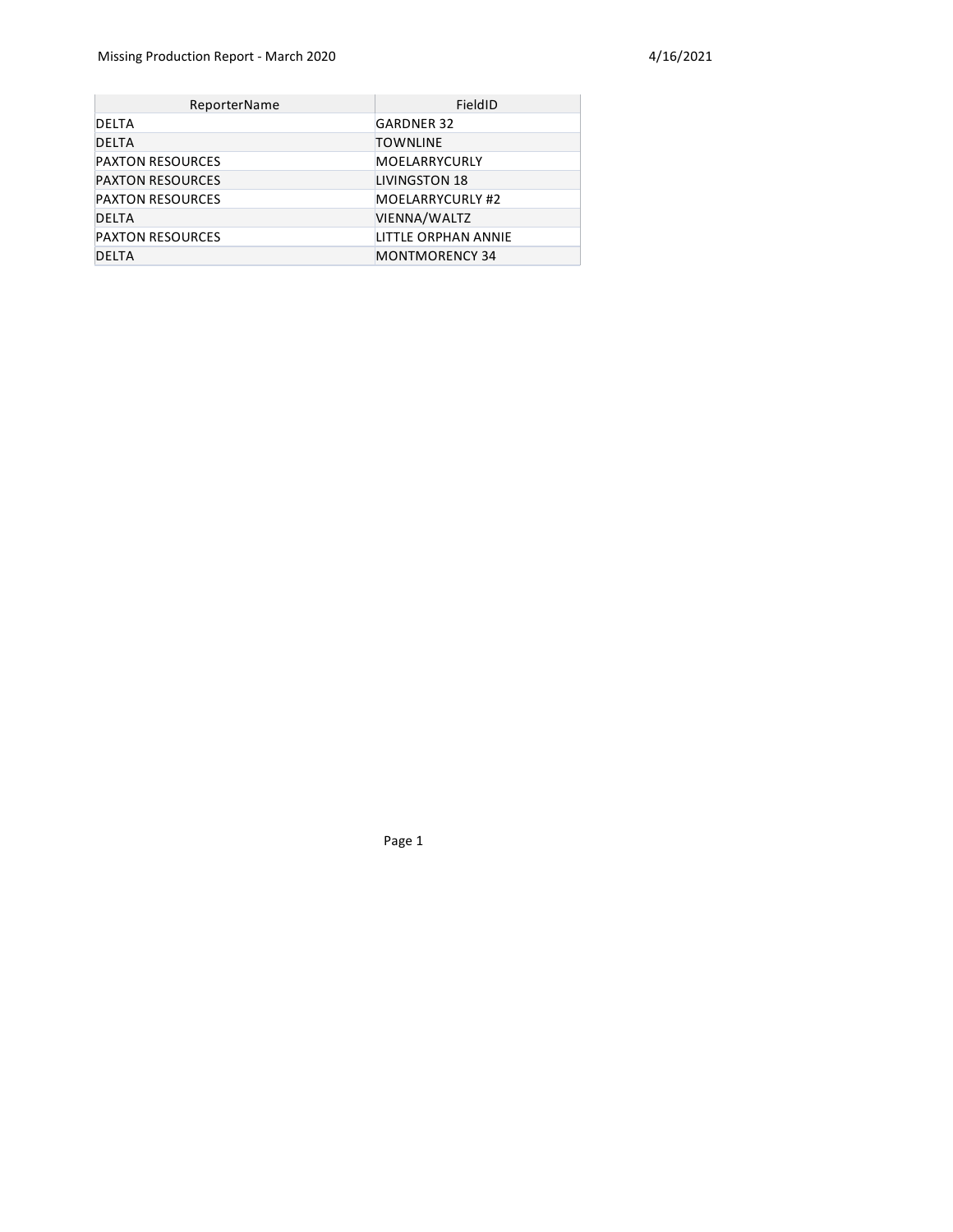| <b>ReporterName</b>     | FieldID               |
|-------------------------|-----------------------|
| DELTA                   | <b>GARDNER 32</b>     |
| <b>DELTA</b>            | <b>TOWNLINE</b>       |
| <b>PAXTON RESOURCES</b> | MOELARRYCURLY         |
| <b>PAXTON RESOURCES</b> | <b>LIVINGSTON 18</b>  |
| <b>PAXTON RESOURCES</b> | MOELARRYCURLY #2      |
| <b>DELTA</b>            | VIENNA/WALTZ          |
| <b>PAXTON RESOURCES</b> | LITTLE ORPHAN ANNIE   |
| <b>DELTA</b>            | <b>MONTMORENCY 34</b> |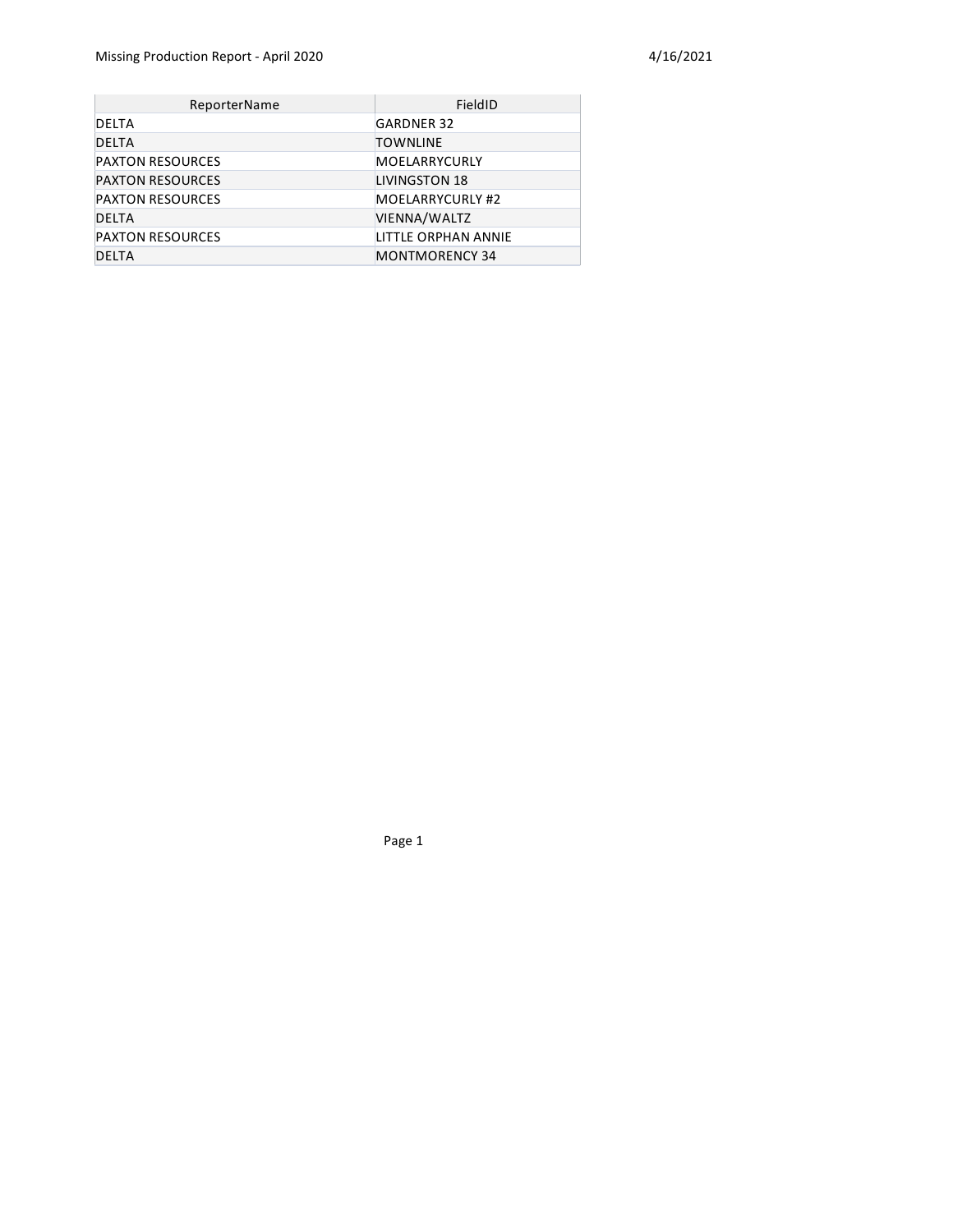| ReporterName            | FieldID               |
|-------------------------|-----------------------|
| DELTA                   | <b>GARDNER 32</b>     |
| <b>DELTA</b>            | <b>TOWNLINE</b>       |
| <b>PAXTON RESOURCES</b> | MOELARRYCURLY         |
| <b>PAXTON RESOURCES</b> | <b>LIVINGSTON 18</b>  |
| <b>PAXTON RESOURCES</b> | MOELARRYCURLY #2      |
| <b>DELTA</b>            | VIENNA/WALTZ          |
| <b>PAXTON RESOURCES</b> | LITTLE ORPHAN ANNIE   |
| <b>DELTA</b>            | <b>MONTMORENCY 34</b> |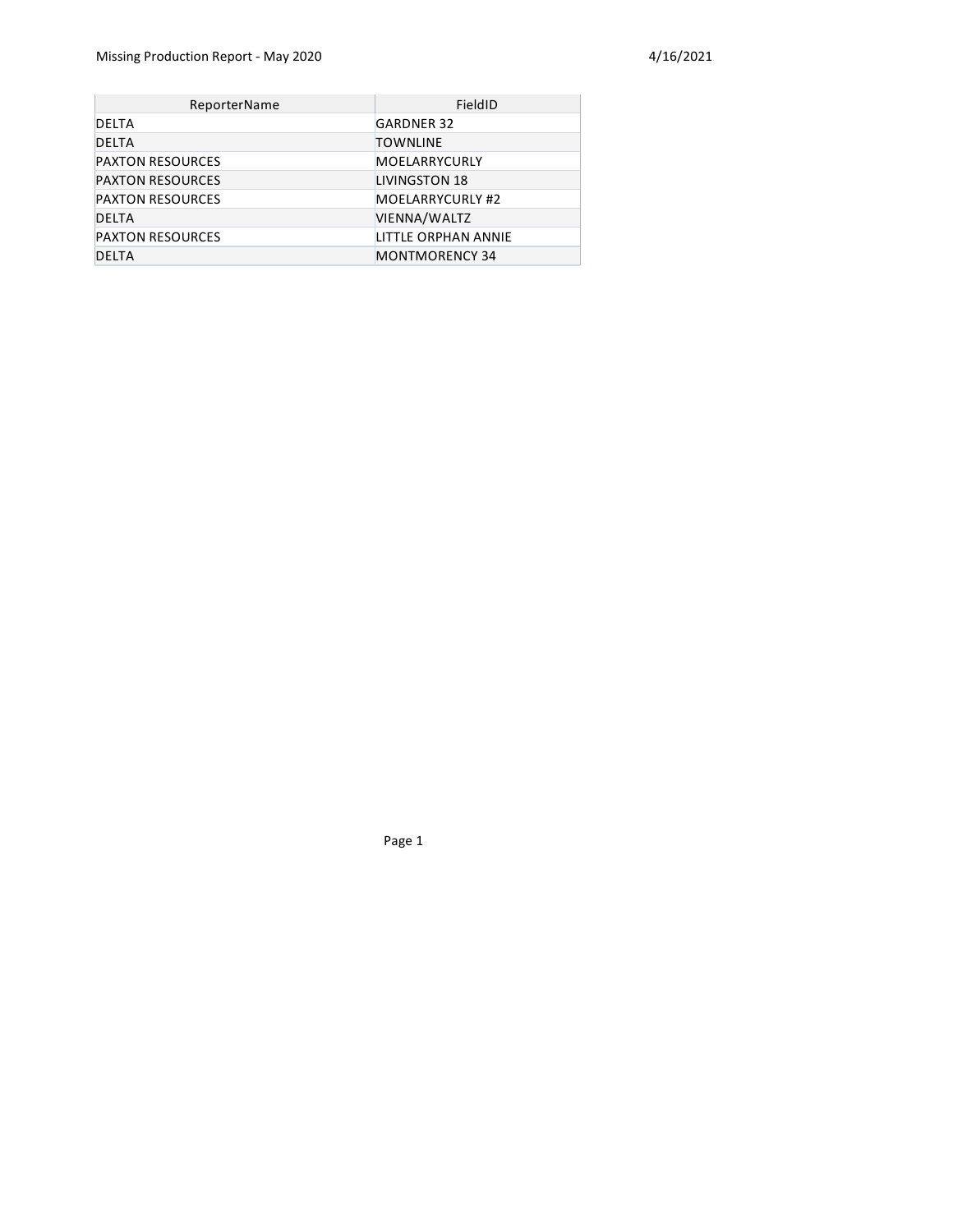| ReporterName            | FieldID                 |
|-------------------------|-------------------------|
| DELTA                   | <b>GARDNER 32</b>       |
| <b>DELTA</b>            | <b>TOWNLINE</b>         |
| <b>PAXTON RESOURCES</b> | MOELARRYCURLY           |
| <b>PAXTON RESOURCES</b> | LIVINGSTON 18           |
| <b>PAXTON RESOURCES</b> | <b>MOELARRYCURLY #2</b> |
| <b>DELTA</b>            | VIENNA/WALTZ            |
| <b>OMIMEX</b>           | <b>PLEASANTON 25</b>    |
| <b>OMIMEX</b>           | PLEASANTON 36-20455     |
| <b>PAXTON RESOURCES</b> | LITTLE ORPHAN ANNIE     |
| <b>DELTA</b>            | <b>MONTMORENCY 34</b>   |
| <b>BREITBURN</b>        | <b>BAGLEY 11 D</b>      |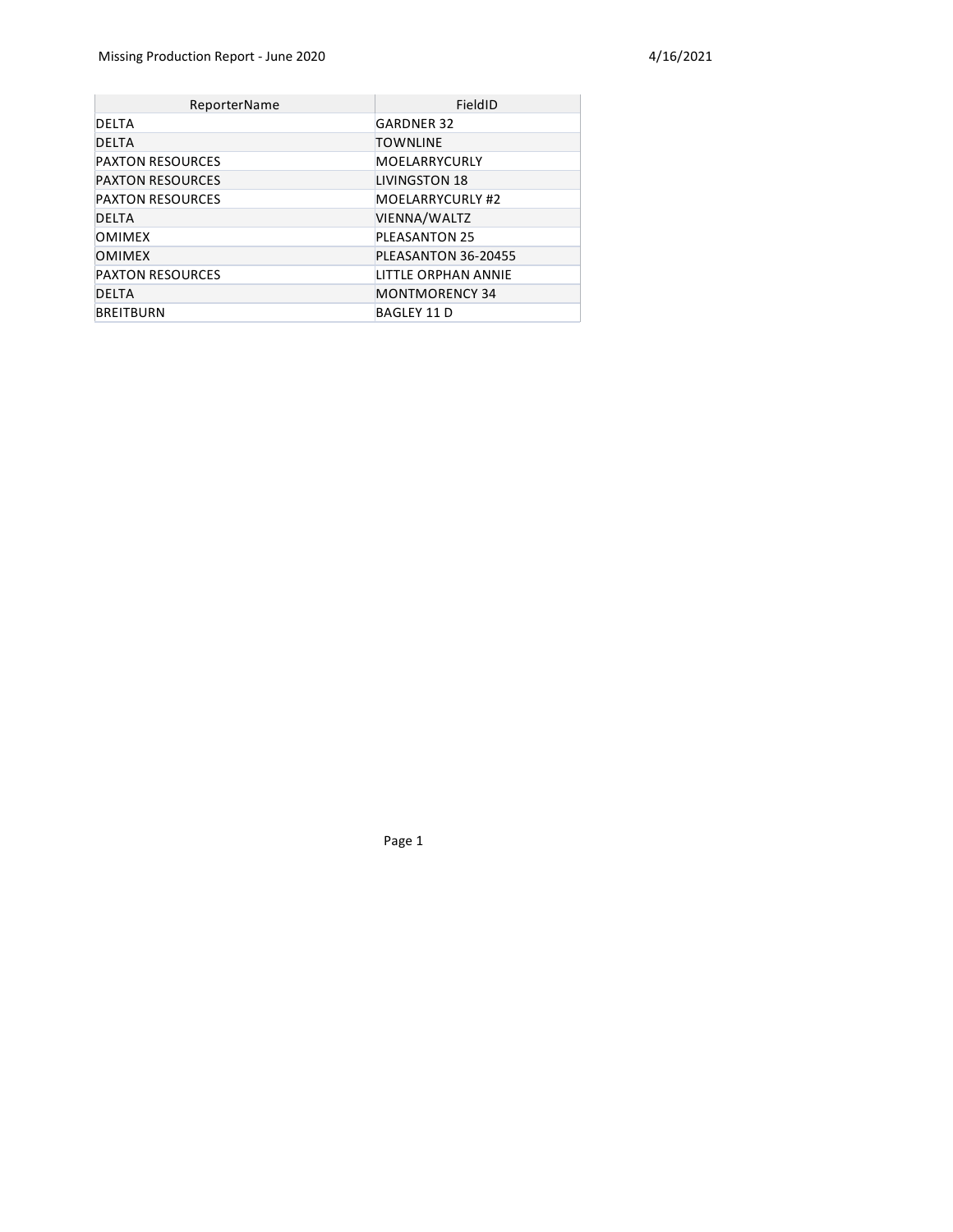| ReporterName  | FieldID             |
|---------------|---------------------|
| <b>OMIMEX</b> | PLEASANTON 25       |
| <b>OMIMEX</b> | PLEASANTON 36-20455 |
| BREITBURN     | BAGLEY 11 D         |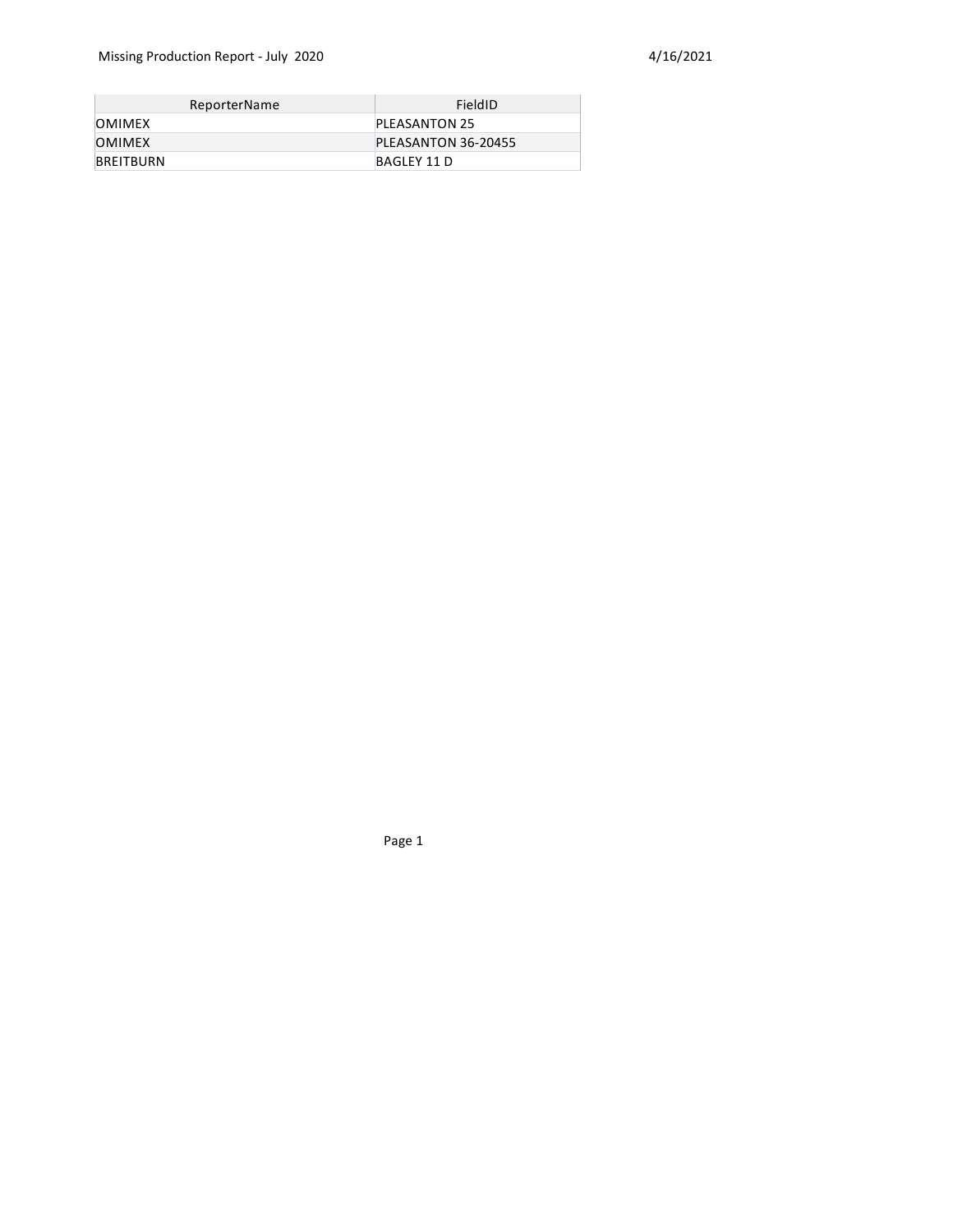| ReporterName            | FieldID                    |
|-------------------------|----------------------------|
| WARD LAKE ENERGY        | <b>BAGLEY 23</b>           |
| WARD LAKE ENERGY        | BAGLEY 23A                 |
| WARD LAKE ENERGY        | BAGLEY 24                  |
| <b>WARD LAKE ENERGY</b> | BAGLEY 400                 |
| WARD LAKE ENERGY        | <b>BEAR LAKE</b>           |
| WARD LAKE ENERGY        | <b>BEAR LAKE 10</b>        |
| WARD LAKE ENERGY        | BEAR LAKE 12/11            |
| WARD LAKE ENERGY        | <b>BEAR LAKE 14</b>        |
| WARD LAKE ENERGY        | <b>BEAR LAKE 15</b>        |
| WARD LAKE ENERGY        | <b>BEAR LAKE 2/11</b>      |
| WARD LAKE ENERGY        | <b>BEAR LAKE 27</b>        |
| WARD LAKE ENERGY        | <b>BEAR LAKE 3</b>         |
| WARD LAKE ENERGY        | BRILEY 26                  |
| WARD LAKE ENERGY        | <b>BRILEY 8</b>            |
| WARD LAKE ENERGY        | <b>CHARLTON 11</b>         |
| WARD LAKE ENERGY        | <b>CHARLTON 12</b>         |
| WARD LAKE ENERGY        | <b>CHARLTON 19</b>         |
| WARD LAKE ENERGY        | <b>CHARLTON 2</b>          |
| WARD LAKE ENERGY        | <b>CHARLTON 22 (NORTH)</b> |
| WARD LAKE ENERGY        | <b>CHARLTON 31</b>         |
| WARD LAKE ENERGY        | <b>CHARLTON 32B</b>        |
| WARD LAKE ENERGY        | <b>CHARLTON 34</b>         |
| WARD LAKE ENERGY        | <b>CHARLTON 35</b>         |
| WARD LAKE ENERGY        | <b>CHARLTON 4 (SOUTH)</b>  |
| WARD LAKE ENERGY        | <b>CHARLTON 5 (SOUTH)</b>  |
| WARD LAKE ENERGY        | <b>CHARLTON 9</b>          |
| WARD LAKE ENERGY        | <b>CHESTER 10</b>          |
| <b>WARD LAKE ENERGY</b> | <b>CHESTER 18</b>          |
| WARD LAKE ENERGY        | <b>CHESTER 22</b>          |
| <b>WARD LAKE ENERGY</b> | <b>CHESTER 23</b>          |
| WARD LAKE ENERGY        | <b>CHESTER 27</b>          |
| <b>WARD LAKE ENERGY</b> | DOVER 24                   |
| WARD LAKE ENERGY        | EDGEWOOD CLUB EAST         |
| WARD LAKE ENERGY        | <b>EDGEWOOD CLUB WEST</b>  |
| <b>WARD LAKE ENERGY</b> | ELEVEN/TWELVE              |
| WARD LAKE ENERGY        | <b>GIRVEN</b>              |
| WARD LAKE ENERGY        | <b>GIRVEN 11-6</b>         |
| WARD LAKE ENERGY        | <b>GUSTAFSON</b>           |
| <b>WARD LAKE ENERGY</b> | HAYES 12                   |
| <b>WARD LAKE ENERGY</b> | <b>LIVINGSTON 34</b>       |
| WARD LAKE ENERGY        | MAPLE GROVE 6              |
| <b>WARD LAKE ENERGY</b> | MAPLE GROVE 7              |
| <b>WARD LAKE ENERGY</b> | MATTISON                   |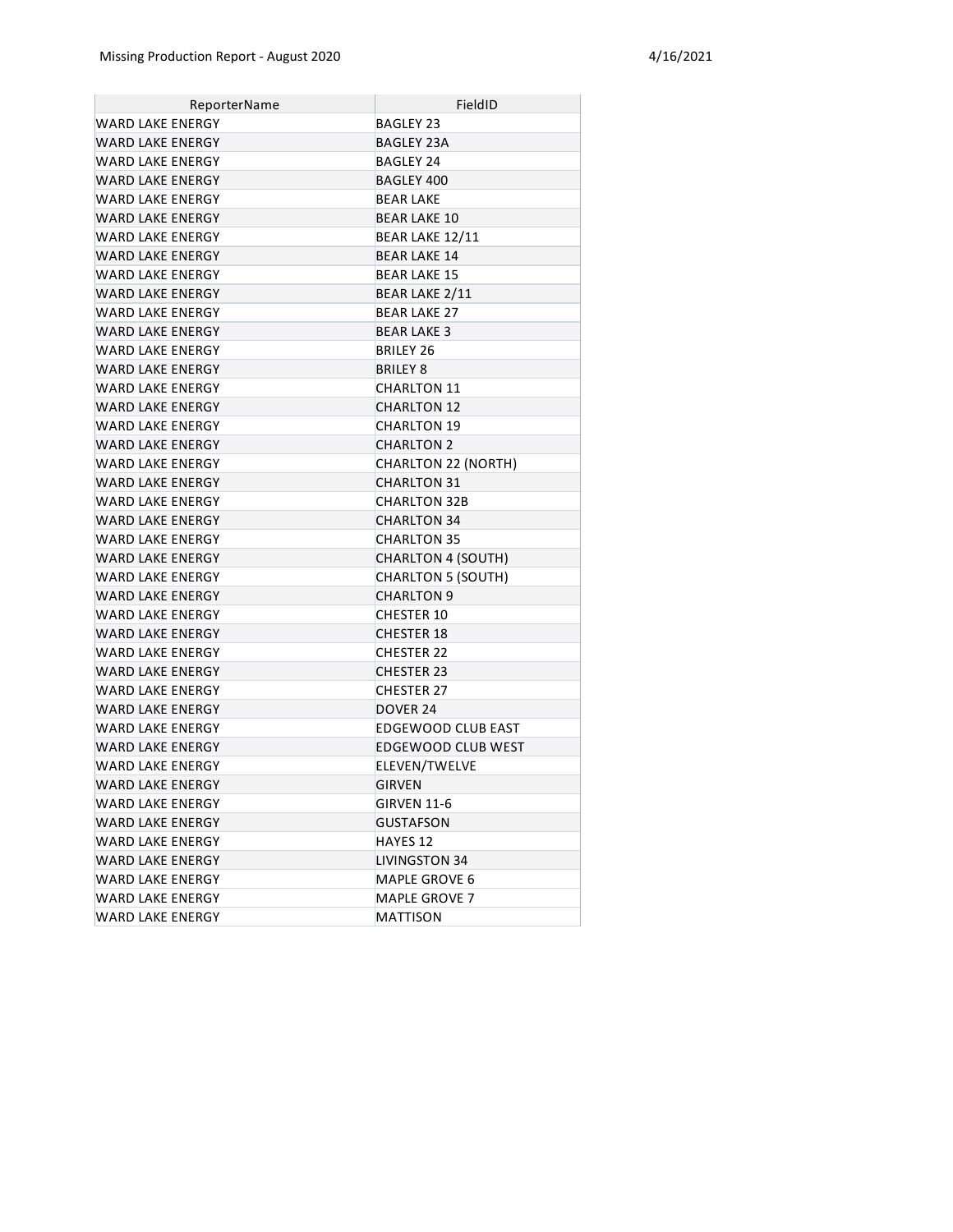| ReporterName            | FieldID                      |
|-------------------------|------------------------------|
| WARD LAKE ENERGY        | <b>NORTH CHARLTON 18</b>     |
| WARD LAKE ENERGY        | <b>NORTH CHARLTON 24</b>     |
| WARD LAKE ENERGY        | <b>NORTH CHARLTON 31</b>     |
| WARD LAKE ENERGY        | NORTH CHARLTON 36            |
| WARD LAKE ENERGY        | NORTH VIENNA 7               |
| WARD LAKE ENERGY        | NYSTROM 14                   |
| <b>WARD LAKE ENERGY</b> | <b>REFKE</b>                 |
| <b>WARD LAKE ENERGY</b> | SPRINGDALE 28/04             |
| WARD LAKE ENERGY        | SPRINGDALE 28/05             |
| WARD LAKE ENERGY        | SPRINGDALE 28/28             |
| WARD LAKE ENERGY        | SPRINGDALE 28/33             |
| WARD LAKE ENERGY        | SPRINGDALE 31                |
| <b>WARD LAKE ENERGY</b> | STEVENS ST BAGLEY 7-22       |
| WARD LAKE ENERGY        | TANNERVILLE                  |
| <b>WARD LAKE ENERGY</b> | VIENNA 18                    |
| WARD LAKE ENERGY        | NORTH VIENNA 6               |
| WARD LAKE ENERGY        | ZALUD                        |
| WARD LAKE ENERGY        | <b>DEAN</b>                  |
| <b>WARD LAKE ENERGY</b> | MUD LAKE 9/10                |
| WARD LAKE ENERGY        | MUD LAKE 9/16                |
| <b>WARD LAKE ENERGY</b> | <b>MUD LAKE 8</b>            |
| WARD LAKE ENERGY        | SPRINGDALE 28/29             |
| <b>WARD LAKE ENERGY</b> | MUD LAKE 16/17               |
| WARD LAKE ENERGY        | MUD LAKE 17/20               |
| WARD LAKE ENERGY        | ST SPRINGDALE 5-33 HDS       |
| WARD LAKE ENERGY        | SPRINGDALE 28/32             |
| WARD LAKE ENERGY        | <b>BEAR LAKE 24 ANTRIM</b>   |
| WARD LAKE ENERGY        | SUMMERLAND C2-12             |
| WARD LAKE ENERGY        | <b>ELMAC HILLS 7</b>         |
| WARD LAKE ENERGY        | <b>CHARLTON 15</b>           |
| <b>WARD LAKE ENERGY</b> | BEAR LAKE 22/23              |
| WARD LAKE ENERGY        | <b>CANADA CREEK RANCH</b>    |
| <b>WARD LAKE ENERGY</b> | JOHNSON 35                   |
| WARD LAKE ENERGY        | ST MAPLE GROVE & KNAPP A4-19 |
| WARD LAKE ENERGY        | <b>ST CHARLTON D3-25</b>     |
| WARD LAKE ENERGY        | ST CHARLTON & PABST A3-24    |
| WARD LAKE ENERGY        | <b>LUM</b>                   |
| WARD LAKE ENERGY        | <b>COE C4-34</b>             |
| <b>WARD LAKE ENERGY</b> | ST PLEASANTON 11-34          |
| <b>WARD LAKE ENERGY</b> | ST MONTMORENCY C1-31 HDS     |
| WARD LAKE ENERGY        | ST HAYES SOUTHWEST           |
| WARD LAKE ENERGY        | MID KITCHEN FARMS            |
| WARD LAKE ENERGY        | JOHNSON B1-35                |
|                         |                              |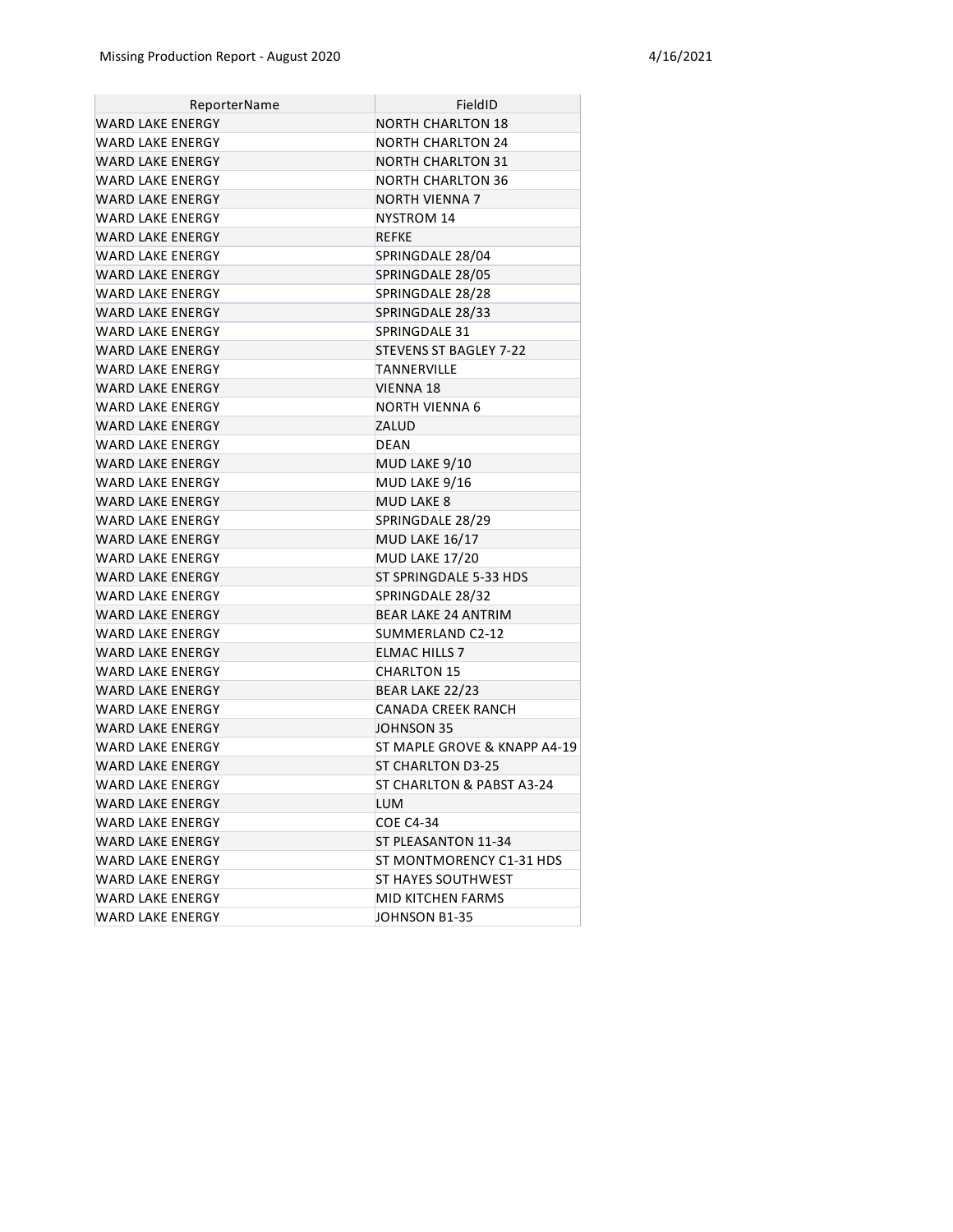| ReporterName                  | FieldID                    |
|-------------------------------|----------------------------|
| WARD LAKE ENERGY              | ASIALA A4-35               |
| <b>WARD LAKE ENERGY</b>       | MID KITCHEN FARMS-PHASE II |
| OMIMEX                        | <b>PLEASANTON 25</b>       |
| <b>OMIMEX</b>                 | PLEASANTON 36-20455        |
| WARD LAKE ENERGY              | STAR <sub>5</sub>          |
| WARD LAKE ENERGY              | WAVE JOHNSON 3-35          |
| WARD LAKE ENERGY              | VILLAGE OF CHIEF 1-35      |
| <b>WARD LAKE ENERGY</b>       | MONTY 35                   |
| WARD LAKE ENERGY              | KALEVA                     |
| <b>WARD LAKE ENERGY</b>       | MAXEY ET AL                |
| WARD LAKE ENERGY              | STAR & FRIES C4-5          |
| WARD LAKE ENERGY              | PULLEY C2-4                |
| WARD LAKE ENERGY              | ZIEHM                      |
| <b>WARD LAKE ENERGY</b>       | TRUNK & EASTERLING         |
| WARD LAKE ENERGY              | <b>WELLER</b>              |
| WARD LAKE ENERGY              | <b>STATE BROWN</b>         |
| WARD LAKE ENERGY              | RECKOW D3-36               |
| <b>WARD LAKE ENERGY</b>       | RECKOW                     |
| ENERVEST OPERATING LLC        | <b>STATE HAYES</b>         |
| <b>ENERVEST OPERATING LLC</b> | <b>ASE 1 HAYES</b>         |
| ENERVEST OPERATING LLC        | ASE <sub>2</sub>           |
| <b>ENERVEST OPERATING LLC</b> | <b>ASE 3A-25</b>           |
| ENERVEST OPERATING LLC        | ASE 3A-36                  |
| <b>ENERVEST OPERATING LLC</b> | ASE 3B WOLFE               |
| ENERVEST OPERATING LLC        | ASE 3B WOLFE ET AL         |
| <b>ENERVEST OPERATING LLC</b> | ASE 4-16                   |
| ENERVEST OPERATING LLC        | ASE 4-17                   |
| <b>ENERVEST OPERATING LLC</b> | ASE 4B                     |
| ENERVEST OPERATING LLC        | ASE 4C                     |
| <b>ENERVEST OPERATING LLC</b> | ASE 4D                     |
| ENERVEST OPERATING LLC        | ASE <sub>5</sub>           |
| <b>ENERVEST OPERATING LLC</b> | <b>ASE 512</b>             |
| ENERVEST OPERATING LLC        | <b>ASE 519</b>             |
| <b>ENERVEST OPERATING LLC</b> | ASE 5B                     |
| ENERVEST OPERATING LLC        | ASE 5C                     |
| <b>ENERVEST OPERATING LLC</b> | ASE <sub>6</sub>           |
| ENERVEST OPERATING LLC        | ASE 6B                     |
| <b>ENERVEST OPERATING LLC</b> | ASE 6C                     |
| ENERVEST OPERATING LLC        | ASE <sub>7</sub>           |
| <b>ENERVEST OPERATING LLC</b> | ASE 7B                     |
| ENERVEST OPERATING LLC        | ASE 7C                     |
| <b>ENERVEST OPERATING LLC</b> | ASE 8                      |
| ENERVEST OPERATING LLC        | <b>CHARLTON 14</b>         |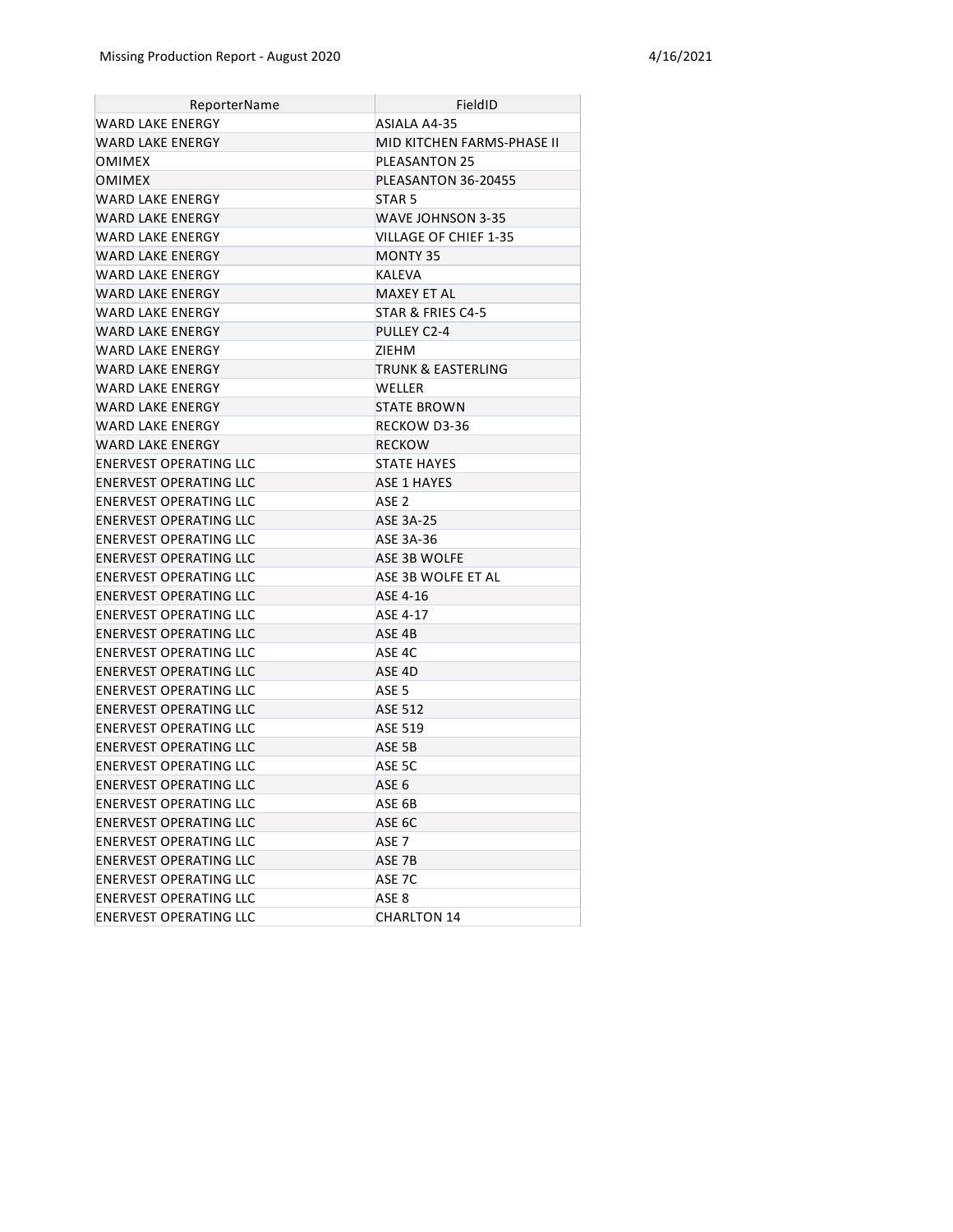| ReporterName                  | FieldID                     |
|-------------------------------|-----------------------------|
| <b>ENERVEST OPERATING LLC</b> | MAYER                       |
| <b>ENERVEST OPERATING LLC</b> | NMAG 1                      |
| <b>ENERVEST OPERATING LLC</b> | NMAG 3                      |
| <b>ENERVEST OPERATING LLC</b> | <b>SCV</b>                  |
| <b>ENERVEST OPERATING LLC</b> | <b>VIENNA CHARLTON</b>      |
| ENERVEST OPERATING LLC        | NMAG <sub>2</sub>           |
| WARD LAKE ENERGY              | <b>OLSHASKE</b>             |
| WARD LAKE ENERGY              | HOWES/VILLAGE               |
| WARD LAKE ENERGY              | HOWES B4-21                 |
| WARD LAKE ENERGY              | KITCHEN B1-33               |
| WARD LAKE ENERGY              | KITCHEN C1-33               |
| WARD LAKE ENERGY              | KITCHEN D1-33               |
| WARD LAKE ENERGY              | KITCHEN B3-33               |
| WARD LAKE ENERGY              | KITCHEN D3-33               |
| WARD LAKE ENERGY              | KITCHEN D1-4                |
| WARD LAKE ENERGY              | KITCHEN C1-35               |
| WARD LAKE ENERGY              | KITCHEN D4-34               |
| <b>WARD LAKE ENERGY</b>       | KITCHEN C4-34               |
| <b>WARD LAKE ENERGY</b>       | KITCHEN C2-3                |
| WARD LAKE ENERGY              | KITCHEN A1-35               |
| WARD LAKE ENERGY              | KITCHEN C1-3                |
| <b>WARD LAKE ENERGY</b>       | <b>MUD LAKE</b>             |
| <b>WARD LAKE ENERGY</b>       | <b>SALO</b>                 |
| WARD LAKE ENERGY              | <b>BEAR LAKE 1</b>          |
| AZTEC PRODUCTION COMPANY INC  | <b>STATE MANISTEE</b>       |
| WARD LAKE ENERGY              | BEAR LAKE 28 - 21182        |
| WARD LAKE ENERGY              | <b>BEAR LAKE 28 - 21183</b> |
| WARD LAKE ENERGY              | MONTY 36                    |
| WARD LAKE ENERGY              | <b>BOND D2-19</b>           |
| WARD LAKE ENERGY              | BEAR LAKE WEST-21257        |
| WARD LAKE ENERGY              | <b>BEAR LAKE WEST-21258</b> |
| WARD LAKE ENERGY              | <b>BEAR LAKE WEST</b>       |
| WARD LAKE ENERGY              | <b>BEAR LAKE WEST-21263</b> |
| WARD LAKE ENERGY              | BEAR LAKE WEST-21264        |
| WARD LAKE ENERGY              | <b>BEAR LAKE WEST-21265</b> |
| <b>WARD LAKE ENERGY</b>       | BEAR LAKE WEST-21266        |
| WARD LAKE ENERGY              | BEAR LAKE WEST-21271        |
| <b>WARD LAKE ENERGY</b>       | <b>BEAR LAKE WEST-21275</b> |
| <b>WARD LAKE ENERGY</b>       | <b>BEAR LAKE WEST-21276</b> |
| <b>WARD LAKE ENERGY</b>       | BEAR LAKE WEST-21278        |
| WARD LAKE ENERGY              | BEAR LAKE WEST-21279        |
| WARD LAKE ENERGY              | BEAR LAKE WEST-21280        |
| WARD LAKE ENERGY              | BEAR LAKE WEST-21277        |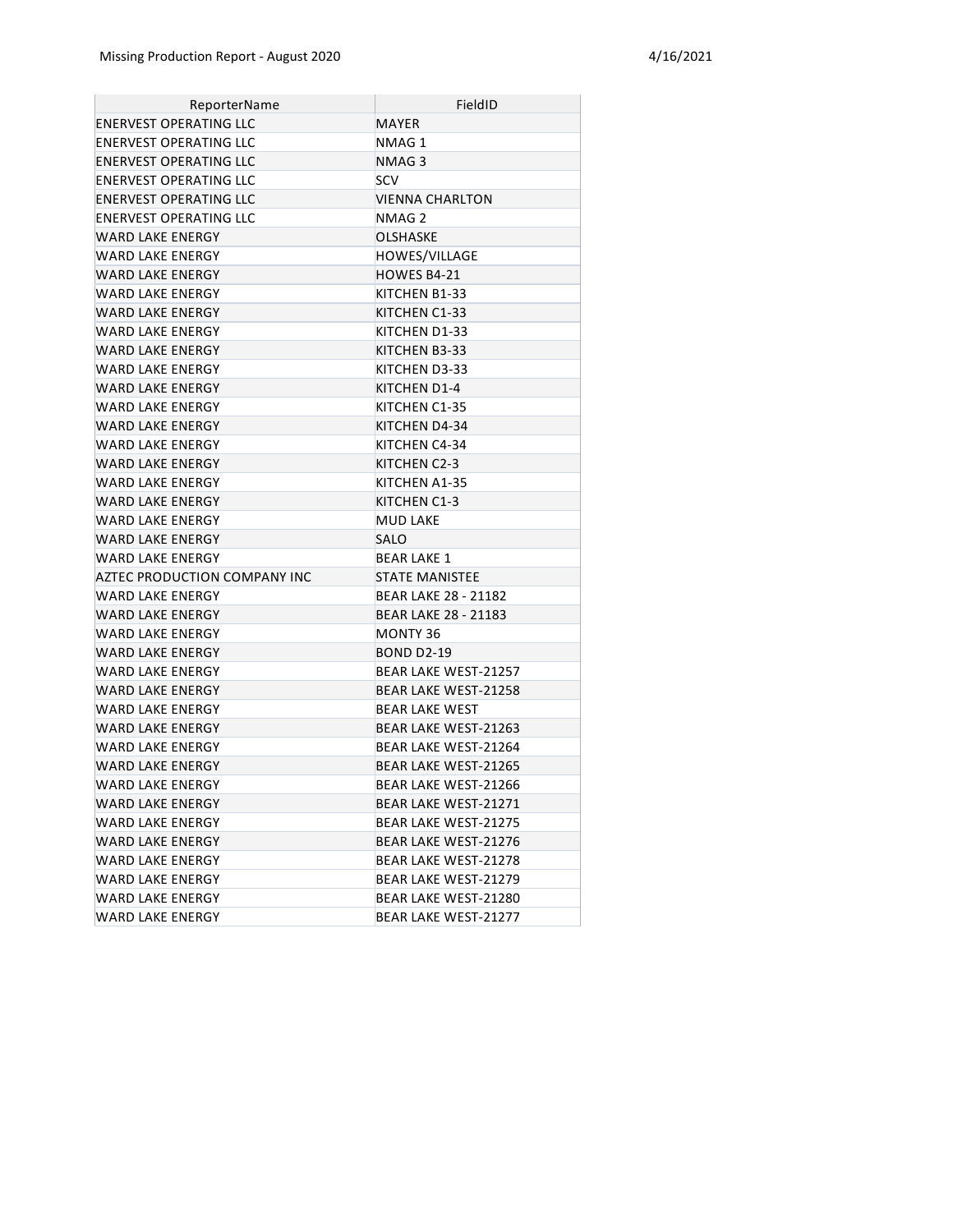| ReporterName            | FieldID                     |
|-------------------------|-----------------------------|
| WARD LAKE ENERGY        | BEAR LAKE WEST-21318        |
| <b>WARD LAKE ENERGY</b> | <b>BEAR LAKE WEST-21319</b> |
| WARD LAKE ENERGY        | BEAR LAKE WEST-21314        |
| WARD LAKE ENERGY        | <b>BEAR LAKE WEST-21316</b> |
| <b>WARD LAKE ENERGY</b> | <b>BEAR LAKE WEST-21315</b> |
| WARD LAKE ENERGY        | <b>BEAR LAKE WEST-21317</b> |
| <b>WARD LAKE ENERGY</b> | BEAR LAKE WEST-21324        |
| <b>WARD LAKE ENERGY</b> | <b>BEAR LAKE WEST-21337</b> |
| BREITBURN               | BAGLEY 11 D                 |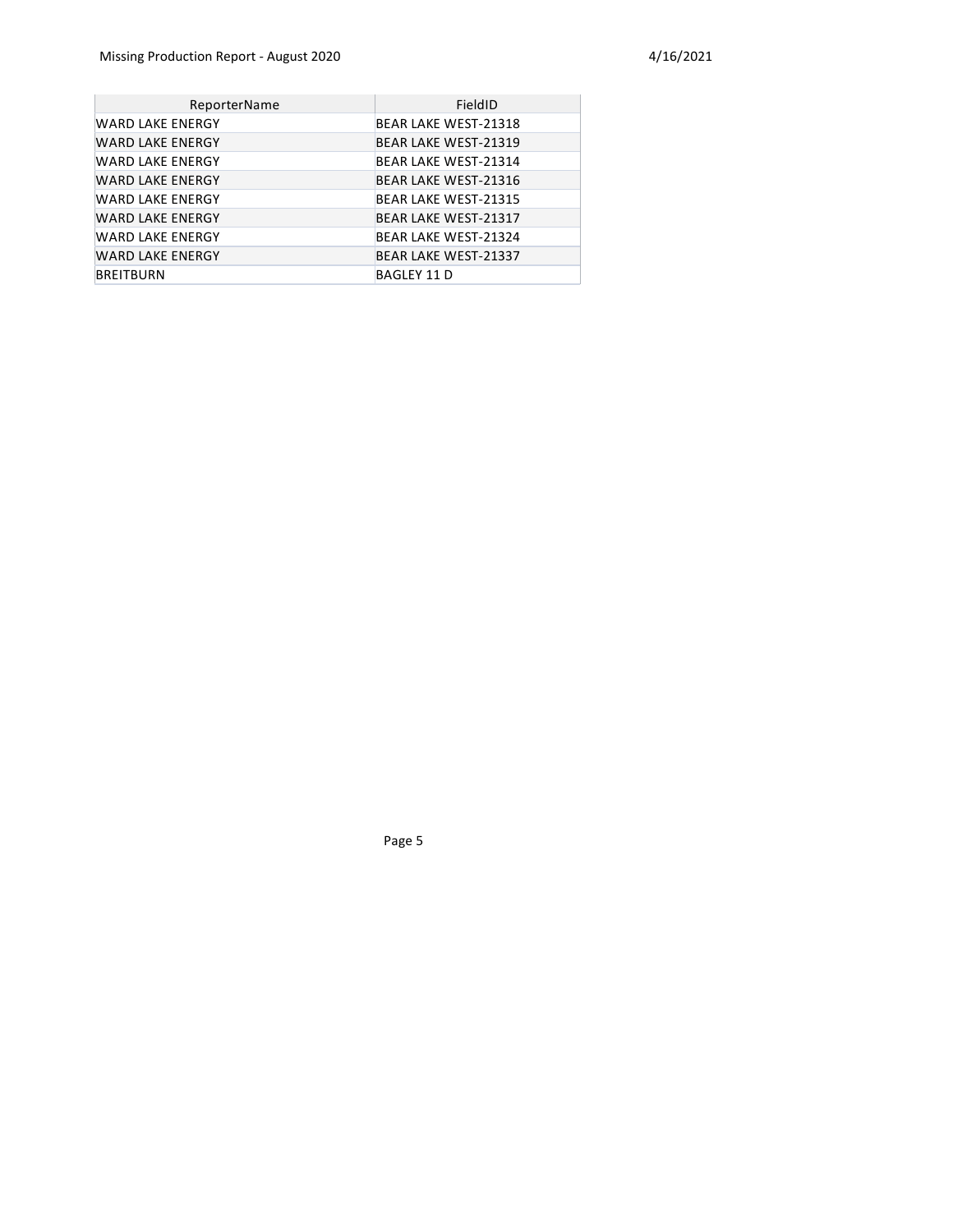| ReporterName            | FieldID                    |
|-------------------------|----------------------------|
| <b>WARD LAKE ENERGY</b> | BAGLEY 23                  |
| WARD LAKE ENERGY        | <b>BAGLEY 23A</b>          |
| WARD LAKE ENERGY        | BAGLEY 24                  |
| <b>WARD LAKE ENERGY</b> | BAGLEY 400                 |
| WARD LAKE ENERGY        | <b>BEAR LAKE</b>           |
| <b>WARD LAKE ENERGY</b> | <b>BEAR LAKE 10</b>        |
| WARD LAKE ENERGY        | BEAR LAKE 12/11            |
| WARD LAKE ENERGY        | <b>BEAR LAKE 14</b>        |
| WARD LAKE ENERGY        | <b>BEAR LAKE 15</b>        |
| <b>WARD LAKE ENERGY</b> | <b>BEAR LAKE 2/11</b>      |
| WARD LAKE ENERGY        | <b>BEAR LAKE 27</b>        |
| WARD LAKE ENERGY        | <b>BEAR LAKE 3</b>         |
| WARD LAKE ENERGY        | BRILEY 26                  |
| <b>WARD LAKE ENERGY</b> | <b>BRILEY 8</b>            |
| WARD LAKE ENERGY        | <b>CHARLTON 11</b>         |
| <b>WARD LAKE ENERGY</b> | <b>CHARLTON 12</b>         |
| <b>WARD LAKE ENERGY</b> | <b>CHARLTON 19</b>         |
| <b>WARD LAKE ENERGY</b> | <b>CHARLTON 2</b>          |
| WARD LAKE ENERGY        | <b>CHARLTON 22 (NORTH)</b> |
| <b>WARD LAKE ENERGY</b> | <b>CHARLTON 31</b>         |
| WARD LAKE ENERGY        | <b>CHARLTON 32B</b>        |
| WARD LAKE ENERGY        | <b>CHARLTON 34</b>         |
| WARD LAKE ENERGY        | <b>CHARLTON 35</b>         |
| WARD LAKE ENERGY        | <b>CHARLTON 4 (SOUTH)</b>  |
| WARD LAKE ENERGY        | <b>CHARLTON 5 (SOUTH)</b>  |
| <b>WARD LAKE ENERGY</b> | <b>CHARLTON 9</b>          |
| WARD LAKE ENERGY        | <b>CHESTER 10</b>          |
| <b>WARD LAKE ENERGY</b> | <b>CHESTER 18</b>          |
| WARD LAKE ENERGY        | <b>CHESTER 22</b>          |
| <b>WARD LAKE ENERGY</b> | <b>CHESTER 23</b>          |
| WARD LAKE ENERGY        | <b>CHESTER 27</b>          |
| <b>WARD LAKE ENERGY</b> | DOVER 24                   |
| WARD LAKE ENERGY        | <b>EDGEWOOD CLUB EAST</b>  |
| WARD LAKE ENERGY        | EDGEWOOD CLUB WEST         |
| WARD LAKE ENERGY        | ELEVEN/TWELVE              |
| WARD LAKE ENERGY        | <b>GIRVEN</b>              |
| WARD LAKE ENERGY        | <b>GIRVEN 11-6</b>         |
| WARD LAKE ENERGY        | <b>GUSTAFSON</b>           |
| WARD LAKE ENERGY        | HAYES 12                   |
| WARD LAKE ENERGY        | <b>LIVINGSTON 34</b>       |
| WARD LAKE ENERGY        | MAPLE GROVE 6              |
| WARD LAKE ENERGY        | <b>MAPLE GROVE 7</b>       |
| WARD LAKE ENERGY        | MATTISON                   |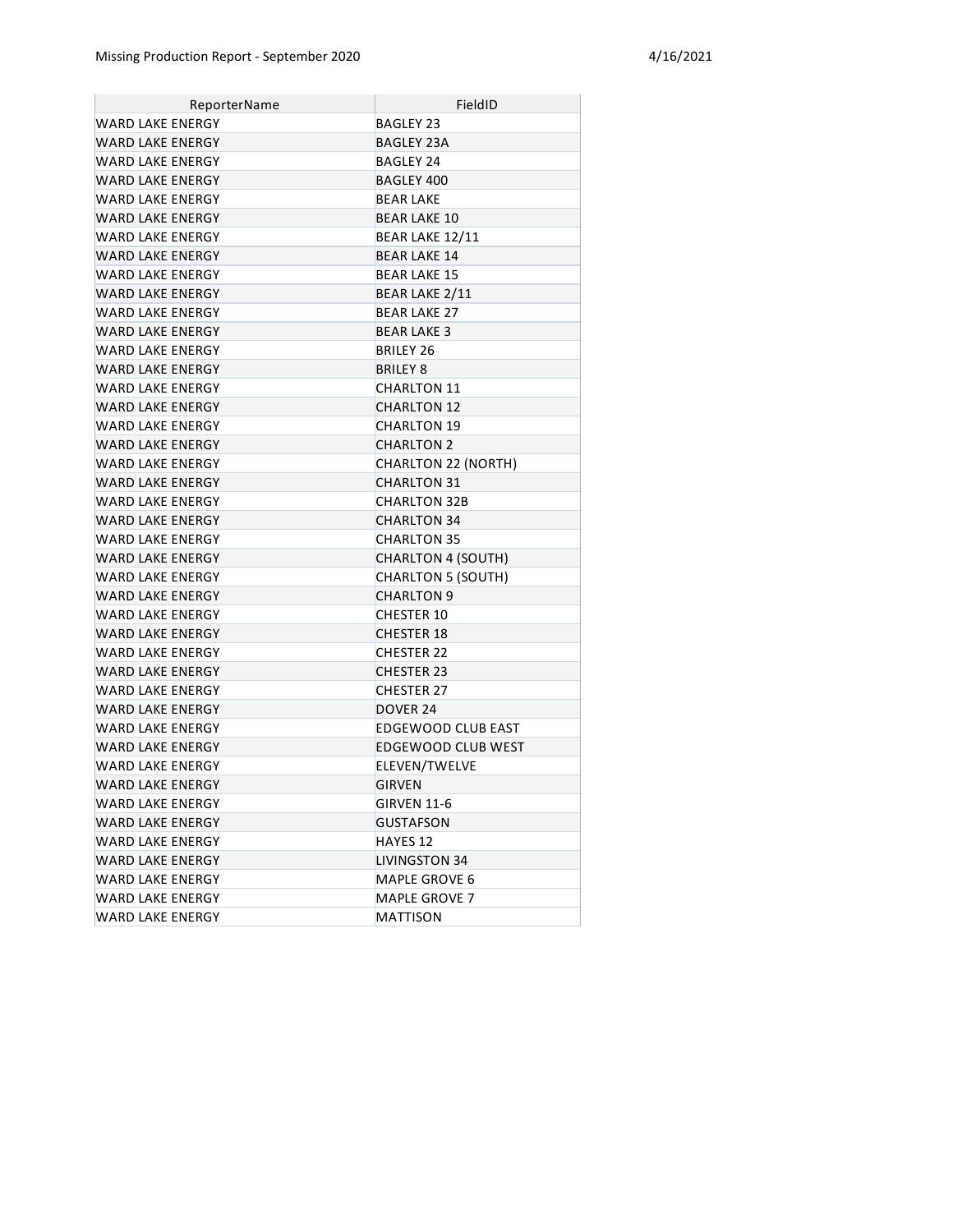| ReporterName            | FieldID                       |
|-------------------------|-------------------------------|
| <b>WARD LAKE ENERGY</b> | <b>NORTH CHARLTON 18</b>      |
| WARD LAKE ENERGY        | NORTH CHARLTON 24             |
| WARD LAKE ENERGY        | <b>NORTH CHARLTON 31</b>      |
| WARD LAKE ENERGY        | NORTH CHARLTON 36             |
| <b>WARD LAKE ENERGY</b> | NORTH VIENNA 7                |
| WARD LAKE ENERGY        | NYSTROM 14                    |
| <b>WARD LAKE ENERGY</b> | REFKE                         |
| WARD LAKE ENERGY        | SPRINGDALE 28/04              |
| <b>WARD LAKE ENERGY</b> | SPRINGDALE 28/05              |
| <b>WARD LAKE ENERGY</b> | SPRINGDALE 28/28              |
| <b>WARD LAKE ENERGY</b> | SPRINGDALE 28/33              |
| WARD LAKE ENERGY        | SPRINGDALE 31                 |
| <b>WARD LAKE ENERGY</b> | <b>STEVENS ST BAGLEY 7-22</b> |
| WARD LAKE ENERGY        | TANNERVILLE                   |
| <b>WARD LAKE ENERGY</b> | <b>VIENNA 18</b>              |
| <b>WARD LAKE ENERGY</b> | NORTH VIENNA 6                |
| <b>WARD LAKE ENERGY</b> | ZALUD                         |
| WARD LAKE ENERGY        | <b>DEAN</b>                   |
| WARD LAKE ENERGY        | MUD LAKE 9/10                 |
| WARD LAKE ENERGY        | MUD LAKE 9/16                 |
| <b>WARD LAKE ENERGY</b> | <b>MUD LAKE 8</b>             |
| WARD LAKE ENERGY        | SPRINGDALE 28/29              |
| <b>WARD LAKE ENERGY</b> | MUD LAKE 16/17                |
| WARD LAKE ENERGY        | <b>MUD LAKE 17/20</b>         |
| <b>WARD LAKE ENERGY</b> | ST SPRINGDALE 5-33 HDS        |
| WARD LAKE ENERGY        | SPRINGDALE 28/32              |
| WARD LAKE ENERGY        | <b>BEAR LAKE 24 ANTRIM</b>    |
| WARD LAKE ENERGY        | SUMMERLAND C2-12              |
| WARD LAKE ENERGY        | <b>ELMAC HILLS 7</b>          |
| WARD LAKE ENERGY        | <b>CHARLTON 15</b>            |
| <b>WARD LAKE ENERGY</b> | BEAR LAKE 22/23               |
| WARD LAKE ENERGY        | <b>CANADA CREEK RANCH</b>     |
| <b>WARD LAKE ENERGY</b> | JOHNSON 35                    |
| WARD LAKE ENERGY        | ST MAPLE GROVE & KNAPP A4-19  |
| WARD LAKE ENERGY        | <b>ST CHARLTON D3-25</b>      |
| WARD LAKE ENERGY        | ST CHARLTON & PABST A3-24     |
| WARD LAKE ENERGY        | <b>LUM</b>                    |
| WARD LAKE ENERGY        | <b>COE C4-34</b>              |
| WARD LAKE ENERGY        | ST PLEASANTON 11-34           |
| WARD LAKE ENERGY        | ST MONTMORENCY C1-31 HDS      |
| <b>WARD LAKE ENERGY</b> | ST HAYES SOUTHWEST            |
| <b>WARD LAKE ENERGY</b> | MID KITCHEN FARMS             |
| <b>WARD LAKE ENERGY</b> | JOHNSON B1-35                 |
|                         |                               |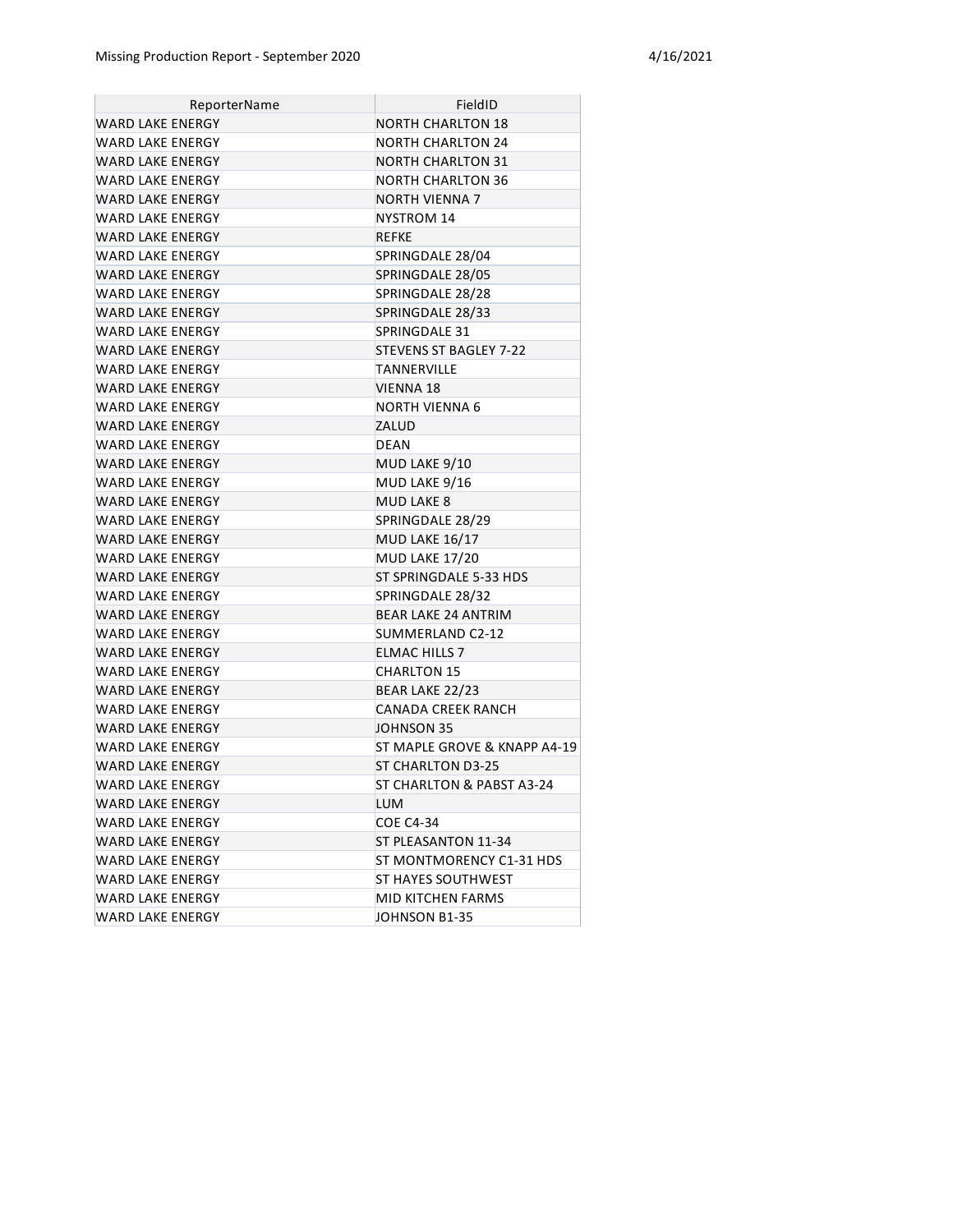| ReporterName                  | FieldID                    |
|-------------------------------|----------------------------|
| WARD LAKE ENERGY              | ASIALA A4-35               |
| <b>WARD LAKE ENERGY</b>       | MID KITCHEN FARMS-PHASE II |
| OMIMEX                        | <b>PLEASANTON 25</b>       |
| <b>OMIMEX</b>                 | PLEASANTON 36-20455        |
| WARD LAKE ENERGY              | STAR <sub>5</sub>          |
| WARD LAKE ENERGY              | WAVE JOHNSON 3-35          |
| WARD LAKE ENERGY              | VILLAGE OF CHIEF 1-35      |
| <b>WARD LAKE ENERGY</b>       | MONTY 35                   |
| WARD LAKE ENERGY              | KALEVA                     |
| <b>WARD LAKE ENERGY</b>       | MAXEY ET AL                |
| WARD LAKE ENERGY              | STAR & FRIES C4-5          |
| WARD LAKE ENERGY              | PULLEY C2-4                |
| WARD LAKE ENERGY              | ZIEHM                      |
| <b>WARD LAKE ENERGY</b>       | TRUNK & EASTERLING         |
| WARD LAKE ENERGY              | <b>WELLER</b>              |
| WARD LAKE ENERGY              | <b>STATE BROWN</b>         |
| WARD LAKE ENERGY              | RECKOW D3-36               |
| <b>WARD LAKE ENERGY</b>       | RECKOW                     |
| ENERVEST OPERATING LLC        | <b>STATE HAYES</b>         |
| <b>ENERVEST OPERATING LLC</b> | <b>ASE 1 HAYES</b>         |
| ENERVEST OPERATING LLC        | ASE <sub>2</sub>           |
| <b>ENERVEST OPERATING LLC</b> | <b>ASE 3A-25</b>           |
| ENERVEST OPERATING LLC        | ASE 3A-36                  |
| <b>ENERVEST OPERATING LLC</b> | ASE 3B WOLFE               |
| ENERVEST OPERATING LLC        | ASE 3B WOLFE ET AL         |
| ENERVEST OPERATING LLC        | ASE 4-16                   |
| ENERVEST OPERATING LLC        | ASE 4-17                   |
| <b>ENERVEST OPERATING LLC</b> | ASE 4B                     |
| ENERVEST OPERATING LLC        | ASE 4C                     |
| ENERVEST OPERATING LLC        | ASE 4D                     |
| ENERVEST OPERATING LLC        | ASE <sub>5</sub>           |
| ENERVEST OPERATING LLC        | <b>ASE 512</b>             |
| <b>ENERVEST OPERATING LLC</b> | <b>ASE 519</b>             |
| ENERVEST OPERATING LLC        | ASE 5B                     |
| ENERVEST OPERATING LLC        | ASE 5C                     |
| <b>ENERVEST OPERATING LLC</b> | ASE <sub>6</sub>           |
| ENERVEST OPERATING LLC        | ASE 6B                     |
| <b>ENERVEST OPERATING LLC</b> | ASE 6C                     |
| ENERVEST OPERATING LLC        | ASE <sub>7</sub>           |
| <b>ENERVEST OPERATING LLC</b> | ASE 7B                     |
| ENERVEST OPERATING LLC        | ASE 7C                     |
| <b>ENERVEST OPERATING LLC</b> | ASE 8                      |
| ENERVEST OPERATING LLC        | <b>CHARLTON 14</b>         |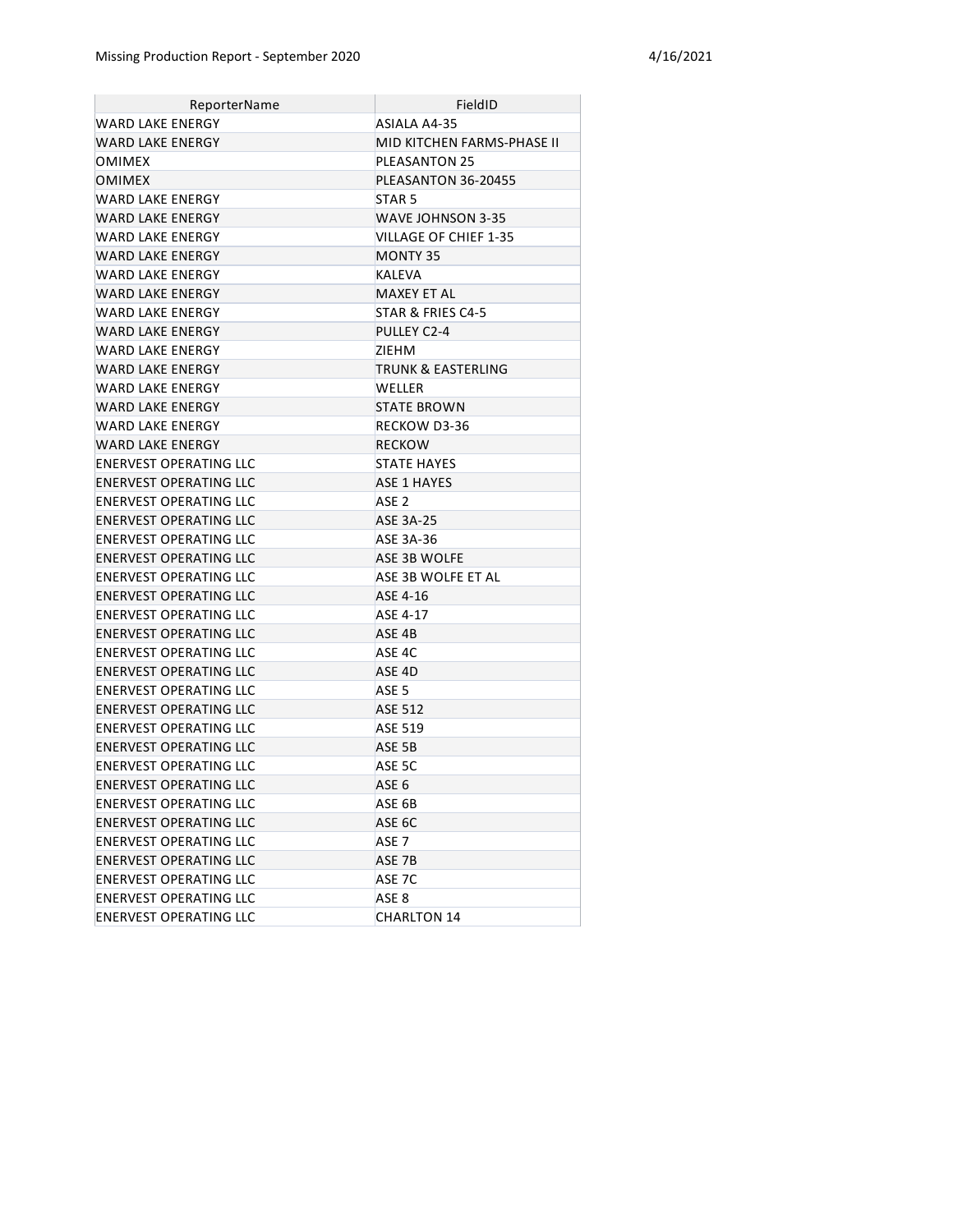| ReporterName                 | FieldID                       |
|------------------------------|-------------------------------|
| ENERVEST OPERATING LLC       | MAYER                         |
| ENERVEST OPERATING LLC       | NMAG 1                        |
| ENERVEST OPERATING LLC       | NMAG 3                        |
| ENERVEST OPERATING LLC       | <b>SCV</b>                    |
| ENERVEST OPERATING LLC       | VIENNA CHARLTON               |
| ENERVEST OPERATING LLC       | NMAG 2                        |
| WARD LAKE ENERGY             | <b>OLSHASKE</b>               |
| WARD LAKE ENERGY             | HOWES/VILLAGE                 |
| WARD LAKE ENERGY             | HOWES B4-21                   |
| WARD LAKE ENERGY             | KITCHEN B1-33                 |
| WARD LAKE ENERGY             | KITCHEN C1-33                 |
| WARD LAKE ENERGY             | KITCHEN D1-33                 |
| WARD LAKE ENERGY             | KITCHEN B3-33                 |
| WARD LAKE ENERGY             | KITCHEN D3-33                 |
| WARD LAKE ENERGY             | KITCHEN D1-4                  |
| WARD LAKE ENERGY             | KITCHEN C1-35                 |
| WARD LAKE ENERGY             | KITCHEN D4-34                 |
| WARD LAKE ENERGY             | KITCHEN C4-34                 |
| WARD LAKE ENERGY             | KITCHEN C2-3                  |
| WARD LAKE ENERGY             | KITCHEN A1-35                 |
| WARD LAKE ENERGY             | KITCHEN C1-3                  |
| <b>WARD LAKE ENERGY</b>      | <b>MUD LAKE</b>               |
| WARD LAKE ENERGY             | <b>SALO</b>                   |
| WARD LAKE ENERGY             | <b>BEAR LAKE 1</b>            |
| AZTEC PRODUCTION COMPANY INC | <b>STATE MANISTEE</b>         |
| WARD LAKE ENERGY             | BEAR LAKE 28 - 21182          |
| WARD LAKE ENERGY             | <b>BEAR LAKE 28 - 21183</b>   |
| WARD LAKE ENERGY             | MONTY 36                      |
| WARD LAKE ENERGY             | <b>BOND D2-19</b>             |
| BREITBURN                    | <b>AEQUUS</b>                 |
| <b>BREITBURN</b>             | ALL STATE STAR                |
| BREITBURN                    | ASE 4E                        |
| BREITBURN                    | BAGLEY                        |
| BREITBURN                    | BAGLEY EAST                   |
| BREITBURN                    | BAGLEY 15 NW                  |
| BREITBURN                    | <b>BAGLEY 5</b>               |
| BREITBURN                    | <b>BIJOU 16</b>               |
| <b>BREITBURN</b>             | CAMP 10                       |
| <b>BREITBURN</b>             | <b>CHARLTON 7</b>             |
| <b>BREITBURN</b>             | <b>CHESTER EAST</b>           |
| <b>BREITBURN</b>             | COACHES/HAYES 34              |
| <b>BREITBURN</b>             | <b>COLONEL SAUNDERS</b>       |
| <b>BREITBURN</b>             | <b>COLONEL SAUNDERS NORTH</b> |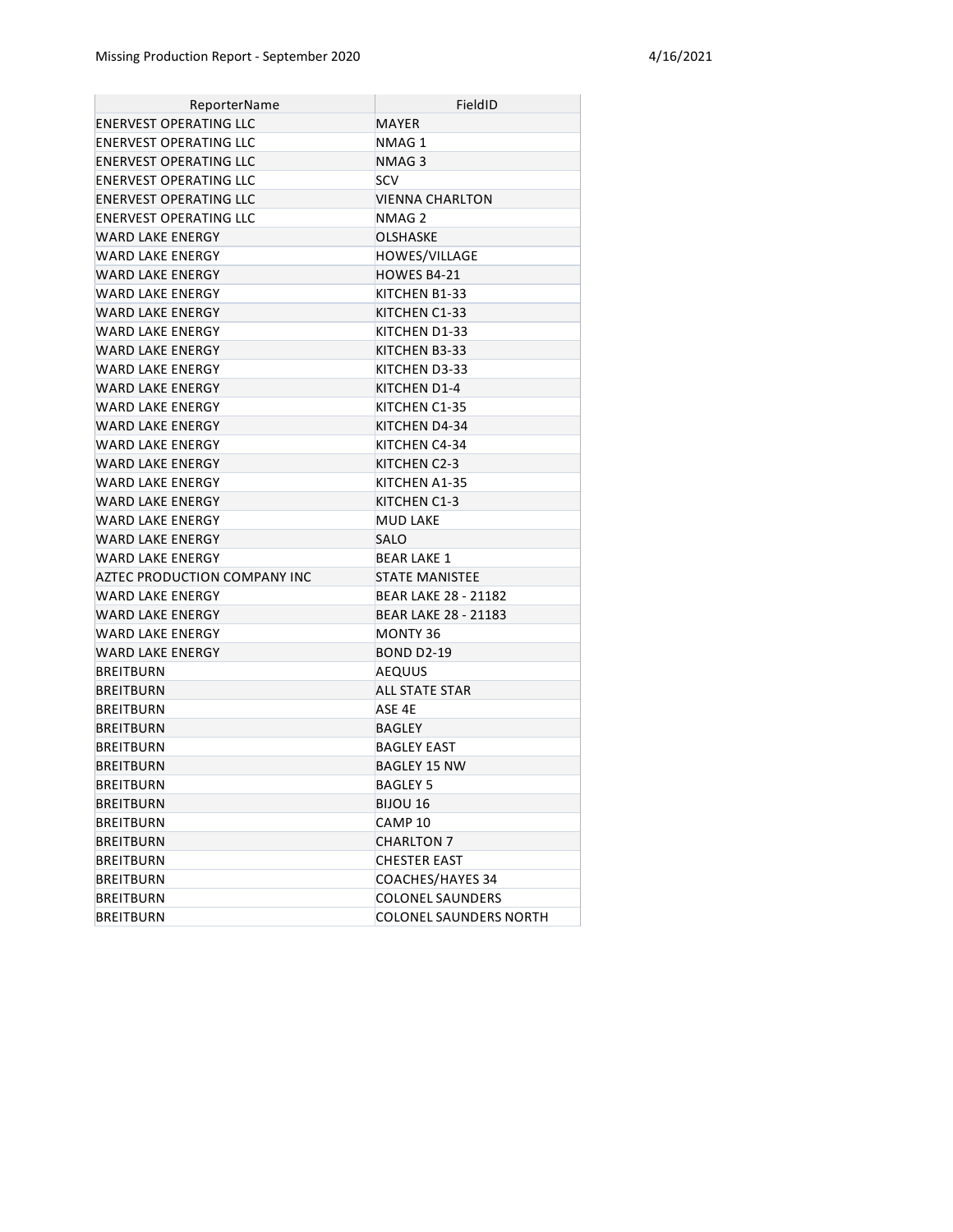| ReporterName     | FieldID                      |
|------------------|------------------------------|
| <b>BREITBURN</b> | DOVER <sub>7</sub>           |
| <b>BREITBURN</b> | <b>DOVER RIDGE</b>           |
| <b>BREITBURN</b> | DOVER VALLEY                 |
| <b>BREITBURN</b> | <b>FREDERIC X</b>            |
| <b>BREITBURN</b> | <b>ECHO LAKE</b>             |
| <b>BREITBURN</b> | <b>FLETCH</b>                |
| <b>BREITBURN</b> | <b>FONTINALIS CLUB</b>       |
| <b>BREITBURN</b> | <b>GREEN RIVER WEST</b>      |
| <b>BREITBURN</b> | <b>HAYES 10</b>              |
| <b>BREITBURN</b> | <b>HAYES 15</b>              |
| <b>BREITBURN</b> | <b>HAYES 7</b>               |
| <b>BREITBURN</b> | <b>MANCELONA EAST</b>        |
| <b>BREITBURN</b> | MANCELONA WEST               |
| <b>BREITBURN</b> | KNIGHT VIENNA 4              |
| <b>BREITBURN</b> | LAKE 19                      |
| <b>BREITBURN</b> | LAKE MANUKA                  |
| <b>BREITBURN</b> | <b>LIBRATUS</b>              |
| <b>BREITBURN</b> | <b>LIVINGSTON 19</b>         |
| <b>BREITBURN</b> | LIVINGSTON 36                |
| <b>BREITBURN</b> | LIVINGSTON B3-20             |
| <b>BREITBURN</b> | LOUD 16-17                   |
| <b>BREITBURN</b> | <b>MANCELONA 30</b>          |
| <b>BREITBURN</b> | <b>MANCELONA EAST Antrim</b> |
| <b>BREITBURN</b> | <b>ST MANCELONA</b>          |
| BREITBURN        | ST MANCELONA B4-27           |
| <b>BREITBURN</b> | ST MANCELONA C1-24           |
| <b>BREITBURN</b> | MIDDLE EARTH                 |
| <b>BREITBURN</b> | NORTH LIVINGSTON             |
| <b>BREITBURN</b> | PICKERAL LAKE                |
| <b>BREITBURN</b> | <b>POTTS LAKE</b>            |
| <b>BREITBURN</b> | GREEN RIVER SOUTH            |
| <b>BREITBURN</b> | MID CHARLTON PHASE 1         |
| BREITBURN        | <b>MID CHARLTON PHASE 2</b>  |
| <b>BREITBURN</b> | <b>SHELL DOVER</b>           |
| <b>BREITBURN</b> | MID CHARLTON SOUTH ADD ON    |
| <b>BREITBURN</b> | SOUTH VANDERBILT             |
| BREITBURN        | <b>STATE BAGLEY-HAYES</b>    |
| <b>BREITBURN</b> | <b>STATE CLINTON 3</b>       |
| BREITBURN        | ST CLINTON A2-7              |
| <b>BREITBURN</b> | <b>ST CLINTON A3-8</b>       |
| BREITBURN        | STATE DOVER D4-9             |
| <b>BREITBURN</b> | <b>STATE ELMER</b>           |
| BREITBURN        | <b>STATE HAYES 11</b>        |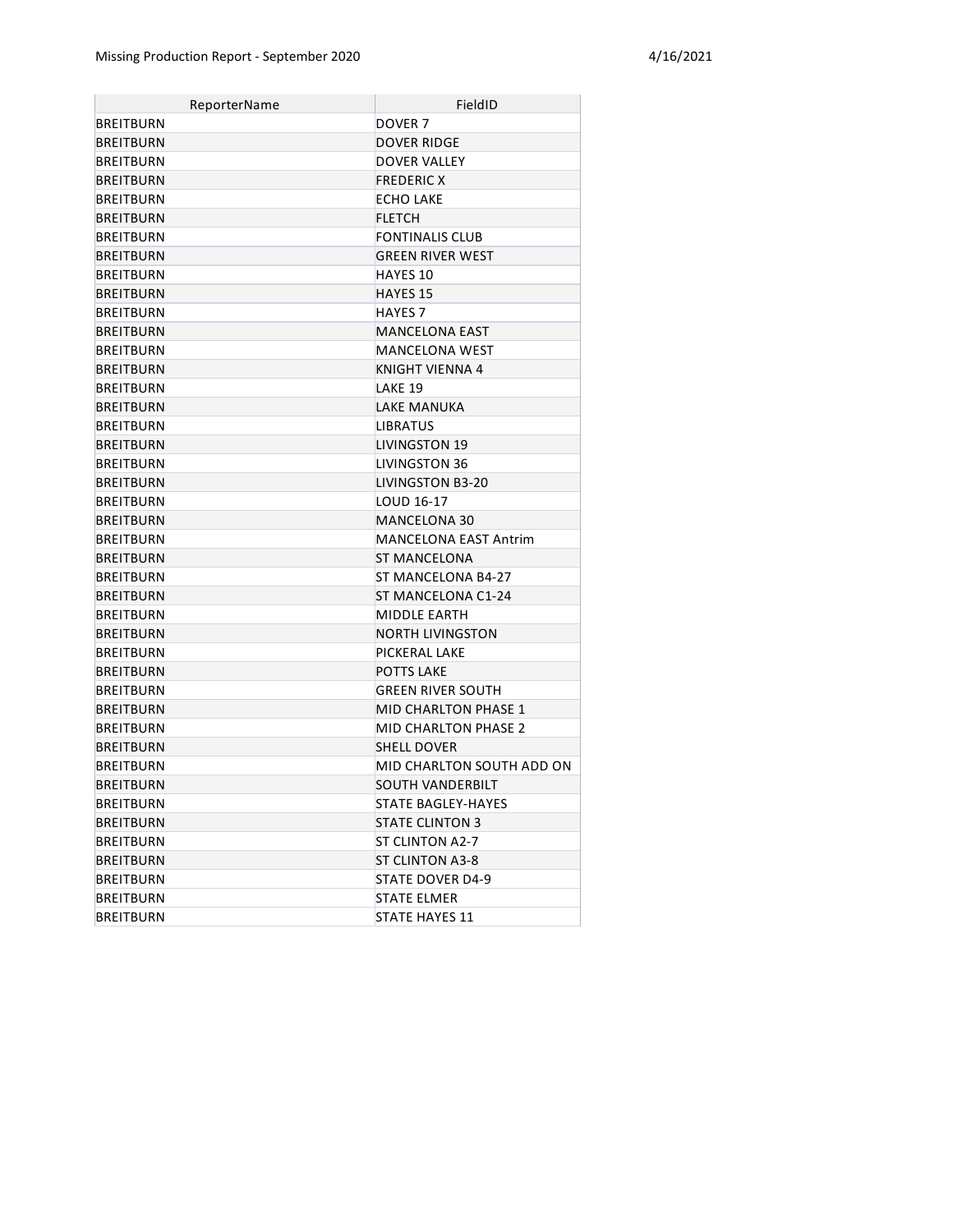| ReporterName            | FieldID                     |
|-------------------------|-----------------------------|
| BREITBURN               | <b>STATE RUST</b>           |
| <b>BREITBURN</b>        | STURGEON VALLEY RANCH       |
| <b>BREITBURN</b>        | USA ELMER CLINTON           |
| BREITBURN               | VIENNA 6                    |
| <b>BREITBURN</b>        | <b>WEQUAS</b>               |
| BREITBURN               | WILDCARD                    |
| BREITBURN               | <b>FREDERIC IX</b>          |
| BREITBURN               | <b>WINTER</b>               |
| BREITBURN               | <b>FLETCH 35</b>            |
| WARD LAKE ENERGY        | BEAR LAKE WEST-21257        |
| WARD LAKE ENERGY        | <b>BEAR LAKE WEST-21258</b> |
| WARD LAKE ENERGY        | <b>BEAR LAKE WEST</b>       |
| WARD LAKE ENERGY        | BEAR LAKE WEST-21263        |
| WARD LAKE ENERGY        | BEAR LAKE WEST-21264        |
| WARD LAKE ENERGY        | BEAR LAKE WEST-21265        |
| WARD LAKE ENERGY        | BEAR LAKE WEST-21266        |
| WARD LAKE ENERGY        | <b>BEAR LAKE WEST-21271</b> |
| WARD LAKE ENERGY        | <b>BEAR LAKE WEST-21275</b> |
| WARD LAKE ENERGY        | <b>BEAR LAKE WEST-21276</b> |
| WARD LAKE ENERGY        | BEAR LAKE WEST-21278        |
| WARD LAKE ENERGY        | <b>BEAR LAKE WEST-21279</b> |
| WARD LAKF FNFRGY        | BEAR LAKE WEST-21280        |
| WARD LAKE ENERGY        | <b>BEAR LAKE WEST-21277</b> |
| WARD LAKE ENERGY        | <b>BEAR LAKE WEST-21318</b> |
| WARD LAKE ENERGY        | BEAR LAKE WEST-21319        |
| WARD LAKE ENERGY        | BEAR LAKE WEST-21314        |
| WARD LAKE ENERGY        | <b>BEAR LAKE WEST-21316</b> |
| BREITBURN               | MANCELONA 26-27             |
| <b>WARD LAKE ENERGY</b> | <b>BEAR LAKE WEST-21315</b> |
| WARD LAKE ENERGY        | BEAR LAKE WEST-21317        |
| WARD LAKE ENERGY        | BEAR LAKE WEST-21324        |
| BREITBURN               | MANCELONA 23                |
| BREITBURN               | MANCELONA 24-25             |
| BREITBURN               | NEW CALEDONIA               |
| <b>BREITBURN</b>        | NEW CALEDONIA NW            |
| <b>BREITBURN</b>        | NEW CALEDONIA N             |
| BREITBURN               | NEW CALEDONIA W             |
| BREITBURN               | NEW CALEDONIA WILDCAT       |
| <b>WARD LAKE ENERGY</b> | BEAR LAKE WEST-21337        |
| <b>BREITBURN</b>        | NEW CALEDONIA NE            |
| NUENERGY                | AVERY 23                    |
| NUENERGY                | <b>SEVEN UP CLUB</b>        |
| NUENERGY                | <b>OLDS ROCKET</b>          |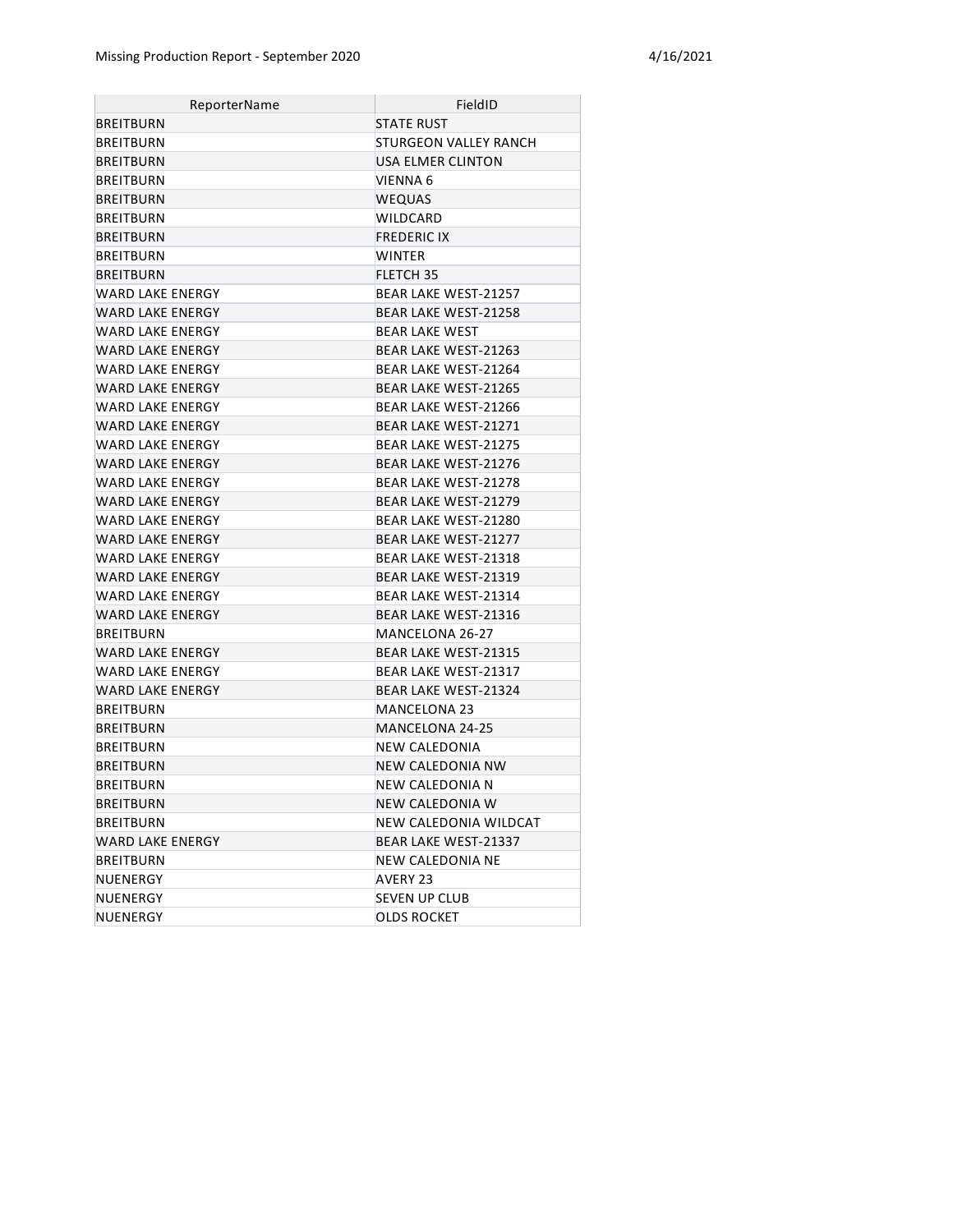| ReporterName     | FieldID                     |
|------------------|-----------------------------|
| NUENERGY         | <b>STARFIRE</b>             |
| NUENERGY         | <b>STARFIRE SOUTH</b>       |
| NUENERGY         | STARSHIP ENTERPRISE & SPOCK |
| NUENERGY         | <b>ZEBULON</b>              |
| NUENERGY         | SWAN                        |
| <b>BREITBURN</b> | STATE GARFIELD B3-9 HDL USP |
| BREITBURN        | <b>CHARLTON 27</b>          |
| <b>BREITBURN</b> | CHARLTON MILLENIUM          |
| <b>BREITBURN</b> | CHARLTON MILLENIUM - 21199  |
| <b>BREITBURN</b> | CHARLTON MILLENIUM - 21203  |
| <b>BREITBURN</b> | CHARLTON MILLENIUM - 21204  |
| <b>BREITBURN</b> | CHARLTON MILLENIUM - 21259  |
| BREITBURN        | CHARLTON MILLENNIUM - 21121 |
| <b>BREITBURN</b> | <b>BAGLEY 11 D</b>          |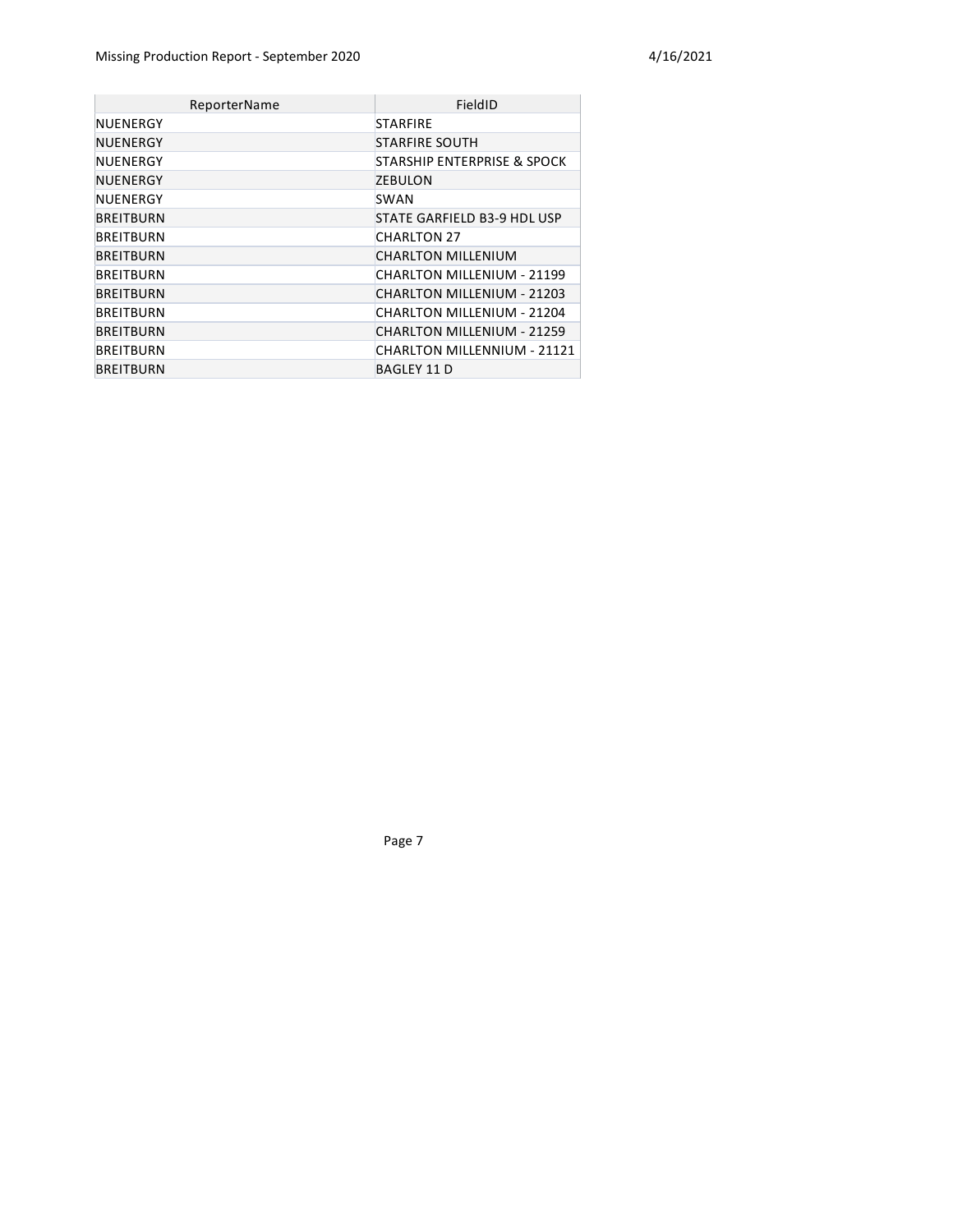| ReporterName            | FieldID                    |
|-------------------------|----------------------------|
| WARD LAKE ENERGY        | BAGLEY 23                  |
| WARD LAKE ENERGY        | <b>BAGLEY 23A</b>          |
| WARD LAKE ENERGY        | <b>BAGLEY 24</b>           |
| WARD LAKE ENERGY        | BAGLEY 400                 |
| WARD LAKE ENERGY        | <b>BEAR LAKE</b>           |
| WARD LAKE ENERGY        | <b>BEAR LAKE 10</b>        |
| WARD LAKE ENERGY        | BEAR LAKE 12/11            |
| WARD LAKE ENERGY        | <b>BEAR LAKE 14</b>        |
| WARD LAKE ENERGY        | <b>BEAR LAKE 15</b>        |
| WARD LAKE ENERGY        | BEAR LAKE 2/11             |
| WARD LAKE ENERGY        | <b>BEAR LAKE 27</b>        |
| WARD LAKE ENERGY        | <b>BEAR LAKE 3</b>         |
| WARD LAKE ENERGY        | BRILEY 26                  |
| WARD LAKE ENERGY        | <b>BRILEY 8</b>            |
| WARD LAKE ENERGY        | <b>CHARLTON 11</b>         |
| WARD LAKE ENERGY        | <b>CHARLTON 12</b>         |
| WARD LAKE ENERGY        | <b>CHARLTON 19</b>         |
| WARD LAKE ENERGY        | <b>CHARLTON 2</b>          |
| WARD LAKE ENERGY        | <b>CHARLTON 22 (NORTH)</b> |
| WARD LAKE ENERGY        | <b>CHARLTON 31</b>         |
| WARD LAKE ENERGY        | CHARLTON 32B               |
| <b>WARD LAKE ENERGY</b> | <b>CHARLTON 34</b>         |
| WARD LAKE ENERGY        | <b>CHARLTON 35</b>         |
| WARD LAKE ENERGY        | <b>CHARLTON 4 (SOUTH)</b>  |
| WARD LAKE ENERGY        | <b>CHARLTON 5 (SOUTH)</b>  |
| WARD LAKE ENERGY        | <b>CHARLTON 9</b>          |
| WARD LAKE ENERGY        | <b>CHESTER 10</b>          |
| <b>WARD LAKE ENERGY</b> | <b>CHESTER 18</b>          |
| WARD LAKE ENERGY        | <b>CHESTER 22</b>          |
| WARD LAKE ENERGY        | <b>CHESTER 23</b>          |
| WARD LAKE ENERGY        | CHESTER 27                 |
| <b>WARD LAKE ENERGY</b> | DOVER 24                   |
| <b>WARD LAKE ENERGY</b> | <b>EDGEWOOD CLUB EAST</b>  |
| WARD LAKE ENERGY        | EDGEWOOD CLUB WEST         |
| WARD LAKE ENERGY        | ELEVEN/TWELVE              |
| <b>WARD LAKE ENERGY</b> | <b>GIRVEN</b>              |
| WARD LAKE ENERGY        | <b>GIRVEN 11-6</b>         |
| WARD LAKE ENERGY        | GUSTAFSON                  |
| WARD LAKE ENERGY        | HAYES 12                   |
| WARD LAKE ENERGY        | <b>LIVINGSTON 34</b>       |
| WARD LAKE ENERGY        | MAPLE GROVE 6              |
| WARD LAKE ENERGY        | MAPLE GROVE 7              |
| WARD LAKE ENERGY        | <b>MATTISON</b>            |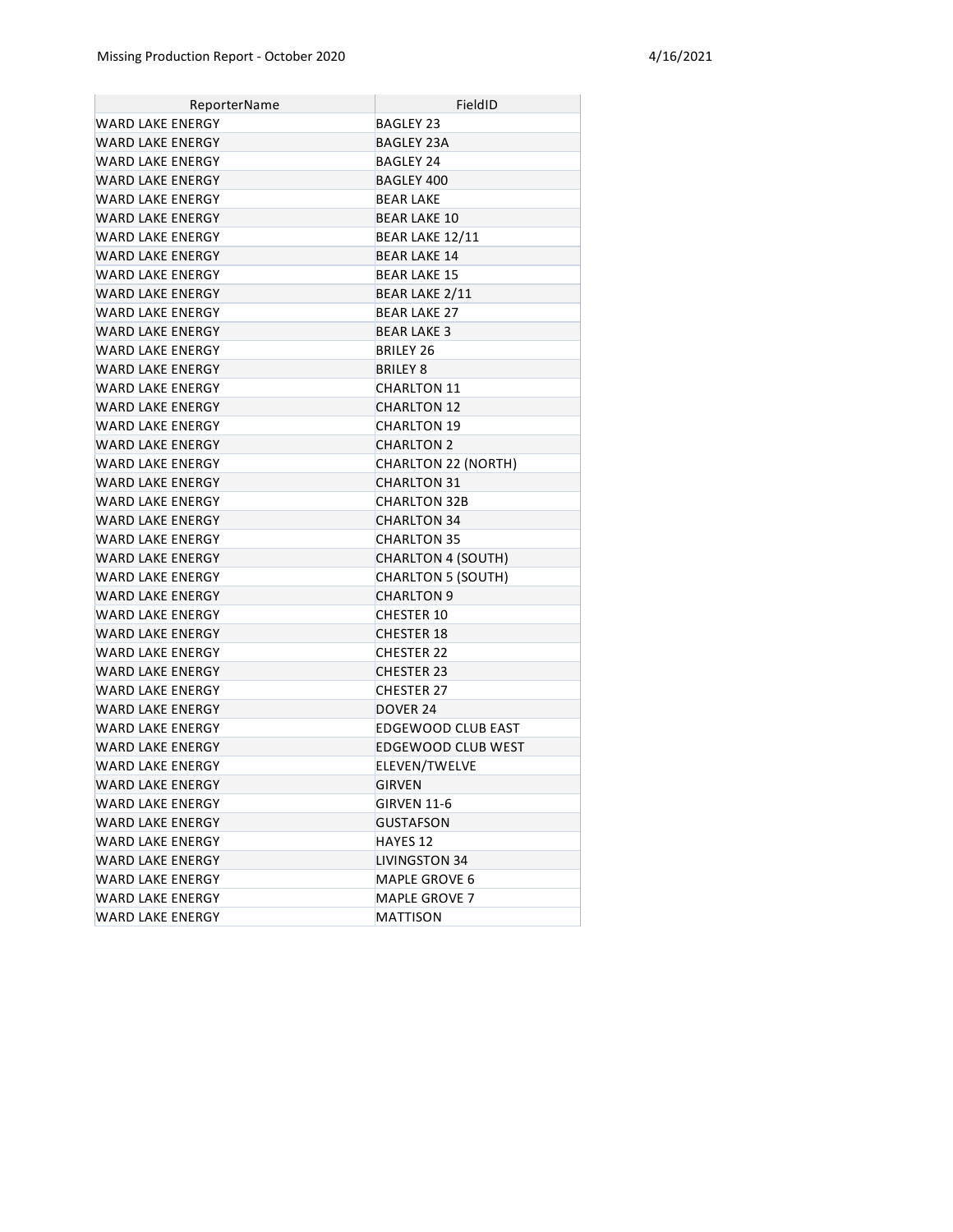| ReporterName            | FieldID                      |
|-------------------------|------------------------------|
| WARD LAKE ENERGY        | <b>NORTH CHARLTON 18</b>     |
| WARD LAKE ENERGY        | NORTH CHARLTON 24            |
| WARD LAKE ENERGY        | NORTH CHARLTON 31            |
| WARD LAKE ENERGY        | NORTH CHARLTON 36            |
| WARD LAKE ENERGY        | <b>NORTH VIENNA 7</b>        |
| WARD LAKE ENERGY        | NYSTROM 14                   |
| WARD LAKE ENERGY        | <b>REFKE</b>                 |
| WARD LAKE ENERGY        | SPRINGDALE 28/04             |
| WARD LAKE ENERGY        | SPRINGDALE 28/05             |
| <b>WARD LAKE ENERGY</b> | SPRINGDALE 28/28             |
| WARD LAKE ENERGY        | SPRINGDALE 28/33             |
| WARD LAKE ENERGY        | SPRINGDALE 31                |
| <b>WARD LAKE ENERGY</b> | STEVENS ST BAGLEY 7-22       |
| WARD LAKE ENERGY        | TANNERVILLE                  |
| <b>WARD LAKE ENERGY</b> | <b>VIENNA 18</b>             |
| WARD LAKE ENERGY        | NORTH VIENNA 6               |
| <b>WARD LAKE ENERGY</b> | ZALUD                        |
| WARD LAKE ENERGY        | <b>DEAN</b>                  |
| WARD LAKE ENERGY        | MUD LAKE 9/10                |
| WARD LAKE ENERGY        | MUD LAKE 9/16                |
| WARD LAKE ENERGY        | <b>MUD LAKE 8</b>            |
| WARD LAKE ENERGY        | SPRINGDALE 28/29             |
| WARD LAKE ENERGY        | <b>MUD LAKE 16/17</b>        |
| WARD LAKE ENERGY        | <b>MUD LAKE 17/20</b>        |
| WARD LAKE ENERGY        | ST SPRINGDALE 5-33 HDS       |
| WARD LAKE ENERGY        | SPRINGDALE 28/32             |
| WARD LAKE ENERGY        | <b>BEAR LAKE 24 ANTRIM</b>   |
| WARD LAKE ENERGY        | SUMMERLAND C2-12             |
| WARD LAKE ENERGY        | <b>ELMAC HILLS 7</b>         |
| WARD LAKE ENERGY        | <b>CHARLTON 15</b>           |
| <b>WARD LAKE ENERGY</b> | BEAR LAKE 22/23              |
| WARD LAKE ENERGY        | <b>CANADA CREEK RANCH</b>    |
| <b>WARD LAKE ENERGY</b> | JOHNSON 35                   |
| <b>WARD LAKE ENERGY</b> | ST MAPLE GROVE & KNAPP A4-19 |
| <b>WARD LAKE ENERGY</b> | <b>ST CHARLTON D3-25</b>     |
| WARD LAKE ENERGY        | ST CHARLTON & PABST A3-24    |
| WARD LAKE ENERGY        | <b>LUM</b>                   |
| WARD LAKE ENERGY        | <b>COE C4-34</b>             |
| WARD LAKE ENERGY        | ST PLEASANTON 11-34          |
| WARD LAKE ENERGY        | ST MONTMORENCY C1-31 HDS     |
| WARD LAKE ENERGY        | ST HAYES SOUTHWEST           |
| WARD LAKE ENERGY        | MID KITCHEN FARMS            |
| WARD LAKE ENERGY        | JOHNSON B1-35                |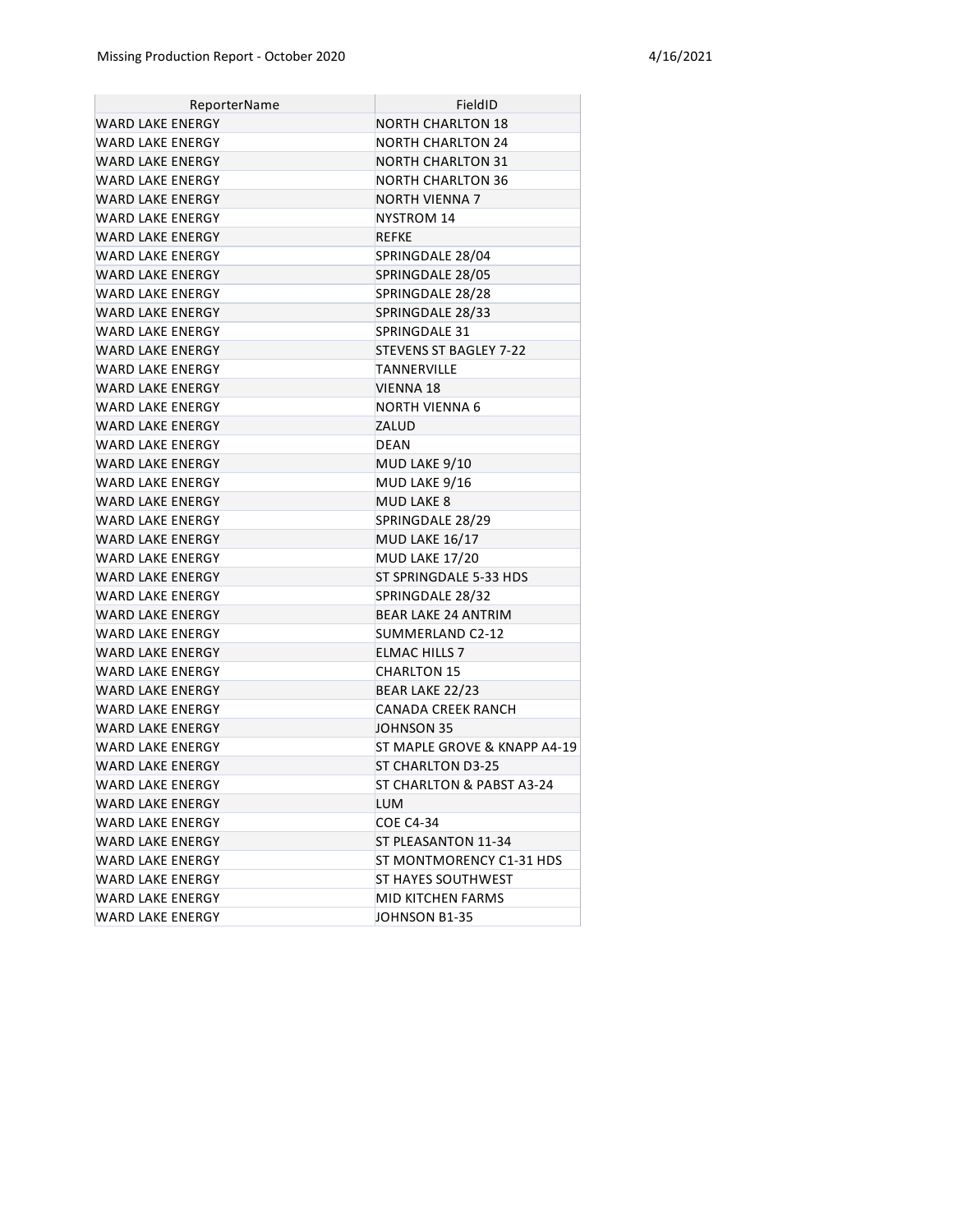| ReporterName                  | FieldID                    |
|-------------------------------|----------------------------|
| WARD LAKE ENERGY              | ASIALA A4-35               |
| <b>WARD LAKE ENERGY</b>       | MID KITCHEN FARMS-PHASE II |
| OMIMEX                        | <b>PLEASANTON 25</b>       |
| <b>OMIMEX</b>                 | PLEASANTON 36-20455        |
| WARD LAKE ENERGY              | STAR <sub>5</sub>          |
| WARD LAKE ENERGY              | WAVE JOHNSON 3-35          |
| WARD LAKE ENERGY              | VILLAGE OF CHIEF 1-35      |
| <b>WARD LAKE ENERGY</b>       | MONTY 35                   |
| WARD LAKE ENERGY              | <b>KALEVA</b>              |
| <b>WARD LAKE ENERGY</b>       | MAXEY ET AL                |
| WARD LAKE ENERGY              | STAR & FRIES C4-5          |
| WARD LAKE ENERGY              | PULLEY C2-4                |
| WARD LAKE ENERGY              | ZIEHM                      |
| WARD LAKE ENERGY              | TRUNK & EASTERLING         |
| WARD LAKE ENERGY              | WELLER                     |
| <b>WARD LAKE ENERGY</b>       | <b>STATE BROWN</b>         |
| WARD LAKE ENERGY              | RECKOW D3-36               |
| WARD LAKE ENERGY              | <b>RECKOW</b>              |
| <b>ENERVEST OPERATING LLC</b> | <b>STATE HAYES</b>         |
| ENERVEST OPERATING LLC        | <b>ASE 1 HAYES</b>         |
| ENERVEST OPERATING LLC        | ASE <sub>2</sub>           |
| <b>ENERVEST OPERATING LLC</b> | <b>ASE 3A-25</b>           |
| ENERVEST OPERATING LLC        | ASE 3A-36                  |
| <b>ENERVEST OPERATING LLC</b> | ASE 3B WOLFE               |
| ENERVEST OPERATING LLC        | ASE 3B WOLFE ET AL         |
| ENERVEST OPERATING LLC        | ASE 4-16                   |
| ENERVEST OPERATING LLC        | ASE 4-17                   |
| <b>ENERVEST OPERATING LLC</b> | ASE 4B                     |
| ENERVEST OPERATING LLC        | ASE 4C                     |
| ENERVEST OPERATING LLC        | ASE 4D                     |
| ENERVEST OPERATING LLC        | ASE <sub>5</sub>           |
| ENERVEST OPERATING LLC        | <b>ASE 512</b>             |
| ENERVEST OPERATING LLC        | <b>ASE 519</b>             |
| ENERVEST OPERATING LLC        | ASE 5B                     |
| ENERVEST OPERATING LLC        | ASE 5C                     |
| <b>ENERVEST OPERATING LLC</b> | ASE <sub>6</sub>           |
| ENERVEST OPERATING LLC        | ASE 6B                     |
| <b>ENERVEST OPERATING LLC</b> | ASE 6C                     |
| ENERVEST OPERATING LLC        | ASE 7                      |
| <b>ENERVEST OPERATING LLC</b> | ASE 7B                     |
| ENERVEST OPERATING LLC        | ASE 7C                     |
| <b>ENERVEST OPERATING LLC</b> | ASE <sub>8</sub>           |
| ENERVEST OPERATING LLC        | <b>CHARLTON 14</b>         |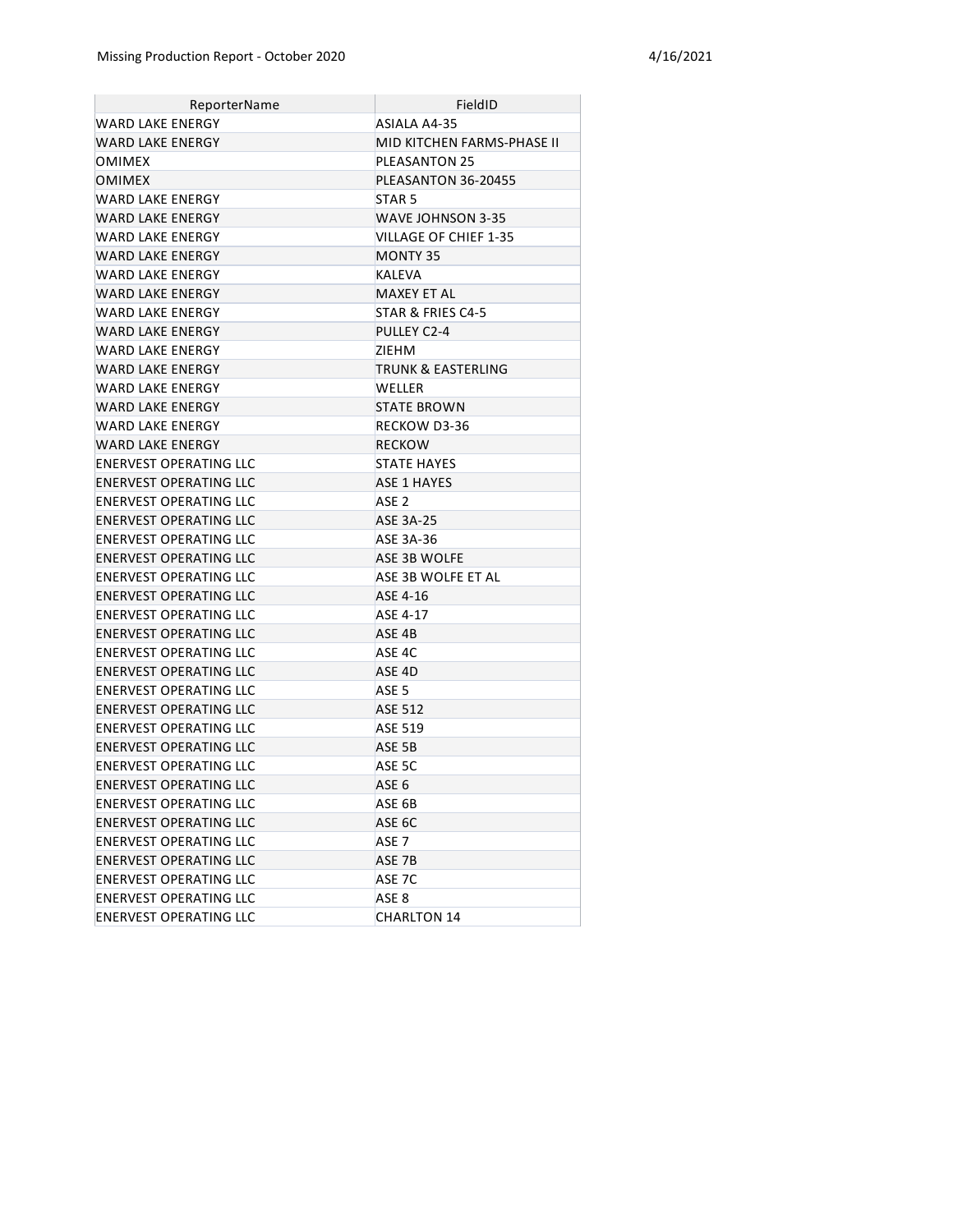| ReporterName                  | FieldID                       |
|-------------------------------|-------------------------------|
| ENERVEST OPERATING LLC        | <b>MAYER</b>                  |
| <b>ENERVEST OPERATING LLC</b> | NMAG1                         |
| ENERVEST OPERATING LLC        | NMAG 3                        |
| <b>ENERVEST OPERATING LLC</b> | <b>SCV</b>                    |
| ENERVEST OPERATING LLC        | VIENNA CHARLTON               |
| ENERVEST OPERATING LLC        | NMAG 2                        |
| WARD LAKE ENERGY              | <b>OLSHASKE</b>               |
| WARD LAKE ENERGY              | HOWES/VILLAGE                 |
| WARD LAKE ENERGY              | HOWES B4-21                   |
| WARD LAKE ENERGY              | KITCHEN B1-33                 |
| WARD LAKE ENERGY              | KITCHEN C1-33                 |
| WARD LAKE ENERGY              | KITCHEN D1-33                 |
| WARD LAKE ENERGY              | KITCHEN B3-33                 |
| WARD LAKE ENERGY              | KITCHEN D3-33                 |
| WARD LAKE ENERGY              | KITCHEN D1-4                  |
| WARD LAKE ENERGY              | KITCHEN C1-35                 |
| WARD LAKE ENERGY              | KITCHEN D4-34                 |
| WARD LAKE ENERGY              | KITCHEN C4-34                 |
| WARD LAKE ENERGY              | KITCHEN C2-3                  |
| WARD LAKE ENERGY              | KITCHEN A1-35                 |
| WARD LAKE ENERGY              | KITCHEN C1-3                  |
| <b>WARD LAKE ENERGY</b>       | <b>MUD LAKE</b>               |
| <b>WARD LAKE ENERGY</b>       | <b>SALO</b>                   |
| <b>WARD LAKE ENERGY</b>       | <b>BEAR LAKE 1</b>            |
| AZTEC PRODUCTION COMPANY INC  | <b>STATE MANISTEE</b>         |
| WARD LAKE ENERGY              | BEAR LAKE 28 - 21182          |
| WARD LAKE ENERGY              | <b>BEAR LAKE 28 - 21183</b>   |
| WARD LAKE ENERGY              | <b>MONTY 36</b>               |
| WARD LAKE ENERGY              | <b>BOND D2-19</b>             |
| <b>BREITBURN</b>              | AEQUUS                        |
| <b>BREITBURN</b>              | ALL STATE STAR                |
| <b>BREITBURN</b>              | ASE 4E                        |
| <b>BREITBURN</b>              | BAGLEY                        |
| BREITBURN                     | BAGLEY EAST                   |
| <b>BREITBURN</b>              | BAGLEY 15 NW                  |
| <b>BREITBURN</b>              | <b>BAGLEY 5</b>               |
| <b>BREITBURN</b>              | BIJOU 16                      |
| BREITBURN                     | CAMP 10                       |
| <b>BREITBURN</b>              | <b>CHARLTON 7</b>             |
| BREITBURN                     | <b>CHESTER EAST</b>           |
| BREITBURN                     | COACHES/HAYES 34              |
| <b>BREITBURN</b>              | <b>COLONEL SAUNDERS</b>       |
| <b>BREITBURN</b>              | <b>COLONEL SAUNDERS NORTH</b> |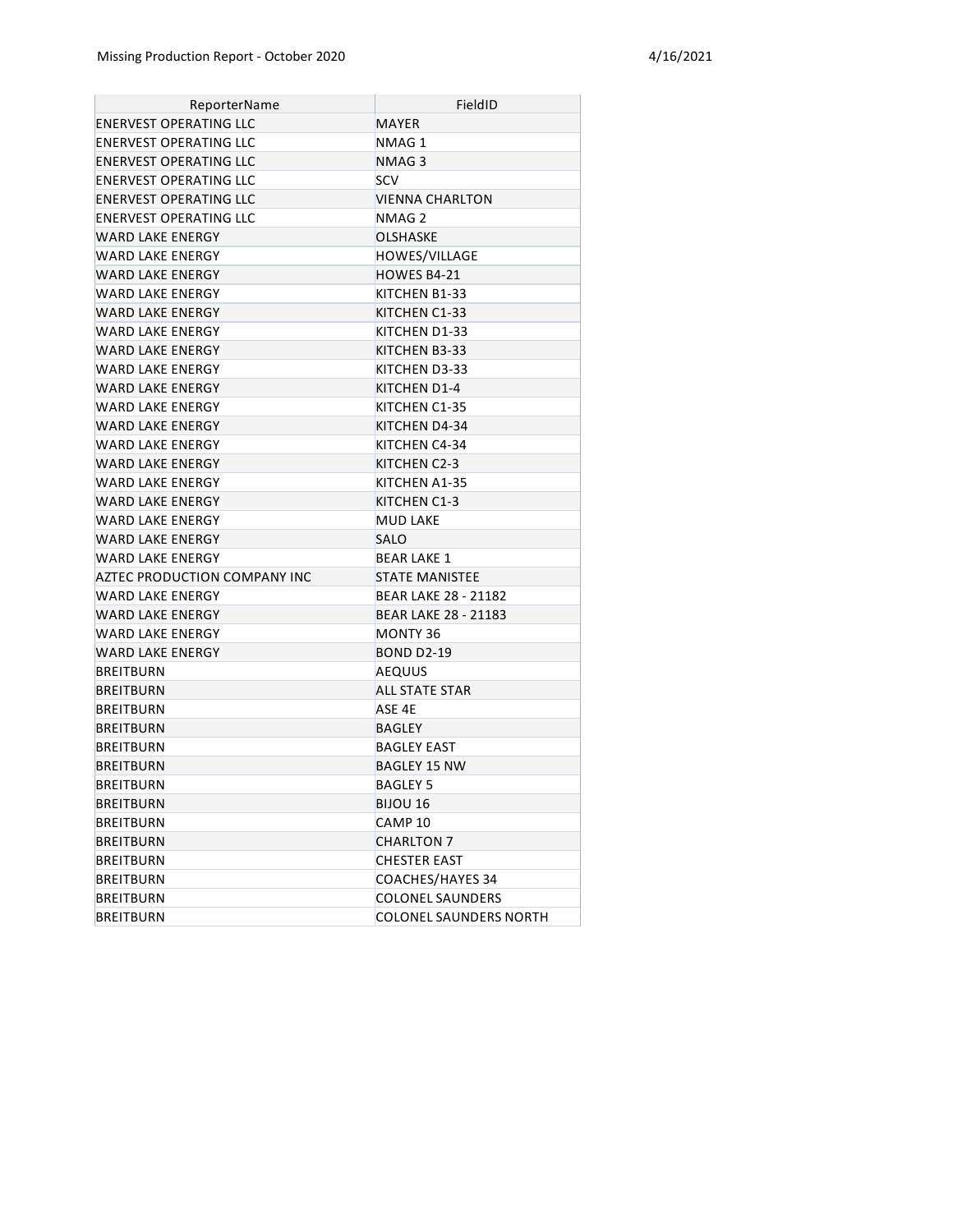| ReporterName     | FieldID                      |
|------------------|------------------------------|
| <b>BREITBURN</b> | DOVER <sub>7</sub>           |
| <b>BREITBURN</b> | <b>DOVER RIDGE</b>           |
| BREITBURN        | DOVER VALLEY                 |
| <b>BREITBURN</b> | <b>FREDERIC X</b>            |
| <b>BREITBURN</b> | <b>ECHO LAKE</b>             |
| <b>BREITBURN</b> | <b>FLETCH</b>                |
| <b>BREITBURN</b> | FONTINALIS CLUB              |
| <b>BREITBURN</b> | <b>GREEN RIVER WEST</b>      |
| <b>BREITBURN</b> | <b>HAYES 10</b>              |
| <b>BREITBURN</b> | <b>HAYES 15</b>              |
| <b>BREITBURN</b> | <b>HAYES 7</b>               |
| <b>BREITBURN</b> | <b>MANCELONA EAST</b>        |
| <b>BREITBURN</b> | MANCELONA WEST               |
| <b>BREITBURN</b> | KNIGHT VIENNA 4              |
| <b>BREITBURN</b> | LAKE 19                      |
| <b>BREITBURN</b> | <b>LAKE MANUKA</b>           |
| <b>BREITBURN</b> | <b>LIBRATUS</b>              |
| <b>BREITBURN</b> | <b>LIVINGSTON 19</b>         |
| <b>BREITBURN</b> | <b>LIVINGSTON 36</b>         |
| <b>BREITBURN</b> | LIVINGSTON B3-20             |
| <b>BREITBURN</b> | LOUD 16-17                   |
| <b>BREITBURN</b> | <b>MANCELONA 30</b>          |
| <b>BREITBURN</b> | <b>MANCELONA EAST Antrim</b> |
| <b>BREITBURN</b> | <b>ST MANCELONA</b>          |
| <b>BREITBURN</b> | ST MANCELONA B4-27           |
| <b>BREITBURN</b> | ST MANCELONA C1-24           |
| <b>BREITBURN</b> | MIDDLE EARTH                 |
| <b>BREITBURN</b> | <b>NORTH LIVINGSTON</b>      |
| <b>BREITBURN</b> | PICKERAL LAKE                |
| <b>BREITBURN</b> | <b>POTTS LAKE</b>            |
| BREITBURN        | <b>GREEN RIVER SOUTH</b>     |
| <b>BREITBURN</b> | <b>MID CHARLTON PHASE 1</b>  |
| BREITBURN        | <b>MID CHARLTON PHASE 2</b>  |
| <b>BREITBURN</b> | <b>SHELL DOVER</b>           |
| <b>BREITBURN</b> | MID CHARLTON SOUTH ADD ON    |
| <b>BREITBURN</b> | SOUTH VANDERBILT             |
| BREITBURN        | STATE BAGLEY-HAYES           |
| <b>BREITBURN</b> | <b>STATE CLINTON 3</b>       |
| BREITBURN        | ST CLINTON A2-7              |
| <b>BREITBURN</b> | <b>ST CLINTON A3-8</b>       |
| BREITBURN        | STATE DOVER D4-9             |
| BREITBURN        | <b>STATE ELMER</b>           |
| BREITBURN        | STATE HAYES 11               |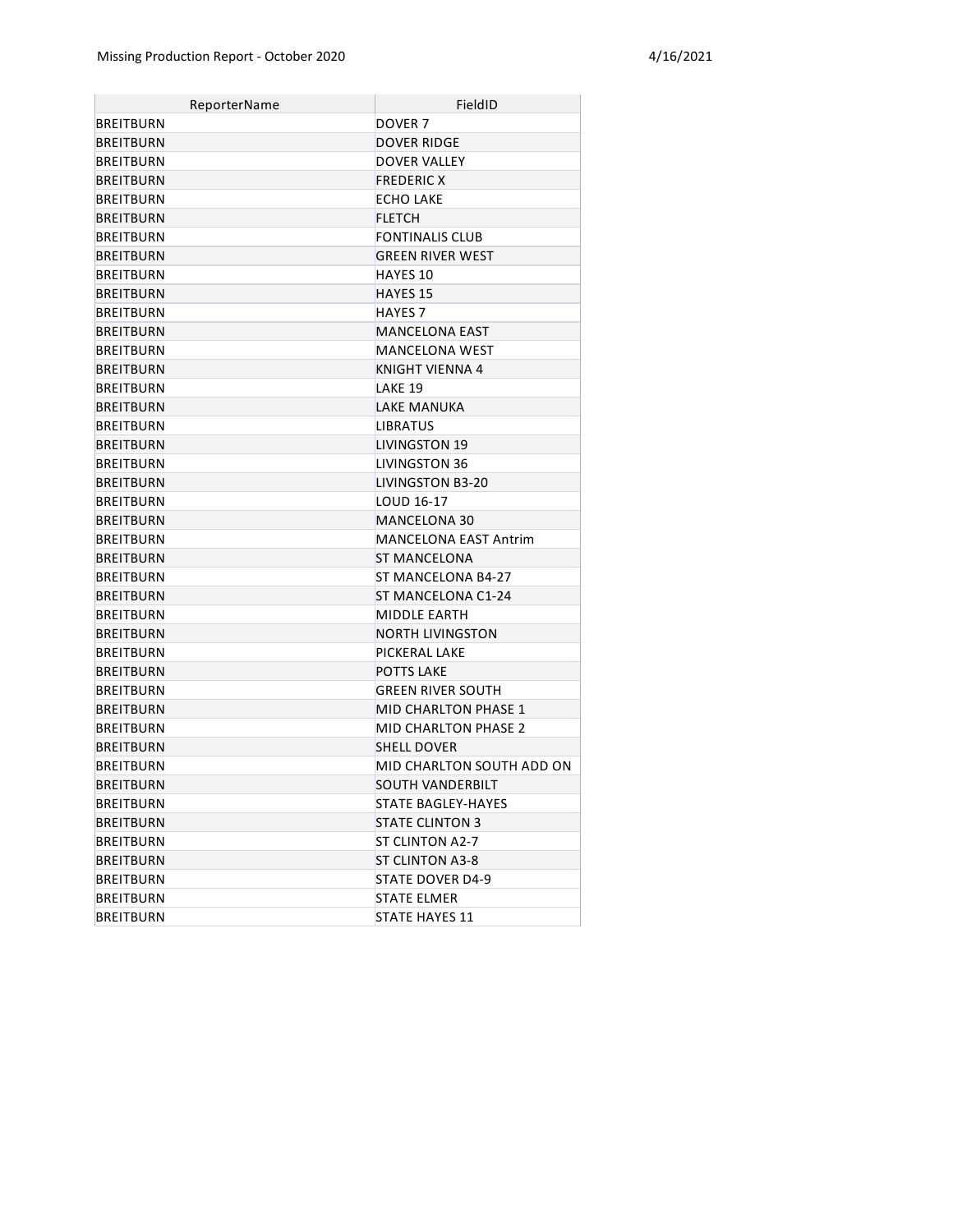| ReporterName            | FieldID                      |
|-------------------------|------------------------------|
| <b>BREITBURN</b>        | <b>STATE RUST</b>            |
| <b>BREITBURN</b>        | <b>STURGEON VALLEY RANCH</b> |
| <b>BREITBURN</b>        | USA ELMER CLINTON            |
| <b>BREITBURN</b>        | VIENNA 6                     |
| <b>BREITBURN</b>        | WEQUAS                       |
| <b>BREITBURN</b>        | WILDCARD                     |
| <b>BREITBURN</b>        | <b>FREDERIC IX</b>           |
| <b>BREITBURN</b>        | WINTER                       |
| <b>BREITBURN</b>        | <b>FLETCH 35</b>             |
| WARD LAKE ENERGY        | <b>BEAR LAKE WEST-21257</b>  |
| WARD LAKE ENERGY        | <b>BEAR LAKE WEST-21258</b>  |
| WARD LAKE ENERGY        | <b>BEAR LAKE WEST</b>        |
| WARD LAKE ENERGY        | BEAR LAKE WEST-21263         |
| WARD LAKE ENERGY        | BEAR LAKE WEST-21264         |
| <b>WARD LAKE ENERGY</b> | BEAR LAKE WEST-21265         |
| WARD LAKE ENERGY        | BEAR LAKE WEST-21266         |
| WARD LAKE ENERGY        | <b>BEAR LAKE WEST-21271</b>  |
| WARD LAKE ENERGY        | <b>BEAR LAKE WEST-21275</b>  |
| <b>WARD LAKE ENERGY</b> | <b>BEAR LAKE WEST-21276</b>  |
| WARD LAKE ENERGY        | BEAR LAKE WEST-21278         |
| WARD LAKE ENERGY        | <b>BEAR LAKE WEST-21279</b>  |
| WARD LAKE ENERGY        | BEAR LAKE WEST-21280         |
| WARD LAKE ENERGY        | <b>BEAR LAKE WEST-21277</b>  |
| WARD LAKE ENERGY        | BEAR LAKE WEST-21318         |
| WARD LAKE ENERGY        | <b>BEAR LAKE WEST-21319</b>  |
| WARD LAKE ENERGY        | BEAR LAKE WEST-21314         |
| WARD LAKE ENERGY        | <b>BEAR LAKE WEST-21316</b>  |
| <b>BREITBURN</b>        | MANCELONA 26-27              |
| WARD LAKE ENERGY        | <b>BEAR LAKE WEST-21315</b>  |
| WARD LAKE ENERGY        | BEAR LAKE WEST-21317         |
| WARD LAKE ENERGY        | <b>BEAR LAKE WEST-21324</b>  |
| <b>BREITBURN</b>        | MANCELONA 23                 |
| <b>BREITBURN</b>        | MANCELONA 24-25              |
| <b>BREITBURN</b>        | NEW CALEDONIA                |
| <b>BREITBURN</b>        | <b>NEW CALEDONIA NW</b>      |
| <b>BREITBURN</b>        | NEW CALEDONIA N              |
| <b>BREITBURN</b>        | NEW CALEDONIA W              |
| BREITBURN               | NEW CALEDONIA WILDCAT        |
| WARD LAKE ENERGY        | BEAR LAKE WEST-21337         |
| BREITBURN               | NEW CALEDONIA NE             |
| NORTHSTAR ENERGY LLC    | HUDSON 34 USP                |
| NORTHSTAR ENERGY LLC    | ARROWHEAD RANCH MONTMO       |
| NORTHSTAR ENERGY LLC    | <b>BLACK BEAR CENTRAL</b>    |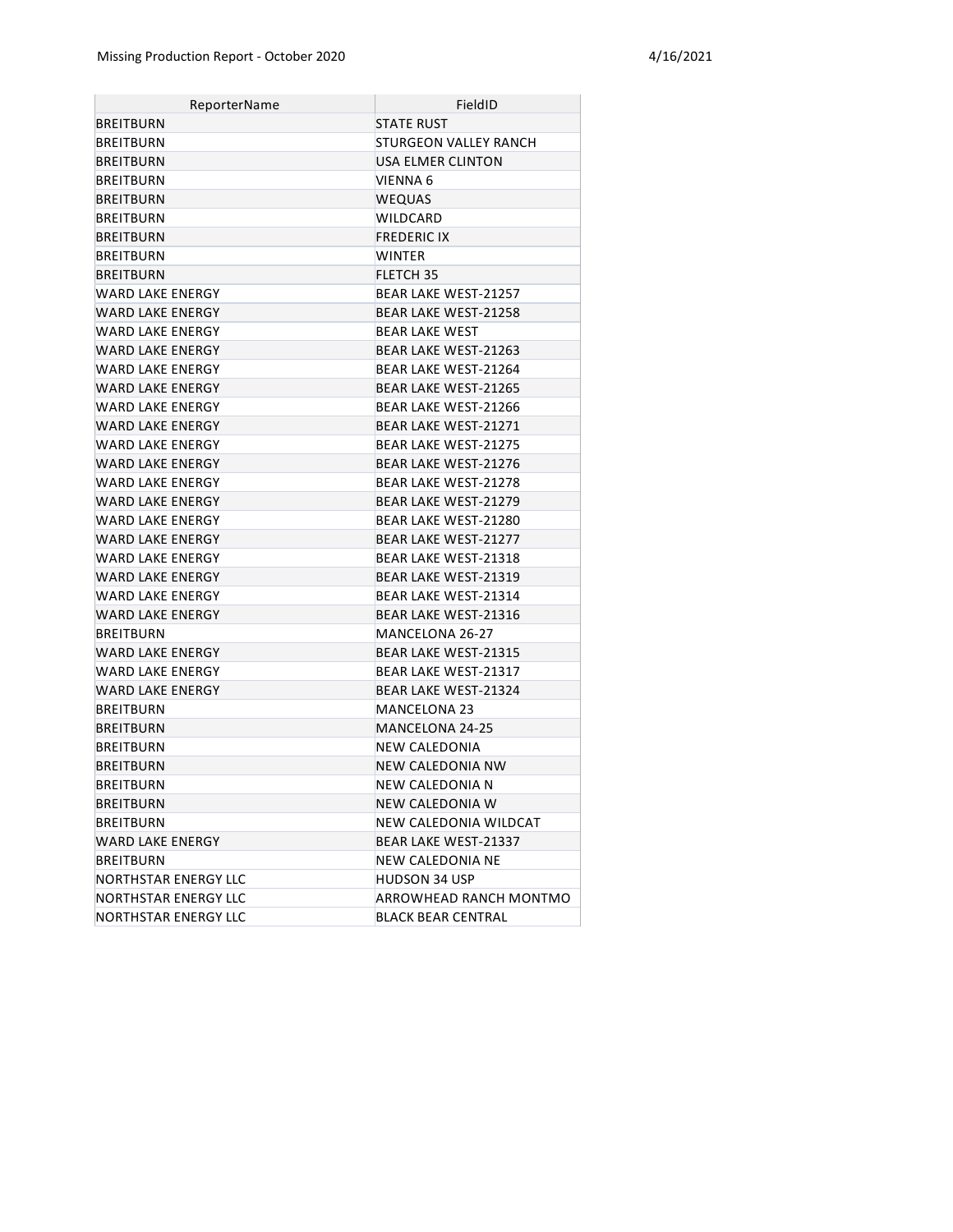| ReporterName         | FieldID                                |
|----------------------|----------------------------------------|
| NORTHSTAR ENERGY LLC | <b>BLUE CHIP</b>                       |
| NORTHSTAR ENERGY LLC | <b>CHANDLER NORTH</b>                  |
| NORTHSTAR ENERGY LLC | <b>CHANDLER SOUTH</b>                  |
| NORTHSTAR ENERGY LLC | <b>CORWITH - AURORA ENERGY</b>         |
| NORTHSTAR ENERGY LLC | <b>GAYLORD FISHING CLUB</b>            |
| NORTHSTAR ENERGY LLC | <b>HUDSON 13</b>                       |
| NORTHSTAR ENERGY LLC | <b>HUDSON 19</b>                       |
| NORTHSTAR ENERGY LLC | <b>HUDSON NORTHEAST</b>                |
| NORTHSTAR ENERGY LLC | <b>HUDSON SOUTHWEST USP</b>            |
| NORTHSTAR ENERGY LLC | <b>HUDSON WEST</b>                     |
| NORTHSTAR ENERGY LLC | <b>HUDSON NORTHWEST</b>                |
| NUENERGY             | AVERY 23                               |
| NUENERGY             | <b>SEVEN UP CLUB</b>                   |
| NUENERGY             | <b>OLDS ROCKET</b>                     |
| NUENERGY             | <b>STARFIRE</b>                        |
| NUENERGY             | <b>STARFIRE SOUTH</b>                  |
| NUENERGY             | <b>STARSHIP ENTERPRISE &amp; SPOCK</b> |
| NUENERGY             | <b>ZEBULON</b>                         |
| NUENERGY             | SWAN                                   |
| <b>BREITBURN</b>     | STATE GARFIELD B3-9 HDL USP            |
| <b>BREITBURN</b>     | <b>CHARLTON 27</b>                     |
| <b>BREITBURN</b>     | <b>CHARLTON MILLENIUM</b>              |
| <b>BREITBURN</b>     | CHARLTON MILLENIUM - 21199             |
| <b>BREITBURN</b>     | CHARLTON MILLENIUM - 21203             |
| <b>BREITBURN</b>     | CHARLTON MILLENIUM - 21204             |
| <b>BREITBURN</b>     | <b>CHARLTON MILLENIUM - 21259</b>      |
| <b>BREITBURN</b>     | CHARLTON MILLENNIUM - 21121            |
| NORTHSTAR ENERGY LLC | <b>BLACK BEAR EAST</b>                 |
| <b>BREITBURN</b>     | <b>BAGLEY 11 D</b>                     |

Page 7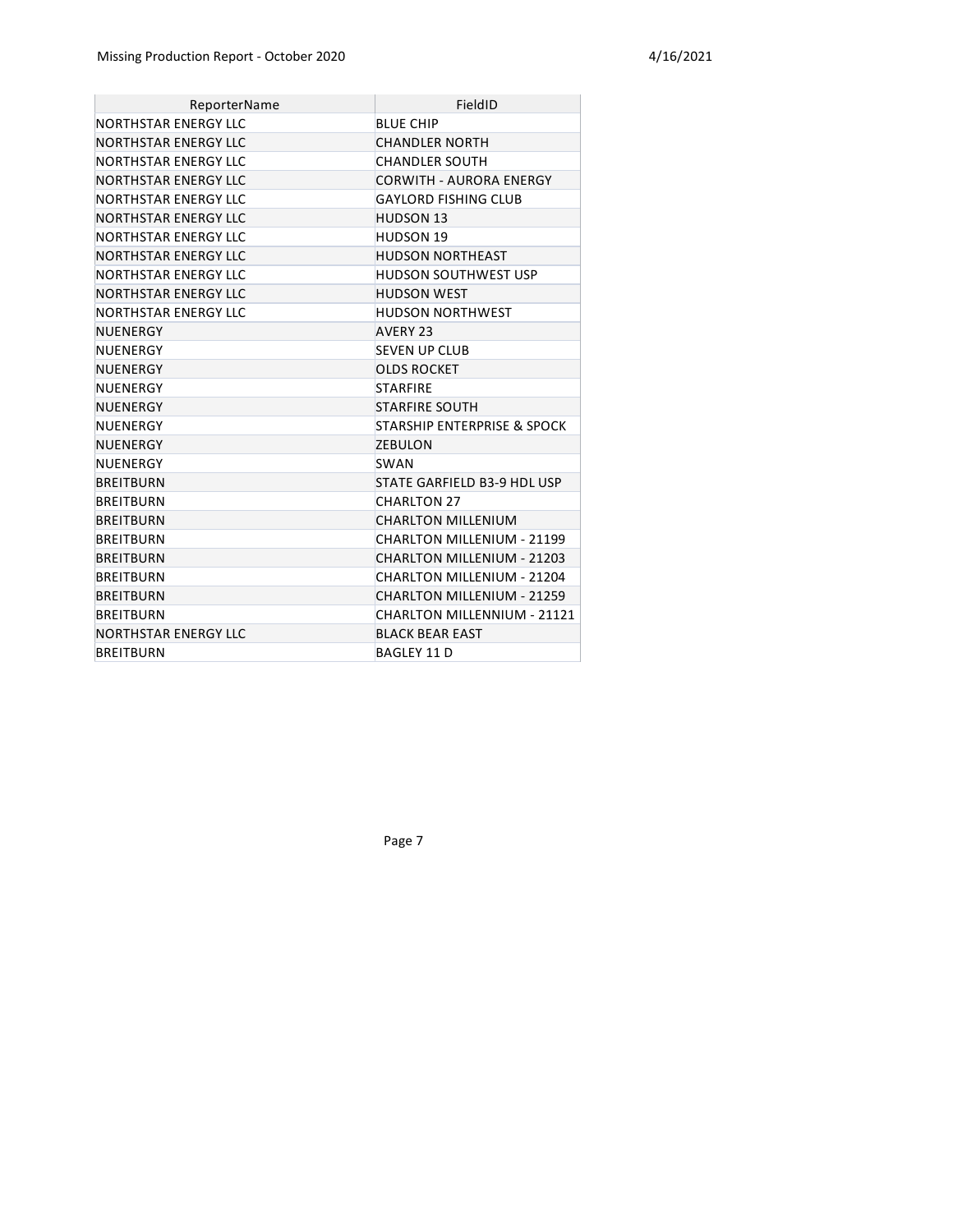| ReporterName            | FieldID                    |
|-------------------------|----------------------------|
| WARD LAKE ENERGY        | <b>BAGLEY 23</b>           |
| <b>WARD LAKE ENERGY</b> | <b>BAGLEY 23A</b>          |
| WARD LAKE ENERGY        | <b>BAGLEY 24</b>           |
| WARD LAKE ENERGY        | BAGLEY 400                 |
| WARD LAKE ENERGY        | <b>BEAR LAKE</b>           |
| WARD LAKE ENERGY        | <b>BEAR LAKE 10</b>        |
| WARD LAKE ENERGY        | BEAR LAKE 12/11            |
| WARD LAKE ENERGY        | <b>BEAR LAKE 14</b>        |
| WARD LAKE ENERGY        | <b>BEAR LAKE 15</b>        |
| WARD LAKE ENERGY        | BEAR LAKE 2/11             |
| WARD LAKE ENERGY        | <b>BEAR LAKE 27</b>        |
| WARD LAKE ENERGY        | <b>BEAR LAKE 3</b>         |
| WARD LAKE ENERGY        | BRILEY 26                  |
| WARD LAKE ENERGY        | BRILEY 8                   |
| WARD LAKE ENERGY        | <b>CHARLTON 11</b>         |
| <b>WARD LAKE ENERGY</b> | <b>CHARLTON 12</b>         |
| WARD LAKE ENERGY        | <b>CHARLTON 19</b>         |
| WARD LAKE ENERGY        | <b>CHARLTON 2</b>          |
| WARD LAKE ENERGY        | <b>CHARLTON 22 (NORTH)</b> |
| WARD LAKE ENERGY        | <b>CHARLTON 31</b>         |
| WARD LAKE ENERGY        | <b>CHARLTON 32B</b>        |
| <b>WARD LAKE ENERGY</b> | <b>CHARLTON 34</b>         |
| WARD LAKE ENERGY        | <b>CHARLTON 35</b>         |
| <b>WARD LAKE ENERGY</b> | <b>CHARLTON 4 (SOUTH)</b>  |
| WARD LAKE ENERGY        | <b>CHARLTON 5 (SOUTH)</b>  |
| WARD LAKE ENERGY        | <b>CHARLTON 9</b>          |
| WARD LAKE ENERGY        | <b>CHESTER 10</b>          |
| WARD LAKE ENERGY        | <b>CHESTER 18</b>          |
| WARD LAKE ENERGY        | <b>CHESTER 22</b>          |
| <b>WARD LAKE ENERGY</b> | <b>CHESTER 23</b>          |
| WARD LAKE ENERGY        | <b>CHESTER 27</b>          |
| <b>WARD LAKE ENERGY</b> | DOVER 24                   |
| WARD LAKE ENERGY        | EDGEWOOD CLUB EAST         |
| WARD LAKE ENERGY        | <b>EDGEWOOD CLUB WEST</b>  |
| <b>WARD LAKE ENERGY</b> | ELEVEN/TWELVE              |
| <b>WARD LAKE ENERGY</b> | <b>GIRVEN</b>              |
| WARD LAKE ENERGY        | GIRVEN 11-6                |
| WARD LAKE ENERGY        | <b>GUSTAFSON</b>           |
| WARD LAKE ENERGY        | HAYES 12                   |
| <b>WARD LAKE ENERGY</b> | <b>LIVINGSTON 34</b>       |
| WARD LAKE ENERGY        | MAPLE GROVE 6              |
| WARD LAKE ENERGY        | <b>MAPLE GROVE 7</b>       |
| <b>WARD LAKE ENERGY</b> | MATTISON                   |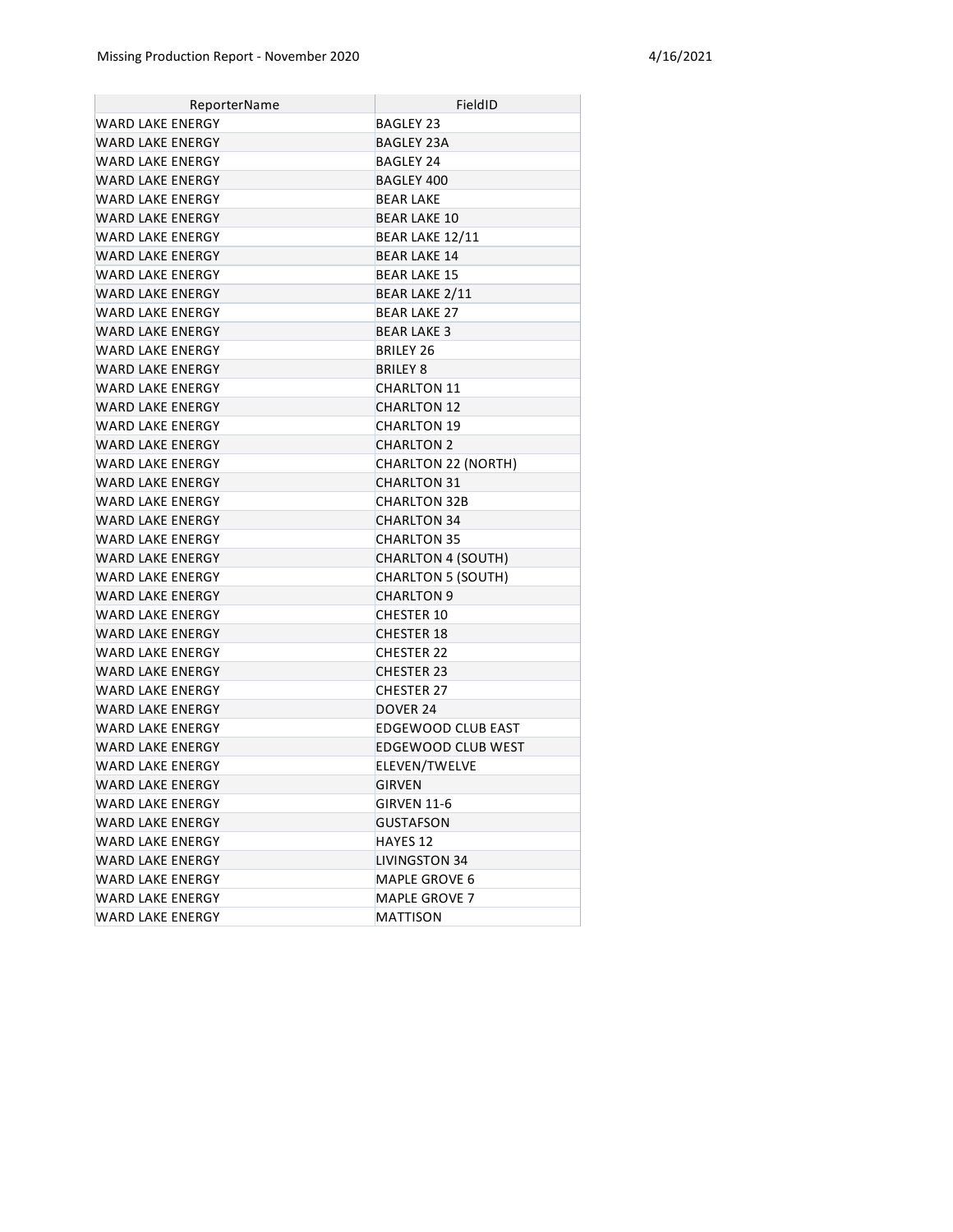| ReporterName            | FieldID                      |
|-------------------------|------------------------------|
| WARD LAKE ENERGY        | <b>NORTH CHARLTON 18</b>     |
| WARD LAKE ENERGY        | <b>NORTH CHARLTON 24</b>     |
| <b>WARD LAKE ENERGY</b> | NORTH CHARLTON 31            |
| WARD LAKE ENERGY        | NORTH CHARLTON 36            |
| <b>WARD LAKE ENERGY</b> | NORTH VIENNA 7               |
| WARD LAKE ENERGY        | NYSTROM 14                   |
| <b>WARD LAKE ENERGY</b> | <b>REFKE</b>                 |
| WARD LAKE ENERGY        | SPRINGDALE 28/04             |
| <b>WARD LAKE ENERGY</b> | SPRINGDALE 28/05             |
| <b>WARD LAKE ENERGY</b> | SPRINGDALE 28/28             |
| WARD LAKE ENERGY        | SPRINGDALE 28/33             |
| WARD LAKE ENERGY        | SPRINGDALE 31                |
| WARD LAKE ENERGY        | STEVENS ST BAGLEY 7-22       |
| WARD LAKE ENERGY        | <b>TANNERVILLE</b>           |
| WARD LAKE ENERGY        | <b>VIENNA 18</b>             |
| WARD LAKE ENERGY        | NORTH VIENNA 6               |
| <b>WARD LAKE ENERGY</b> | ZALUD                        |
| WARD LAKE ENERGY        | <b>DEAN</b>                  |
| WARD LAKE ENERGY        | MUD LAKE 9/10                |
| WARD LAKE ENERGY        | MUD LAKE 9/16                |
| WARD LAKE ENERGY        | <b>MUD LAKE 8</b>            |
| WARD LAKE ENERGY        | SPRINGDALE 28/29             |
| WARD LAKE ENERGY        | <b>MUD LAKE 16/17</b>        |
| WARD LAKE ENERGY        | MUD LAKE 17/20               |
| WARD LAKE ENERGY        | ST SPRINGDALE 5-33 HDS       |
| WARD LAKE ENERGY        | SPRINGDALE 28/32             |
| WARD LAKE ENERGY        | <b>BEAR LAKE 24 ANTRIM</b>   |
| WARD LAKE ENERGY        | SUMMERLAND C2-12             |
| WARD LAKE ENERGY        | <b>ELMAC HILLS 7</b>         |
| WARD LAKE ENERGY        | <b>CHARLTON 15</b>           |
| <b>WARD LAKE ENERGY</b> | BEAR LAKE 22/23              |
| WARD LAKE ENERGY        | <b>CANADA CREEK RANCH</b>    |
| <b>WARD LAKE ENERGY</b> | JOHNSON 35                   |
| <b>WARD LAKE ENERGY</b> | ST MAPLE GROVE & KNAPP A4-19 |
| <b>WARD LAKE ENERGY</b> | <b>ST CHARLTON D3-25</b>     |
| WARD LAKE ENERGY        | ST CHARLTON & PABST A3-24    |
| WARD LAKE ENERGY        | <b>LUM</b>                   |
| WARD LAKE ENERGY        | <b>COE C4-34</b>             |
| WARD LAKE ENERGY        | ST PLEASANTON 11-34          |
| WARD LAKE ENERGY        | ST MONTMORENCY C1-31 HDS     |
| WARD LAKE ENERGY        | ST HAYES SOUTHWEST           |
| WARD LAKE ENERGY        | MID KITCHEN FARMS            |
| WARD LAKE ENERGY        | JOHNSON B1-35                |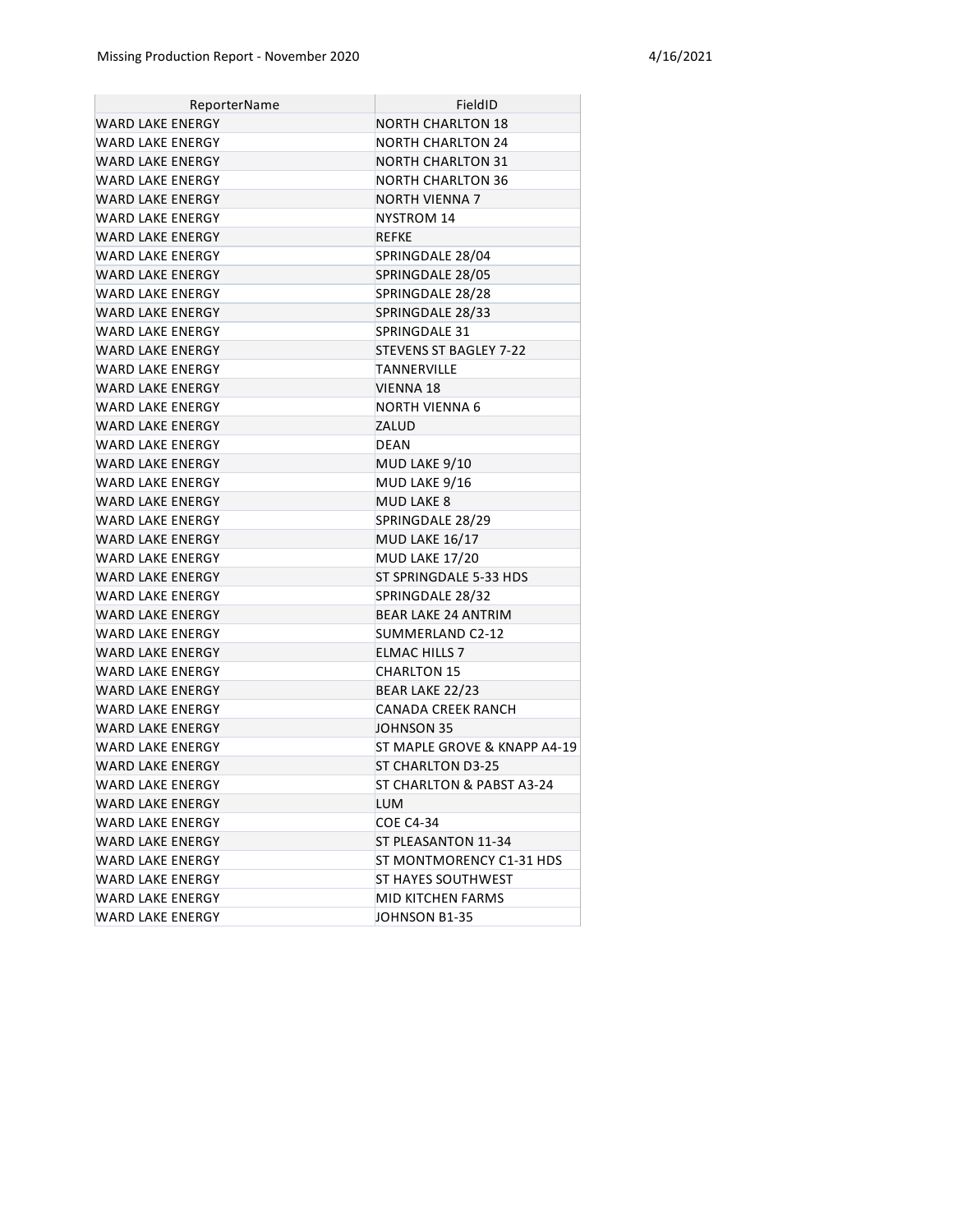| ReporterName                  | FieldID                    |
|-------------------------------|----------------------------|
| WARD LAKE ENERGY              | ASIALA A4-35               |
| WARD LAKE ENERGY              | MID KITCHEN FARMS-PHASE II |
| OMIMEX                        | <b>PLEASANTON 25</b>       |
| <b>OMIMEX</b>                 | PLEASANTON 36-20455        |
| WARD LAKE ENERGY              | STAR <sub>5</sub>          |
| NUENERGY                      | SOUTH OTSEGO 10            |
| NUENERGY                      | <b>BAGLEY 27</b>           |
| WARD LAKE ENERGY              | WAVE JOHNSON 3-35          |
| WARD LAKE ENERGY              | VILLAGE OF CHIEF 1-35      |
| <b>WARD LAKE ENERGY</b>       | <b>MONTY 35</b>            |
| WARD LAKE ENERGY              | <b>KALEVA</b>              |
| WARD LAKE ENERGY              | <b>MAXEY ET AL</b>         |
| WARD LAKE ENERGY              | STAR & FRIES C4-5          |
| WARD LAKE ENERGY              | PULLEY C2-4                |
| WARD LAKE ENERGY              | ZIEHM                      |
| <b>WARD LAKE ENERGY</b>       | TRUNK & EASTERLING         |
| WARD LAKE ENERGY              | <b>WELLER</b>              |
| <b>WARD LAKE ENERGY</b>       | <b>STATE BROWN</b>         |
| WARD LAKE ENERGY              | RECKOW D3-36               |
| WARD LAKE ENERGY              | <b>RECKOW</b>              |
| ENERVEST OPERATING LLC        | STATE HAYES                |
| <b>ENERVEST OPERATING LLC</b> | <b>ASE 1 HAYES</b>         |
| ENERVEST OPERATING LLC        | ASE <sub>2</sub>           |
| <b>ENERVEST OPERATING LLC</b> | <b>ASE 3A-25</b>           |
| ENERVEST OPERATING LLC        | ASE 3A-36                  |
| ENERVEST OPERATING LLC        | ASE 3B WOLFE               |
| ENERVEST OPERATING LLC        | ASE 3B WOLFE ET AL         |
| <b>ENERVEST OPERATING LLC</b> | ASE 4-16                   |
| ENERVEST OPERATING LLC        | ASE 4-17                   |
| ENERVEST OPERATING LLC        | ASE 4B                     |
| ENERVEST OPERATING LLC        | ASE 4C                     |
| <b>ENERVEST OPERATING LLC</b> | ASE <sub>4D</sub>          |
| ENERVEST OPERATING LLC        | ASE <sub>5</sub>           |
| ENERVEST OPERATING LLC        | <b>ASE 512</b>             |
| ENERVEST OPERATING LLC        | <b>ASE 519</b>             |
| <b>ENERVEST OPERATING LLC</b> | ASE 5B                     |
| ENERVEST OPERATING LLC        | ASE 5C                     |
| <b>ENERVEST OPERATING LLC</b> | ASE <sub>6</sub>           |
| ENERVEST OPERATING LLC        | ASE 6B                     |
| <b>ENERVEST OPERATING LLC</b> | ASE 6C                     |
| <b>ENERVEST OPERATING LLC</b> | ASE 7                      |
| ENERVEST OPERATING LLC        | ASE 7B                     |
| ENERVEST OPERATING LLC        | ASE 7C                     |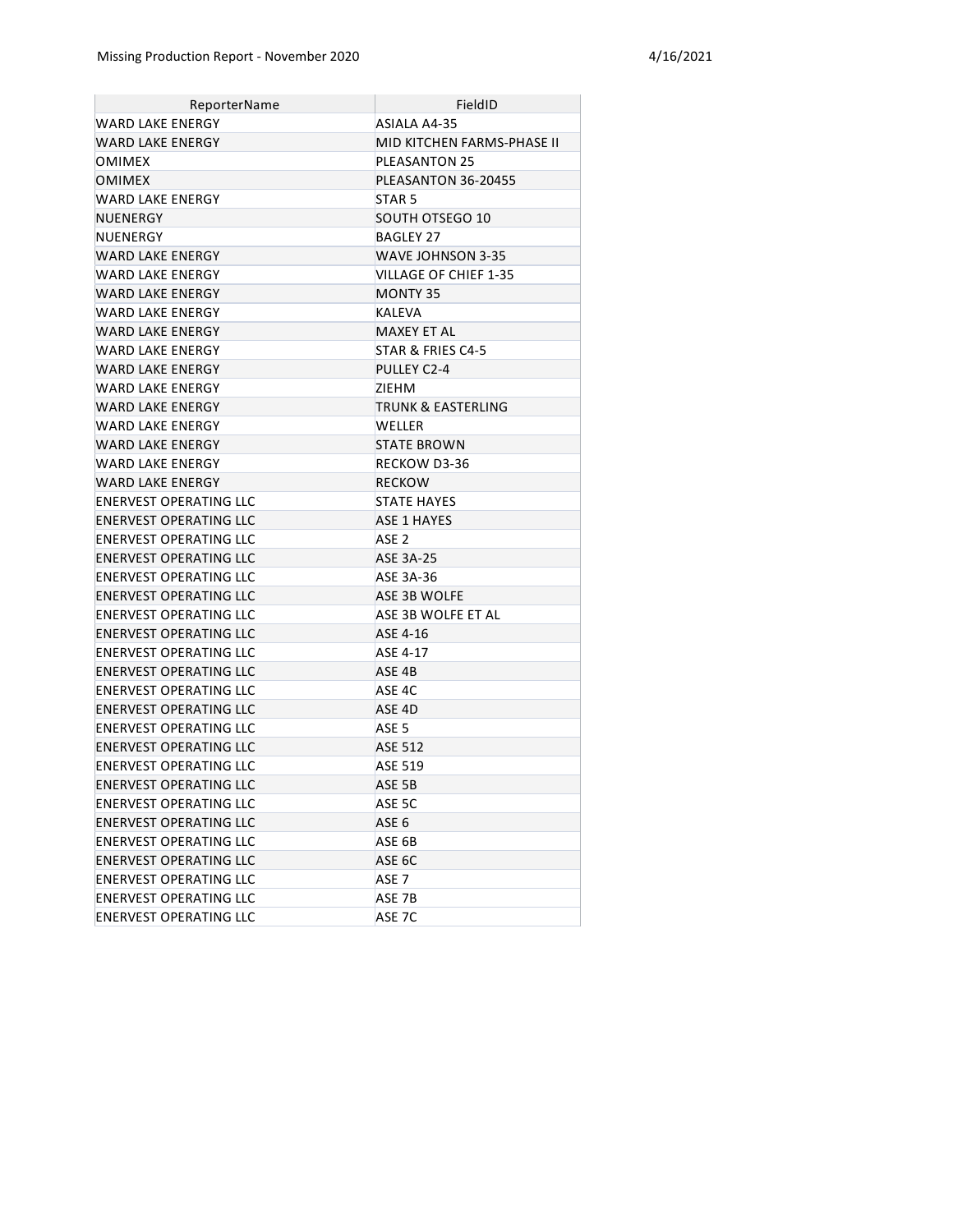| ReporterName                  | FieldID                     |
|-------------------------------|-----------------------------|
| ENERVEST OPERATING LLC        | ASE <sub>8</sub>            |
| ENERVEST OPERATING LLC        | <b>CHARLTON 14</b>          |
| ENERVEST OPERATING LLC        | MAYER                       |
| ENERVEST OPERATING LLC        | NMAG 1                      |
| ENERVEST OPERATING LLC        | NMAG 3                      |
| ENERVEST OPERATING LLC        | <b>SCV</b>                  |
| <b>ENERVEST OPERATING LLC</b> | VIENNA CHARLTON             |
| ENERVEST OPERATING LLC        | NMAG 2                      |
| WARD LAKE ENERGY              | <b>OLSHASKE</b>             |
| WARD LAKE ENERGY              | <b>HOWES/VILLAGE</b>        |
| WARD LAKE ENERGY              | HOWES B4-21                 |
| WARD LAKE ENERGY              | KITCHEN B1-33               |
| WARD LAKE ENERGY              | KITCHEN C1-33               |
| WARD LAKE ENERGY              | KITCHEN D1-33               |
| WARD LAKE ENERGY              | KITCHEN B3-33               |
| WARD LAKE ENERGY              | KITCHEN D3-33               |
| WARD LAKE ENERGY              | KITCHEN D1-4                |
| WARD LAKE ENERGY              | KITCHEN C1-35               |
| <b>WARD LAKE ENERGY</b>       | KITCHEN D4-34               |
| WARD LAKE ENERGY              | KITCHEN C4-34               |
| WARD LAKE ENERGY              | KITCHEN C2-3                |
| WARD LAKE ENERGY              | KITCHEN A1-35               |
| WARD LAKE ENERGY              | KITCHEN C1-3                |
| <b>WARD LAKE ENERGY</b>       | <b>MUD LAKE</b>             |
| WARD LAKE ENERGY              | <b>SALO</b>                 |
| WARD LAKE ENERGY              | <b>BEAR LAKE 1</b>          |
| AZTEC PRODUCTION COMPANY INC  | <b>STATE MANISTEE</b>       |
| WARD LAKE ENERGY              | <b>BEAR LAKE 28 - 21182</b> |
| WARD LAKE ENERGY              | <b>BEAR LAKE 28 - 21183</b> |
| WARD LAKE ENERGY              | <b>MONTY 36</b>             |
| WARD LAKE ENERGY              | <b>BOND D2-19</b>           |
| <b>BREITBURN</b>              | <b>AEQUUS</b>               |
| <b>BREITBURN</b>              | <b>ALL STATE STAR</b>       |
| <b>BREITBURN</b>              | ASE 4E                      |
| <b>BREITBURN</b>              | BAGLEY                      |
| <b>BREITBURN</b>              | <b>BAGLEY EAST</b>          |
| <b>BREITBURN</b>              | <b>BAGLEY 15 NW</b>         |
| BREITBURN                     | BAGLEY 5                    |
| <b>BREITBURN</b>              | BIJOU 16                    |
| BREITBURN                     | CAMP <sub>10</sub>          |
| <b>BREITBURN</b>              | <b>CHARLTON 7</b>           |
| <b>BREITBURN</b>              | <b>CHESTER EAST</b>         |
| <b>BREITBURN</b>              | COACHES/HAYES 34            |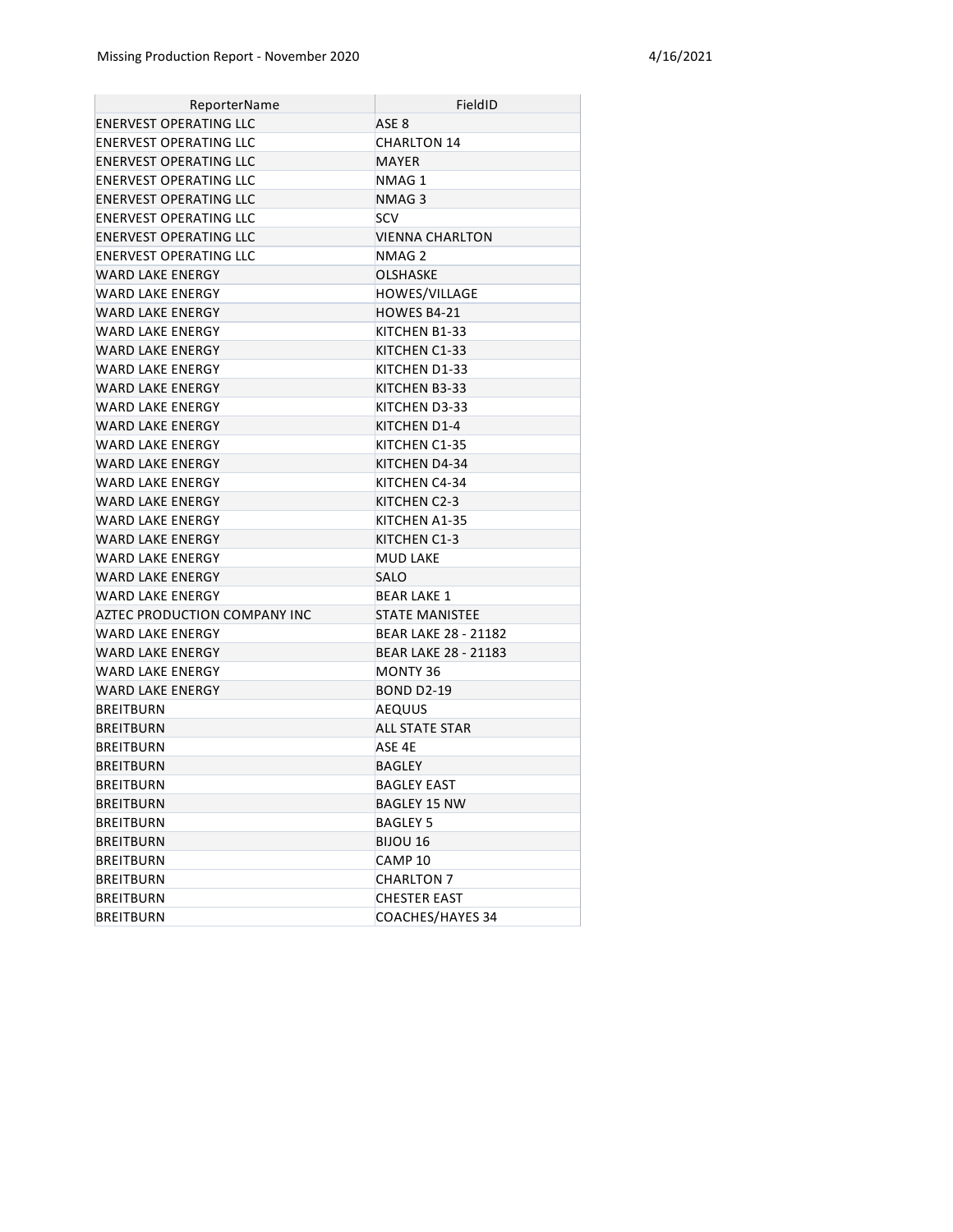| ReporterName     | FieldID                       |
|------------------|-------------------------------|
| BREITBURN        | COLONEL SAUNDERS              |
| <b>BREITBURN</b> | <b>COLONEL SAUNDERS NORTH</b> |
| <b>BREITBURN</b> | DOVER <sub>7</sub>            |
| <b>BREITBURN</b> | <b>DOVER RIDGE</b>            |
| BREITBURN        | <b>DOVER VALLEY</b>           |
| BREITBURN        | <b>FREDERIC X</b>             |
| BREITBURN        | <b>ECHO LAKE</b>              |
| BREITBURN        | <b>FLETCH</b>                 |
| <b>BREITBURN</b> | <b>FONTINALIS CLUB</b>        |
| BREITBURN        | <b>GREEN RIVER WEST</b>       |
| BREITBURN        | <b>HAYES 10</b>               |
| <b>BREITBURN</b> | <b>HAYES 15</b>               |
| BREITBURN        | <b>HAYES 7</b>                |
| BREITBURN        | <b>MANCELONA EAST</b>         |
| BREITBURN        | MANCELONA WEST                |
| BREITBURN        | KNIGHT VIENNA 4               |
| BREITBURN        | LAKE 19                       |
| BREITBURN        | LAKE MANUKA                   |
| BREITBURN        | <b>LIBRATUS</b>               |
| <b>BREITBURN</b> | LIVINGSTON 19                 |
| <b>BREITBURN</b> | LIVINGSTON 36                 |
| <b>BREITBURN</b> | LIVINGSTON B3-20              |
| <b>BREITBURN</b> | LOUD 16-17                    |
| <b>BREITBURN</b> | <b>MANCELONA 30</b>           |
| <b>BREITBURN</b> | <b>MANCELONA EAST Antrim</b>  |
| <b>BREITBURN</b> | ST MANCELONA                  |
| BREITBURN        | ST MANCELONA B4-27            |
| <b>BREITBURN</b> | ST MANCELONA C1-24            |
| <b>BREITBURN</b> | MIDDLE EARTH                  |
| <b>BREITBURN</b> | NORTH LIVINGSTON              |
| <b>BREITBURN</b> | PICKERAL LAKE                 |
| <b>BREITBURN</b> | <b>POTTS LAKE</b>             |
| <b>BREITBURN</b> | GREEN RIVER SOUTH             |
| BREITBURN        | <b>MID CHARLTON PHASE 1</b>   |
| <b>BREITBURN</b> | <b>MID CHARLTON PHASE 2</b>   |
| BREITBURN        | <b>SHELL DOVER</b>            |
| BREITBURN        | MID CHARLTON SOUTH ADD ON     |
| <b>BREITBURN</b> | SOUTH VANDERBILT              |
| BREITBURN        | STATE BAGLEY-HAYES            |
| <b>BREITBURN</b> | <b>STATE CLINTON 3</b>        |
| BREITBURN        | ST CLINTON A2-7               |
| BREITBURN        | ST CLINTON A3-8               |
| BREITBURN        | STATE DOVER D4-9              |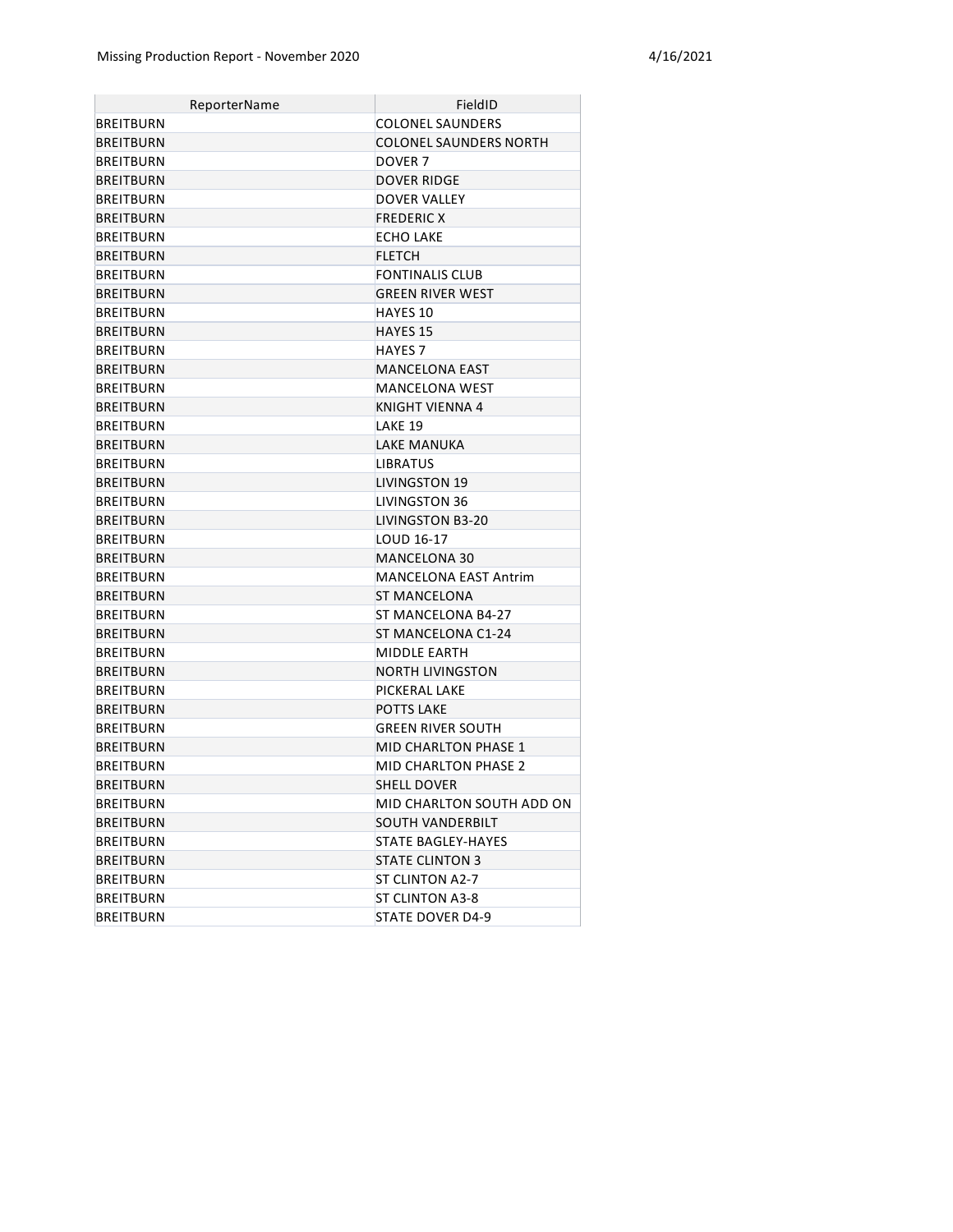| ReporterName            | FieldID                     |
|-------------------------|-----------------------------|
| BREITBURN               | STATE ELMER                 |
| BREITBURN               | STATE HAYES 11              |
| BREITBURN               | <b>STATE RUST</b>           |
| BREITBURN               | STURGEON VALLEY RANCH       |
| BREITBURN               | USA ELMER CLINTON           |
| BREITBURN               | VIENNA 6                    |
| BREITBURN               | <b>WEQUAS</b>               |
| BREITBURN               | WILDCARD                    |
| BREITBURN               | <b>FREDERIC IX</b>          |
| BREITBURN               | <b>WINTER</b>               |
| BREITBURN               | FLETCH 35                   |
| WARD LAKE ENERGY        | BEAR LAKE WEST-21257        |
| WARD LAKE ENERGY        | <b>BEAR LAKE WEST-21258</b> |
| WARD LAKE ENERGY        | <b>BEAR LAKE WEST</b>       |
| WARD LAKE ENERGY        | BEAR LAKE WEST-21263        |
| WARD LAKE ENERGY        | BEAR LAKE WEST-21264        |
| WARD LAKE ENERGY        | <b>BEAR LAKE WEST-21265</b> |
| WARD LAKE ENERGY        | BEAR LAKE WEST-21266        |
| WARD LAKE ENERGY        | <b>BEAR LAKE WEST-21271</b> |
| WARD LAKE ENERGY        | <b>BEAR LAKE WEST-21275</b> |
| WARD LAKE ENERGY        | <b>BEAR LAKE WEST-21276</b> |
| WARD LAKE ENERGY        | <b>BEAR LAKE WEST-21278</b> |
| <b>WARD LAKE ENERGY</b> | <b>BEAR LAKE WEST-21279</b> |
| WARD LAKE ENERGY        | BEAR LAKE WEST-21280        |
| <b>WARD LAKE ENERGY</b> | <b>BEAR LAKE WEST-21277</b> |
| WARD LAKE ENERGY        | BEAR LAKE WEST-21318        |
| WARD LAKE ENERGY        | <b>BEAR LAKE WEST-21319</b> |
| WARD LAKE ENERGY        | BEAR LAKE WEST-21314        |
| WARD LAKE ENERGY        | <b>BEAR LAKE WEST-21316</b> |
| BREITBURN               | MANCELONA 26-27             |
| WARD LAKE ENERGY        | <b>BEAR LAKE WEST-21315</b> |
| WARD LAKE ENERGY        | BEAR LAKE WEST-21317        |
| WARD LAKE ENERGY        | <b>BEAR LAKE WEST-21324</b> |
| BREITBURN               | <b>MANCELONA 23</b>         |
| <b>BREITBURN</b>        | MANCELONA 24-25             |
| <b>BREITBURN</b>        | NEW CALEDONIA               |
| BREITBURN               | NEW CALEDONIA NW            |
| BREITBURN               | NEW CALEDONIA N             |
| BREITBURN               | <b>NEW CALEDONIA W</b>      |
| BREITBURN               | NEW CALEDONIA WILDCAT       |
| WARD LAKE ENERGY        | BEAR LAKE WEST-21337        |
| NUENERGY                | ALCONA CO (SILVERWOLF USP)  |
| BREITBURN               | <b>NEW CALEDONIA NE</b>     |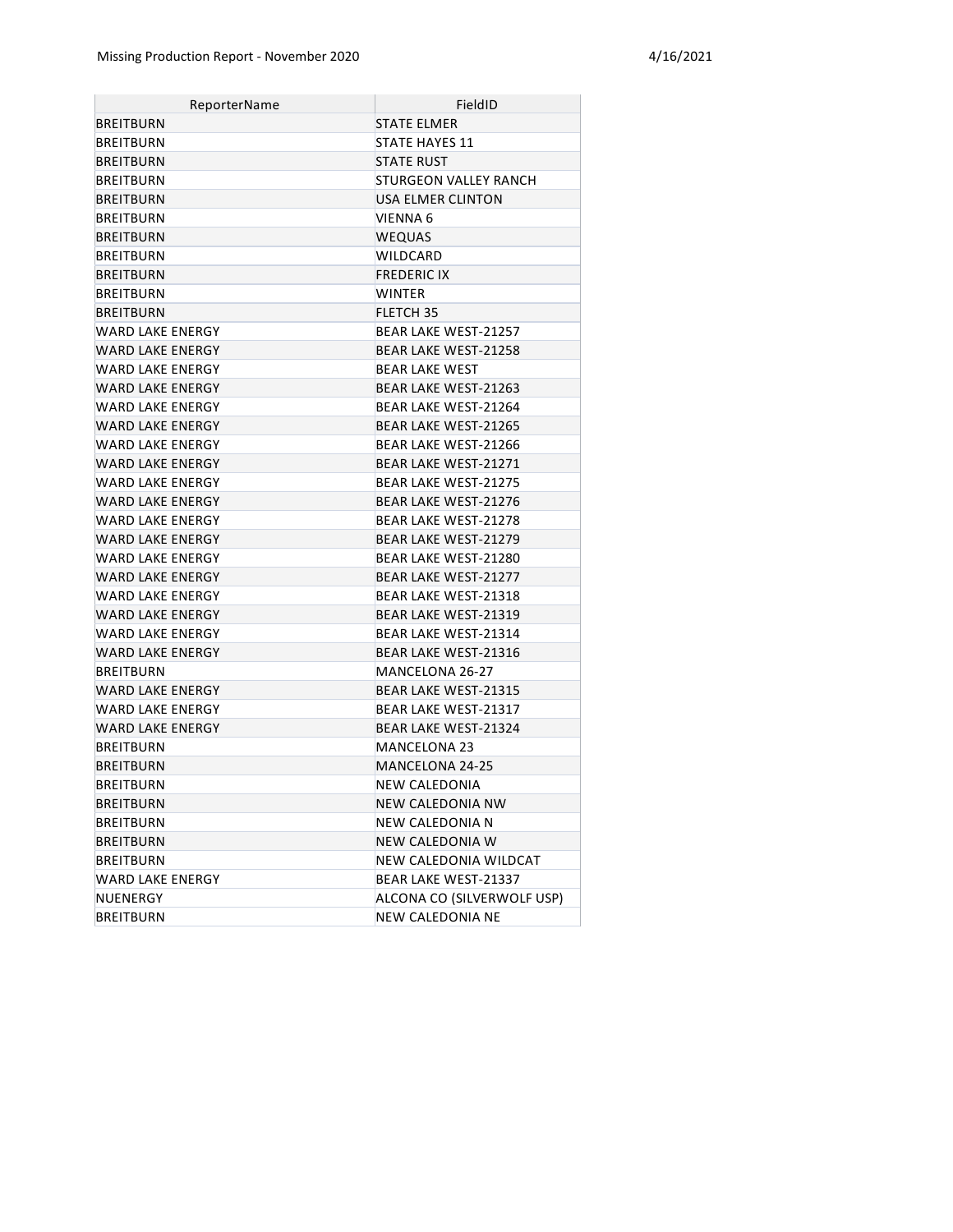| ReporterName            | FieldID                                |
|-------------------------|----------------------------------------|
| NORTHSTAR ENERGY LLC    | HUDSON 34 USP                          |
| NORTHSTAR ENERGY LLC    | ARROWHEAD RANCH MONTMO                 |
| NORTHSTAR ENERGY LLC    | BLACK BEAR CENTRAL                     |
| NORTHSTAR ENERGY LLC    | <b>BLUE CHIP</b>                       |
| NORTHSTAR ENERGY LLC    | CHANDLER NORTH                         |
| NORTHSTAR ENERGY LLC    | <b>CHANDLER SOUTH</b>                  |
| NORTHSTAR ENERGY LLC    | CORWITH - AURORA ENERGY                |
| NORTHSTAR ENERGY LLC    | GAYLORD FISHING CLUB                   |
| NORTHSTAR ENERGY LLC    | HUDSON 13                              |
| NORTHSTAR ENERGY LLC    | <b>HUDSON 19</b>                       |
| NORTHSTAR ENERGY LLC    | HUDSON NORTHEAST                       |
| NORTHSTAR ENERGY LLC    | HUDSON SOUTHWEST USP                   |
| NORTHSTAR ENERGY LLC    | HUDSON WEST                            |
| NORTHSTAR ENERGY LLC    | HUDSON NORTHWEST                       |
| ARBOR OPERATING, L.L.C. | <b>GRAND CANYON</b>                    |
| NUENERGY                | AVERY 23                               |
| NUENERGY                | <b>SEVEN UP CLUB</b>                   |
| NUENERGY                | <b>OLDS ROCKET</b>                     |
| NUENERGY                | <b>STARFIRE</b>                        |
| NUENERGY                | <b>STARFIRE SOUTH</b>                  |
| NUENERGY                | <b>STARSHIP ENTERPRISE &amp; SPOCK</b> |
| NUENERGY                | <b>ZEBULON</b>                         |
| NUENERGY                | <b>SWAN</b>                            |
| <b>BREITBURN</b>        | STATE GARFIELD B3-9 HDL USP            |
| <b>BREITBURN</b>        | <b>CHARLTON 27</b>                     |
| <b>BREITBURN</b>        | <b>CHARLTON MILLENIUM</b>              |
| <b>BREITBURN</b>        | CHARLTON MILLENIUM - 21199             |
| <b>BREITBURN</b>        | CHARLTON MILLENIUM - 21203             |
| <b>BREITBURN</b>        | CHARLTON MILLENIUM - 21204             |
| <b>BREITBURN</b>        | CHARLTON MILLENIUM - 21259             |
| BREITBURN               | CHARLTON MILLENNIUM - 21121            |
| NORTHSTAR ENERGY LLC    | <b>BLACK BEAR EAST</b>                 |
| <b>BREITBURN</b>        | BAGLEY 11 D                            |
| <b>BREITBURN</b>        | <b>ST AVERY</b>                        |
| <b>BREITBURN</b>        | ST ELMER 5                             |
| <b>BREITBURN</b>        | <b>LIVINGSTON 17</b>                   |
| <b>BREITBURN</b>        | ST CLINTON A4-18                       |
| <b>BREITBURN</b>        | <b>SOUTH RUST NEVER SLEEPS</b>         |
| BREITBURN               | SOUTH CAPLE                            |
| <b>BREITBURN</b>        | SKEBA CAPLE                            |
| BREITBURN               | PLEASANT VALLEY                        |
| <b>BREITBURN</b>        | PEGGY FLEMING                          |
| BREITBURN               | NORTH STARMIRA 1 (NADV-1)              |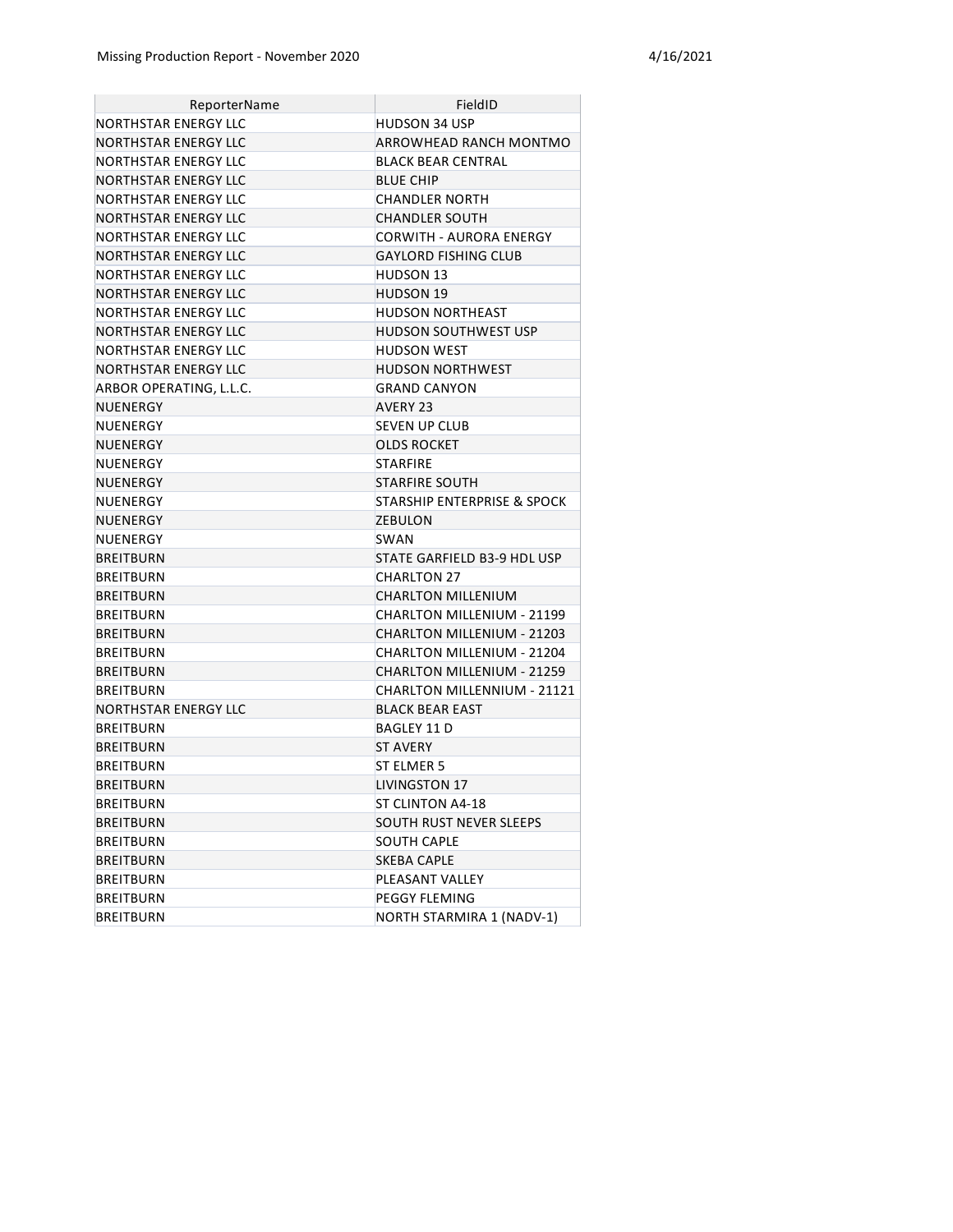| ReporterName     | FieldID                          |
|------------------|----------------------------------|
| <b>BREITBURN</b> | <b>NORTH STARMIRA 2 (NADV-2)</b> |
| <b>BREITBURN</b> | NORTH STARMIRA 3 (NADV-3)        |
| <b>BREITBURN</b> | NORTH STARMIRA 7 (NADV-7)        |
| <b>BREITBURN</b> | LUCKY 16                         |
| <b>BREITBURN</b> | <b>HUNT N HAYES</b>              |
| <b>BREITBURN</b> | <b>HAPPY HILLMAN</b>             |
| <b>BREITBURN</b> | <b>ELMIRA THRIVE EAST</b>        |
| <b>BREITBURN</b> | FIMER FUDD 1-A                   |
| <b>BREITBURN</b> | <b>ELMER FUDD EAST</b>           |
| <b>BREITBURN</b> | <b>CORWITH</b>                   |
| <b>BREITBURN</b> | CHESTER 7-11                     |
| <b>BREITBURN</b> | <b>CHARLTON WEST</b>             |
| <b>BREITBURN</b> | <b>CHARLTON EAST</b>             |
| <b>BREITBURN</b> | <b>CATTLE</b>                    |
| <b>BREITBURN</b> | <b>BUSHMAN</b>                   |
| <b>BREITBURN</b> | <b>BART STAR</b>                 |
| <b>BREITBURN</b> | <b>BAGLEY 700</b>                |
| <b>BREITBURN</b> | <b>BAGLEY 15 WEST</b>            |
| <b>BREITBURN</b> | <b>BAGLEY 15 EAST</b>            |
| <b>BREITBURN</b> | <b>BAGLEY 14</b>                 |
| NUENERGY         | <b>MARSTRAND</b>                 |

Page 8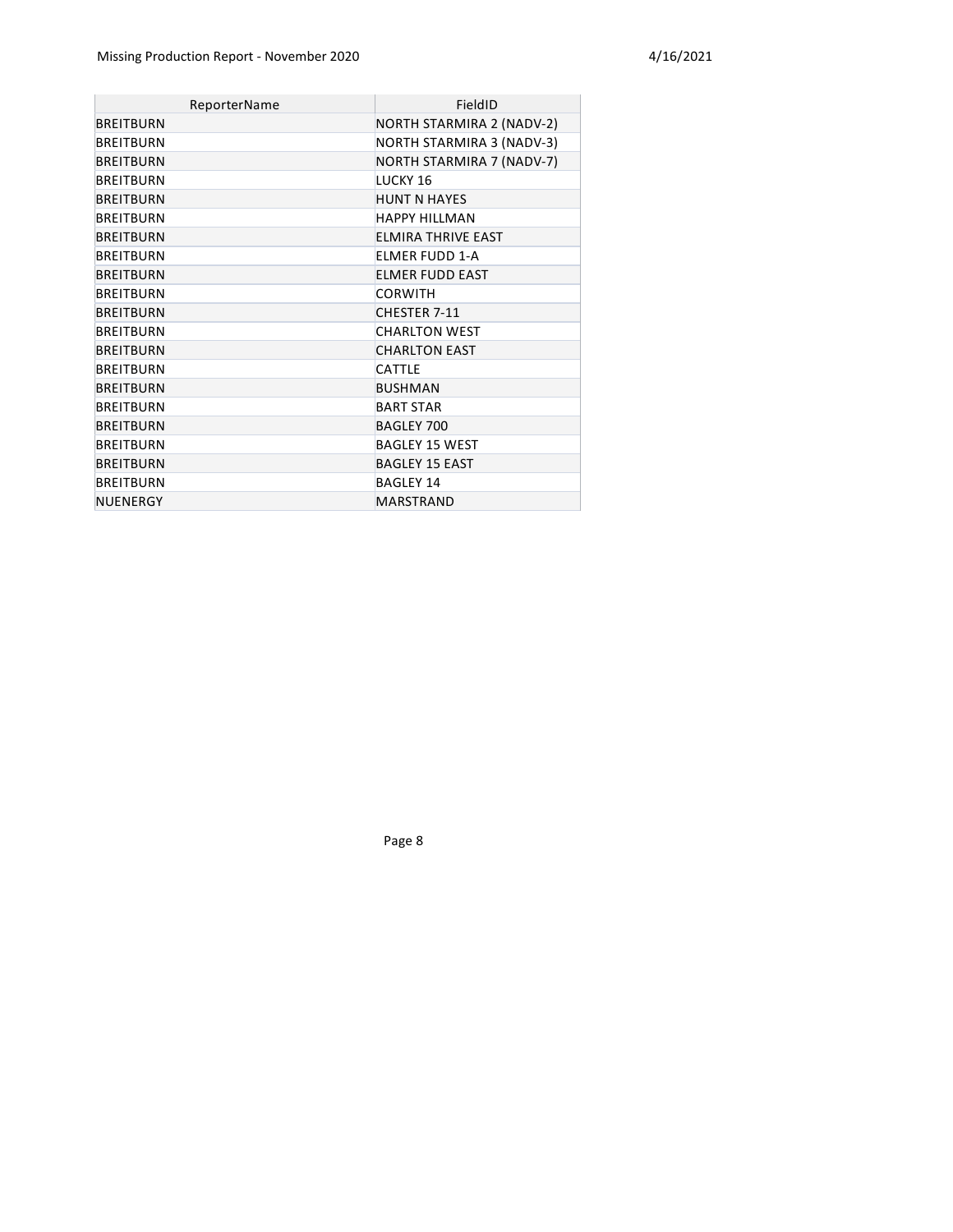| ReporterName            | FieldID                    |
|-------------------------|----------------------------|
| WARD LAKE ENERGY        | <b>BAGLEY 23</b>           |
| WARD LAKE ENERGY        | BAGLEY 23A                 |
| WARD LAKE ENERGY        | BAGLEY 24                  |
| <b>WARD LAKE ENERGY</b> | BAGLEY 400                 |
| WARD LAKE ENERGY        | <b>BEAR LAKE</b>           |
| WARD LAKE ENERGY        | <b>BEAR LAKE 10</b>        |
| WARD LAKE ENERGY        | BEAR LAKE 12/11            |
| WARD LAKE ENERGY        | <b>BEAR LAKE 14</b>        |
| WARD LAKE ENERGY        | <b>BEAR LAKE 15</b>        |
| WARD LAKE ENERGY        | <b>BEAR LAKE 2/11</b>      |
| WARD LAKE ENERGY        | <b>BEAR LAKE 27</b>        |
| WARD LAKE ENERGY        | <b>BEAR LAKE 3</b>         |
| WARD LAKE ENERGY        | BRILEY 26                  |
| WARD LAKE ENERGY        | <b>BRILEY 8</b>            |
| WARD LAKE ENERGY        | <b>CHARLTON 11</b>         |
| WARD LAKE ENERGY        | <b>CHARLTON 12</b>         |
| WARD LAKE ENERGY        | <b>CHARLTON 19</b>         |
| WARD LAKE ENERGY        | <b>CHARLTON 2</b>          |
| WARD LAKE ENERGY        | <b>CHARLTON 22 (NORTH)</b> |
| WARD LAKE ENERGY        | <b>CHARLTON 31</b>         |
| WARD LAKE ENERGY        | <b>CHARLTON 32B</b>        |
| WARD LAKE ENERGY        | <b>CHARLTON 34</b>         |
| WARD LAKE ENERGY        | <b>CHARLTON 35</b>         |
| WARD LAKE ENERGY        | <b>CHARLTON 4 (SOUTH)</b>  |
| WARD LAKE ENERGY        | <b>CHARLTON 5 (SOUTH)</b>  |
| WARD LAKE ENERGY        | <b>CHARLTON 9</b>          |
| WARD LAKE ENERGY        | <b>CHESTER 10</b>          |
| <b>WARD LAKE ENERGY</b> | <b>CHESTER 18</b>          |
| WARD LAKE ENERGY        | <b>CHESTER 22</b>          |
| WARD LAKE ENERGY        | <b>CHESTER 23</b>          |
| WARD LAKE ENERGY        | <b>CHESTER 27</b>          |
| WARD LAKE ENERGY        | DOVER 24                   |
| WARD LAKE ENERGY        | EDGEWOOD CLUB EAST         |
| WARD LAKE ENERGY        | <b>EDGEWOOD CLUB WEST</b>  |
| <b>WARD LAKE ENERGY</b> | ELEVEN/TWELVE              |
| WARD LAKE ENERGY        | <b>GIRVEN</b>              |
| WARD LAKE ENERGY        | <b>GIRVEN 11-6</b>         |
| WARD LAKE ENERGY        | <b>GUSTAFSON</b>           |
| <b>WARD LAKE ENERGY</b> | HAYES 12                   |
| <b>WARD LAKE ENERGY</b> | <b>LIVINGSTON 34</b>       |
| WARD LAKE ENERGY        | MAPLE GROVE 6              |
| <b>WARD LAKE ENERGY</b> | MAPLE GROVE 7              |
| <b>WARD LAKE ENERGY</b> | MATTISON                   |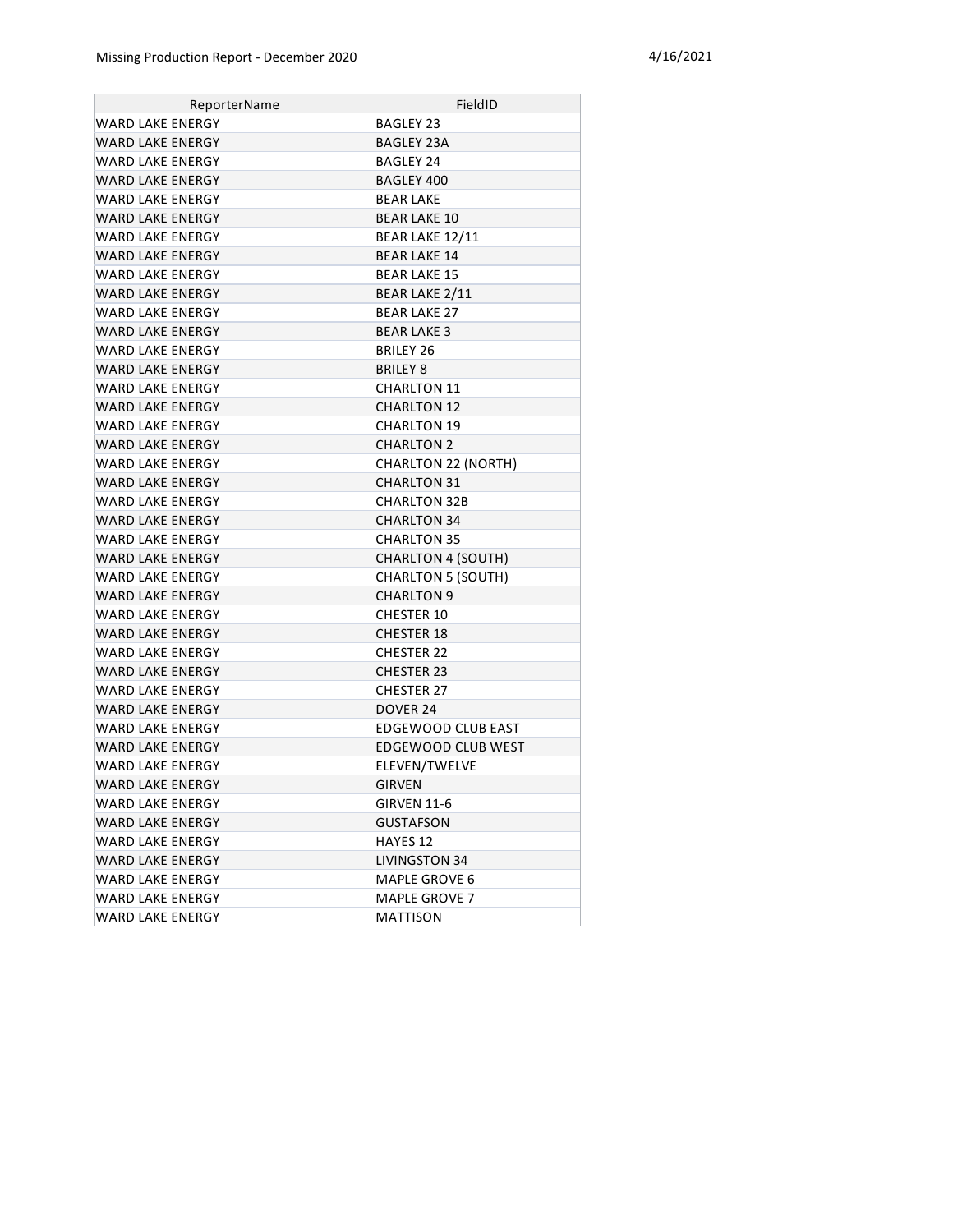| ReporterName            | FieldID                      |
|-------------------------|------------------------------|
| <b>WARD LAKE ENERGY</b> | <b>NORTH CHARLTON 18</b>     |
| WARD LAKE ENERGY        | <b>NORTH CHARLTON 24</b>     |
| WARD LAKE ENERGY        | <b>NORTH CHARLTON 31</b>     |
| WARD LAKE ENERGY        | NORTH CHARLTON 36            |
| WARD LAKE ENERGY        | <b>NORTH VIENNA 7</b>        |
| WARD LAKE ENERGY        | <b>NYSTROM 14</b>            |
| WARD LAKE ENERGY        | REFKE                        |
| WARD LAKE ENERGY        | SPRINGDALE 28/04             |
| <b>WARD LAKE ENERGY</b> | SPRINGDALE 28/05             |
| WARD LAKE ENERGY        | SPRINGDALE 28/28             |
| WARD LAKE ENERGY        | SPRINGDALE 28/33             |
| <b>WARD LAKE ENERGY</b> | SPRINGDALE 31                |
| <b>WARD LAKE ENERGY</b> | STEVENS ST BAGLEY 7-22       |
| WARD LAKE ENERGY        | TANNERVILLE                  |
| <b>WARD LAKE ENERGY</b> | VIENNA 18                    |
| WARD LAKE ENERGY        | NORTH VIENNA 6               |
| <b>WARD LAKE ENERGY</b> | ZALUD                        |
| WARD LAKE ENERGY        | DEAN                         |
| <b>WARD LAKE ENERGY</b> | MUD LAKE 9/10                |
| WARD LAKE ENERGY        | MUD LAKE 9/16                |
| <b>WARD LAKE ENERGY</b> | <b>MUD LAKE 8</b>            |
| WARD LAKE ENERGY        | SPRINGDALE 28/29             |
| <b>WARD LAKE ENERGY</b> | <b>MUD LAKE 16/17</b>        |
| WARD LAKE ENERGY        | MUD LAKE 17/20               |
| <b>WARD LAKE ENERGY</b> | ST SPRINGDALE 5-33 HDS       |
| WARD LAKE ENERGY        | SPRINGDALE 28/32             |
| WARD LAKE ENERGY        | <b>BEAR LAKE 24 ANTRIM</b>   |
| WARD LAKE ENERGY        | SUMMERLAND C2-12             |
| WARD LAKE ENERGY        | <b>ELMAC HILLS 7</b>         |
| WARD LAKE ENERGY        | <b>CHARLTON 15</b>           |
| <b>WARD LAKE ENERGY</b> | BEAR LAKE 22/23              |
| WARD LAKE ENERGY        | CANADA CREEK RANCH           |
| <b>WARD LAKE ENERGY</b> | JOHNSON 35                   |
| <b>WARD LAKE ENERGY</b> | ST MAPLE GROVE & KNAPP A4-19 |
| WARD LAKE ENERGY        | ST CHARLTON D3-25            |
| WARD LAKE ENERGY        | ST CHARLTON & PABST A3-24    |
| WARD LAKE ENERGY        | <b>LUM</b>                   |
| <b>WARD LAKE ENERGY</b> | <b>COE C4-34</b>             |
| <b>WARD LAKE ENERGY</b> | ST PLEASANTON 11-34          |
| <b>WARD LAKE ENERGY</b> | ST MONTMORENCY C1-31 HDS     |
| <b>WARD LAKE ENERGY</b> | <b>ST HAYES SOUTHWEST</b>    |
| <b>WARD LAKE ENERGY</b> | MID KITCHEN FARMS            |
| <b>WARD LAKE ENERGY</b> | JOHNSON B1-35                |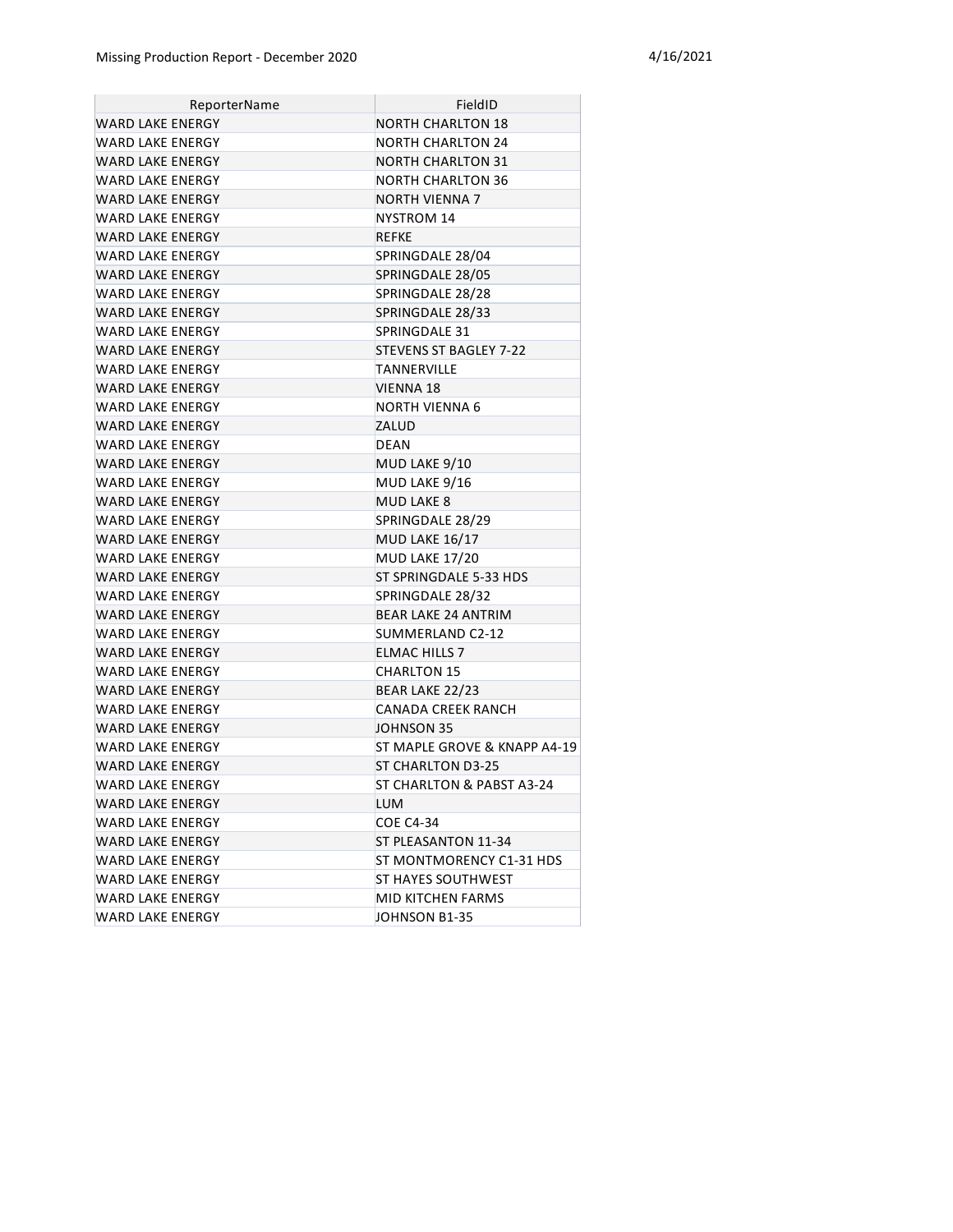| ReporterName                  | FieldID                    |
|-------------------------------|----------------------------|
| WARD LAKE ENERGY              | ASIALA A4-35               |
| <b>WARD LAKE ENFRGY</b>       | MID KITCHEN FARMS-PHASE II |
| WARD LAKE ENERGY              | STAR <sub>5</sub>          |
| NUENERGY                      | SOUTH OTSEGO 10            |
| NUENERGY                      | BAGLEY 27                  |
| WARD LAKE ENERGY              | WAVE JOHNSON 3-35          |
| WARD LAKE ENERGY              | VILLAGE OF CHIEF 1-35      |
| WARD LAKE ENERGY              | <b>MONTY 35</b>            |
| WARD LAKE ENERGY              | <b>KALEVA</b>              |
| WARD LAKE ENERGY              | <b>MAXEY ET AL</b>         |
| WARD LAKE ENERGY              | STAR & FRIES C4-5          |
| WARD LAKE ENERGY              | PULLEY C2-4                |
| WARD LAKE ENERGY              | ZIEHM                      |
| WARD LAKE ENERGY              | TRUNK & EASTERLING         |
| WARD LAKE ENERGY              | <b>WELLER</b>              |
| WARD LAKE ENERGY              | <b>STATE BROWN</b>         |
| WARD LAKE ENERGY              | RECKOW D3-36               |
| WARD LAKE ENERGY              | <b>RECKOW</b>              |
| <b>ENERVEST OPERATING LLC</b> | <b>STATE HAYES</b>         |
| <b>ENERVEST OPERATING LLC</b> | <b>ASE 1 HAYES</b>         |
| ENERVEST OPERATING LLC        | ASE <sub>2</sub>           |
| <b>ENERVEST OPERATING LLC</b> | <b>ASE 3A-25</b>           |
| ENERVEST OPERATING LLC        | ASE 3A-36                  |
| ENERVEST OPERATING LLC        | ASE 3B WOLFE               |
| ENERVEST OPERATING LLC        | ASE 3B WOLFE ET AL         |
| ENERVEST OPERATING LLC        | ASE 4-16                   |
| ENERVEST OPERATING LLC        | ASE 4-17                   |
| <b>ENERVEST OPERATING LLC</b> | ASE 4B                     |
| <b>ENERVEST OPERATING LLC</b> | ASE 4C                     |
| <b>ENERVEST OPERATING LLC</b> | ASE <sub>4D</sub>          |
| ENERVEST OPERATING LLC        | ASE <sub>5</sub>           |
| <b>ENERVEST OPERATING LLC</b> | <b>ASE 512</b>             |
| ENERVEST OPERATING LLC        | <b>ASE 519</b>             |
| <b>ENERVEST OPERATING LLC</b> | ASE 5B                     |
| <b>ENERVEST OPERATING LLC</b> | ASE 5C                     |
| <b>ENERVEST OPERATING LLC</b> | ASE <sub>6</sub>           |
| <b>ENERVEST OPERATING LLC</b> | ASE 6B                     |
| <b>ENERVEST OPERATING LLC</b> | ASE 6C                     |
| ENERVEST OPERATING LLC        | ASE <sub>7</sub>           |
| <b>ENERVEST OPERATING LLC</b> | ASE 7B                     |
| <b>ENERVEST OPERATING LLC</b> | ASE 7C                     |
| ENERVEST OPERATING LLC        | ASE 8                      |
| <b>ENERVEST OPERATING LLC</b> | <b>CHARLTON 14</b>         |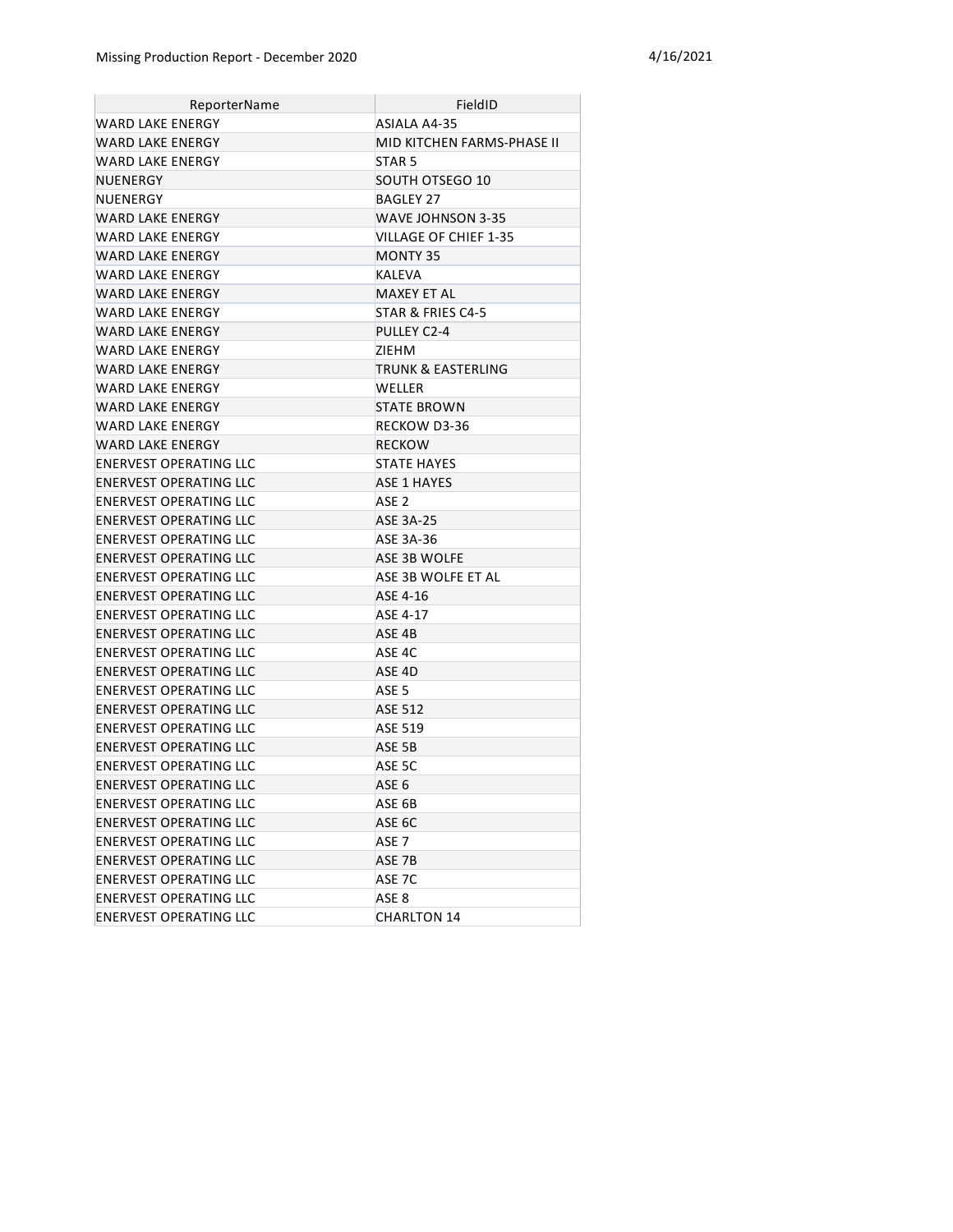| ReporterName                  | FieldID                       |  |
|-------------------------------|-------------------------------|--|
| ENERVEST OPERATING LLC        | <b>MAYER</b>                  |  |
| <b>ENERVEST OPERATING LLC</b> | NMAG1                         |  |
| ENERVEST OPERATING LLC        | NMAG 3                        |  |
| <b>ENERVEST OPERATING LLC</b> | <b>SCV</b>                    |  |
| ENERVEST OPERATING LLC        | VIENNA CHARLTON               |  |
| ENERVEST OPERATING LLC        | NMAG 2                        |  |
| WARD LAKE ENERGY              | <b>OLSHASKE</b>               |  |
| WARD LAKE ENERGY              | HOWES/VILLAGE                 |  |
| WARD LAKE ENERGY              | HOWES B4-21                   |  |
| WARD LAKE ENERGY              | KITCHEN B1-33                 |  |
| WARD LAKE ENERGY              | KITCHEN C1-33                 |  |
| WARD LAKE ENERGY              | KITCHEN D1-33                 |  |
| WARD LAKE ENERGY              | KITCHEN B3-33                 |  |
| WARD LAKE ENERGY              | KITCHEN D3-33                 |  |
| WARD LAKE ENERGY              | KITCHEN D1-4                  |  |
| WARD LAKE ENERGY              | KITCHEN C1-35                 |  |
| WARD LAKE ENERGY              | KITCHEN D4-34                 |  |
| WARD LAKE ENERGY              | KITCHEN C4-34                 |  |
| WARD LAKE ENERGY              | KITCHEN C2-3                  |  |
| WARD LAKE ENERGY              | KITCHEN A1-35                 |  |
| WARD LAKE ENERGY              | KITCHEN C1-3                  |  |
| <b>WARD LAKE ENERGY</b>       | <b>MUD LAKE</b>               |  |
| <b>WARD LAKE ENERGY</b>       | <b>SALO</b>                   |  |
| <b>WARD LAKE ENERGY</b>       | <b>BEAR LAKE 1</b>            |  |
| AZTEC PRODUCTION COMPANY INC  | <b>STATE MANISTEE</b>         |  |
| WARD LAKE ENERGY              | BEAR LAKE 28 - 21182          |  |
| WARD LAKE ENERGY              | <b>BEAR LAKE 28 - 21183</b>   |  |
| WARD LAKE ENERGY              | <b>MONTY 36</b>               |  |
| WARD LAKE ENERGY              | <b>BOND D2-19</b>             |  |
| <b>BREITBURN</b>              | AEQUUS                        |  |
| <b>BREITBURN</b>              | ALL STATE STAR                |  |
| <b>BREITBURN</b>              | ASE 4E                        |  |
| <b>BREITBURN</b>              | BAGLEY                        |  |
| BREITBURN                     | BAGLEY EAST                   |  |
| <b>BREITBURN</b>              | BAGLEY 15 NW                  |  |
| BREITBURN                     | <b>BAGLEY 5</b>               |  |
| <b>BREITBURN</b>              | BIJOU 16                      |  |
| BREITBURN                     | CAMP 10                       |  |
| <b>BREITBURN</b>              | <b>CHARLTON 7</b>             |  |
| BREITBURN                     | <b>CHESTER EAST</b>           |  |
| BREITBURN                     | COACHES/HAYES 34              |  |
| <b>BREITBURN</b>              | <b>COLONEL SAUNDERS</b>       |  |
| <b>BREITBURN</b>              | <b>COLONEL SAUNDERS NORTH</b> |  |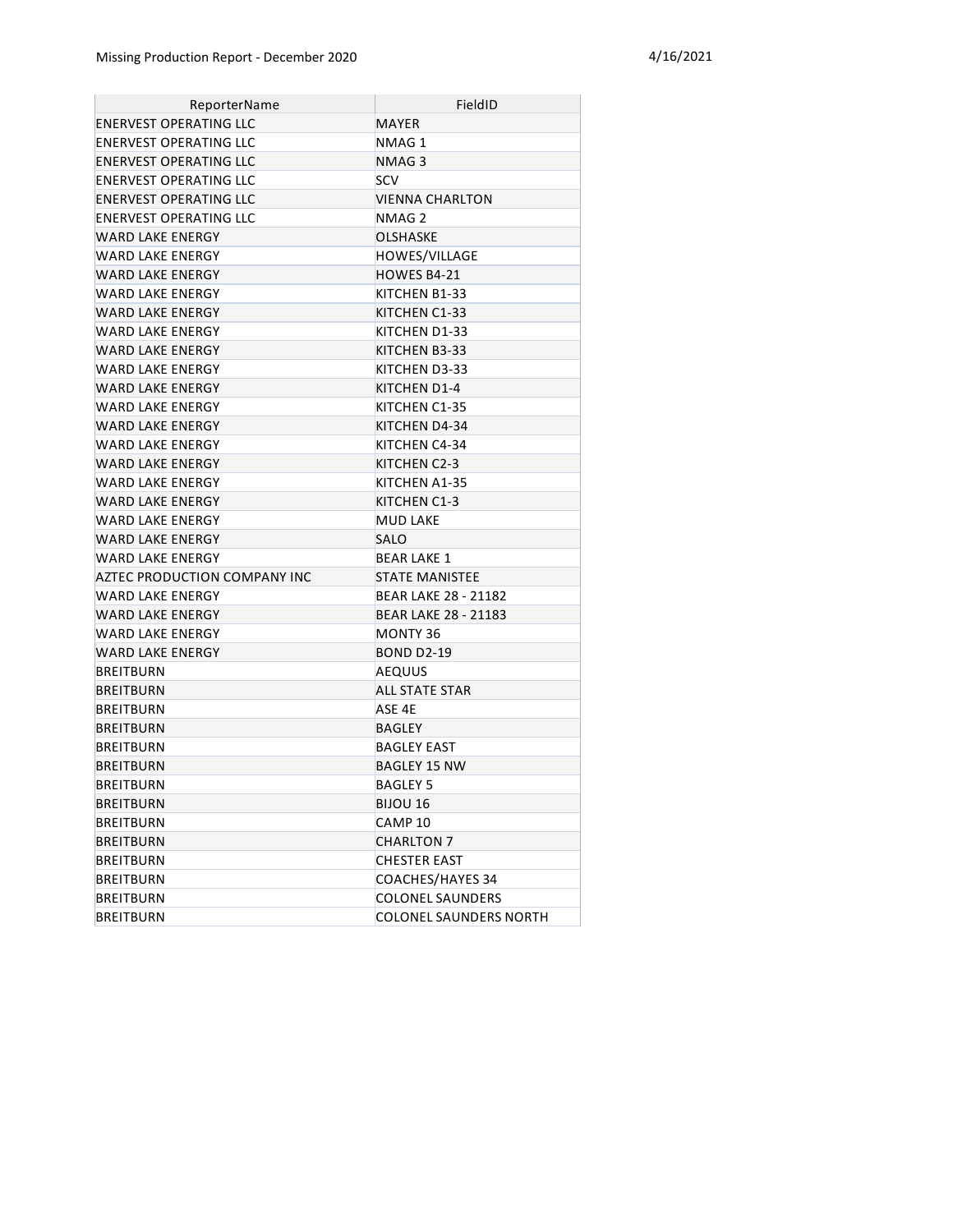| ReporterName     | FieldID                      |
|------------------|------------------------------|
| BREITBURN        | DOVER <sub>7</sub>           |
| <b>BREITBURN</b> | <b>DOVER RIDGE</b>           |
| <b>BREITBURN</b> | DOVER VALLEY                 |
| <b>BREITBURN</b> | <b>FREDERIC X</b>            |
| <b>BREITBURN</b> | <b>ECHO LAKE</b>             |
| <b>BREITBURN</b> | <b>FLETCH</b>                |
| <b>BREITBURN</b> | <b>FONTINALIS CLUB</b>       |
| <b>BREITBURN</b> | <b>GREEN RIVER WEST</b>      |
| <b>BREITBURN</b> | HAYFS <sub>10</sub>          |
| <b>BREITBURN</b> | <b>HAYES 15</b>              |
| BREITBURN        | <b>HAYES 7</b>               |
| <b>BREITBURN</b> | <b>MANCELONA EAST</b>        |
| BREITBURN        | MANCELONA WEST               |
| <b>BREITBURN</b> | KNIGHT VIENNA 4              |
| <b>BREITBURN</b> | LAKE 19                      |
| <b>BREITBURN</b> | <b>LAKE MANUKA</b>           |
| <b>BREITBURN</b> | <b>LIBRATUS</b>              |
| <b>BREITBURN</b> | <b>LIVINGSTON 19</b>         |
| <b>BREITBURN</b> | LIVINGSTON 36                |
| <b>BREITBURN</b> | LIVINGSTON B3-20             |
| <b>BREITBURN</b> | LOUD 16-17                   |
| <b>BREITBURN</b> | MANCELONA 30                 |
| <b>BREITBURN</b> | <b>MANCELONA EAST Antrim</b> |
| <b>BREITBURN</b> | <b>ST MANCELONA</b>          |
| <b>BREITBURN</b> | ST MANCELONA B4-27           |
| <b>BREITBURN</b> | ST MANCELONA C1-24           |
| <b>BREITBURN</b> | <b>MIDDLE EARTH</b>          |
| <b>BREITBURN</b> | <b>NORTH LIVINGSTON</b>      |
| <b>BREITBURN</b> | PICKERAL LAKE                |
| <b>BREITBURN</b> | <b>POTTS LAKE</b>            |
| <b>BREITBURN</b> | GREEN RIVER SOUTH            |
| <b>BREITBURN</b> | <b>MID CHARLTON PHASE 1</b>  |
| BREITBURN        | <b>MID CHARLTON PHASE 2</b>  |
| <b>BREITBURN</b> | <b>SHELL DOVER</b>           |
| <b>BREITBURN</b> | MID CHARLTON SOUTH ADD ON    |
| <b>BREITBURN</b> | SOUTH VANDERBILT             |
| <b>BREITBURN</b> | STATE BAGLEY-HAYES           |
| <b>BREITBURN</b> | <b>STATE CLINTON 3</b>       |
| <b>BREITBURN</b> | <b>ST CLINTON A2-7</b>       |
| <b>BREITBURN</b> | <b>ST CLINTON A3-8</b>       |
| BREITBURN        | STATE DOVER D4-9             |
| BREITBURN        | <b>STATE ELMER</b>           |
| BREITBURN        | <b>STATE HAYES 11</b>        |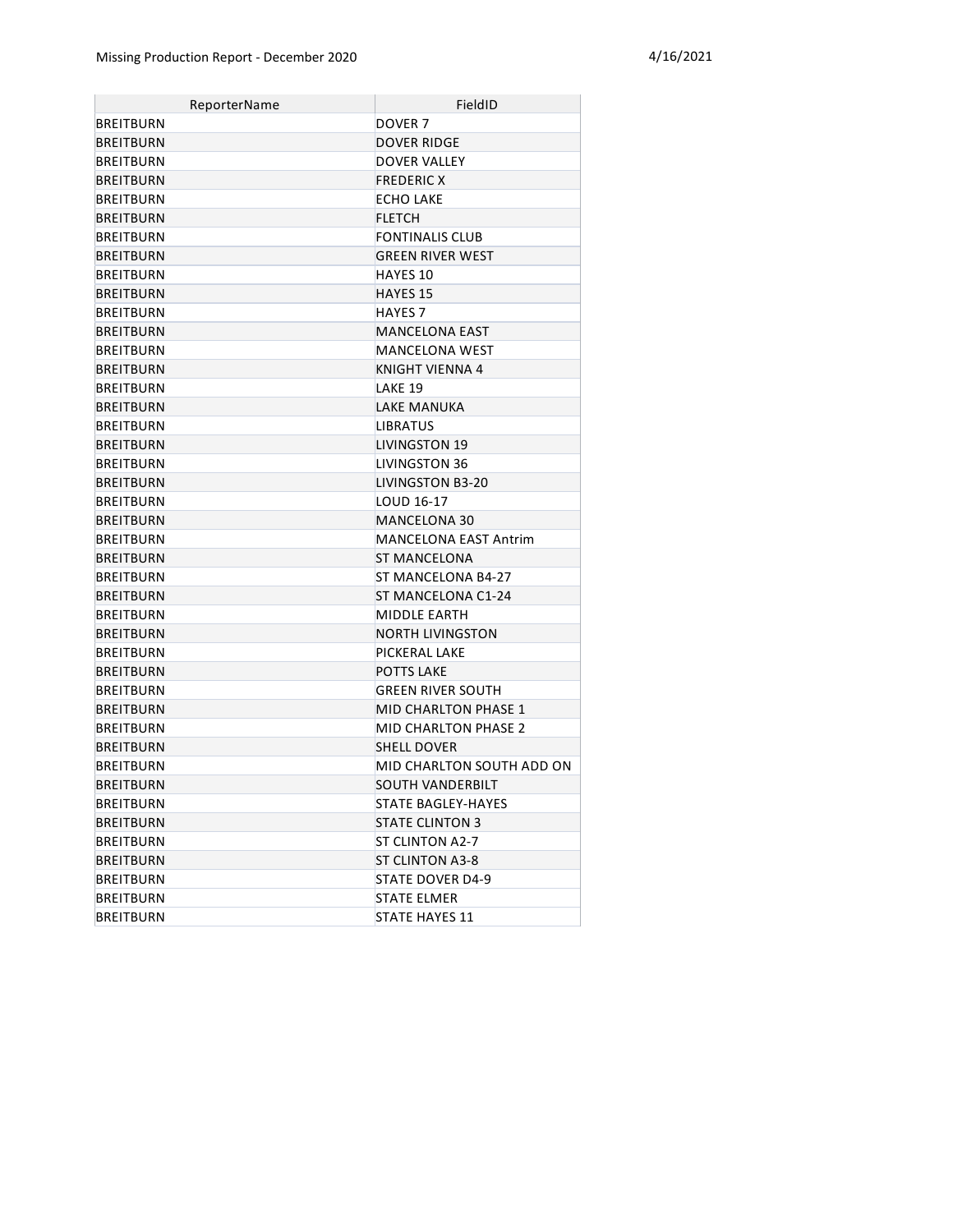| ReporterName         | FieldID                     |
|----------------------|-----------------------------|
| BREITBURN            | STATE RUST                  |
| BREITBURN            | STURGEON VALLEY RANCH       |
| BREITBURN            | USA ELMER CLINTON           |
| BREITBURN            | VIENNA 6                    |
| <b>BREITBURN</b>     | <b>WEQUAS</b>               |
| BREITBURN            | WILDCARD                    |
| BREITBURN            | <b>FREDERIC IX</b>          |
| <b>BREITBURN</b>     | <b>WINTER</b>               |
| BREITBURN            | FLETCH 35                   |
| WARD LAKE ENERGY     | BEAR LAKE WEST-21257        |
| WARD LAKE ENERGY     | <b>BEAR LAKE WEST-21258</b> |
| WARD LAKE ENERGY     | <b>BEAR LAKE WEST</b>       |
| WARD LAKE ENERGY     | <b>BEAR LAKE WEST-21263</b> |
| WARD LAKE ENERGY     | BEAR LAKE WEST-21264        |
| WARD LAKE ENERGY     | <b>BEAR LAKE WEST-21265</b> |
| WARD LAKE ENERGY     | BEAR LAKE WEST-21266        |
| WARD LAKE ENERGY     | <b>BEAR LAKE WEST-21271</b> |
| WARD LAKE ENERGY     | <b>BEAR LAKE WEST-21275</b> |
| WARD LAKE ENERGY     | <b>BEAR LAKE WEST-21276</b> |
| WARD LAKE ENERGY     | <b>BEAR LAKE WEST-21278</b> |
| WARD LAKE ENERGY     | <b>BEAR LAKE WEST-21279</b> |
| WARD LAKE ENERGY     | BEAR LAKE WEST-21280        |
| WARD LAKE ENERGY     | <b>BEAR LAKE WEST-21277</b> |
| WARD LAKE ENERGY     | BEAR LAKE WEST-21318        |
| WARD LAKE ENERGY     | <b>BEAR LAKE WEST-21319</b> |
| WARD LAKE ENERGY     | BEAR LAKE WEST-21314        |
| WARD LAKE ENERGY     | <b>BEAR LAKE WEST-21316</b> |
| <b>BREITBURN</b>     | MANCELONA 26-27             |
| WARD LAKE ENERGY     | <b>BEAR LAKE WEST-21315</b> |
| WARD LAKE ENERGY     | BEAR LAKE WEST-21317        |
| WARD LAKE ENERGY     | BEAR LAKE WEST-21324        |
| <b>BREITBURN</b>     | MANCELONA 23                |
| <b>BREITBURN</b>     | MANCELONA 24-25             |
| <b>BREITBURN</b>     | NEW CALEDONIA               |
| <b>BREITBURN</b>     | <b>NEW CALEDONIA NW</b>     |
| <b>BREITBURN</b>     | NEW CALEDONIA N             |
| <b>BREITBURN</b>     | NEW CALEDONIA W             |
| BREITBURN            | NEW CALEDONIA WILDCAT       |
| WARD LAKE ENERGY     | BEAR LAKE WEST-21337        |
| NUENERGY             | ALCONA CO (SILVERWOLF USP)  |
| BREITBURN            | <b>NEW CALEDONIA NE</b>     |
| NORTHSTAR ENERGY LLC | HUDSON 34 USP               |
| NORTHSTAR ENERGY LLC | ARROWHEAD RANCH MONTMO      |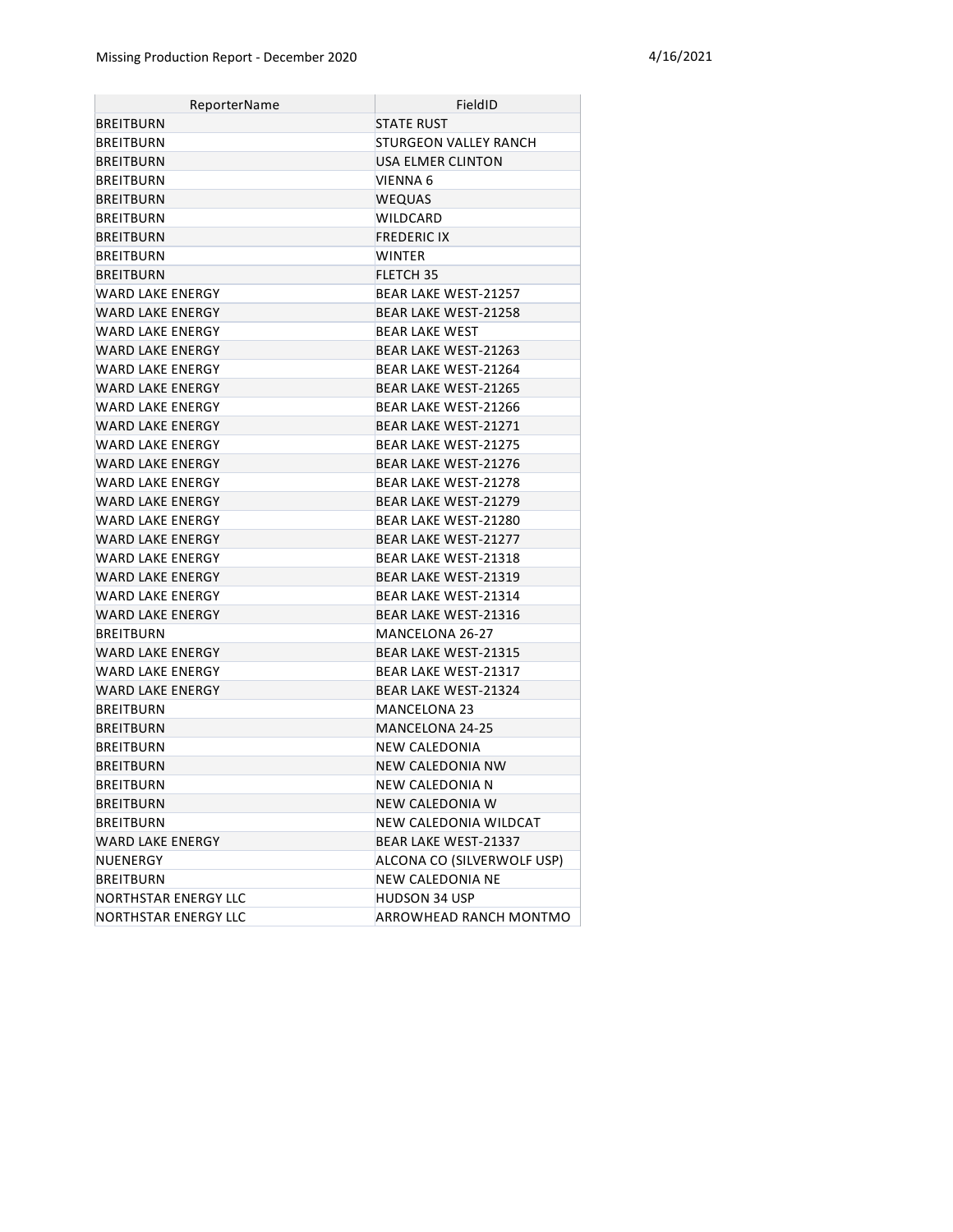| ReporterName            | FieldID                                |
|-------------------------|----------------------------------------|
| NORTHSTAR ENERGY LLC    | BLACK BEAR CENTRAL                     |
| NORTHSTAR ENERGY LLC    | <b>BLUE CHIP</b>                       |
| NORTHSTAR ENERGY LLC    | CHANDLER NORTH                         |
| NORTHSTAR ENERGY LLC    | <b>CHANDLER SOUTH</b>                  |
| NORTHSTAR ENERGY LLC    | CORWITH - AURORA ENERGY                |
| NORTHSTAR ENERGY LLC    | <b>GAYLORD FISHING CLUB</b>            |
| NORTHSTAR ENERGY LLC    | <b>HUDSON 13</b>                       |
| NORTHSTAR ENERGY LLC    | <b>HUDSON 19</b>                       |
| NORTHSTAR ENERGY LLC    | HUDSON NORTHEAST                       |
| NORTHSTAR ENERGY LLC    | <b>HUDSON SOUTHWEST USP</b>            |
| NORTHSTAR ENERGY LLC    | HUDSON WEST                            |
| NORTHSTAR ENERGY LLC    | <b>HUDSON NORTHWEST</b>                |
| ARBOR OPERATING, L.L.C. | <b>GRAND CANYON</b>                    |
| NUENERGY                | <b>AVERY 23</b>                        |
| NUENERGY                | <b>SEVEN UP CLUB</b>                   |
| NUENERGY                | OLDS ROCKET                            |
| NUENERGY                | <b>STARFIRE</b>                        |
| NUENERGY                | <b>STARFIRE SOUTH</b>                  |
| NUENERGY                | <b>STARSHIP ENTERPRISE &amp; SPOCK</b> |
| NUENERGY                | <b>ZEBULON</b>                         |
| NUENERGY                | <b>SWAN</b>                            |
| <b>BREITBURN</b>        | STATE GARFIELD B3-9 HDL USP            |
| <b>BREITBURN</b>        | <b>CHARLTON 27</b>                     |
| <b>BREITBURN</b>        | <b>CHARLTON MILLENIUM</b>              |
| <b>BREITBURN</b>        | CHARLTON MILLENIUM - 21199             |
| <b>BREITBURN</b>        | CHARLTON MILLENIUM - 21203             |
| <b>BREITBURN</b>        | CHARLTON MILLENIUM - 21204             |
| <b>BREITBURN</b>        | CHARLTON MILLENIUM - 21259             |
| <b>BREITBURN</b>        | CHARLTON MILLENNIUM - 21121            |
| NORTHSTAR ENERGY LLC    | <b>BLACK BEAR EAST</b>                 |
| <b>BREITBURN</b>        | <b>ST AVERY</b>                        |
| <b>BREITBURN</b>        | ST ELMER 5                             |
| <b>BREITBURN</b>        | LIVINGSTON 17                          |
| <b>BREITBURN</b>        | ST CLINTON A4-18                       |
| <b>BREITBURN</b>        | SOUTH RUST NEVER SLEEPS                |
| <b>BREITBURN</b>        | SOUTH CAPLE                            |
| <b>BREITBURN</b>        | SKEBA CAPLE                            |
| <b>BREITBURN</b>        | PLEASANT VALLEY                        |
| <b>BREITBURN</b>        | PEGGY FLEMING                          |
| <b>BREITBURN</b>        | NORTH STARMIRA 1 (NADV-1)              |
| <b>BREITBURN</b>        | NORTH STARMIRA 2 (NADV-2)              |
| <b>BREITBURN</b>        | NORTH STARMIRA 3 (NADV-3)              |
| <b>BREITBURN</b>        | NORTH STARMIRA 7 (NADV-7)              |